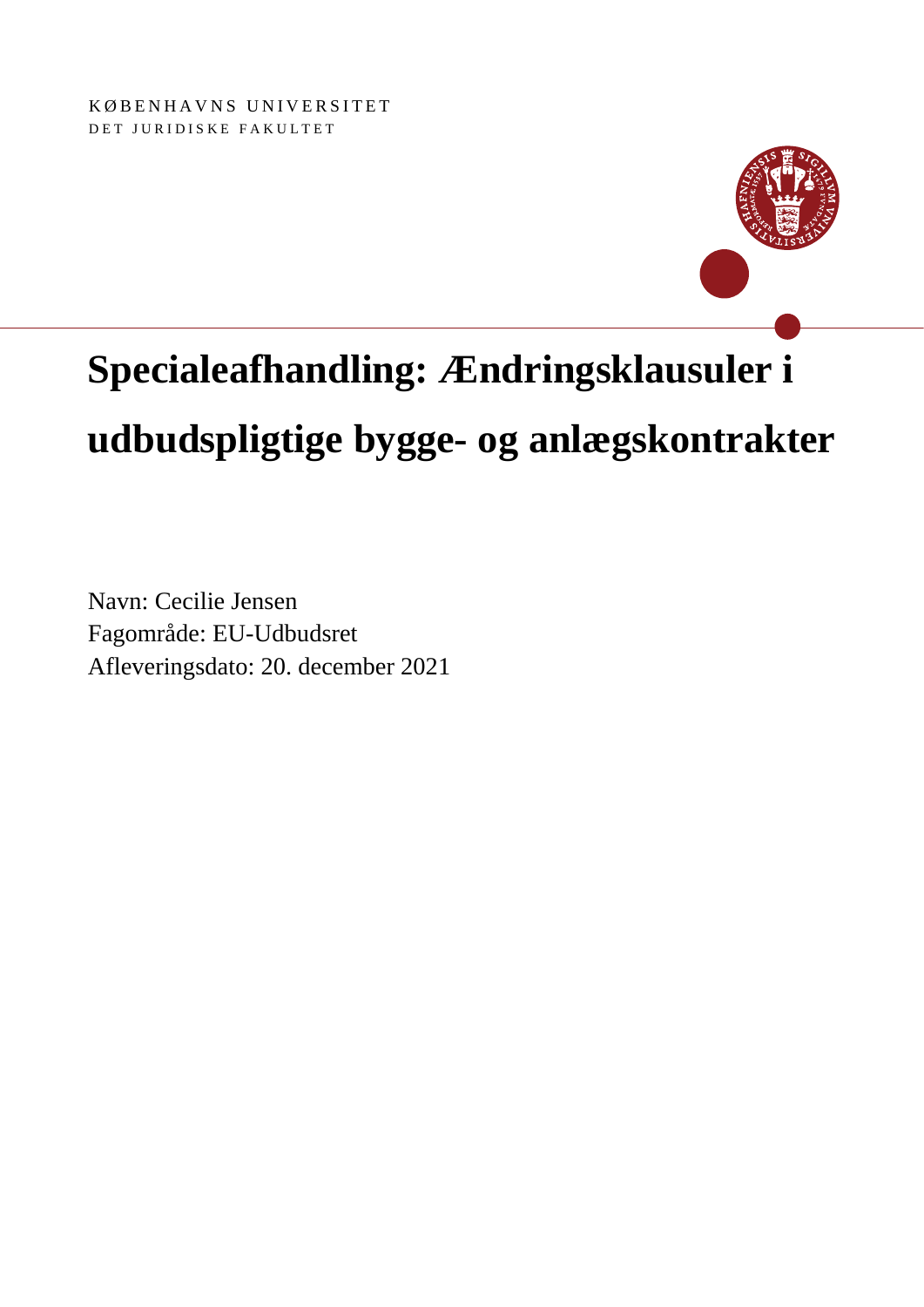## **ABSTRACT**

The purpose of this thesis is to examine the extent to which clear, precise and unequivocal review clauses can influence the client's opportunity to modify the public construction contract during the term. To do so, the thesis will examine how selected clauses in general conditions for building and construction works and supplies (AB 18) comply to the Danish public procurement Act § 179. The contracting authority shall hold a new procurement procedure if a modification of a contract during its term is substantial, cf. Directive 2014/24/EU art. 72 (4) and (5) and the Danish Public Procurement Act § 178. In the first place, the thesis will examine in which cases a modification shall be considered as substantial. Construction contracts are long-term contracts and the subject-matter of the contract is often complex. Because of these characteristics the client might get a need to order variations in the construction work and modify central terms of the contract during the term. From a procurement law perspective, this does not always comply with fundamental principles of transparency, equal treatment and non-discrimination.

The thesis will examine how review clauses influence on the requirement for a new procurement procedure. If the modification has been provided for in the initial procurement documents in clear, precise and unequivocal review clauses, the modifications will not require a new procurement procedure, cf. Directive 2014/24/EU art. 72 (1)(a) and the Danish Public Procurement Act § 179. The review clauses shall state the scope and nature of possible modifications as well as the conditions under which they may be used. They must not provide for modifications that would alter the overall nature of the contract. The thesis will examine these requirements. To do so, the thesis will involve and analyze case-law of the Court of Justice of the European Union and the Danish Public Contracts Appeals Board.

After this, the thesis will examine how selected clauses in the standard forms of construction contracts (AB 18) comply to the Danish Public Procurement Act § 179. The thesis will have a look on clause 23 which regulates variations to works, clause 24 which regulates additional payment and cost reductions, clause 34 which regulates price and indexation, clause 35 which regulates exceptional adjustments and finally clause 39 which regulates the contractor's right to extension of time.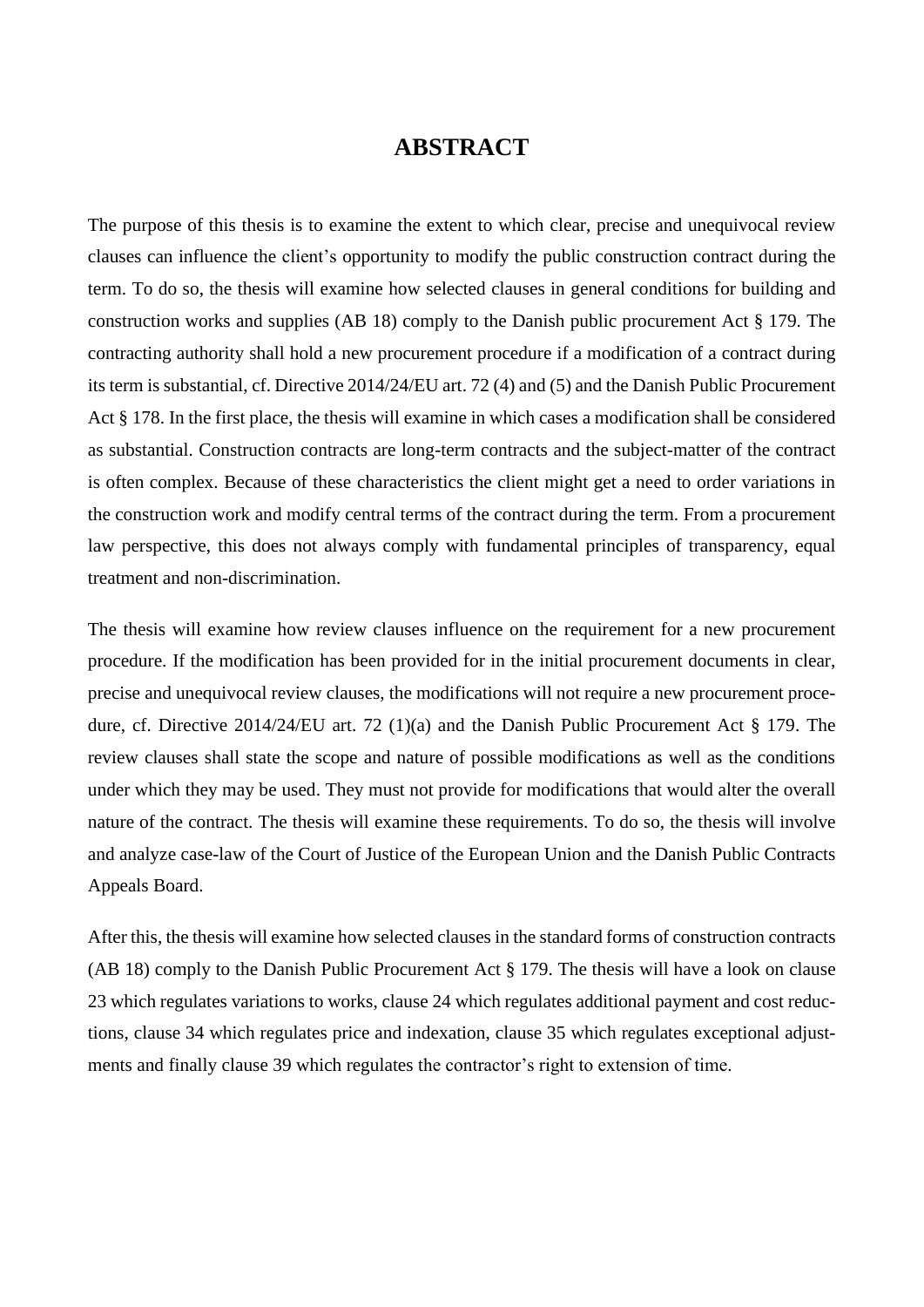# Indholdsfortegnelse

| 3. UDBUDSLOVENS GRÆNSE FOR KONTRAKTÆNDRINGER  21 |  |
|--------------------------------------------------|--|
|                                                  |  |
|                                                  |  |
|                                                  |  |
|                                                  |  |
|                                                  |  |
|                                                  |  |
|                                                  |  |
|                                                  |  |
|                                                  |  |
|                                                  |  |
|                                                  |  |
|                                                  |  |
|                                                  |  |
|                                                  |  |
|                                                  |  |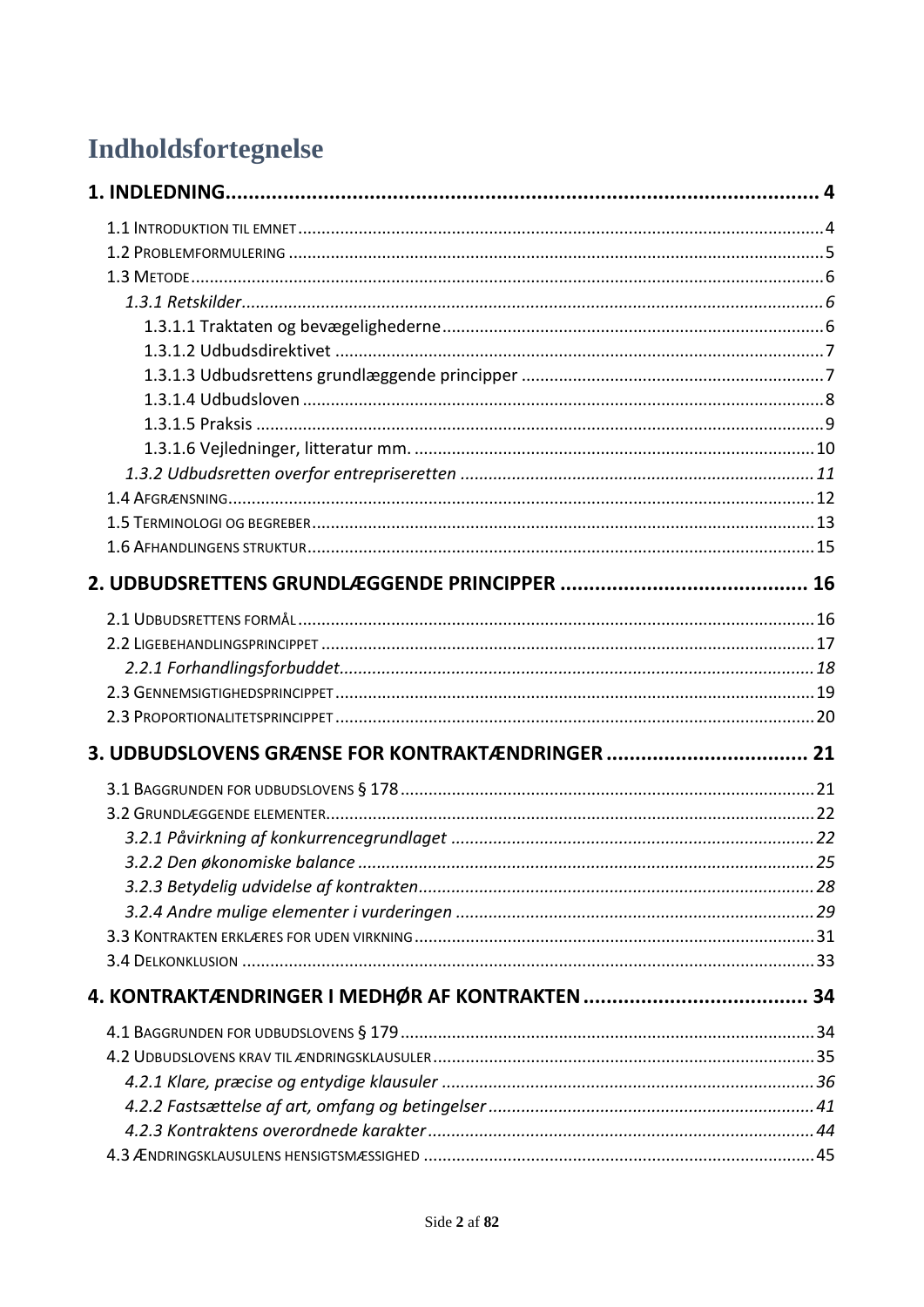| 5.1.2 Entrepriseformens betydning - en ændring eller opfyldelse af kontrakten?51  |  |
|-----------------------------------------------------------------------------------|--|
|                                                                                   |  |
|                                                                                   |  |
|                                                                                   |  |
|                                                                                   |  |
| 5.2.1.1.2 AB 18 § 23's overensstemmelse med udbudslovens § 17956                  |  |
|                                                                                   |  |
|                                                                                   |  |
| 5.2.1.2.1.1 Mer- eller mindrearbejder - en ændring af et grundlæggende element?60 |  |
|                                                                                   |  |
|                                                                                   |  |
|                                                                                   |  |
|                                                                                   |  |
| 5.2.2.2 Ekstraordinære prisstigninger på materialer, jf. AB 18 § 35, stk. 2-7 65  |  |
|                                                                                   |  |
|                                                                                   |  |
| 5.2.3.1 Nærmere om entreprenørens ret til tidsfristforlængelse, jf. AB 18 § 3968  |  |
| 5.2.3.1.1 Entreprenørens økonomiske kompensation ved tidsfristforlængelse 69      |  |
| 5.2.3.2 Tidsfristforlængelse - en ændring af et grundlæggende element?70          |  |
|                                                                                   |  |
|                                                                                   |  |
|                                                                                   |  |
|                                                                                   |  |
|                                                                                   |  |
|                                                                                   |  |
|                                                                                   |  |
|                                                                                   |  |
|                                                                                   |  |
|                                                                                   |  |
|                                                                                   |  |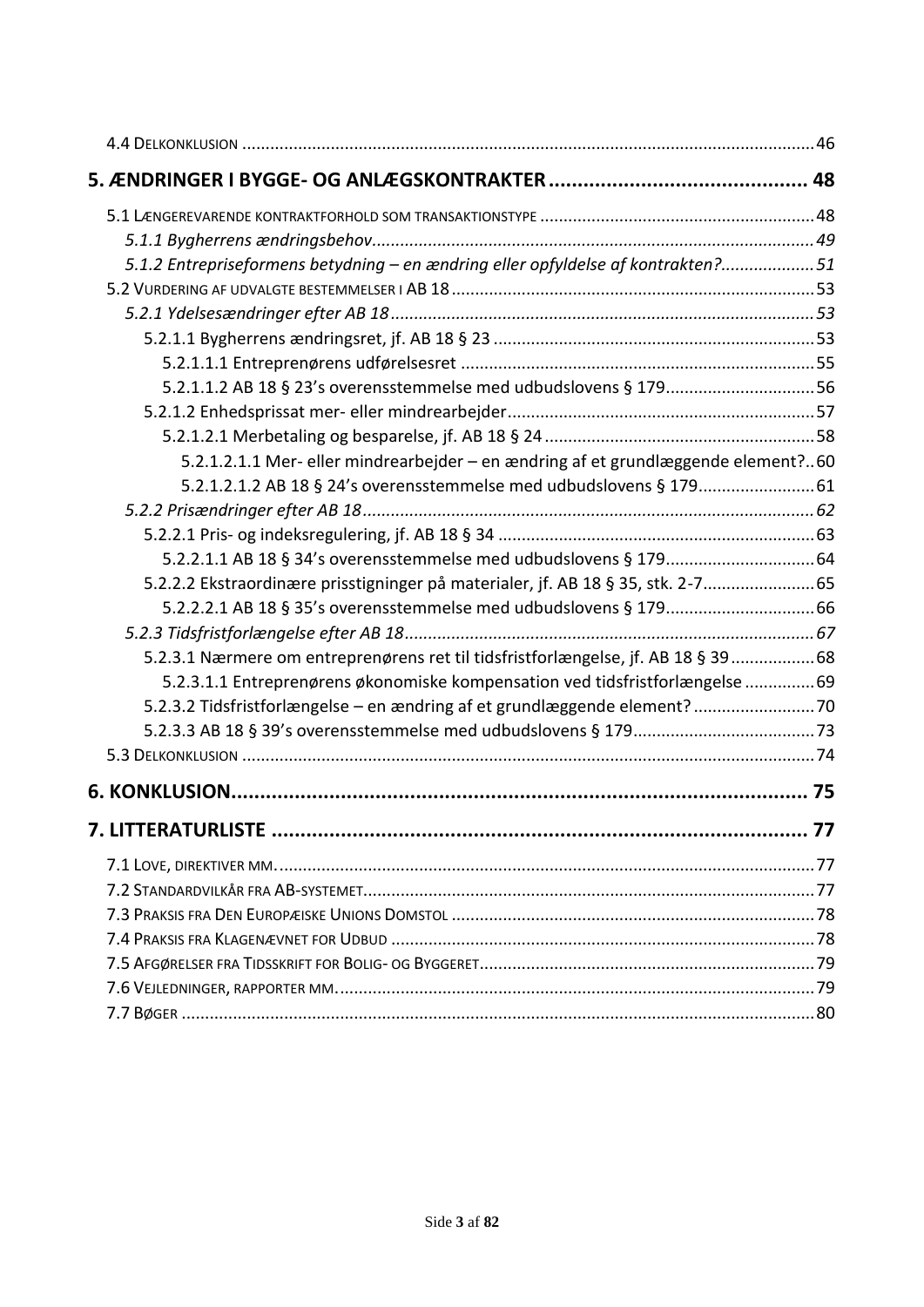# <span id="page-4-0"></span>**1. Indledning**

### <span id="page-4-1"></span>**1.1 Introduktion til emnet**

I 2019 blev der udbudt knap 2.800 danske EU-udbud.<sup>1</sup> Ud af den samlende kontraktsum udgjorde bygge- og anlægsarbejder 16,5 procent.<sup>2</sup> Det er kendetegnende for større bygge- og anlægsprojekter, at der er tale om længerevarende kontraktforhold, der kræver koordinering og samarbejde imellem mange forskellige faggrupper. Det er sjældent tilfældet, at to byggerier er ens, og kompleksiteten i kontrakterne kan medføre, at det er nødvendigt at detailprojektere i takt med, at byggeprocessen skrider frem.<sup>3</sup> Særligt hvis der er tale om et større projekt, kan der gå år imellem projekteringen, afslutningen af udførelsesfasen og den efterfølgende aflevering af byggeriet til bygherren. I denne tidsperiode kan virkeligheden nå at ændre sig mange gange.

I praksis kan det derfor være vanskeligt for bygherren at definere projektets fulde indhold og omfang allerede ved kontraktindgåelsen, og tilsvarende kan forudsætningerne for projektets tilblivelse ændre sig i kontraktens løbetid. Bygge- og anlægskontraktens særlige kendetegn kan føre til, at der indtræder et ændringsbehov hos bygherren i udførelsesfasen. Det kan være tilfældet, hvis der senere i byggeprocessen opstår uforudsete hindringer f.eks. asbest i bygningsværket eller anderledes jordbundsforhold end forudsat i udbudsmaterialet. Uforudsete hindringer kan resultere i, at entreprenøren må udføre ekstraarbejder, hvilket for bygherren vil føre til en fordyrelse af bygge- og anlægsprojektet.<sup>4</sup> Bygherren kan herefter blive nødsaget til at vurdere, om der kan hentes besparelser – og dermed foretages ændringer – andre steder i projektet, således at den økonomiske ramme ikke springes.

Er bygge- og anlægskontrakten ikke omfattet af udbudsreglerne, har parterne som udgangspunkt aftalefrihed og dermed mulighed for løbende at tilpasse kontrakten, forudsat at parterne kan opnå enighed. Anderledes forholder det sig for den bygherre, der er omfattet af udbudsreglerne. Hvis der foretages væsentlige ændringer i offentlige bygge- og anlægskontrakter i kontraktens løbetid, vil ordregiveren som udgangspunkt være forpligtet til at gennemføre en ny udbudsprocedure i overens-

<sup>1</sup> Konkurrence- og Forbrugerstyrelsen, status for offentlig konkurrence, december 2020, s. 10.

<sup>2</sup> Konkurrence- og Forbrugerstyrelsen, status for offentlig konkurrence, december 2020, s. 17.

<sup>&</sup>lt;sup>3</sup> Johansen, Christian: Bygherrens ændringsret, 1999 (1. udgave, 1. oplag), Gad Jura, Forlaget Thomson A/S, s. 72

<sup>4</sup> Efter AB 18 § 26, stk. 3, skal udbudsmaterialet indeholde oplysninger om foretagne undersøgelser vedrørende grundvands- og jordbundsforhold, forurening, ledninger, kabler, farlige stoffer og materialer samt andre hindringer. I det omfang udbudsmaterialet ikke indeholder fyldestgørende oplysninger om hindringerne, skal foranstaltningerne herimod og ulemperne herved betales som ekstraarbejder. Disse forhold kan således henføres til bygherrens *"risikosfære".*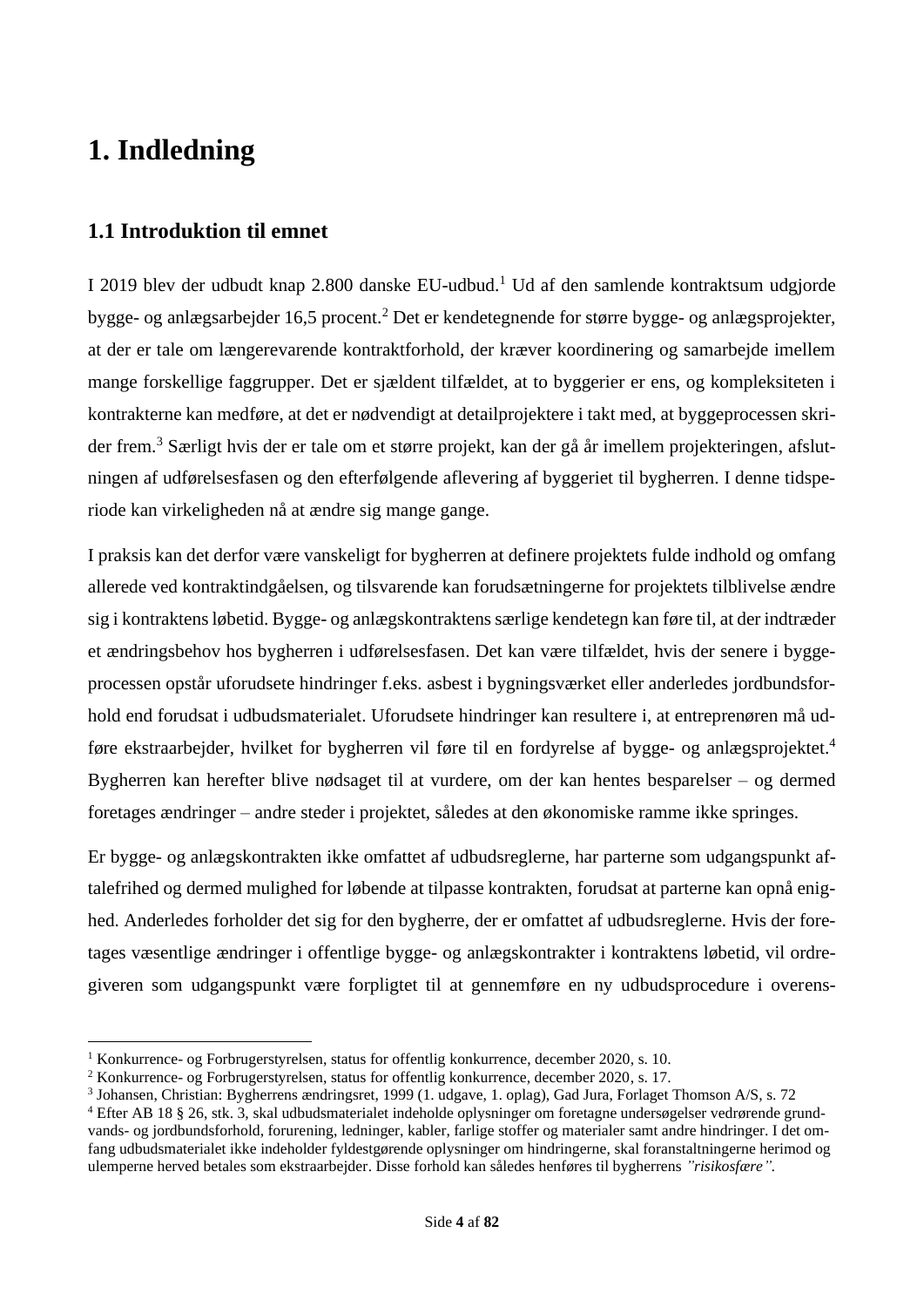stemmelse med udbudsloven, jf. § 178, stk. 1. Det skyldes, at de økonomiske aktører skal behandles i overensstemmelse med grundlæggende udbudsretlige principper om ligebehandling og gennemsigtighed.

Udbudsloven indeholder en række undtagelser til dette udgangspunkt, herunder bestemmelsen om ændringsklausuler i udbudslovens § 179. Det følger af denne bestemmelse, at ændringer, som er forudset i udbudsmaterialet i klare, præcise og entydige klausuler, kan implementeres uden, at ordregiver vil være forpligtet til at gennemføre en ny udbudsprocedure.

Udbudslovens § 179 opstiller særlige krav til ændringsklausuler, som skal være opfyldt, før parterne kan støtte ret på klausulerne. Hvis ændringsklausulen ikke opfylder disse krav, og hvis ændringen heller ikke kan rummes indenfor de øvrige undtagelsesbestemmelser i udbudslovens §§ 180-184, risikerer bygherren, at kontrakten erklæres for "uden virkning" efter klagenævnslovens § 17, stk. 1, nr. 1. Det kan hurtigt resultere i store tab for den offentlige bygherre, der risikerer at blive erstatningsansvarlig overfor entreprenøren, og som må afholde udgifter til gennemførelsen af en ny udbudsprocedure.

Den udbudsretlige grænse for at foretage efterfølgende kontraktændringer medfører, at det kan blive nødvendigt for den offentlige bygherre at fravige bestemmelser i byggeriets aftalevilkår (AB-systemet). I denne specialeafhandling skal udbudslovens § 179 undersøges nærmere med det formål at klarlægge, om og i hvilken grad ændringsklausuler kan imødekomme bygherrens behov for fleksibilitet i kontrakten. I den forbindelse skal der foretages en vurdering af udvalgte bestemmelser i AB 18 med henblik på at afklare, om disse er i overensstemmelse med udbudslovens § 179.

Specialeafhandlingen vil tage udgangspunkt i nedenstående problemformulering.

## <span id="page-5-0"></span>**1.2 Problemformulering**

*I hvilken grad kan anvendelsen af ændringsklausuler efter udbudslovens § 179 imødekomme bygherrens behov for at kunne foretage kontraktændringer i forhold til entreprenørens ydelse og kontraktvilkår i offentlige bygge- og anlægskontrakter? For at belyse dette skal der foretages en vurdering af, om udvalgte bestemmelser i AB 18 opfylder kravene i udbudslovens § 179.*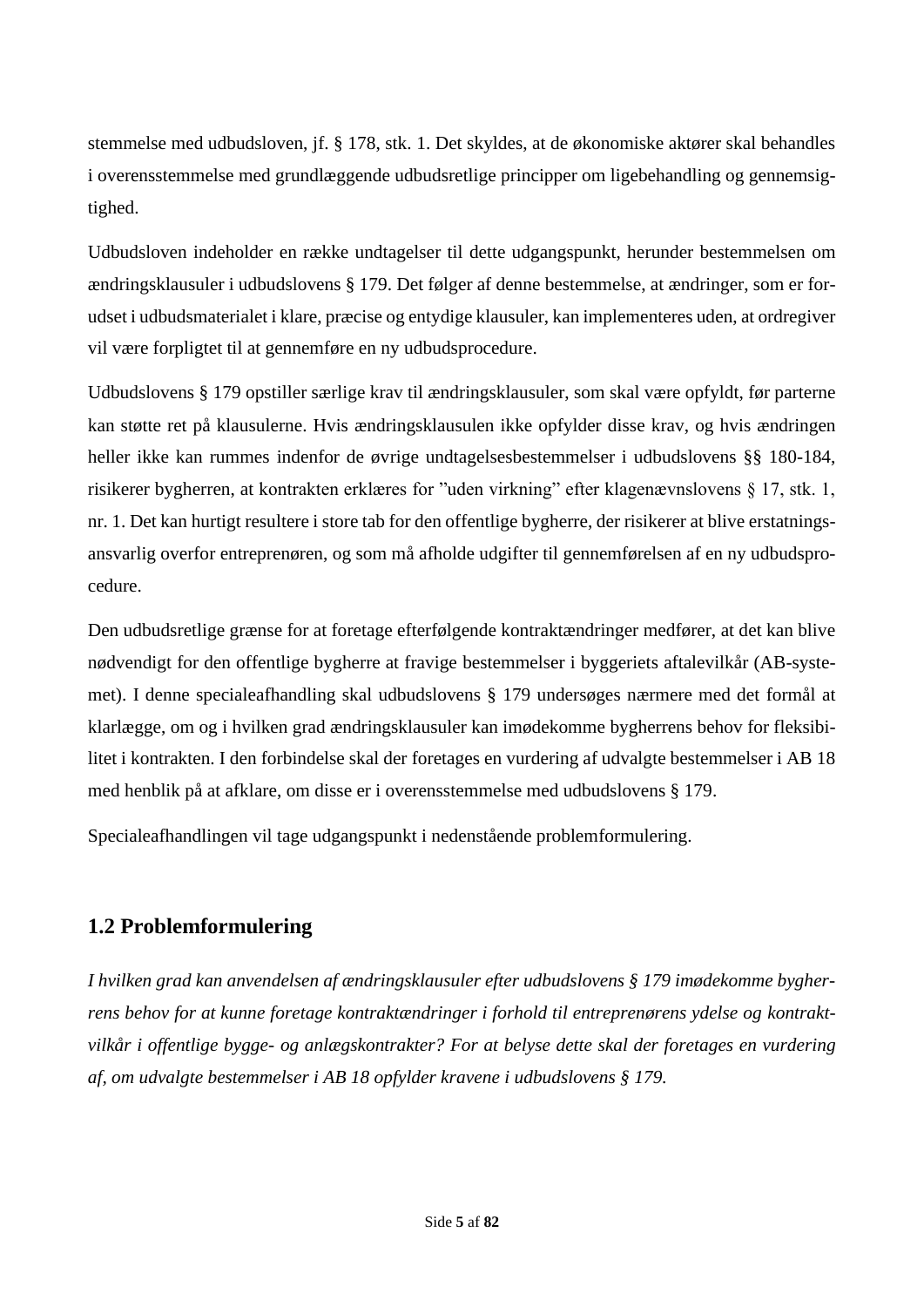#### <span id="page-6-0"></span>**1.3 Metode**

Problemstillingen i denne afhandling besvares ved anvendelse af den retsdogmatiske metode. Det indebærer først en lokalisering af de relevante retskilder. Herefter indebærer metoden en fastlæggelse af, hvad der kan udledes af retskilderne samt en afvejning af den retskildemæssige værdi. Denne juridiske metode følges for at klarlægge, hvad der kan betragtes som gældende ret (de lege lata).<sup>5</sup>

#### <span id="page-6-1"></span>**1.3.1 Retskilder**

I nedenstående afsnit følger metodiske overvejelser vedrørende de retskilder, som er lokaliseret til besvarelsen af problemformuleringen.

#### <span id="page-6-2"></span>**1.3.1.1 Traktaten og bevægelighederne**

På EU-plan er reguleringen inddelt i en primær og sekundær ret. Den primære ret udgøres af Traktaterne, Traktatens principper samt Charteret om grundlæggende rettigheder. Den sekundære ret udgøres af forordningen, direktiver og beslutninger.<sup>6</sup>

Traktaten om Den Europæiske Funktionsmåde (herefter TEUF) indeholder ikke bestemmelser, der retter sig specifikt mod reguleringen af processen for offentlige indkøb, men TEUF indeholder bestemmelser om de frie bevægeligheder, navnlig principperne i TEUF art. 34 (varer), TEUF art. 49 (etableringsfrihed), TEUF art. 57 (udveksling af tjenesteydelser) samt TEUF art. 18 (princippet om ikke-diskrimination), som spiller en rolle i udbudsretten, da offentlige myndigheder skal tildele offentlige kontrakter i overensstemmelse med principperne i TEUF samt de grundlæggende udbudsretlige principper, som kan udledes heraf. 7

Europa-Parlamentets og Rådets direktiv 2014/24/EU af 26. februar 2014 om offentlige udbud og om ophævelse af direktiv 2004/18/EF (herefter udbudsdirektivet) har sin hjemmel i TEUF, idet retsgrundlaget for EU's kompetence til at regulere på udbudsområdet findes i TEUF art. 53, stk. 1, samt art. 62 og art.114. Disse bestemmelser giver EU kompetence til at vedtage foranstaltninger med henblik på

<sup>5</sup> Blume, Peter: Retssystemet og juridisk metode, 2020 (4. udgave), Jurist og Økonomforbundets Forlag, s. 175-176

<sup>6</sup> Mere om denne sondring i Hamer, Carina Risvig: Udbudsret, 2021 (2. udgave, 1. oplag), Djøf Forlag, s. 39

 $^7$  Hamer, Carina Risvig: Udbudsret, 2021 (2. udgave, 1. oplag), Djøf Forlag, s. 39-40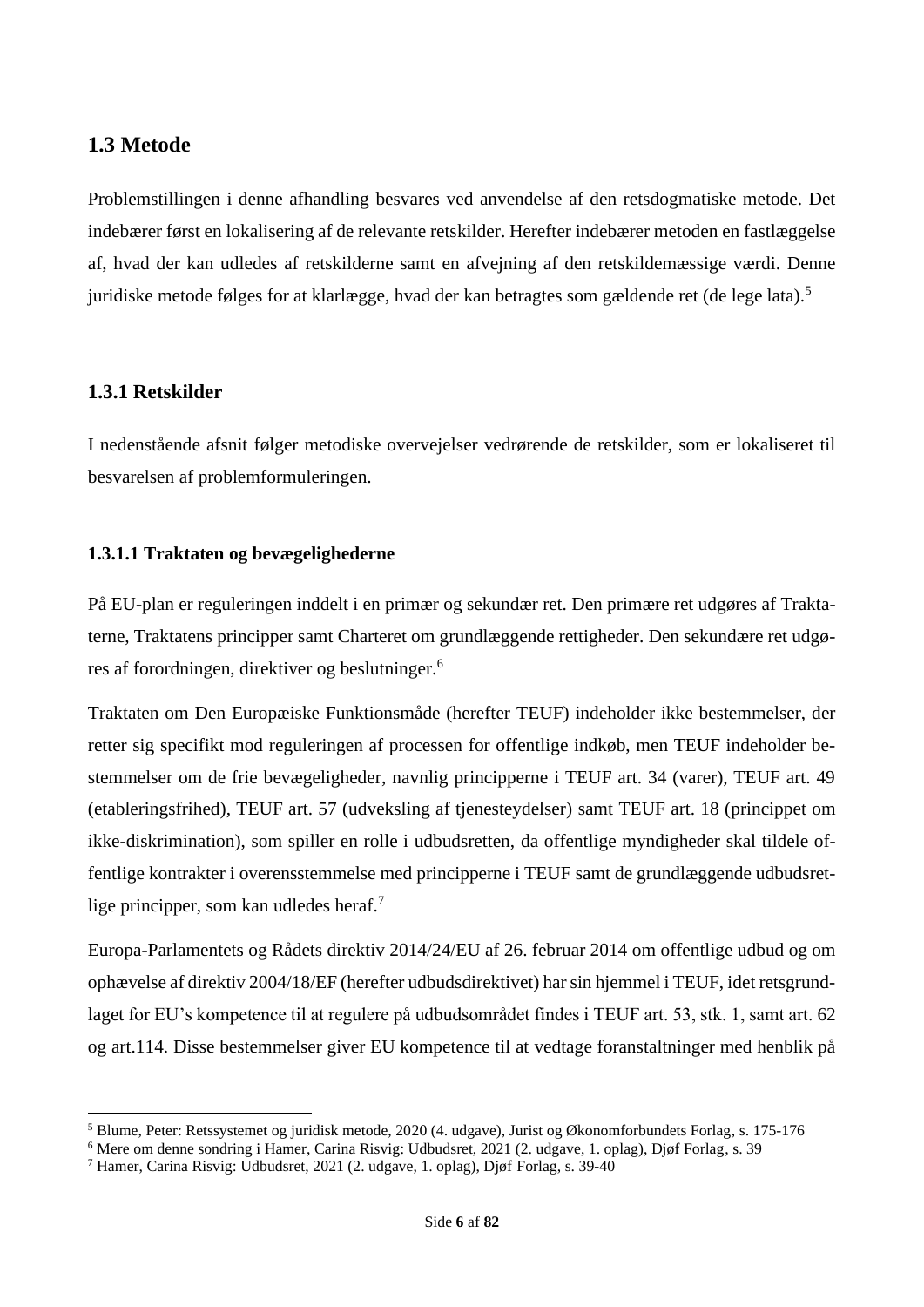at sikre indbyrdes tilnærmelse af love og administrative foranstaltninger vedrørende det indre markeds oprettelse og funktion. 8

Efter TEUF art. 288 er direktiver med hensyn til det tilsigtede formål bindende for medlemsstaterne, men i modsætning til forordninger, der har direkte virkning i medlemsstaterne, må direktiver som udgangspunkt først implementeres, før der kan støttes ret på disse.<sup>9</sup> Det er i den forbindelse overladt til medlemsstaterne, hvorledes direktiverne skal implementeres og gennemføres i national ret.

#### <span id="page-7-0"></span>**1.3.1.2 Udbudsdirektivet**

Udbudsdirektivet har en høj retskildemæssig værdi og er et vigtigt fortolkningsbidrag, når det skal fastlægges, hvad der er gældende ret. Det skyldes, at der foreligger en forpligtelse til at fortolke nationale regler i overensstemmelse med det direktiv, som de nationale regler implementerer (EU-konform fortolkning).<sup>10</sup> Bestemmelserne i udbudsloven må derfor fortolkes i overensstemmelse med udbudsdirektivet. Det skyldes også, at nationale bestemmelser ikke finder anvendelse i tilfælde af regelkonflikt med direktivbestemmelser (princippet om EU-rettens forrang).<sup>11</sup>

I denne afhandling vil der løbende blive henvist til udbudsdirektivets præambel. Præambelbetragtningerne vil ofte være et udtryk for et politisk kompromis. Det må i den forbindelse fremhæves, at der ikke kan støttes direkte ret på præambelbetragtningerne, men at de kan udgøre et vejledende fortolkningsbidrag, når det skal klarlægges, hvad der betragtes som gældende ret.<sup>12</sup>

#### <span id="page-7-1"></span>**1.3.1.3 Udbudsrettens grundlæggende principper**

De grundlæggende udbudsretlige principper har en stor betydning for fortolkningen af udbudsloven og udgør dermed vigtige retskilder. Det skyldes, at EU-retten går forud for enhver national bestem-

<sup>8</sup> Hamer, Carina Risvig: Udbudsret, 2021 (2. udgave, 1. oplag), Djøf Forlag, s. 32

<sup>9</sup> Hvis medlemsstaterne forsømmer forpligtelsen til at implementere direktiverne inden fristen, vil privatpersoner under visse betingelser kunne støtte ret direkte på bestemmelserne. Se mere i Daniel, Bugge Thorbjørn; Carina Risvig Hamer: "Kapitel 5: Juridisk metode når EU-retten er i spil" i Carina Risvig Hamer og Sten Schaumburg-Müller: "Juraens verden – metoder, retskilder og discipliner", 2020 (1. udgave), Jurist- og Økonomforbundets Forlag, s. 153.

<sup>10</sup> Daniel, Bugge Thorbjørn; Carina Risvig Hamer: Juraens verden – metoder, retskilder og discipliner, 2020 (1. udgave), Jurist- og Økonomforbundets Forlag, s. 155

 $^{11}$  Daniel, Bugge Thorbjørn; Carina Risvig Hamer: Juraens verden – metoder, retskilder og discipliner, 2020 (1. udgave), Jurist- og Økonomforbundets Forlag, s. 151.

<sup>&</sup>lt;sup>12</sup> Hamer, Carina Risvig: Udbudsret, 2021 (2. udgave, 1. oplag), Djøf Forlag, s. 43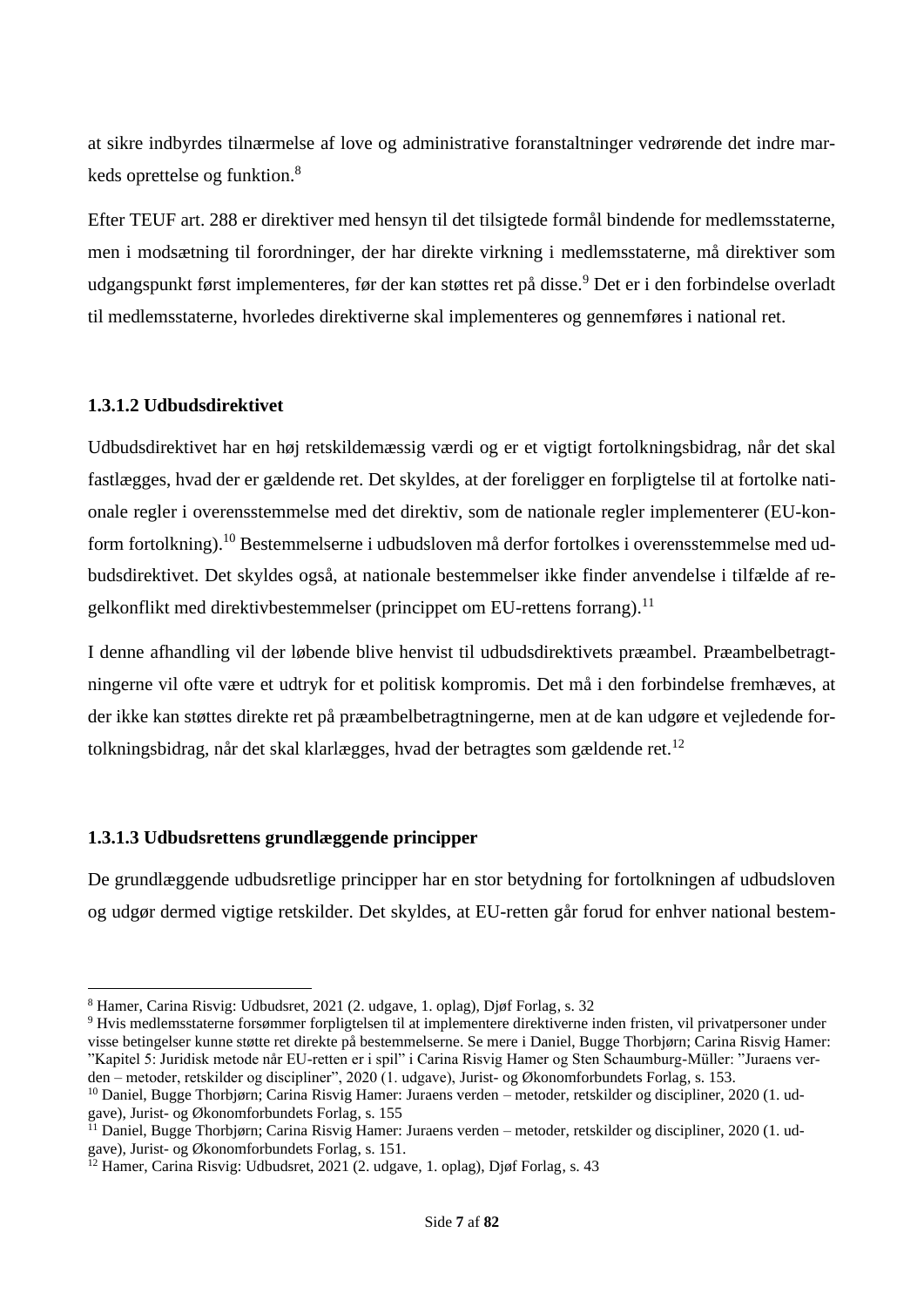melse. <sup>13</sup> Principperne skal fortolkes i lyset af EU-retten, hvorfor det ikke kan antages, at de i alle tilfælde vil være identiske med de principper, som kan udledes af forvaltningsretten. Principperne kommer til udtryk i mange af bestemmelserne i udbudsloven.<sup>14</sup> Hvis en kontrakt har en klar grænseoverskridende interesse, fordi at virksomheder i andre medlemsstater kunne have interesse i kontrakten, finder principperne anvendelse på kontrakten, selvom der er tale om et offentlig indkøb udenfor udbudsdirektivernes anvendelsesområde.<sup>15</sup>

Forhandlingsforbuddet udspringer af ligebehandlingsprincippet, som er en af udbudsrettens grundlæggende principper. Rådet og Kommissionen afgav i forbindelse med vedtagelsen af bygge- og anlægsdirektivet og forsyningsvirksomhedsdirektivet en fælleserklæring, der præciserer forhandlingsforbuddets rækkevidde.<sup>16</sup>

Fælleserklæringens juridiske rækkevidde og værdi som selvstændig retskilde kan diskuteres. Fælleserklæringen er afgivet uden medvirken af Europa-Parlamentet, der generelt anlægger en mindre restriktiv tilgang end Rådet og Kommissionen, og der kan argumenteres for, at det derfor vil være betænkeligt at tillægge erklæringen for stor juridisk vægt.<sup>17</sup> Både EU-Domstolen og Klagenævnet for Udbud har dog flere gange tillagt fælleserklæringen retskildemæssig værdi ved at inddrage den i sine afgørelser som et udtryk for den gældende retstilstand.<sup>18</sup> Det er med til at styrke den retskildemæssige værdi.

#### <span id="page-8-0"></span>**1.3.1.4 Udbudsloven**

Udbudsdirektivet er implementeret i dansk ret ved lov nr. 1564 af 15. december 2015 (herefter udbudsloven), selvom loven også indeholder særregler.<sup>19</sup> Udbudsloven er en vigtig retskilde i analysen, da loven er den primære retskilde i det nationale retssystem. <sup>20</sup> Loven er vedtaget af et flertal i

<sup>13</sup> Blume, Peter: Retssystemet og juridisk metode, 2020 (4. udgave), Jurist og Økonomforbundets Forlag, s. 275

<sup>14</sup> Hamer, Carina Risvig: Udbudsret, 2021 (2. udgave, 1. oplag), Djøf Forlag, s. 57

<sup>&</sup>lt;sup>15</sup> Treumer, Steen: Ligebehandlingsprincippet i EU's udbudsregler, 2000 (1. udgave, 1. oplag), Jurist- og Økonomforbundets Forlag, s. 75

<sup>16</sup> Rådets direktiv 93/37/EØF af 14. juni 1993 om samordning af fremgangsmåderne med hensyn til indgåelse af offentlige bygge- og anlægskontrakter *samt* direktiv 93/38/EØF af 14. juni 1993 om samordning af fremgangsmåderne ved tilbudsgivning inden for vand- og energiforsyning samt transport og telekommunikation.

<sup>&</sup>lt;sup>17</sup> Treumer, Steen: Ligebehandlingsprincippet i EU's udbudsregler, 2000 (1. udgave, 1. oplag), Jurist- og Økonomforbundets Forlag, s. 147.

<sup>18</sup> Dom af 25. april 1996 i sag C-87/94, Kommissionen mod Belgien, præmis 8 *samt* Klagenævnets kendelse af 31. oktober 1996, Semco Energi A/S mod Brønderslev Kommune

<sup>19</sup> F.eks. implementerer formålsbestemmelsen i udbudslovens § 1 ikke bestemmelser fra udbudsdirektivet.

<sup>&</sup>lt;sup>20</sup> Blume, Peter: Retssystemet og juridisk metode, 2020 (4. udgave), Jurist og Økonomforbundets Forlag, s. 189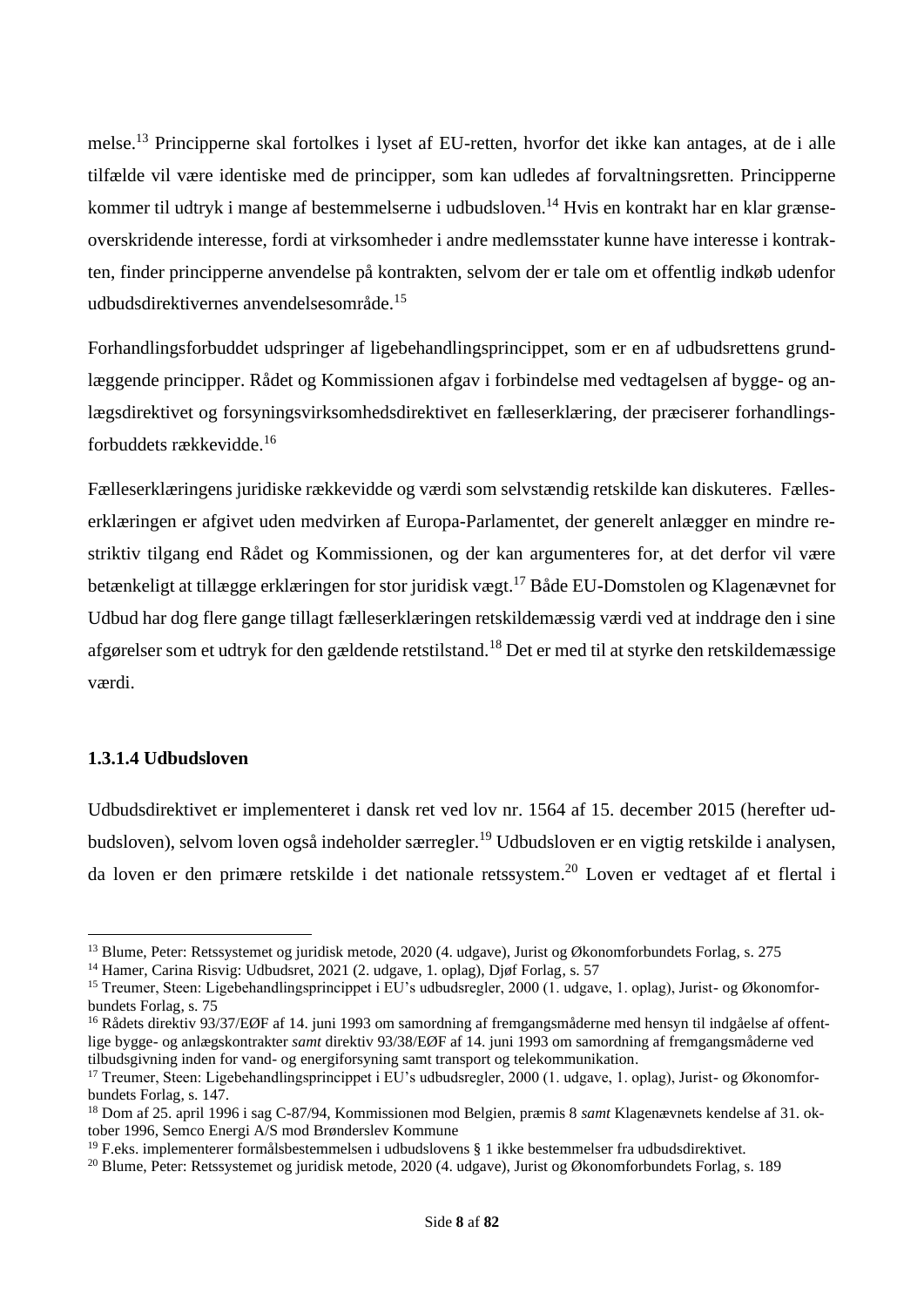Folketinget og har derved en stærk demokratisk legitimitet.<sup>21</sup> Der vil løbende i denne afhandling blive henvist til udbudslovens bestemmelser. Der vil også løbende blive henvist til lovbemærkningerne, da de udgør et fortolkningsbidrag ved fastlæggelsen af retstilstanden. Bemærkningerne indgår som en del af lovens forarbejder. Det er omdiskuteret i den juridiske litteratur, hvor stor en vægt disse kan tillægges.<sup>22</sup>

Udbudslovens lovbemærkninger har også været omdiskuteret. Der kan argumenteres for, at der er grund til at udvise en vis tilbageholdenhed i relation til udbudslovens bemærkninger. Det skyldes, at Klagenævnet for Udbud i flere sager er gået imod bemærkningerne med henvisning til, at der er forhold, der ikke kan henføres til lovteksten.<sup>23</sup> Andre steder indeholder bemærkningerne fortolkning af EU-ret og præambelbetragtninger.<sup>24</sup> Det er væsentligt at være opmærksom på dette, da det har betydning for den retskildemæssige værdi, om bidraget udspringer af retspraksis, lovteksten eller om forholdet alene kan henføres til lovbemærkningerne.

#### <span id="page-9-0"></span>**1.3.1.5 Praksis**

I denne afhandling henvises løbende til EU-Domstolens praksis. Denne praksis udgør en vigtig retskilde i analysen af retstilstanden, da retstilstanden vedrørende kontraktændringer i høj grad er udviklet og præciseret igennem EU-Domstolens praksis.<sup>25</sup> Det følger af udbudsdirektivets præambel, at det var nødvendigt at præcisere de vilkår, der under hensyntagen til EU-Domstolens praksis nødvendiggør, at der gennemføres en ny udbudsprocedure.<sup>26</sup> Udbudsdirektivets bestemmelser kan derfor i høj grad betragtes som en kodificering af EU-Domstolens praksis. Efter TEU art. 19 (1) er det faste udgangspunkt, at EU-Domstolen fastlægger, hvad der er gældende EU-ret. EU-Domstolens praksis er med til at udfylde reglerne, hvis disse er formuleret som retlige standarder, der angiver en retningslinje for, hvordan reguleringen skal være.<sup>27</sup> EU-Domstolen har præciseret retstilstanden indenfor

<sup>&</sup>lt;sup>21</sup> Trzaskowski, Jan (red); Thomas Riis mf.: "Skriftlig jura – den juridiske fremstilling", 2020 (2. udgave, 1 oplag), Ex Tuto Publishing A/S, s. 13

<sup>22</sup> Blume, Peter: Retssystemet og juridisk metode, 2020 (4. udgave), Jurist og Økonomforbundets Forlag, s. 189

 $23$  Hamer, U.2020 B.114, Er lovbemærkningerne til at stole på? (2020), s. 1

<sup>&</sup>lt;sup>24</sup> Hamer, U.2020 B.114, Er lovbemærkningerne til at stole på? (2020), s. 2-3

<sup>&</sup>lt;sup>25</sup> Hamer, Carina Risvig: Udbudsret, 2021 (2. udgave, 1. oplag), Djøf Forlag, s. 51

<sup>26</sup> Udbudsdirektivets præambelbetragtning nr. 107.

<sup>27</sup> Blume, Peter: Retssystemet og juridisk metode, 2020 (4. udgave), Jurist og Økonomforbundets Forlag, s. 191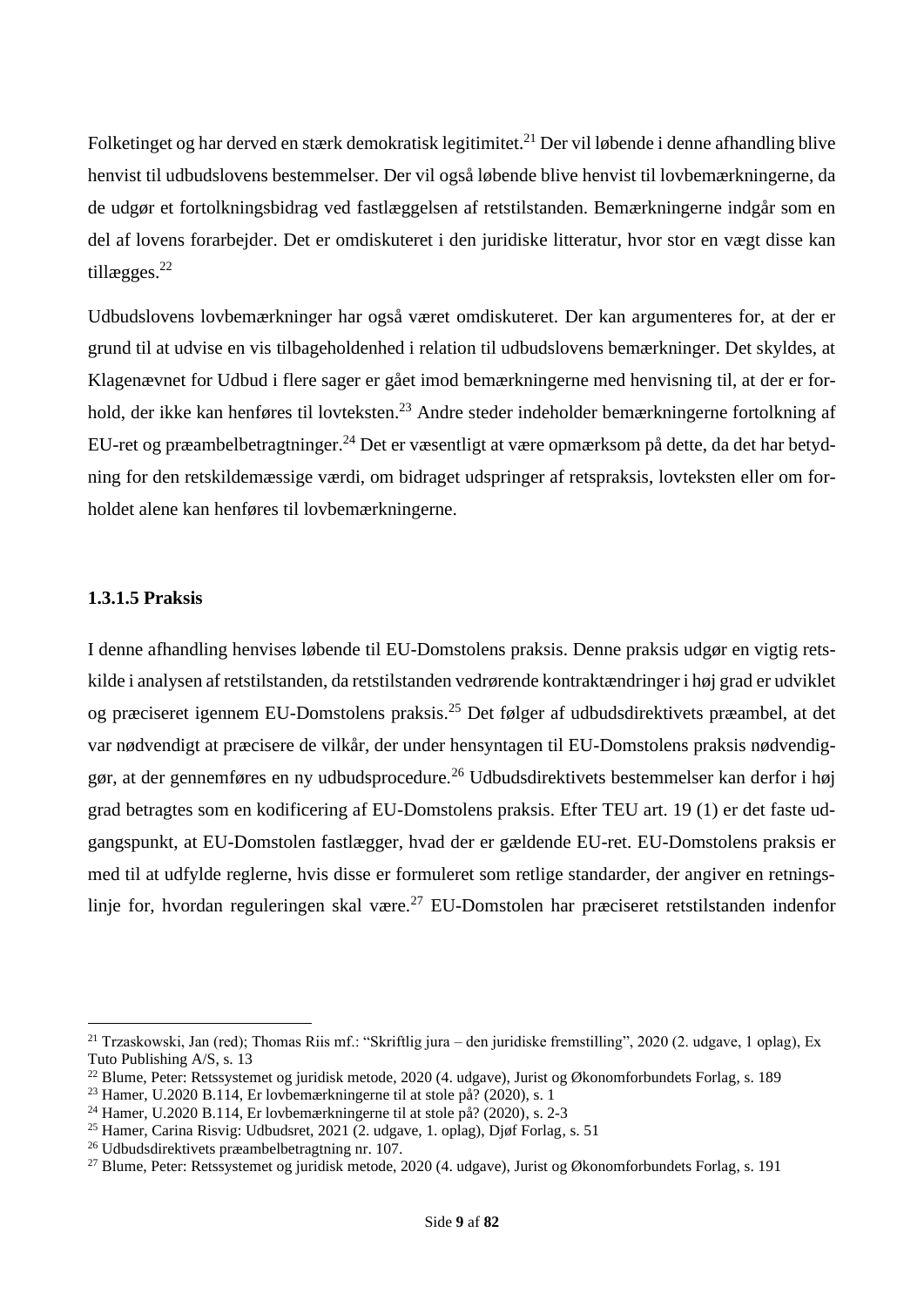kontraktændringer med henvisning til de grundlæggende principper om ligebehandling og gennemsigtighed.<sup>28</sup>

Klagenævnet for Udbud (herefter Klagenævnet) er den nationale klageinstans i Danmark. I denne afhandling anvendes flere kendelser afsagt af Klagenævnet. Det er ikke alle kendelser, der har en lige stor retskildemæssig værdi, idet at en del af afgørelserne afsiges på baggrund af konkrete omstændigheder, parternes påstande og sagens oplysninger i øvrigt.<sup>29</sup> I denne afhandling benyttes f.eks. kendelser, der vedrører ændringer foretaget inden kontraktindgåelsen og dermed ikke i udførelsesfasen. Når disse kendelser alligevel er udvalgt, skyldes det, er Klagenævnet har henvist til betingelserne fra sag C-454/06 Pressetext om efterfølgende kontraktændringer, hvorfor der kan argumenteres for, at disse kendelser udgør et fortolkningsbidrag i klarlæggelsen af, hvad der kan betragtes som gældende ret. Kendelserne udgør dermed et bidrag til at besvare afhandlingens problemformulering.

#### <span id="page-10-0"></span>**1.3.1.6 Vejledninger, litteratur mm.**

Der vil løbende i afhandlingen blive henvist til vejledningen om kontraktændringer udarbejdet af Konkurrence og Forbrugerstyrelsen i 2013. Vejledningen udgør et fortolkningsbidrag med lav retskildemæssig værdi. Det skyldes, at vejledningerne ikke er bindende for Klagenævnet.<sup>30</sup> Klagenævnet har dog i flere kendelser henvist til vejledningen i sin afgørelse, hvilket er med til at styrke den retskildemæssige værdi.<sup>31</sup> Det må bemærkes, at vejledningen er udarbejdet før udbudsloven.

I denne afhandling inddrages juridisk litteratur som fortolkningsbidrag. Det er omdiskuteret, om juridisk litteratur kan karakteriseres som en retskilde. Det skyldes, at forfatterne ikke har nogen legitimitet til at påvirke retsforholdet.<sup>32</sup> Når der alligevel kan argumenteres for, at juridisk litteratur kan kategoriseres som en retskilde, skyldes det, den juridiske litteratur er med til at afklare de forskellige retskilders sammenspil og dermed kan være med til at klarlægge retstilstanden.<sup>33</sup>

<sup>28</sup> Se f.eks. dom af 19. juni 2008 i sag C-454/06, Pressetext Nachrichtenagentur GmbH mod Østrig, præmis 34 *samt* dom af 29. april 2004 i sag C-496/99 P, Kommissionen mod CAS Succhi di Frutta, præmis 81-82

<sup>29</sup> Hamer, Carina Risvig: Udbudsret, 2021 (2. udgave, 1. oplag), Djøf Forlag, s. 55

<sup>30</sup> Hamer, Carina Risvig: Udbudsret, 2021 (2. udgave, 1. oplag), Djøf Forlag, s. 56

 $31$  Se f.eks. Klagenævnets kendelse af 27. juni 2017, CFD mod Den Nationale Tolkemyndighed

<sup>32</sup> Blume, Peter: Retssystemet og juridisk metode, 2020 (4. udgave), Jurist og Økonomforbundets Forlag, s. 192

<sup>33</sup> Blume, Peter: Retssystemet og juridisk metode, 2020 (4. udgave), Jurist og Økonomforbundets Forlag, s. 192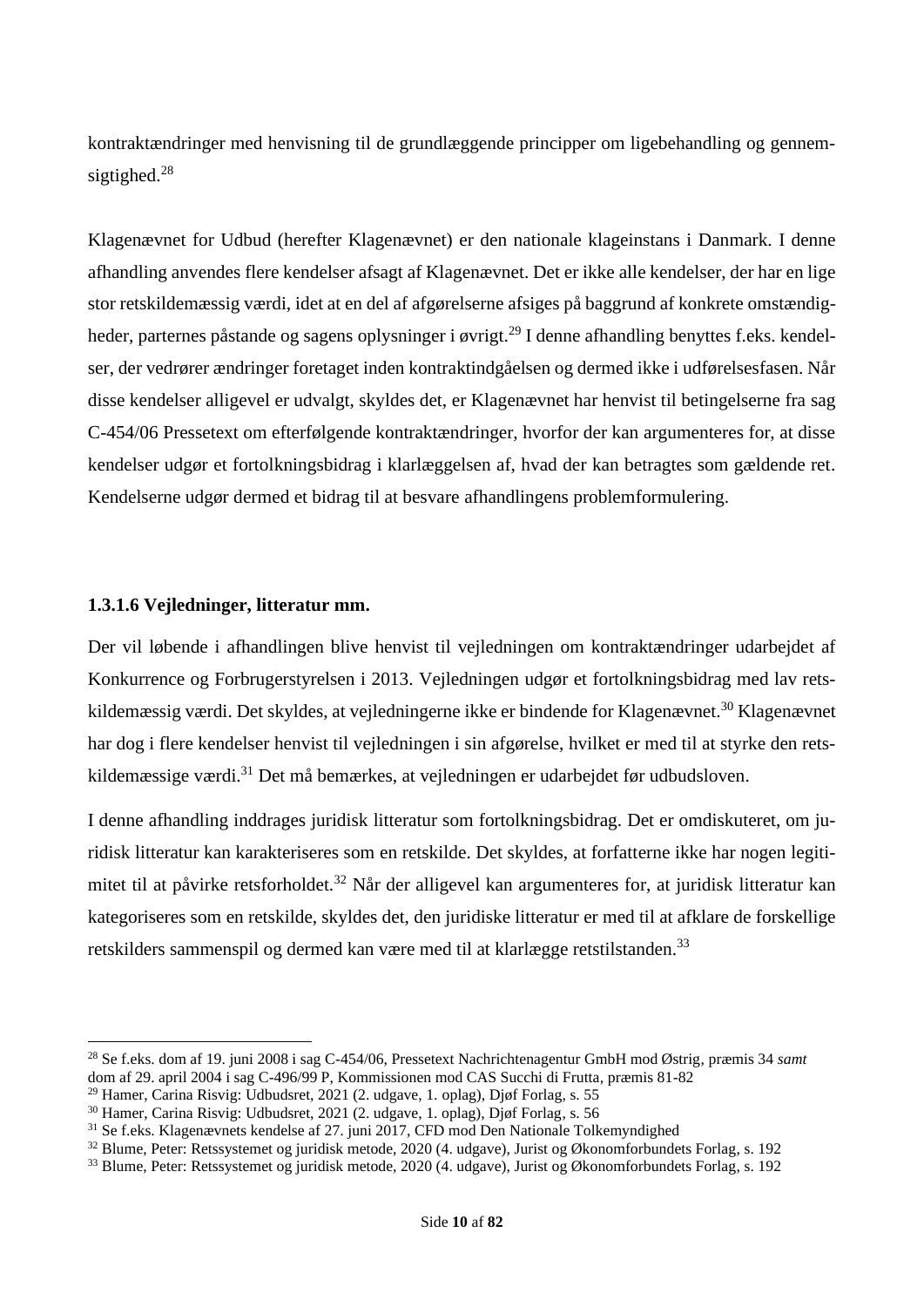I forbindelse med udarbejdelsen af udbudsloven nedsatte regeringen et udbudslovsudvalg, som havde til formål at komme med et udkast til et lovforslag. Den 5. december 2014 blev udvalgets rapport og udkast til en ny udbudslov offentliggjort.<sup>34</sup> Der vil blive henvist til rapporten flere steder i denne afhandling. Rapporten udgør et fortolkningsbidrag, idet at den er med til at beskrive baggrunden for udbudsloven, men det må bemærkes, at rapporten er et udtryk for et kompromis imellem interessenter, der ikke har nogen demokratisk legitimitet, og at den ikke har en høj retskildemæssig værdi.

#### <span id="page-11-0"></span>**1.3.2 Udbudsretten overfor entrepriseretten**

Entrepriseretten angår retsforholdet *inter partes* i modsætning til udbudsretten, der angår retsforholdet *ultra partes.* Der findes ikke nogen lov, der regulerer entrepriseretten, og området er derfor principielt karakteriseret ved aftalefrihed.<sup>35</sup> I mangel af aftale vil aftaleforholdet imellem parterne være reguleret af uskreven ret, herunder almindelige retsgrundsætninger udviklet i formue- og obligationsretten. 36

Bygge- og anlægskontrakter vil dog ofte være omfattet af standardvilkårene i AB-systemet. Disse standardvilkår består blandt andet af almindelige betingelser for arbejder og leverancer i bygge- og anlægsvirksomhed (herefter AB 18) samt almindelige betingelser for totalentreprise (herefter ABT 18).<sup>37</sup> Standardvilkårene er "agreed documents", idet at de er skabt i forhandling imellem byggeriets partere.<sup>38</sup> Det forhold, at standardvilkårene er blevet til igennem forhandling imellem repræsentanter indenfor bygge- og anlægsbranchen, giver standardvilkårene en særlig autoritet, hvorfor domstolene ikke stiller de samme krav til tiltrædelsen af standardvilkårene som til vilkår, som er udformet ensidigt af den ene part.<sup>39</sup>

I særlige situationer kan en ordregiver være forpligtet til at anvende standardvilkårene som en del af aftalegrundlaget i udbudsmaterialet. Det følger f.eks. af bekendtgørelse om støtte til almene boliger § 30, stk. 2, at tilsagnsmodtageren i sine entrepriseaftaler skal lægge ABR, AB og ABT til grund uden

<sup>34</sup> Hamer, Carina Risvig: Udbudsret, 2021 (2. udgave, 1. oplag), Djøf Forlag, s. 44

<sup>35</sup> Iversen, Torsten: Entrepriseretten, 2016 (1. udgave, 2. oplag), Jurist- og Økonomiforbundets Forlag, s. 54

<sup>36</sup> Iversen, Torsten: Entrepriseretten, 2016 (1. udgave, 2. oplag), Jurist- og Økonomiforbundets Forlag, s. 54

<sup>37</sup> Disse standardvilkår kan findes i betænkning nr. 1570 af 21. juni 2018.

<sup>38</sup> AB 18- udvalgets medlemmer blev udpeget af klima-, energi- og bygningsministeren ved breve af 10. marts. Se mere i betænkning nr. 1570 afgivet af AB-udvalget til revision af AB 92, ABR 89 og ABT 93, Trafik- Bygge- og Boligstyrelsen, juni 2018, s. 6-7.

<sup>39</sup> Bryde Andersen, Mads: Grundlæggende aftaleret, 2013 (4. udgave, 1. oplag), Gjellerup, s. 64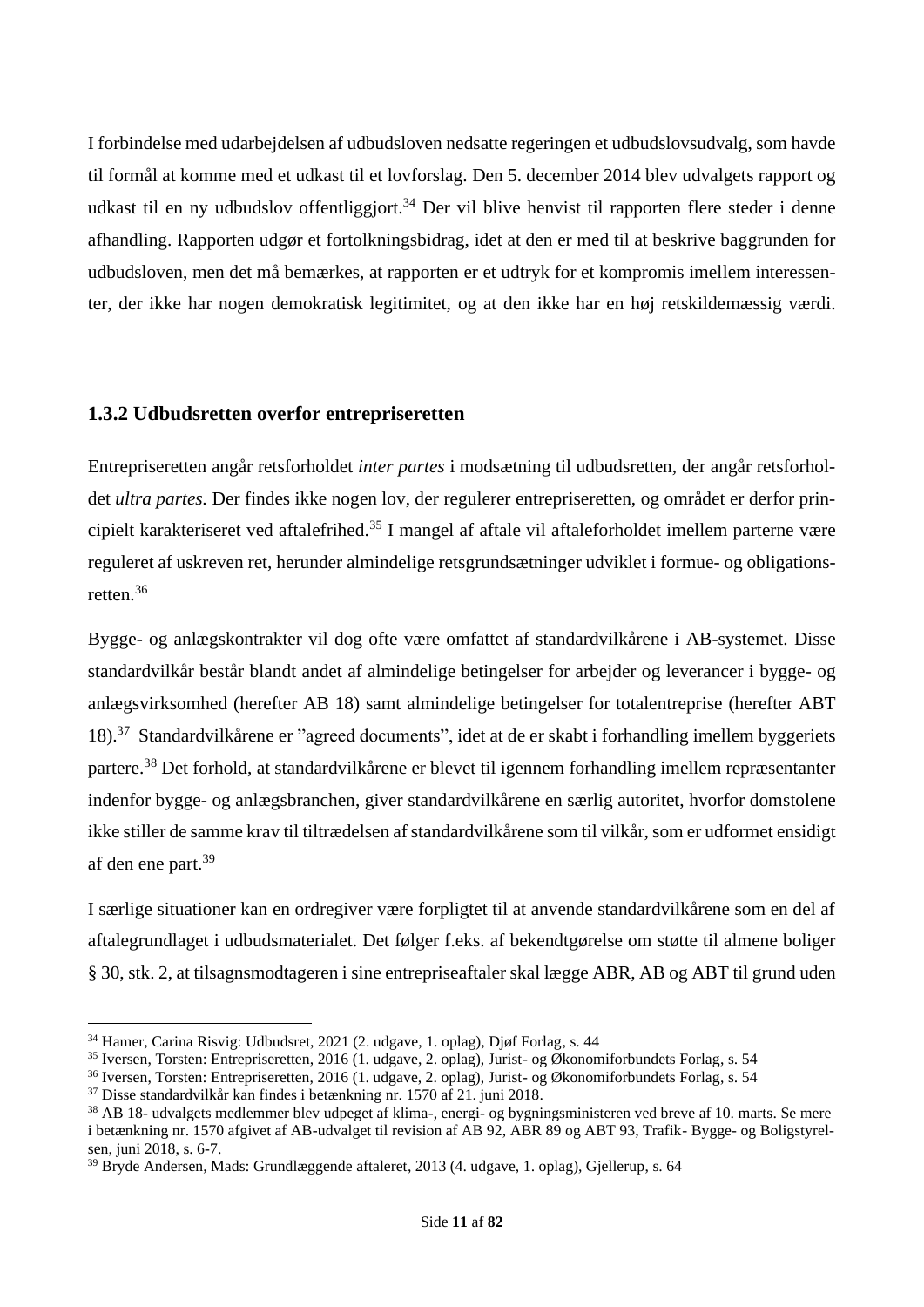fravigelser, men at kommunalbestyrelsen dog i særlige tilfælde kan begrunde fravigelser.<sup>40</sup> Den brede anvendelse af standardvilkårene er med til at styrke den retskildemæssige værdi. 41

Det forhold, at der kan opstå modstrid imellem retskilderne, giver anledning til at overveje, hvordan retskilderne afvejes imod hinanden. I den forbindelse er det væsentligt at fremhæve, at udbudsretten i modsætning til entrepriseretten er reguleret ved lov, og at entrepriseretten som en følge heraf må vige for udbudsretten. Der er ikke taget højde for den udbudsretlige regulering i udarbejdelsen af ABsystemet. AB-udvalget begrunder i betænkningen dette valg med, at standardvilkårene henvender sig til både de private og offentlige bygherrer.<sup>42</sup> Herefter må den offentlige bygherre selv sørge for at fravige standardvilkårene i det omfang, bestemmelserne i AB-systemet ikke kan forenes med den udbudsretlige regulering.

### <span id="page-12-0"></span>**1.4 Afgrænsning**

Denne afhandling har som formål at undersøge i hvilken grad udbudslovens § 179 om brug af ændringsklausuler kan imødekomme bygherrens behov for fleksibilitet i kontrakten i udførelsesfasen. I specialeafhandlingen skal det først undersøges, hvornår ordregiveren vil være forpligtet til at gennemføre en ny udbudsprocedure efter udbudslovens § 178, stk. 1., herunder hvornår der er tale om en ændring af et grundlæggende element, jf. udbudslovens § 178, stk. 2, nr. 1-3.

Efter udbudslovens § 178, stk. 2, nr. 4, vil der være tale om en ændring af et grundlæggende element, såfremt ordregiver erstatter leverandøren med en ny leverandør. Specialeafhandlingen vil ikke berøre ændringer i forhold til kontraktsparterne, herunder udskiftning som følge af entreprenørens konkurs, idet at der i afhandlingen alene fokuseres på ændringer af realydelsen samt ændringer af kontraktens vilkår, herunder prisændringer og entreprenørens ret til tidsfristforlængelse. Specialeafhandlingen vil heller ikke berøre retlige problemstillinger vedrørende ændringer som følger af, at der foreligger misligholdelse af kontrakten.

Udbudsloven indeholder i §§ 179-184 en række undtagelsesbestemmelser til udgangspunktet i udbudslovens § 178, stk. 1. Der vil ikke være tale om en ændring af et grundlæggende element, når der

<sup>40</sup> Bekendtgørelse nr. 14 af 9. januar 2020 om støtte til almene boliger m.v.

<sup>41</sup> Blume, Peter: Retssystemet og juridisk metode, 2020 (4. udgave), Jurist og Økonomforbundets Forlag, s. 257

<sup>42</sup> Betænkning nr. 1570 afgivet af AB-udvalget til revision af AB 92, ABR 89 og ABT 93, Trafik- Bygge- og Boligstyrelsen, juni 2018, s. 22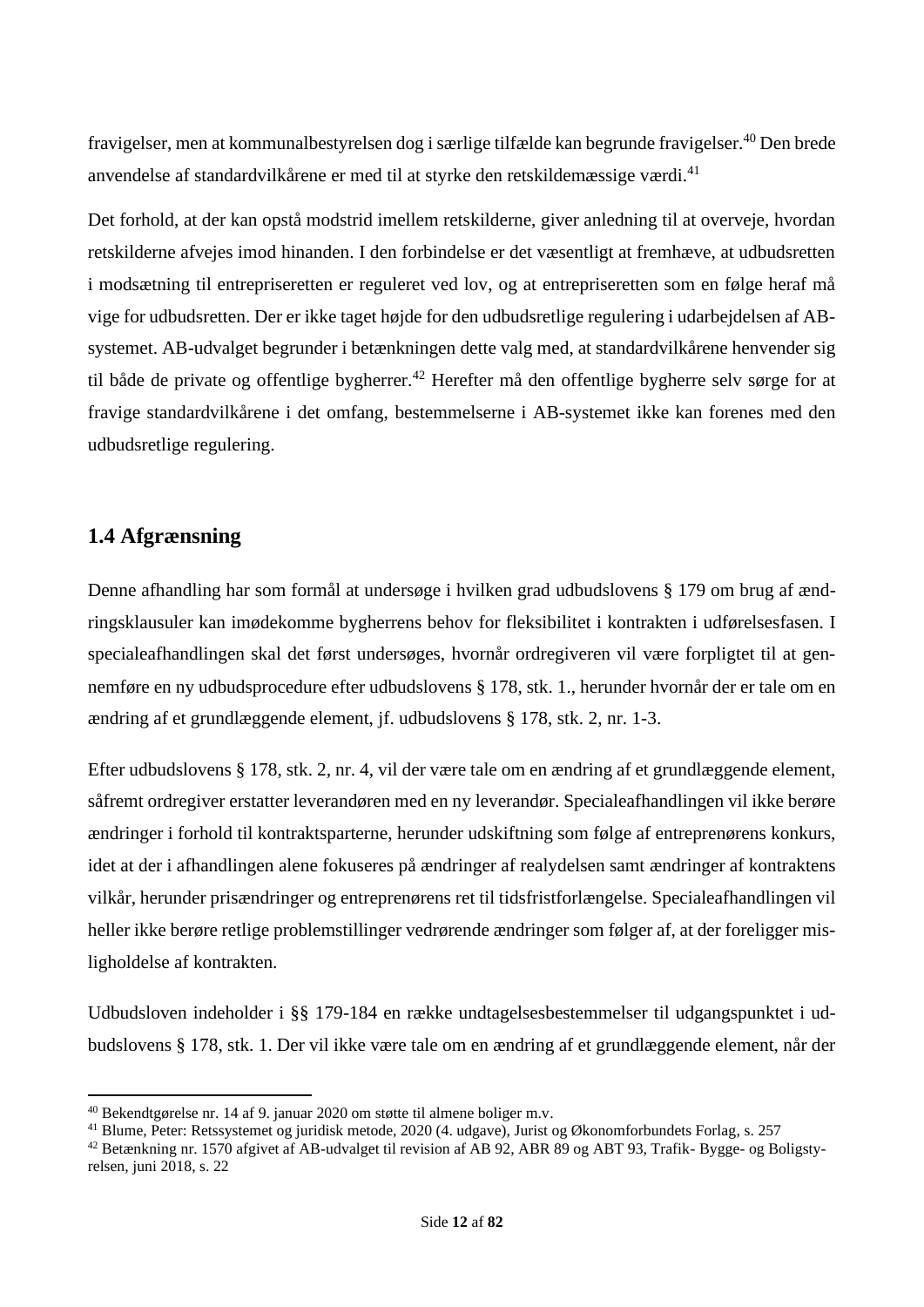er tale om 1) ændringer under bagatelgrænsen, jf. § 180, stk. 1, eller 2) når der er tale om nødvendige supplerende bygge- og anlægsarbejder fra den oprindelige leverandør, jf. udbudslovens § 181, stk. 1, eller 3) når der sker en udskiftning af den oprindelige leverandør, jf. udbudslovens § 182, stk. 1., eller 4) når der er tale om ændringer, som ikke kunne forudses af en påpasselig ordregiver, jf. udbudslovens § 183, stk. 1. Disse undtagelsesbestemmelser vil ikke være en del af afhandlingen, idet at afhandlingen afgrænses til undtagelsesbestemmelsen i udbudslovens § 179, der omhandler præcise, klare og entydige ændringsklausuler forudset i udbudsmaterialet.

Afhandlingen er desuden afgrænset til de kontrakter, der er omfattet af udbudslovens anvendelsesområde. Retlige problemstillinger vedrørende ændringer af kontrakter, der ligger under EU's tærskelværdier, vil ikke blive berørt i denne afhandling. Tilbudsloven vil derfor ikke blive inddraget i denne afhandling. 43

#### <span id="page-13-0"></span>**1.5 Terminologi og begreber**

I entrepriseretlig terminologi forstås ved entreprise normalt opførelse eller renovering af bygninger eller anlæg f.eks. veje, broer og havne. Den typiske entreprisekontrakt er en gensidig bebyrdende kontrakt indgået imellem en entreprenør og en bygherre. 44

I udbudsretlig terminologi omtales entreprisekontrakter som offentlige bygge- og anlægskontrakter, jf. udbudslovens § 24, nr. 23.

Efter udbudslovens § 24, nr. 23, litra a, forstås ved en offentlig bygge- og anlægskontrakt udførelse af *eller* projektering og udførelse af aktiviteter nævnt i bilag II udbudsdirektivet.

Efter udbudslovens § 24, nr. 23, litra b, forstås ved en offentlig bygge- og anlægskontrakt udførelse af *eller* projektering og udførelse af bygge- og anlægsarbejder, jf. nr. 5. Et bygge- og anlægsarbejder forstås som et resultat af et sæt af bygge- og anlægsaktiviteter bestemt til i sig selv at udfylde en økonomisk eller teknisk funktion, jf. udbudslovens § 24, nr. 5.

<sup>43</sup> Lovbekendtgørelse nr. 1410 af 7. december 12, 2007 om indhentning af tilbud på visse offentlige og offentligt støttede kontrakter.

<sup>44</sup> Iversen, Torsten: Entrepriseretten, 2016 (1. udgave, 2. oplag), Jurist- og Økonomiforbundets Forlag, s. 25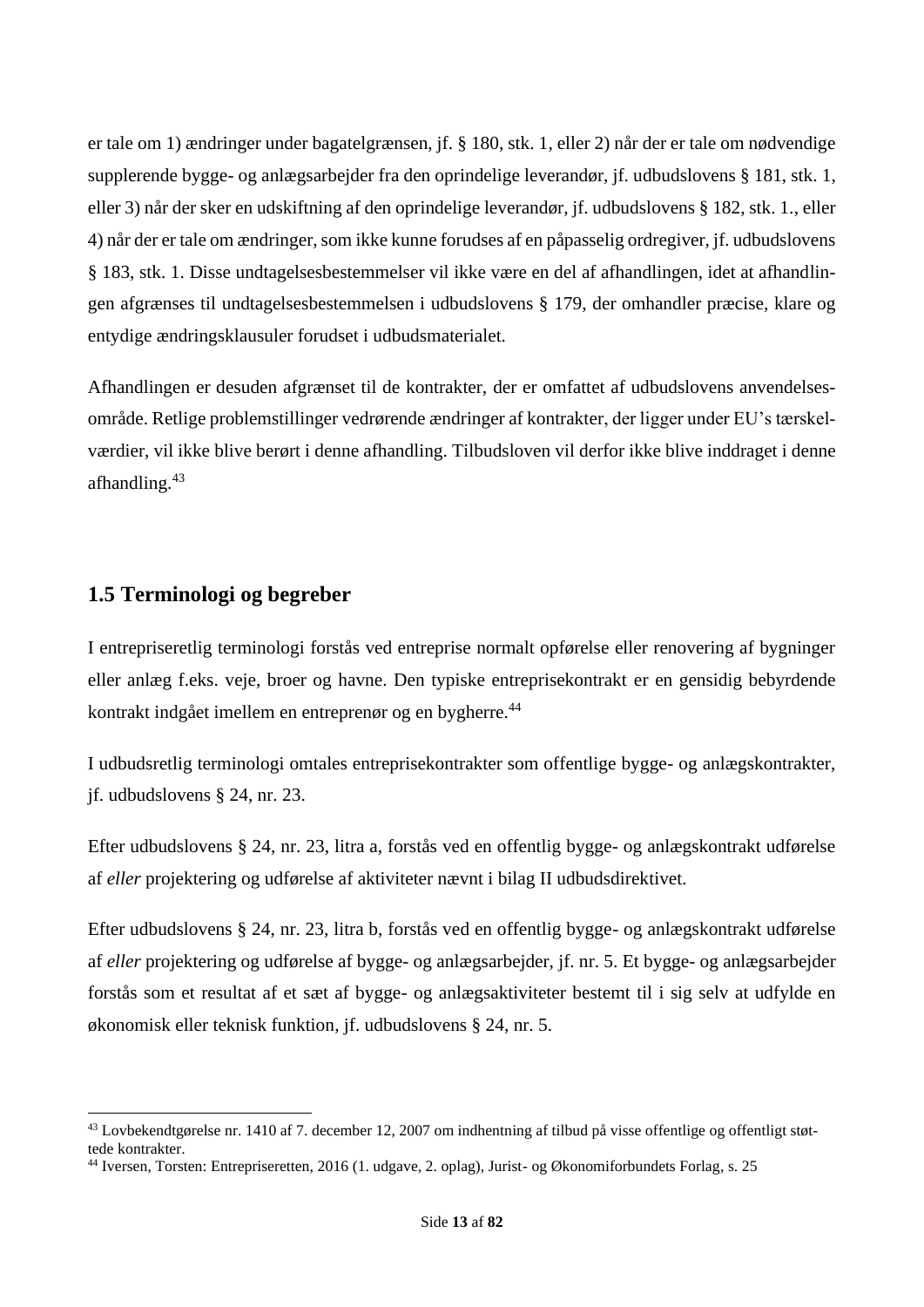Da entreprisekontrakter om projektering *samt* udførelse af aktiviteter nævnt i bilag II udbudsdirektivet *eller* udførelse af bygge- og anlægsarbejder, jf. nr. 5 er omfattet af definitionen af en offentlig bygge- og anlægskontrakt, skal entreprisekontrakter om totalentreprise udbydes som offentlige bygge- og anlægskontrakter. Ved offentlige bygge- og anlægskontrakter forstås således både kontrakter om fag-, hoved- og totalentreprise.<sup>45</sup>

Efter udbudslovens § 24, nr. 23, litra c, forstås ved en offentlig bygge- og anlægskontrakt udførelse af et bygge- og anlægsarbejde, jf. nr. 5, der opfylder krav, som er specificeret af ordregiveren og har afgørende indflydelse på arbejdets art eller projektering (skræddersyet byggeri).

Ved "bygge- og anlægskontrakt" forstås i denne afhandling en offentlig bygge- og anlægskontrakt.

Ved en "ordregiver" forstås statslige, regionale og kommunale myndigheder, offentligretlige organer og sammenslutninger af en eller flere af disse myndigheder eller et eller flere at disse offentligretlige organer, jf. udbudslovens § 24, nr. 28.

Ved en "økonomisk aktør" forstås enhver fysisk eller juridisk person, offentlig enhed eller sammenslutning af sådanne personer og enheder, herunder en midlertidig sammenslutning af virksomheder, som tilbyder udførelse af arbejder eller bygge- og anlægsarbejder, jf. udbudslovens § 24, nr. 38.

Ved en "tilbudsgiver" forstås i denne opgave en økonomisk aktør, der har afgivet tilbud på en byggeog anlægskontrakt.

Det vil som udgangspunkt være ovenstående udbudsretlige terminologi, der benyttes i denne specialeafhandling. Det gælder dog ikke for afhandlingens afsnit 5. I dette afsnit benyttes begreberne "entreprenør" samt "bygherre" i stedet for "ordregiver" eller "økonomisk aktør" eller "tilbudsgiver".

Ved en "entreprenør" forstås i afsnit 5 den tilbudsgiver, der har afgivet det økonomisk mest fordelagtige tilbud og efterfølgende har indgået bygge- og anlægskontrakten med ordregiveren. Ved "bygherre" forstås i dette afsnit den ordregiver, der har udbudt en bygge- og anlægskontrakt (den offentlige bygherre).

<sup>45</sup> Mere om entrepriseformerne i Hansen, Ole: Entrepriseretlige mellemformer, 2013 (1. udgave, 1. oplag), Jurist- og Økonom-forbundets Forlag, s. 57-93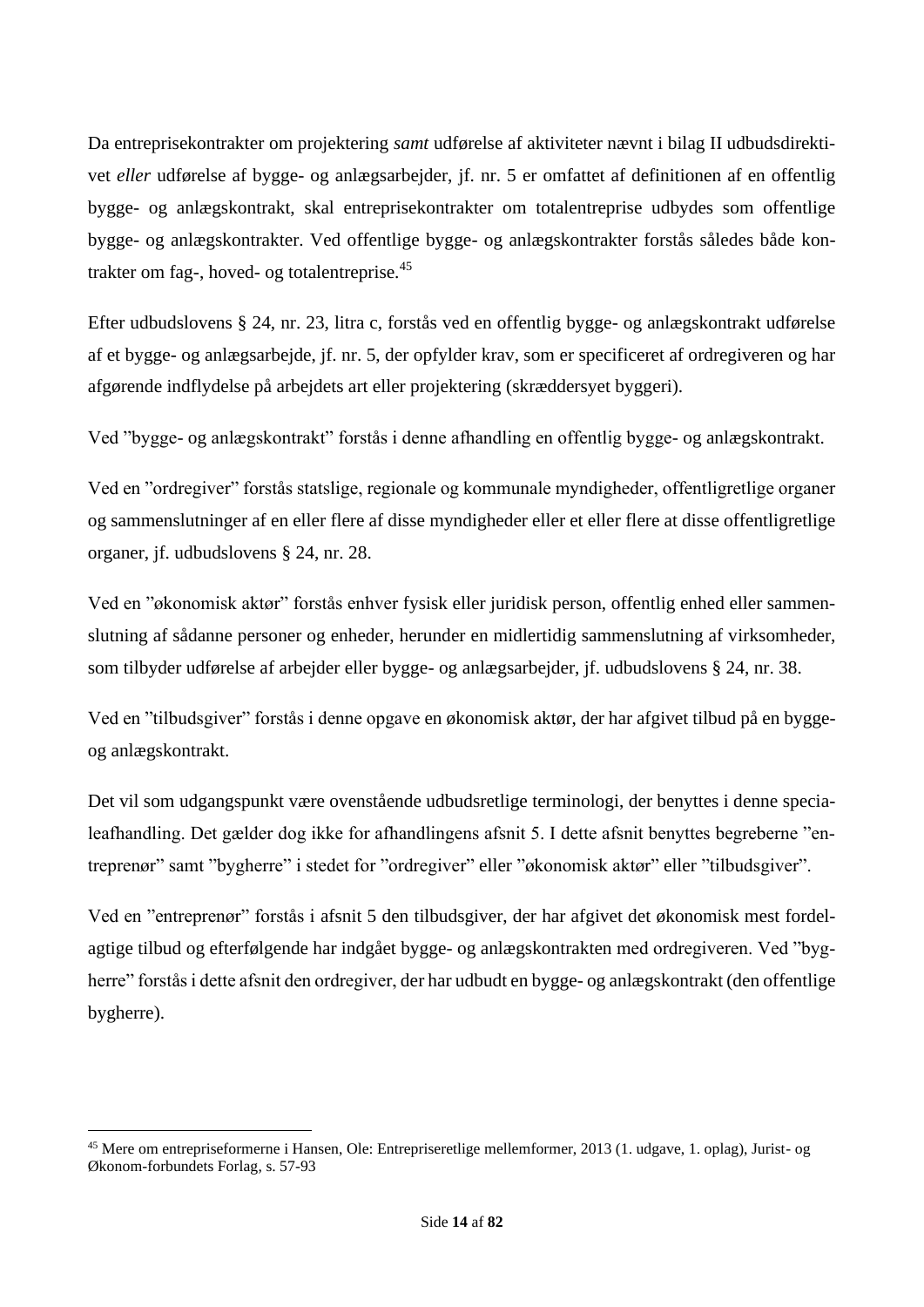## <span id="page-15-0"></span>**1.6 Afhandlingens struktur**

Afhandlingens *første afsnit* indeholder en introduktion til emnet, metodiske overvejelser, afhandlingens afgrænsning og centrale begreber.

I *andet afsnit* behandles EU-udbudsrettens formål samt de grundlæggende udbudsretlige principper med fokus på kontraktændringer.

I *tredje afsnit* behandles udbudslovens grænse for kontraktændringer, herunder behandles udbudslovens § 178 samt sanktionen "uden virkning" efter klagenævnslovens § 17, stk. 1, nr. 1.

I *fjerde afsnit* behandles udbudslovens § 179. Det skal undersøges nærmere, hvad der ligger i de krav, som kan udledes af denne bestemmelse.

I *femte afsnit* behandles det ændringsbehov, som kan opstå i bygge- og anlægskontrakter. Der vil blive foretaget en vurdering af, om AB 18 § 23 om ændringer i arbejdet, AB 18 § 24 om merbetaling og besparelse, AB 18 § 34 om pris og indeksregulering, AB 18 § 35, stk. 2-7, om ekstraordinære reguleringer samt AB 18 § 39 om retten til tidsfristforlængelse er i overensstemmelse med udbudslovens § 179.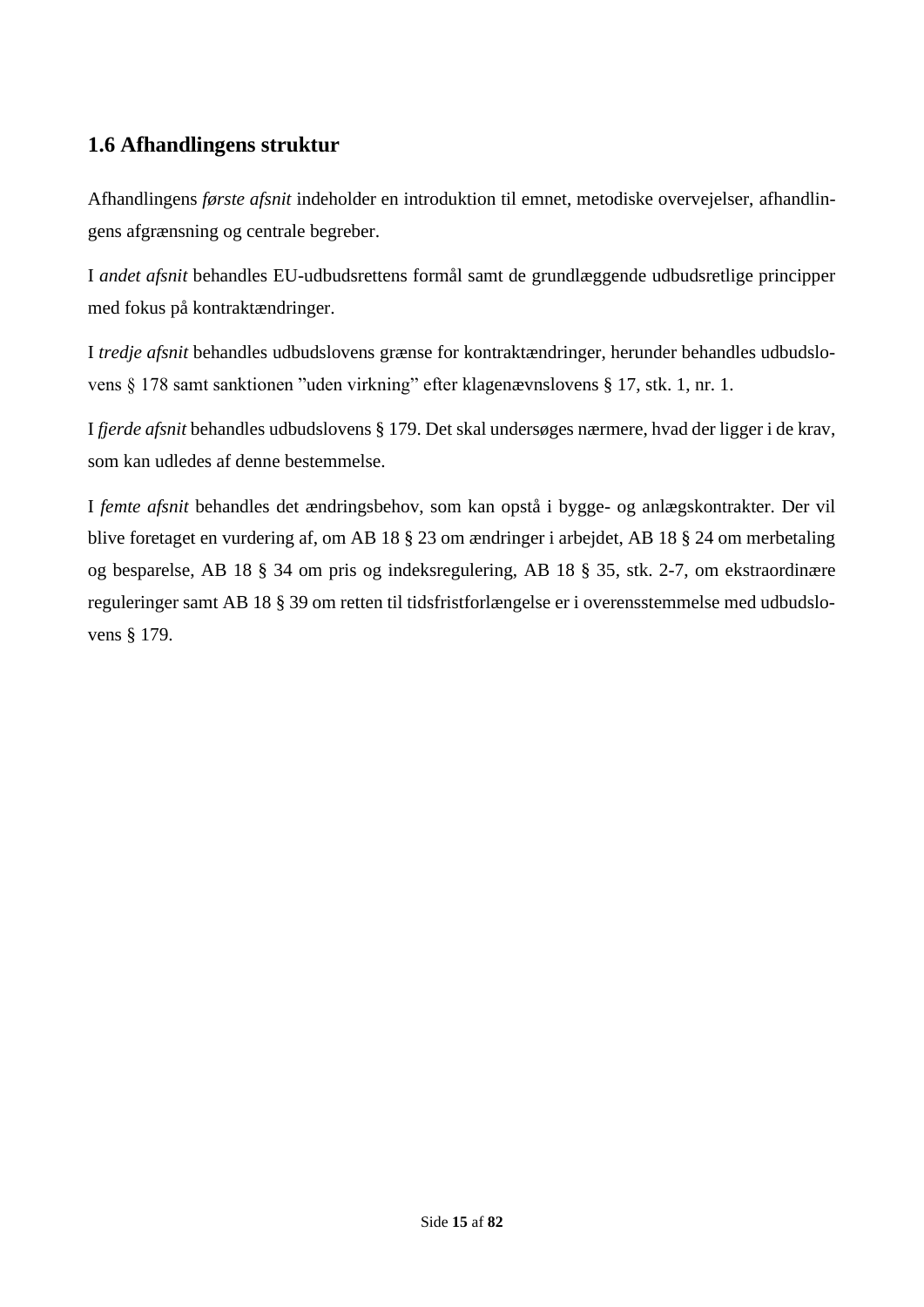# <span id="page-16-0"></span>**2. Udbudsrettens grundlæggende principper**

I dette afsnit behandles de grundlæggende udbudsretlige principper. Udbudsrettens formål på EUplan vil ligeledes blive behandlet i dette afsnit, da formålet har en væsentlig betydning for principperne. Der vil være et særligt fokus på de dele af de grundlæggende udbudsretlige principper, som har betydning for retlige problemstillinger vedrørende kontraktændringer eller ændringsklausuler.

### <span id="page-16-1"></span>**2.1 Udbudsrettens formål**

EU-udbudsretten hviler på fundamentale principper om ligebehandling, gennemsigtighed og proportionalitet.<sup>46</sup> EU-Domstolen har flere gange fastslået, at udbudsreglerne på EU-plan har som formål at fjerne hindringer for udveksling af tjenesteydelser og varer og tilsigter at beskytte interesserne for de erhvervsdrivende, der er etableret i medlemsstaterne, og som ønsker at tilbyde goder eller tjenesteydelser til ordregivende myndigheder i en anden medlemsstat<sup>47</sup> samt at sikre adgang til en ufordrejet konkurrence i samtlige medlemsstater.<sup>48</sup>

De grundlæggende udbudsretlige principper kommer til at virke som en forlængelse af principperne i TEUF, idet at principperne forhindrer, at medlemsstaterne favoriserer nationale virksomheder igennem egen indkøbsstrategi.<sup>49</sup> Principperne følger også af udbudsdirektivet art. 18, stk. 1, samt af udbudslovens § 2, stk. 1, som er en kodificering af retspraksis. <sup>50</sup> EU-Domstolen har fastslået, at alle tre fundamentale principper gælder i alle faser af udbuddet og frem til afslutningen af fasen for kontraktens opfyldelse. 51

<sup>46</sup> Fabricius, Jesper: Kapitel 2: Udbudsretlige principper i Steen Treumer (red.): Udbudsretten, 2019 (1. udgave, 1. oplag), Ex Tuto Publishing A/S, s. 39

 $47$  Se f.eks dom af 1. februar 2001 i sag C-237/99, Kommissionen mod Frankrig, præmis 41

<sup>48</sup> Dom af 19. juni 2008 i sag C-454/06, Pressetext Nachrichtenagentur GmbH mod Østrig, præmis 31

<sup>49</sup> Treumer, Steen: Ligebehandlingsprincippet i EU's udbudsregler, 2000 (1. udgave, 1. oplag), Jurist- og Økonomforbundets Forlag, s. 22

<sup>50</sup> Lovforslag som fremsat, FT 2015-16, tillæg A, lovforslag nr. L 19, "Forslag til Udbudsloven", fremsat af erhvervsog vækstminister, Troels Lund Poulsen (V) den 7. oktober 2015, s. 56

<sup>51</sup> Dom af 29. april 2004 i sag C-496/99 P, Kommissionen mod CAS Succhi di Frutta, præmis 115 *samt* lovforslag som fremsat, FT 2015-16, tillæg A, lovforslag nr. L 19, "Forslag til Udbudsloven", fremsat af erhvervs- og vækstminister, Troels Lund Poulsen (V) den 7. oktober 2015, s. 56 ff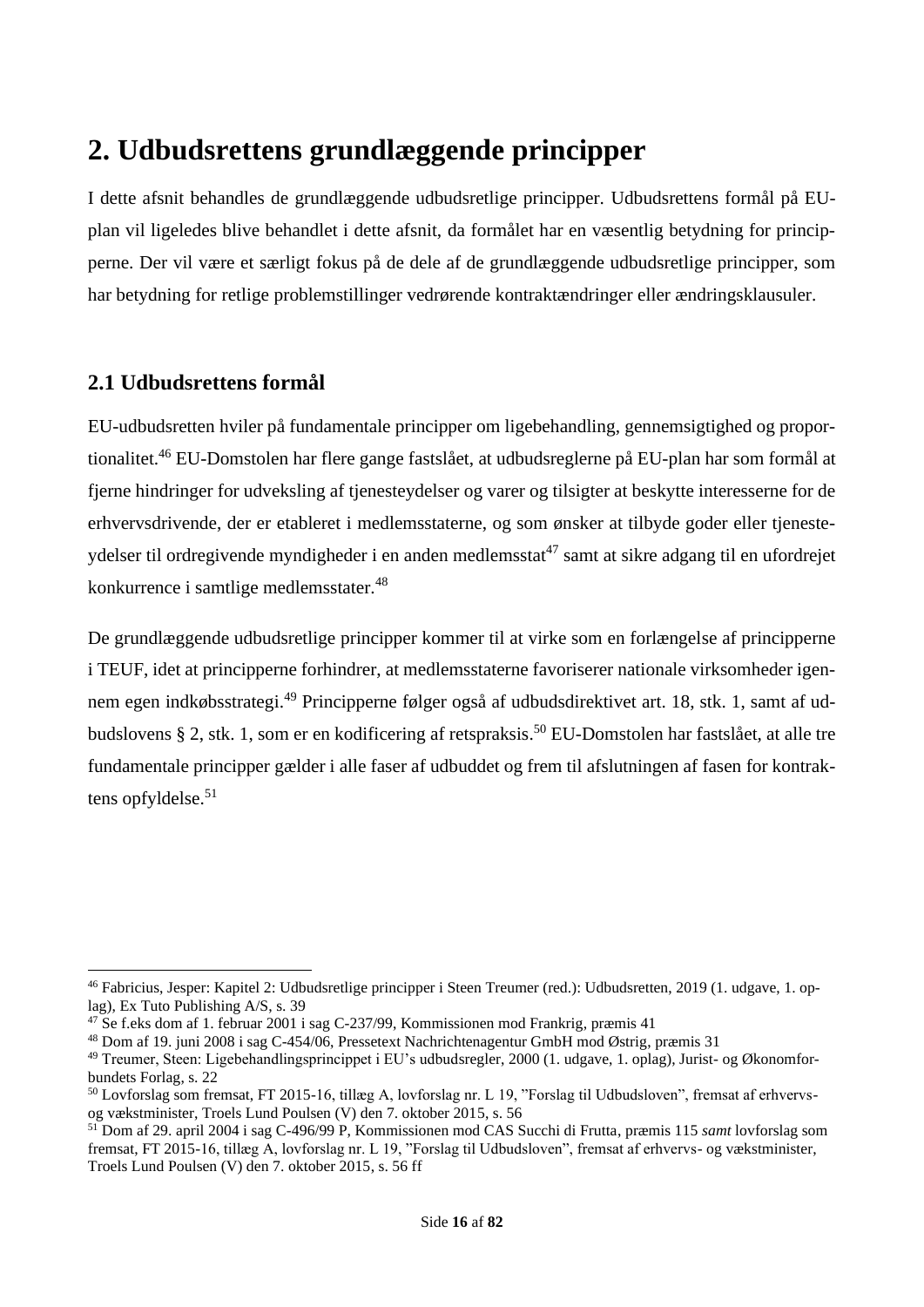## <span id="page-17-0"></span>**2.2 Ligebehandlingsprincippet**

Princippet om ligebehandling er det bærende princip i EU's udbudsdirektiver.<sup>52</sup> Princippet udspringer af TEUF art. 18 og er i sin grundessens et udtryk for, at indenlandske bydende eller ansøgere ikke må favoriseres, når der tildeles offentlige kontrakter. <sup>53</sup> På udbudsrettens område har ligebehandlingsprincippet udviklet sig til at have et selvstændigt indhold, som strækker sig videre end blot forbuddet mod at udøve nationalitetsdiskrimination.<sup>54</sup> I forlængelse af udbudsrettens formål er formålet med ligebehandlingsprincippet at begunstige udviklingen af en sund og effektiv konkurrence i samtlige medlemsstater. 55

Princippet indebærer, at ordregiver er forpligtet til ikke at behandle ensartede forhold forskelligt, og at forskellige forhold ikke må behandles ensartet, medmindre denne behandling er objektivt begrundet og proportional.<sup>56</sup> Ordregiver må derfor ikke behandle ansøgere og tilbudsgivere forskelligt, medmindre det er sagligt begrundet.

Ligebehandlingsprincippet indebærer ikke, at ordregiver er forpligtet til totalt at udligne alle konkurrencefordele imellem de bydende, men princippet indebærer, at alle bydende skal have lige adgang til udbudsmaterialet, og at alle bydende skal have lige muligheder i alle stadier i udbudsproceduren og derved gives lige chancer i forbindelse med formningen af buddene.<sup>57</sup>

Princippet er gældende i alle udbuddets faser og frem til afslutningen af fasen for kontraktens opfyldelse.<sup>58</sup> Det medfører, at princippet er med til at sætte begrænsninger for, i hvilken grad der kan foretages ændringer i kontrakten i løbet af udbudsprocessen samt i udførelsesfasen.

Ligebehandlingsprincippet skal ikke blot vurderes i forhold til de tilbudsgivere eller ansøgere, som aktuelt er med i udbudsprocessen, men også i forhold til de aktører, som potentielt kunne have deltaget

<sup>52</sup> Treumer, Steen: Ligebehandlingsprincippet i EU's udbudsregler, 2000 (1. udgave, 1. oplag), Jurist- og Økonomforbundets Forlags, s. 23

<sup>53</sup> Fabricius, Jesper: Kapitel 2: Udbudsretlige principper i Steen Treumer (red.): Udbudsretten, 2019 (1. udgave, 1. oplag), Ex Tuto Publishing A/S, s. 41

<sup>54</sup> Fabricius, Jesper: Kapitel 2: Udbudsretlige principper i Steen Treumer (red.): Udbudsretten, 2019 (1. udgave, 1. oplag), Ex Tuto Publishing A/S, s. 42

<sup>55</sup> Dom af 29. april 2004 i sag C-496/99 P, Kommissionen mod CAS Succhi di Frutta, præmis 110 *samt* dom af 19. juni 2008 i sag C-454/06, Pressetext Nachrichtenagentur GmbH mod Østrig, præmis 31-32

<sup>56</sup> Lovforslag som fremsat, FT 2015-16, tillæg A, lovforslag nr. L 19, "Forslag til Udbudsloven", fremsat af erhvervsog vækstminister, Troels Lund Poulsen (V) den 7. oktober 2015, s. 39 *samt* dom af 12. marts 2008 i sag T-345/03, Evropaïki Dynamiki mod Kommissionen, præmis 60

<sup>57</sup> Dom af 12. marts 2008 i sag T-345/03, Evropaïki Dynamiki mod Kommissionen, præmis 73 og 141-143

<sup>58</sup> Dom af 29. april 2004 i sag C-496/99 P, Kommissionen mod CAS Succhi di Frutta, præmis 115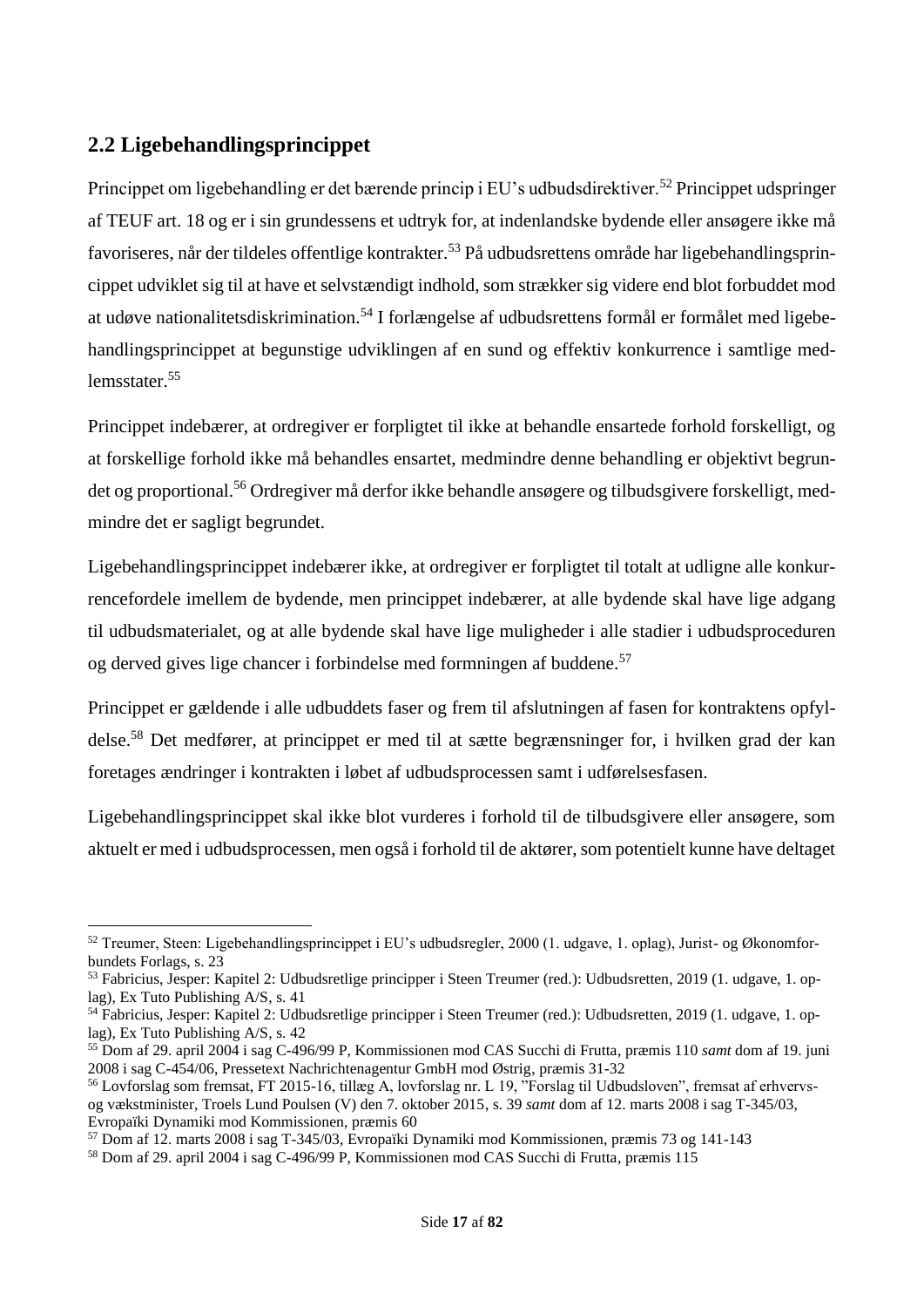i udbuddet.<sup>59</sup> Derved beskytter princippet også tilbudsgivere, som ikke er med i udbudsprocessen, men som potentielt kunne have været det, hvis udbudsprocessen havde været struktureret på en anden måde, eller hvis udbudsmaterialet havde været udformet på en anden måde (den potentielle konkurrence). $60$ 

#### <span id="page-18-0"></span>**2.2.1 Forhandlingsforbuddet**

Forhandlingsforbuddet er et udslag af ligebehandlingsprincippet og har til formål at sikre ligebehandlingen af de aktuelle og potentielle tilbudsgivere. Forhandlingsforbuddet sætter en snæver ramme for forhandlingen imellem ordregiver og leverandørerne under udbuddet samt efter tilbudsfristen, idet at forhandlingsbegrebet skal forstås bredt, således at det er ligegyldigt, om der er tale om gensidig kommunikation, når blot kontakten er egnet til at påvirke grundlaget for indgåelsen af kontrakten<sup>61</sup>. Forhandlingsbuddet indebærer også, at et tilbud ikke kan ændres efter tilbudsafgivelsen.<sup>62</sup>

Rådet og Kommissionen afgav i forbindelse med vedtagelsen af bygge- og anlægsdirektivet og forsyningsvirksomhedsdirektivet en fælleserklæring, der præciserer forhandlingsforbuddets rækkevidde.<sup>63</sup> Det følger af fælleserklæringen, at *"fremgangsmåderne med offentligt eller begrænset udbud udelukker enhver forhandling med ansøgere eller bydende om grundlæggende elementer i kontrakterne, som ikke vil kunne ændres uden fare for konkurrencefordrejning, og der må navnlig ikke forhandles om priser. Der må kun finde drøftelser sted med ansøgere eller bydende, når det sker med henblik på at præcisere eller supplere indholdet af deres bud eller de ordregivende myndigheders krav, og i det omfang dette ikke giver anledning til forskelsbehandling."<sup>64</sup>* Den restriktive tilgang til at foretage forhandling med de økonomiske aktører skal ses i lyset af, at formålet med udbudsreglerne er at fjerne hindringer til det indre marked.<sup>65</sup> Når udbudsproceduren i høj grad er formaliseret, og

<sup>&</sup>lt;sup>59</sup> Fabricius, Jesper: "Kapitel 2: Udbudsretlige principper" i Steen Treumer (red.): "Udbudsretten", 2019 (1. udgave, 1. oplag), Ex Tuto Publishing A/S, s. 44

<sup>60</sup> Lovforslag som fremsat, FT 2015-16, tillæg A, lovforslag nr. L 19, "Forslag til Udbudsloven", fremsat af erhvervsog vækstminister, Troels Lund Poulsen (V) den 7. oktober 2015, s. 56

<sup>&</sup>lt;sup>61</sup> Treumer, Steen: Ligebehandlingsprincippet i EU's udbudsregler, 2000 (1. udgave, 1. oplag), Jurist- og Økonomforbundets Forlags, s. 143

<sup>62</sup> Hamer, Carina Risvig: Udbudsret, 2021 (2. udgave, 1. oplag), Djøf Forlag, s. 60

<sup>63</sup> Rådets direktiv 93/37/EØF af 14. juni 1993 om samordning af fremgangsmåderne med hensyn til indgåelse af offentlige bygge- og anlægskontrakter *samt* direktiv 93/38/EØF af 14. juni 1993 om samordning af fremgangsmåderne ved tilbudsgivning inden for vand- og energiforsyning samt transport og telekommunikation

<sup>64</sup> Erklæringen er optrykt i EF-Tidende nr. L 111/114, 30. april 1994. En erklæring med samme indhold (fælleserklæringen af juli 1989) er afgivet som bilag til direktiv 89/440 om ændring af direktiv 71/305 (bygge- og anlægsdirektivet).  $\frac{65}{12}$  Treumer, Steen: Ligebehandlingsprincippet i EU's udbudsregler, 2000 (1. udgave, 1. oplag), Jurist- og Økonomfor-

bundets Forlags, s. 141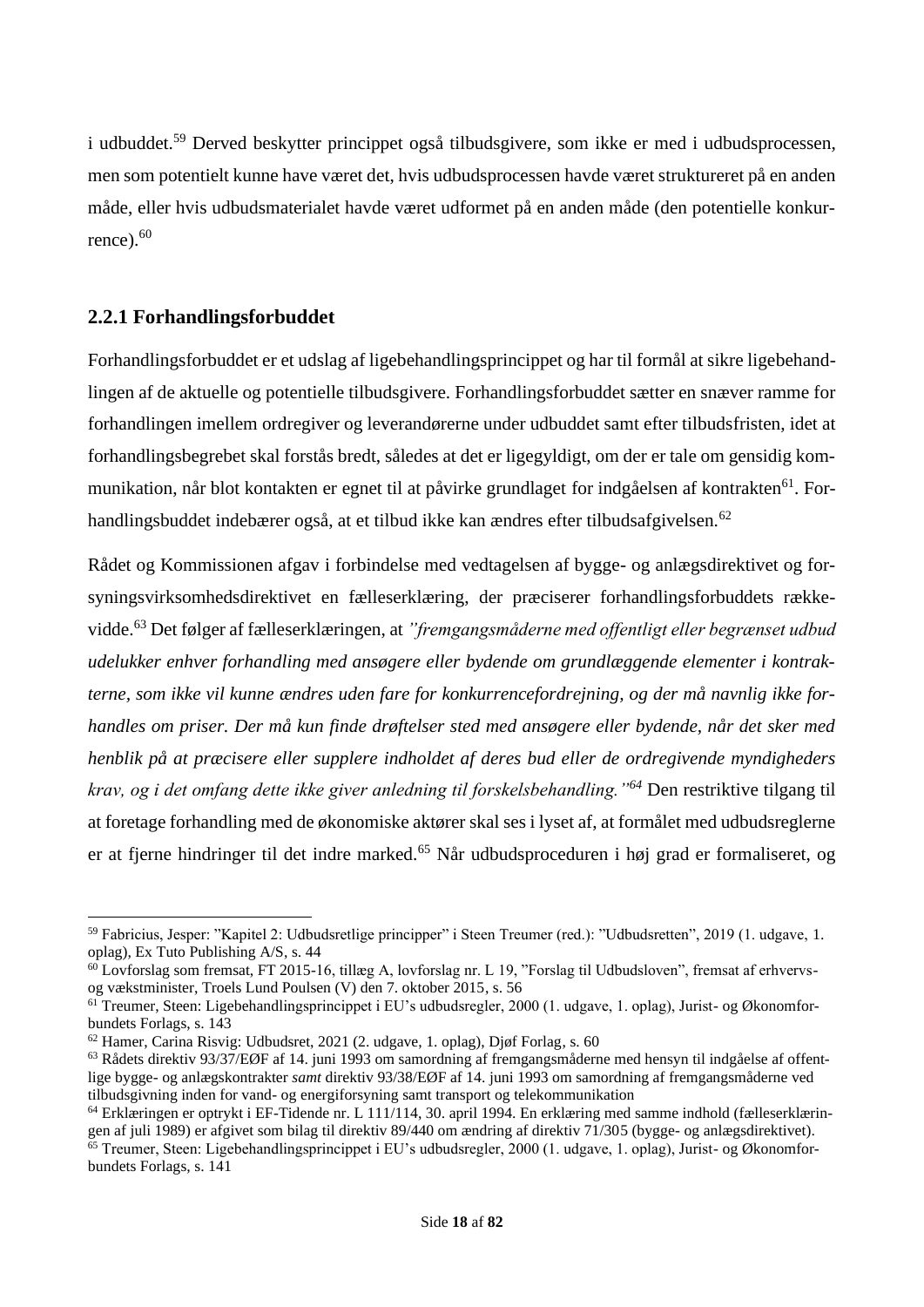ordregiveren er afskåret fra at forhandle med leverandørerne, skyldes det et hensyn til at sikre en høj gennemsigtighed og øgede kontrolmuligheder.<sup>66</sup> Forhandlingsforbuddet fungerer som et proceduremæssigt værn mod enhver kontakt imellem ordregiveren og de økonomiske aktører, som kan føre til ændringer til skade for den effektive konkurrence. Retsbeskyttelsen er vidtgående, da det vil være tilstrækkeligt, at der blot foreligger en risiko for, at en sådan ændring foreligger.<sup>67</sup>

## <span id="page-19-0"></span>**2.3 Gennemsigtighedsprincippet**

Princippet relaterer sig til ligebehandlingsprincippet i den forstand, at gennemsigtighed og åbenhed i udbudsprocessen er en forudsætning for at fastslå, om de økonomiske aktører behandles i overensstemmelse med ligebehandlingsprincippet.<sup>68</sup> Formået med princippet er at sikre, at der ikke opstår risiko for, at den ordregivende myndighed favoriserer og udsætter leverandørerne for vilkårlig forskelsbehandling.<sup>69</sup> Det medfører, at det må være gennemsigtigt hvilke regler og krav, der gælder for anskaffelsen af indkøbet, hvorfor alle betingelser og bestemmelser i forbindelse med udbudsproceduren skal formuleres klart, præcist og utvetydigt i udbudsbetingelserne eller udbudsbekendtgørelsen, så alle rimeligt velinformerede og normalt omhyggelige bydende kan forstå deres nøjagtige indhold og fortolke dem på samme måde.<sup>70</sup>

Gennemsigtighedsprincippet indebærer, at der skal skabes åbenhed om det forhold, at ordregiver planlægger at indgå en offentlig kontrakt.<sup>71</sup> Princippet kommer til udtryk i udbudslovens bestemmelser f.eks. i § 184, stk. 2, hvoraf det følger, at en ordregiver i forbindelse med ændringer af en kontrakt i overensstemmelse med §§ 181 og 183 skal offentliggøre en bekendtgørelse herom i den Europæiske Unions Tidende.

<sup>66</sup> Treumer, Steen: Ligebehandlingsprincippet i EU's udbudsregler, 2000 (1. udgave, 1. oplag), Jurist- og Økonomforbundets Forlags, s. 142

<sup>67</sup> Treumer, Steen: Ligebehandlingsprincippet i EU's udbudsregler, 2000 (1. udgave, 1. oplag), Jurist- og Økonomforbundets Forlags, s. 144

<sup>68</sup> Dom af 29. april 2004 i sag C-496/99 P, Kommissionen mod CAS Succhi di Frutta, præmis 109

<sup>69</sup> Dom af 29. april 2004 i sag C-496/99 P, Kommissionen mod CAS Succhi di Frutta, præmis 111

<sup>70</sup> Dom af 6. november 2014 i sag C-43/13, Cartiera Dell'Adda mod CEM Ambiente, præmis 44

<sup>71</sup> Fabricius, Jesper: "Kapitel 2: Udbudsretlige principper" i Steen Treumer (red.): "Udbudsretten", 2019 (1. udgave, 1. oplag), Ex Tuto Publishing A/S, s. 44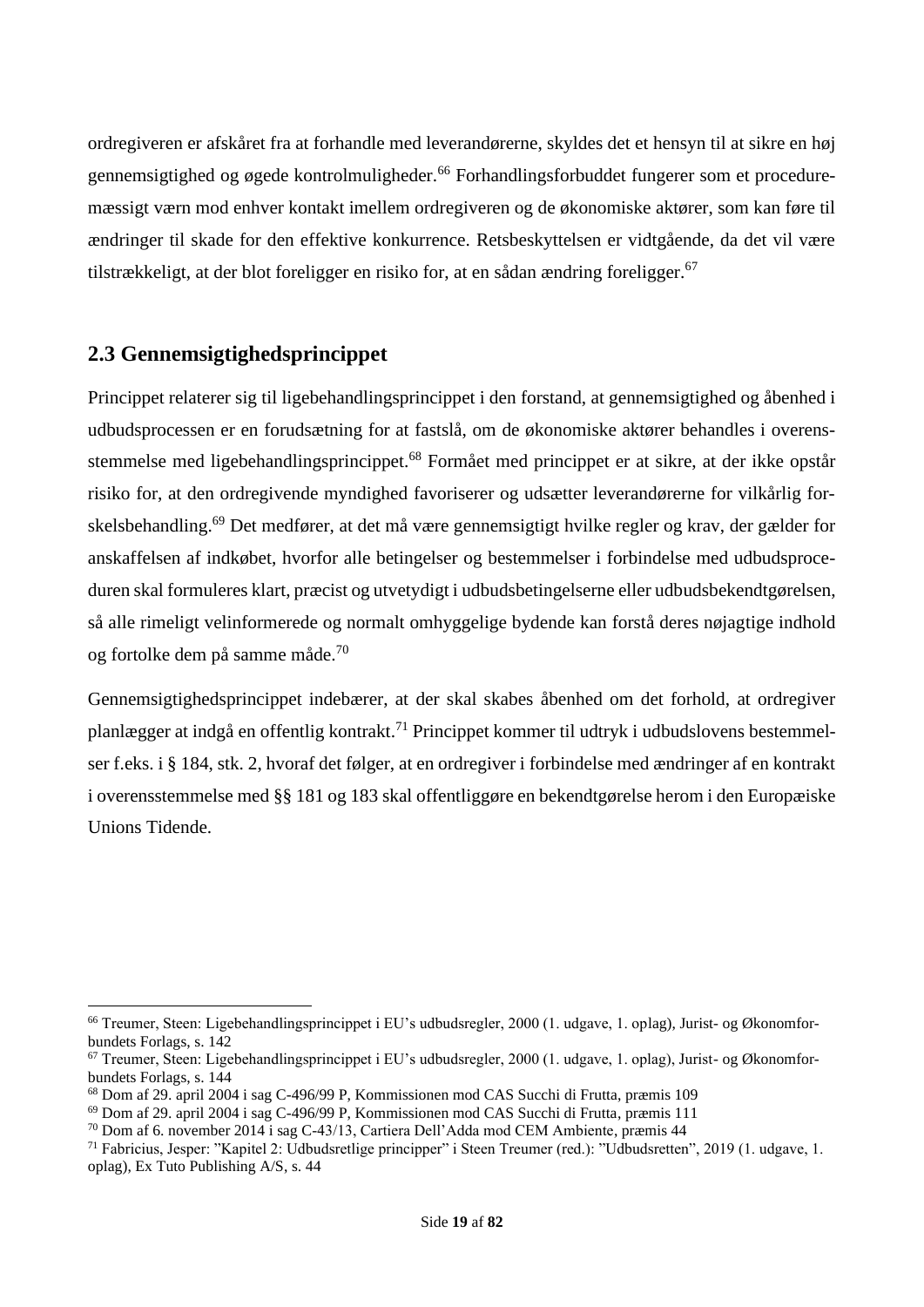## <span id="page-20-0"></span>**2.3 Proportionalitetsprincippet**

Proportionalitetsprincippet indebærer, at enhver foranstaltning skal være egnet, nødvendig og stå i et rimeligt forhold til det mål, som ordregiveren søger at opnå med foranstaltningen.<sup>72</sup>

Det følger af proportionalitetsprincippet, at der i tilrettelæggelsen af udbuddet samt i udbudsmaterialet kun må stilles krav til de økonomiske aktører, som er rimelige i forhold til de pågældende indkøb og som ikke går videre end det, der er nødvendigt for at imødekomme ordregivers saglige behov. Det gælder for alle krav, som ordregiveren stiller til de økonomiske aktører, herunder krav til indkøbet, deltagernes egnethed og til krav relateret til kontraktens udførelse.<sup>73</sup>

<sup>72</sup> Fabricius, Jesper: "Kapitel 2: Udbudsretlige principper" i Steen Treumer (red.): "Udbudsretten", 2019 (1. udgave, 1. oplag), Ex Tuto Publishing A/S, s. 46

<sup>73</sup> Lovforslag som fremsat, FT 2015-16, tillæg A, lovforslag nr. L 19, "Forslag til Udbudsloven", fremsat af erhvervsog vækstminister, Troels Lund Poulsen (V) den 7. oktober 2015, s. 56 ff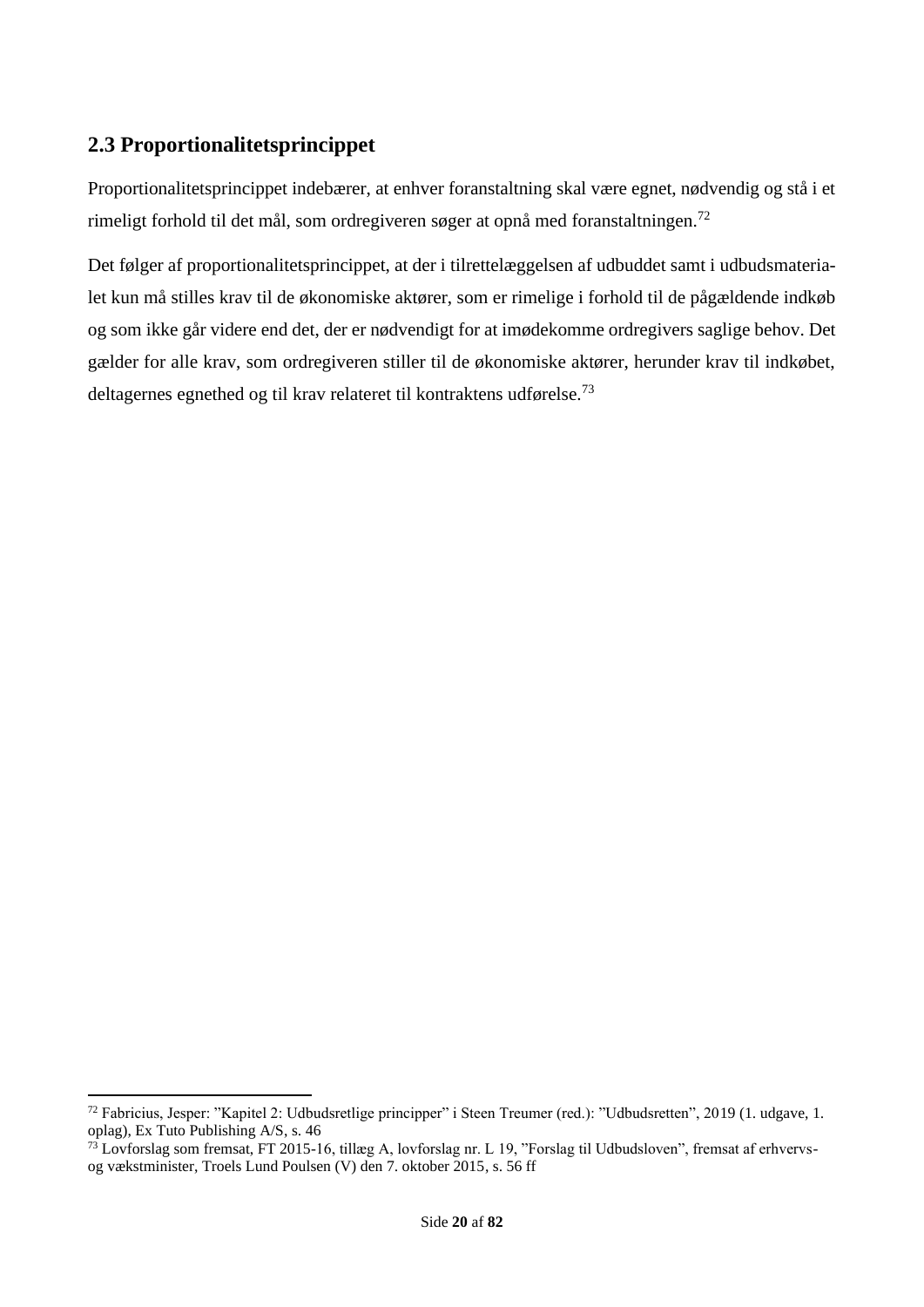## <span id="page-21-0"></span>**3. Udbudslovens grænse for kontraktændringer**

I dette afsnit behandles den udbudsretlige grænse for kontraktændringer. Det følger af udbudslovens § 178, stk. 1, at ordregiver skal gennemføre en ny udbudsprocedure i overensstemmelse med udbudsloven, hvis der foretages en ændring af aftalens grundlæggende elementer.

## <span id="page-21-1"></span>**3.1 Baggrunden for udbudslovens § 178**

Den udbudsretlige grænse for at foretage ændringer i kontraktens løbetid uden at ordregiver vil være forpligtet til at gennemføre en ny udbudsprocedure, er reguleret i udbudslovens §§ 178-184. Bestemmelserne er en implementering af udbudsdirektivets art. 72.<sup>74</sup>

Bestemmelserne er i vid udstrækning en kodificering af EU-Domstolens praksis, hvori det er fastslået, at gennemsigtigheds- og ligebehandlingsprincipperne er gældende frem til afslutningen af fasen for kontraktens opfyldelse, og at ordregiver som følge heraf har en begrænset adgang til at foretage kontraktændringer i kontraktens løbetid. <sup>75</sup> EU-Domstolen begrunder dette med, at såfremt ordregiver var frit stillet med hensyn til foretage ændringer efter kontraktindgåelsen, ville det føre til, at de oprindeligt fastsatte kriterier for tildelingen af kontrakten kunne omgås, og at principperne om ligebehandling og gennemsigtighed således ikke længere ville være sikret.<sup>76</sup>

EU-Domstolen har i sin dom af 19. juni 2008 i sag C-454/06, Pressetext Nachrichtenagentur GmbH mod Østrig præciseret, hvornår en kontraktændring skal føre til gennemførelsen af en ny udbudsprocedure. Nedenstående kriterier kan alle udledes af Pressetext-sagen.<sup>77</sup>

Udgangspunktet er, ordregiveren er forpligtet til at gennemføre en ny udbudsprocedure, hvis der ændres i kontraktens grundlæggende elementer, jf. udbudslovens § 178, stk. 1. Hvad der ligger i forståelsen af et grundlæggende element, er nærmere defineret i udbudslovens § 178, stk. 2, 1 pkt., hvoraf det følger, at der vil være tale om en ændring af et grundlæggende element, hvis ændringen *"bevirker, at kontraktens eller rammeaftalens karakter er væsentlig forskellig fra den oprindelige kontrakt"*.

<sup>74</sup> Europa-Parlamentets og Rådets direktiv 2014/24/EU af 26. februar 2014 om offentlige udbud og om ophævelse af direktiv 2004/18/EF. Se udbudsdirektivets præambel nr. 107.

<sup>75</sup> Se dom af 29. april 2004 i sag C-496/99 P, Kommissionen mod CAS Succhi di Frutta, præmis 126 *samt* dom af 19. juni 2008 i sag C-454/06, Pressetext Nachrichtenagentur GmbH mod Østrig, præmis 34 *samt* lovforslag som fremsat, FT 2015-16, tillæg A, lovforslag nr. L 19, "Forslag til Udbudsloven", fremsat af erhvervs- og vækstminister, Troels Lund Poulsen (V) den 7. oktober 2015, s. 56 ff

<sup>76</sup> Dom af 29. april 2004 i sag C-496/99 P, Kommissionen mod CAS Succhi di Frutta, præmis 120-121

<sup>77</sup> Se mere i dom af 19. juni 2008 i sag C-454/06, Pressetext Nachrichtenagentur GmbH mod Østrig, præmis 34-37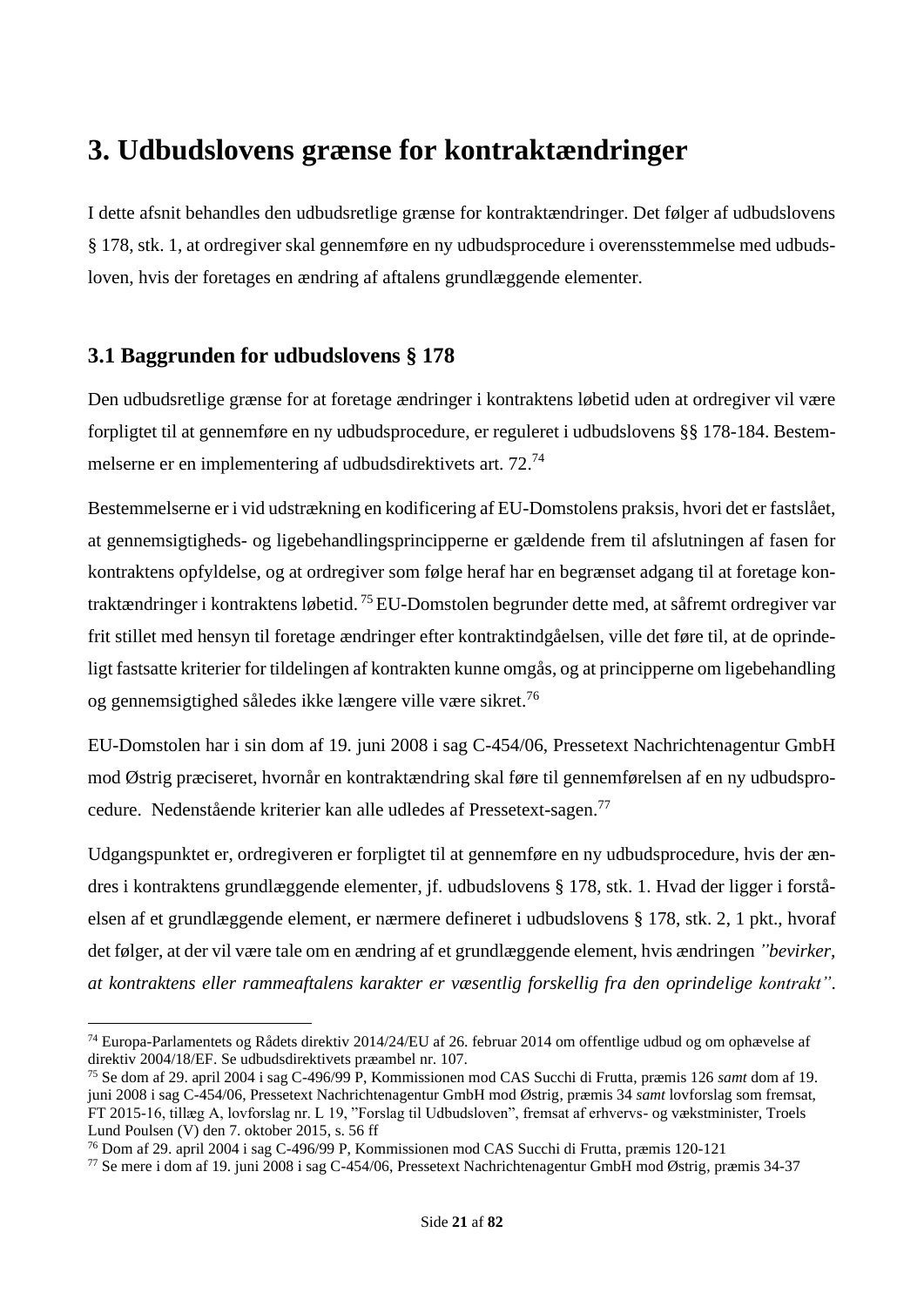EU-Domstolen udtalte i Pressetext-sagen, at der vil være tale om en indgåelse af en ny aftale i udbudsretlig forstand, når ændringer *"er afgørende forskellige fra bestemmelserne i oprindelige kontrakt og derfor viser, at parterne har haft en vilje til at genforhandle kontrakten*". 78

I udbudslovens § 24, nr. 37, er en ændring af et grundlæggende element nærmere defineret som en ændring, der kan have påvirket potentielle ansøgeres eller tilbudsgiveres deltagelse i den omhandlede udbudsprocedure eller fordrejet konkurrencen mellem ansøgere eller tilbudsgivere, såfremt ændringen havde fremgået af den oprindelige procedure for indgåelsen af kontrakten*.*

#### <span id="page-22-0"></span>**3.2 Grundlæggende elementer**

Det følger af udbudslovens § 178, stk. 2, nr. 1-4, hvornår en ændring altid vil være en ændring af et grundlæggende element, medmindre andet følger af undtagelsesbestemmelserne i udbudslovens §§ 179-184. Der vil være tale en ændring af et grundlæggende element, hvis en eller flere af betingelserne er opfyldt.<sup>79</sup> Bestemmelsen er ikke udtømmende. $80$ 

#### <span id="page-22-1"></span>**3.2.1 Påvirkning af konkurrencegrundlaget**

Der er tale om en ændring af et grundlæggende element, når ordregiver indfører elementer, som ville have givet adgang for andre ansøgere end de oprindelig udvalgte eller givet mulighed for at acceptere et andet tilbud end det oprindelig accepterende eller ville have tiltrukket yderligere deltagere i udbudsprocessen, jf. udbudslovens § 178, stk. 2, nr. 1.

Der vil således være tale om en ændring af et grundlæggende element, hvis indarbejdelsen af ændringen i udbudsmaterialet kunne have medført, at ansøgerfeltet kunne have set anderledes ud, fordi det ville have været muligt for andre økonomiske aktører at deltage, eller fordi at ændringen kunne have tiltrukket yderligere tilbudsgivere. Det vil også være tale om en ændring af et grundlæggende element, hvis en indarbejdelse af ændringen havde haft en betydning for hvilken tilbudsgiver, der afgav det

<sup>78</sup> Lovforslag som fremsat, FT 2015-16, tillæg A, lovforslag nr. L 19, "Forslag til Udbudsloven", fremsat af erhvervsog vækstminister, Troels Lund Poulsen (V) den 7. oktober 2015, s. 199 *samt* dom af 19. juni 2008 i sag C-454/06, Pressetext Nachrichtenagentur GmbH mod Østrig, præmis 34 *samt* dom af 1. februar 2001 i sag C-237/99, Kommissionen mod Frankrig, præmis 44-46

<sup>79</sup> Lovforslag som fremsat, FT 2015-16, tillæg A, lovforslag nr. L 19, "Forslag til Udbudsloven", fremsat af erhvervsog vækstminister, Troels Lund Poulsen (V) den 7. oktober 2015, s. 199

<sup>80</sup> Lovforslag som fremsat, FT 2015-16, tillæg A, lovforslag nr. L 19, "Forslag til Udbudsloven", fremsat af erhvervsog vækstminister, Troels Lund Poulsen (V) den 7. oktober 2015, s. 199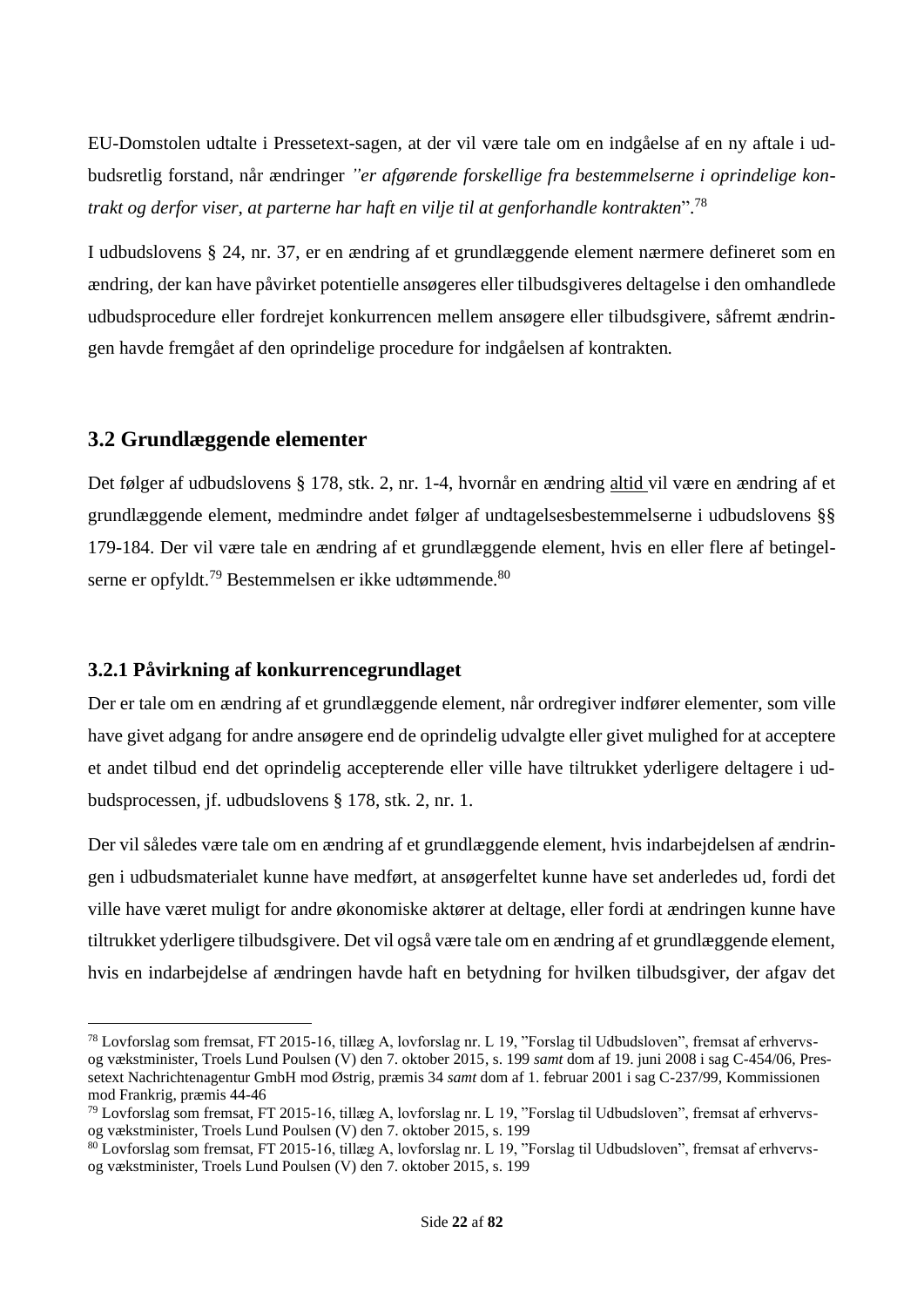økonomisk mest fordelagtige tilbud. Herved forstås, at der vil være tale om en ændring af et grundlæggende element, hvis ændringen er egnet til at påvirke eller fordreje den potentielle eller aktuelle konkurrence.

Hvis det f.eks. er aftalt, at leverandøren skal stille med en bankgaranti svarende til 100 % af kontraktsummen, og hvis ordregiveren efterfølgende beslutter, at kravet skal bortfalde, kan det ikke afvises, at ansøgerfeltet kunne have set anderledes ud, hvis denne ændring var indarbejdet i udbudsmaterialet i det oprindelige udbud. På samme måde kan der være tale om en ændring af et grundlæggende element, jf. udbudslovens § 178, stk. 2, nr. 1, hvis det fremgår af udbudsmaterialet, at deltagerne i et konsortium hæfter solidarisk, og hvis hæftelsesansvaret efter kontraktindgåelsen begrænses. <sup>81</sup> Efter en konkret vurdering kan der argumenteres for, at sådanne ændringer også kan henføres til udbudslovens § 178, stk. 2, nr. 2, hvorefter der vil være tale om en ændring af et grundlæggende element, hvis ændringen påvirker den økonomiske balance i kontrakten til leverandørens fordel uden hjemmel i den oprindelige kontrakt.

Hvis der omvendt er tale om en ændring, som formentlig ikke ville have medført, at yderligere tilbudsgivere havde været interesseret i at afgive tilbud, taler det for, at ændringen er uvæsentlig, og at der derved ikke er tale om en ændring af et grundlæggende element. <sup>82</sup> Ordregiver må derfor foretage en konkret vurdering af, hvordan den aktuelle og potentielle konkurrence i det pågældende udbud ville have set ud, såfremt ændringen havde været indarbejdet i udbudsmaterialet fra starten af.

I Klagenævnets kendelse af 19. december 2014, GEO mod Vejdirektoratet fandt Klagenævnet, at ændringerne ikke var egnede til at påvirke den potentielle eller aktuelle konkurrence. Kendelsen handlede om et begrænset udbud efter udbudsdirektivet fra 2004 vedrørende en aftale om bl.a. geotekniske undersøgelser i forbindelse med design med en ny Storstrømsbro. De konkrete ændringer bestod i, at Vejdirektoratet havde opgivet et krav om, at der skulle udføres avancerende laboratorieforsøg før en foreløbig undersøgelses- og tolkningsrapport, at tidsplanen blev fremrykket med én måned mod at antallet af boringer, der skulle udføres, blev formindsket fra ca. 22 boringer til 10. Spørgsmålet var, om disse ændringer udgjorde en væsentlig ændring, som medførte, at ordregiver havde været forpligtet til at genudbyde kontrakten. Selvom Klagenævnet i sin afgørelse henviste til betingelserne i Pressetext, sag C-454/06 og art. 72 i det nugældende udbudsdirektiv, må det dog

<sup>81</sup> Disse eksempler er beskrevet nærmere i Hartlev, Kristian; Morten Wahl Liljenbøl: Kapitel 9: Ændringer af udbudte kontrakter i Karsted Hagel-Sørensen (red.): Aktuel udbudsret, 2011 (1. udgave, 1. oplag), Jurist- og Økonomforbun-dets Forlag, s. 216 ff

<sup>82</sup> Dom af 3. april 2010 i sag C-91/08, Wall AG mod Stadt Frankfurt am Main, m.fl., præmis 38.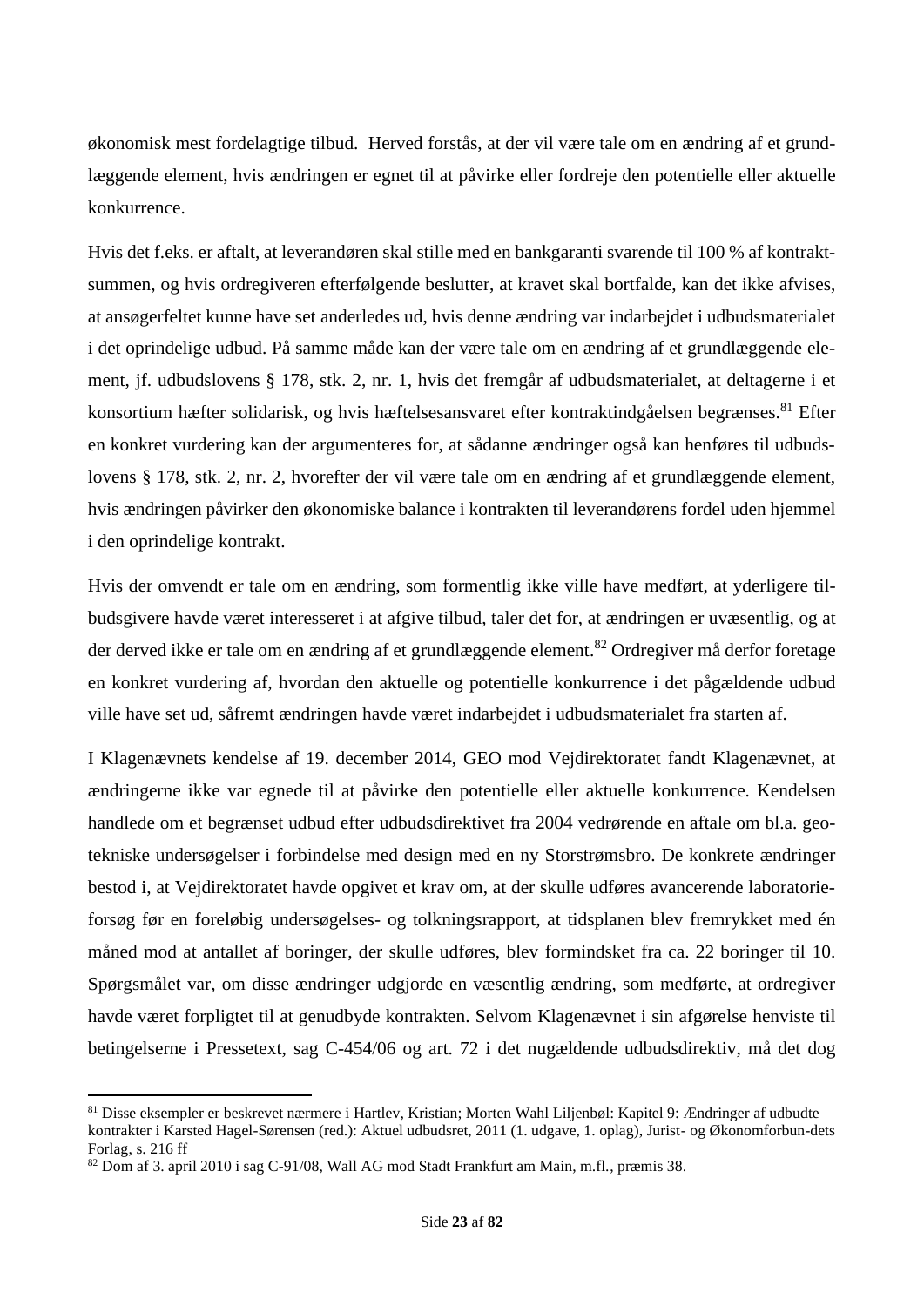bemærkes, at der var tale om ændringer foretaget efter tildelingen men inden kontraktindgåelsen og dermed ikke i udførelsesfasen.

Klagenævnet fremhævede i sin vurdering af, om der var tale om en ændring af et grundlæggende element, at ændringen skete på Vejdirektoratets interesse og initiativ, at Fugro (den vindende tilbudsgiver) havde udført det antal boringer, som var omtrentligt beskrevet i ydelsesbeskrivelsen samt at der var større vanskeligheder ved at foretage boringer i vinterhalvåret.<sup>83</sup> Klagenævnet fremhævede i sin begrundelse, at *"det ikke blot var GEO, som – hvis udbudsbetingelserne havde været udformet svarende til, det, som der blev indgået kontrakt om, og som Fugro rent faktisk udførte – (angiveligt) ville have kunnet komme med et anderledes tilbud, men også Fugro og øvrige aktuelle og potentielle tilbudsgivere". <sup>84</sup>* Således nåede Klagenævnet frem til, at der ikke var tale om en ændring af et grundlæggende element, da det på baggrund af konkrete omstændigheder blev vurderet, at ændringen ikke ville have påvirket den aktuelle eller potentielle konkurrence og dermed udfaldet af udbudsproceduren.

Selvom der er en del konkrete forhold, som har haft en betydning i den pågældende sag, herunder formuleringen i ydelsesbeskrivelsen og årstiden, kan det på baggrund af sagen overvejes, om adgangen til at foretage kontraktændringer generelt er bredere, når ændringen består i indførelsen af et mere byrdefuldt kontraktsvilkår. Begrundelsen for det er, at sådanne vilkår er mindre egnede til at tiltrække yderligere deltagere i udbudsprocessen eller føre til et andet udfald af konkurrencen og dermed som udgangspunkt ikke er egnede til at fordreje eller påvirke konkurrencen.<sup>85</sup>

Hvis der i kontraktens løbetid foretages ændringer af mindstekrav til udførelsen af opgaven, som følger af det oprindelige udbudsmateriale, vil der som udgangspunkt være tale om en ændring af et grundlæggende element. Det skyldes, at mindstekravene er centrale for udbuddet, da disse fastsætter især de fysiske, funktionelle og juridiske karakteristika, som alle tilbud skal opfylde.<sup>86</sup> En ændring af mindstekrav kan dermed hurtigt komme til at påvirke den aktuelle eller potentielle konkurrence. Der vil dog være tale om en konkret vurdering, da en ændring af mindstekrav, der ikke er egnende til at

<sup>83</sup> Se beskrivelsen i Klagenævnets kendelse af 19. december 2014, GEO mod Vejdirektoratet, s. 49

<sup>84</sup> Klagenævnets kendelse af 19. december 2014, GEO mod Vejdirektoratet, s. 49

<sup>85</sup> Se også dom af 19. juni 2008 i sag C-454/06, Pressetext Nachrichtenagentur GmbH mod Østrig, præmis 62, hvor EU-Domstolens lagde vægt på, at *"Ud over den omstændighed, at de vedrører et ubetydeligt beløb, sker disse prisjusteringer ikke til fordel, men til skade for tilslagsmodtageren i forbindelse med udbuddet"*

<sup>86</sup> Lovforslag som fremsat, FT 2015-16, tillæg A, lovforslag nr. L 19, "Forslag til Udbudsloven", fremsat af erhvervsog vækstminister, Troels Lund Poulsen (V) den 7. oktober 2015, s. 57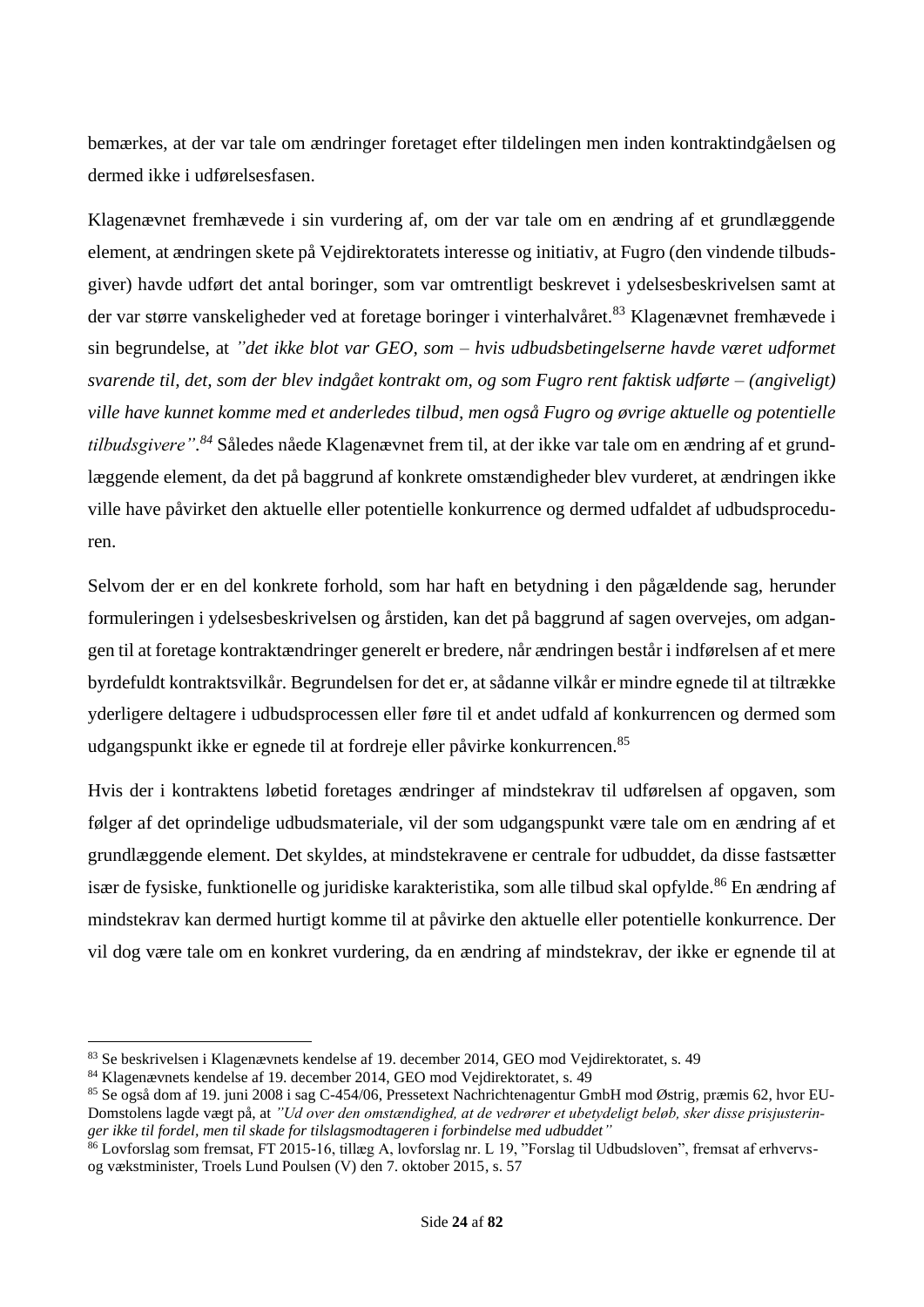påvirke den aktuelle eller potentielle konkurrence, vil være i overensstemmelse med ligebehandlingsprincippet og kan implementeres uden gennemførelse af en ny udbudsprocedure.<sup>87</sup>

I Klagenævnets kendelse af 10. juli 2008, European Land Solutions Ltd. mod Kystdirektoratet, nåede Klagenævnet frem til, at en ændring af minimumskravene efter tilbudsfristens udløb var en tilsidesættelse af ligebehandlings- og gennemsigtighedsprincippet. Ændringen bestod i, at rydningsdybden i forbindelse minerydningen var lempet, således at nogle miner, der ellers i henhold til udbudsmaterialet skulle have været fjernet, fik lov til at ligge i jorden. Klagenævnet nåede frem til, at ændringen af mindstekravene var så væsentlig, at den krævede afholdelse af et nyt udbud, da ændringen var egnet til at påvirke konkurrencen.

#### <span id="page-25-0"></span>**3.2.2 Den økonomiske balance**

Der vil være tale om en ændring af et grundlæggende element, hvis kontraktens eller rammeaftalens økonomiske balance ændres til leverandørens fordel på en måde, som den oprindelige kontrakt eller rammeaftale ikke gav mulighed for, jf. udbudslovens § 178, stk. 2, nr. 2.

Ved en ændring af den økonomiske balance i kontrakten forstås nærmere, at balancen mellem parternes ydelse og modydelse påvirkes.<sup>88</sup> Det følger af bemærkningerne til bestemmelsen, at bestemmelsen omfatter "*enhver ændring, der kan have økonomisk betydning, så som ændringer i fordelingen af risici eller ændringer, der medfører reduktion af leverandørens omkostninger uden tilsvarende reduktion i prisen på kontraktens ydelse.". <sup>89</sup>* Herved forstås, at der foretages en ændring i en af aftaleparternes ydelse, uden at der sker en forholdsmæssig ændring i medkontrahentens ydelse. Der kan være tale om indførelsen af ansvarsbegrænsninger for leverandøren, fjernelse af krav om forsikringsdækning, forlænget leveringstid og lignende, når disse forhold adskiller sig fra det, der ellers fremgik af det oprindelige udbudsmateriale.<sup>90</sup>

<sup>87</sup> Lovforslag som fremsat, FT 2015-16, tillæg A, lovforslag nr. L 19, "Forslag til Udbudsloven", fremsat af erhvervsog vækstminister, Troels Lund Poulsen (V) den 7. oktober 2015, s. 57 *samt* f.eks. Klagenævnets kendelse af 11. juli 2017, Inventarland ApS mod Region Sjælland. Kendelsen handlede dog om en ændring foretaget inden kontraktindgåelsen.

<sup>88</sup> Lovforslag som fremsat, FT 2015-16, tillæg A, lovforslag nr. L 19, "Forslag til Udbudsloven", fremsat af erhvervsog vækstminister, Troels Lund Poulsen (V) den 7. oktober 2015, s. 199

<sup>89</sup> Lovforslag som fremsat, FT 2015-16, tillæg A, lovforslag nr. L 19, "Forslag til Udbudsloven", fremsat af erhvervsog vækstminister, Troels Lund Poulsen (V) den 7. oktober 2015, s. 199

 $90$  Karnovs noter til udbudsloven § 178, note 801, kommenteret af Michael Ellehauge, landsdommer, ph.d., Torkil Høg, advokat, partner, ph.d., Bach Advokater og Claus Berg, advokat, Bech-Bruun (besøgt den. 16.10.21)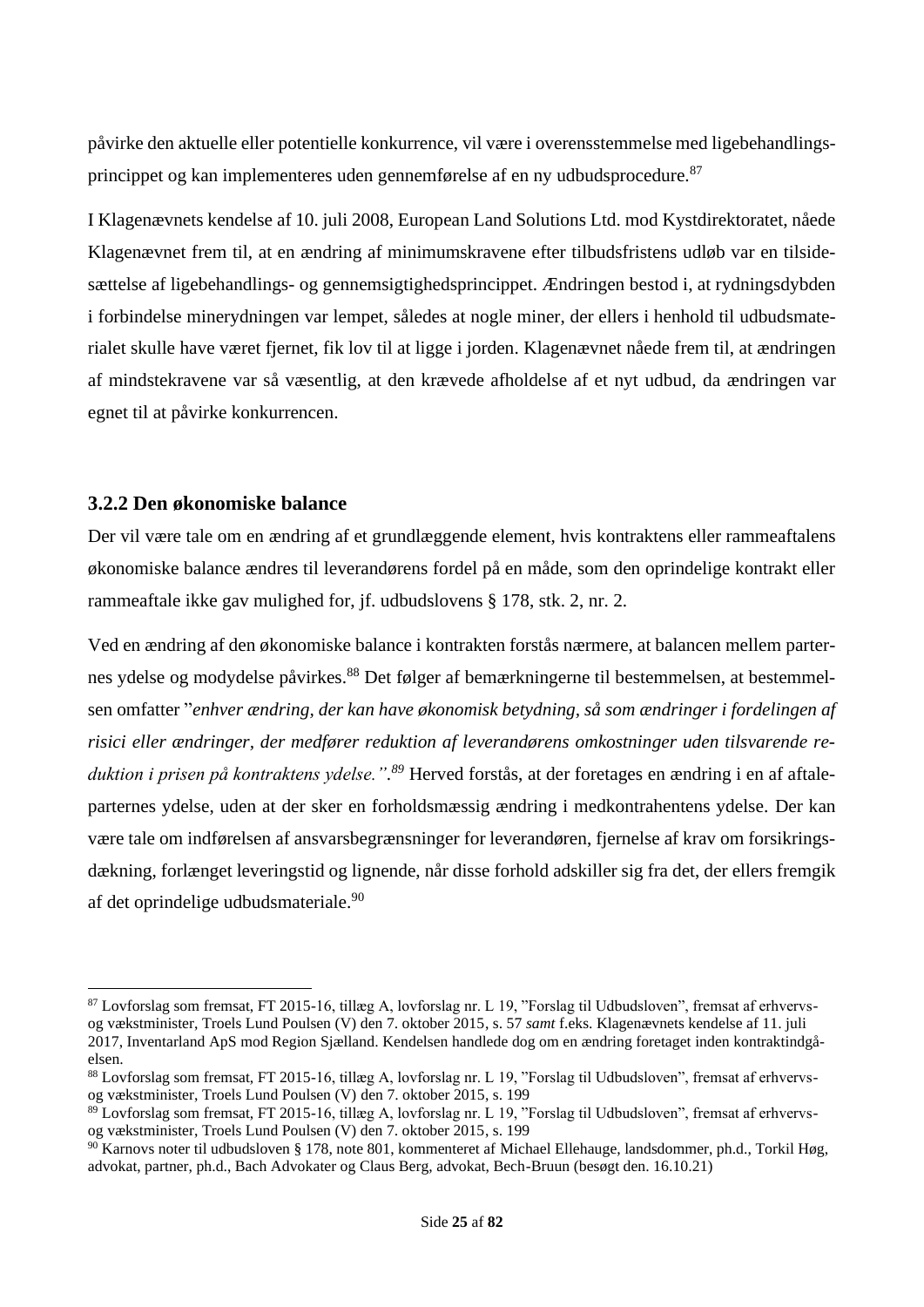Prisen er et afgørende konkurrenceparameter og et eksempel på en ændring, som kan påvirke den økonomiske balance i kontrakten og dermed udgøre en tilsidesættelse af ligebehandlings- og gennemsigtighedsprincippet. <sup>91</sup> I Klagenævnets kendelse af den. 18. juni 2013, Multi Trans A/S mod Københavns Kommune, Sundheds- og omsorgsforvaltningen (herefter Multi Trans mod Københavns Kommune) fandt Klagenævnet, at en prisforhøjelse var en væsentlig ændring.

Forvaltningen havde udbudt en kontrakt vedrørende madudbringning. Kontrakten blev tildelt Post Danmark A/S, og der blev efterfølgende aftalt en ændring i kontrakten, da det viste sig, at borgerne boede på et bredere geografisk område. I den forbindelse blev der aftalt en prisforøgelse på 16,8 % (fra 20 kr. pr. hovedmåltid til 23,5 kr.). Klagenævnet lagde i afgørelsen vægt på, at der var en sandsynlighed for, at udfaldet ville have set anderledes ud, hvis tilbudsevalueringen havde været foretaget på baggrund af den forhøjede pris. Klagenævnet udtalte, at "*Forhøjelsen af tilbudsprisen, der kan have påvirket den økonomiske balance i kontrakten, må derfor - uanset hvor velbegrundet den end måtte være i den gennemførte ydelsesændring - anses som så væsentlig"<sup>92</sup> .* Det var tilstrækkeligt, at prisforhøjelsen var egnet til at påvirke udfaldet. Det skal ses i lyset af, at disse efterfølgende prisjusteringer ikke har været konkurrenceudsat.

Klagenævnet foretog i kendelse af 12. april 2016, Joint Venture Salini-Impregilo-Samsung Bunte mod Femern A/S en afgrænsning af det relevante marked, som leverandørerne agerede i, da Klagenævnet skulle vurdere, om ændringen var egnet til at påvirke den potentielle eller aktuelle konkurrence. I sagen havde Femern A/S udbudt fire kontrakter som en konkurrencepræget dialog. Af udbudsbekendtgørelsen fremgik det, at kontraktvarigheden for to at kontrakterne var på henholdsvis 68 og 78 måneder. Tidsplanen blev undervejs i den konkurrenceprægede dialog ændret, således at varigheden blev henholdsvis 87 og 105 måneder. Til spørgsmålet om, hvorvidt der var tale om en ændring af et grundlæggende element, udtalte Klagenævnet, at der var *"tale om Nordeuropas hidtil største anlægsprojekt, at ansøgerlisten som forventet omfattede alle kendte aktører på markedet for sådanne meget store anlægsprojekter, at forlængelserne skyldes forhold knyttet til kendte betingelser om myndighedsgodkendelse, og at en forlængelse af kontraktperioden reelt er helt sædvanlig i infrastrukturprojekter og andre større anlægsbyggerier." <sup>93</sup>* Der var – ligesom i Klagenævnets kendelse

<sup>91</sup> Dom af 19. juni 2008 i sag C-454/06, Pressetext Nachrichtenagentur GmbH mod Østrig, præmis 59-60 *samt* dom af 29. april 2004 i sag C-496/99 P, Kommissionen mod CAS Succhi di Frutta, præmis 117 og 121 *samt* fælleserklæringen hvoraf det følger, at der navnlig ikke må forhandles om priser.

<sup>92</sup> Klagenævnets kendelse af den. 18. juni 2013, Multi Trans A/S mod Københavns Kommune, Sundheds- og omsorgsforvaltningen, s. 10

<sup>93</sup> Klagenævnets kendelse af 12. april 2016, Joint Venture Salini-Impregilo-Samsung Bunte mod Femern A/S, s. 11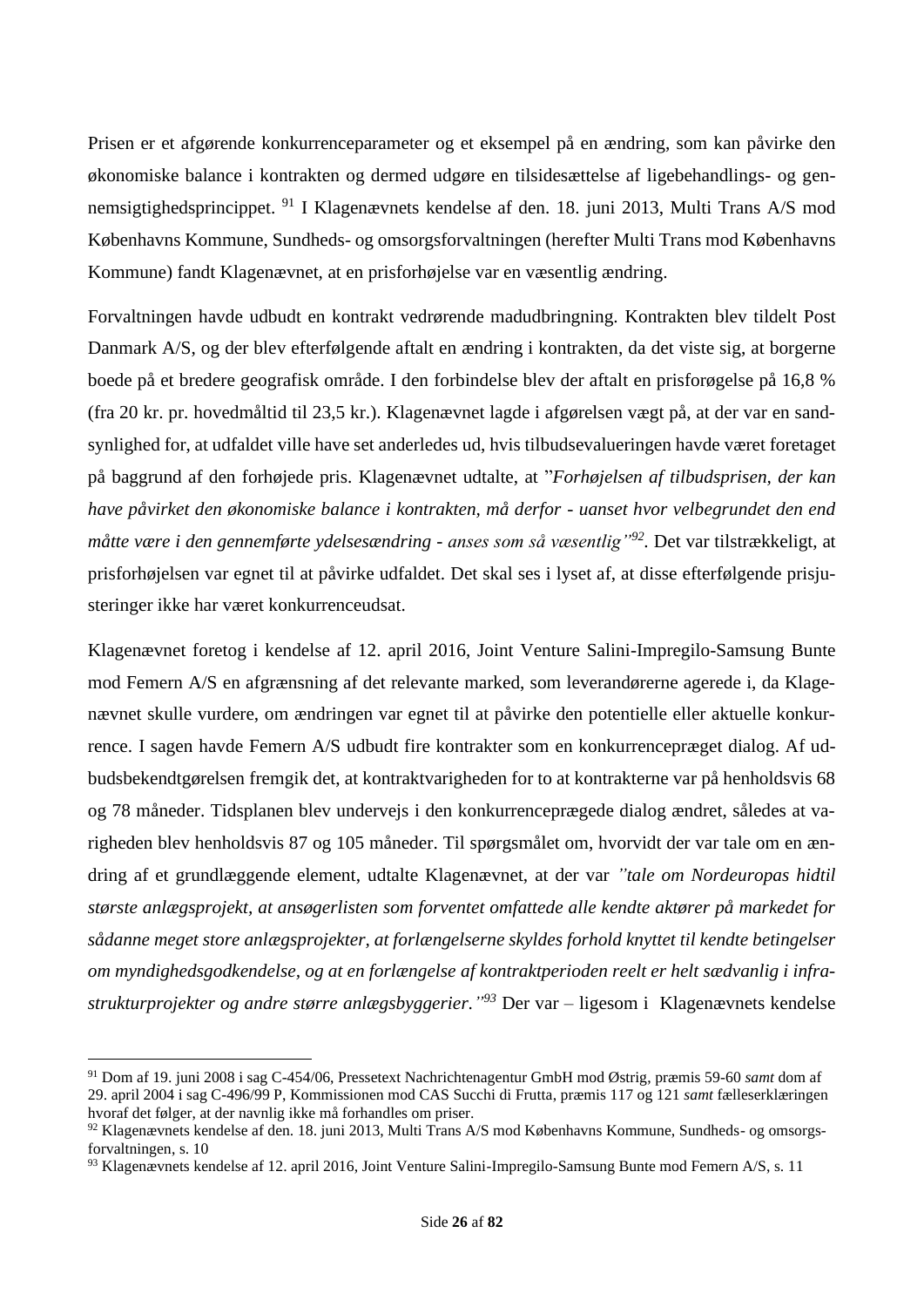af 19. december 2014, GEO mod Vejdirektoratet – tale om ændringer, som blev foretaget inden kontraktindgåelsen og dermed ikke i udførelsesfasen. I begge kendelser har Klagenævnet henvist til betingelser fra sag C-454/06, Pressetext som retningsgivende for, om konkrete ændringer foretaget inden kontraktindgåelsen kunne kategoriseres som en ændring af et grundlæggende element. Klagenævnet har efterfølgende i sin praksis udtalt, at reglerne om efterfølgende ændringer i udbudslovens §§ 178-184 ikke finder analog anvendelse på ændringer, som foretages i tidsrummet før kontraktindgåelsen.<sup>94</sup>

I Klagenævnets kendelse af 19. august 2020, EG A/S mod Egedal Kommune fandt Klagenævnet, at en prisnedsættelse fra ca. 37 mio. kr. til ca. 9,3 mio. kr. var et udtryk for, at der var foregået en individuel forhandling imellem parterne, at parterne havde haft vilje til at genforhandle kontrakten, og at der var tale om en ændring af et grundlæggende element, jf. udbudslovens § 178, stk. 2, nr. 2.95 Klagenævnet fremhævede, at ændringen (også) var til leverandørens fordel, da prisnedsættelsen modvirkede, at ordregiveren ville iværksætte en konkurrenceudsættelse med risiko for, at leverandøren ikke fik kontrakten tildelt, eller at kommunen ville opsige kontrakten. Der kan argumenteres for, at kendelsen ikke skaber holdepunkter for, at prisnedsættelser i almindelighed er en ændring af et grundlæggende element, jf. udbudslovens § 178, stk. 2, nr. 2. Det centrale er, at der var tale om en rammeaftale, og at prisnedsættelsen evt. kunne føre til flere kontrakter i fremtiden og dermed var en fordel for leverandøren. Der kan argumenteres for, at denne fordel ikke vil være til stede, hvis der ikke er tale om en rammeaftale.

Ifølge lovbemærkningerne vil ændringer til fordel for ordregiveren som udgangspunkt ikke være omfattet af udbudslovens § 178, stk. 2, nr. 2, selvom en ændring til fordel for ordregiverne efter omstændighederne kan være en ændring af et grundlæggende element. <sup>96</sup> Disse nærmere omstændigheder kan være, at ordregiveren aftaler at beskære opgaven med leverandøren, og at der tilsvarende sker en reduktion af betalingen. Denne ændring til fordel for ordregiveren kan være en ændring af et grundlæggende element, jf. udbudslovens § 178, stk. 2, nr. 1, men ikke i medhør af udbudslovens § 178,

<sup>94</sup> Se Klagenævnets kendelse af 4. oktober 2019, VITRONIC, Stein Bildverarbeitungssysteme GmbH mod Sund & Bælt Holding A/S, s. 20, hvor Klagenævnet udtalte, at "*Ændringen blev som anført foretaget inden indgåelse af rammeaftalen. På den baggrund finder reglerne om ændring af kontrakter m.v. i udbudslovens §§ 178-184 ikke anvendelse. Disse bestemmelser tager således sigte på den særlige situation, hvor spørgsmålet er, om ordregiveren er forpligtet til at foretage genudbud med den virkning, at et bestående kontraktforhold helt eller delvist skal ophæves…"*

<sup>&</sup>lt;sup>95</sup> Klagenævnets kendelse af 19. august 2020, EG A/S mod Egedal Kommune, s. 42

<sup>96</sup> Lovforslag som fremsat, FT 2015-16, tillæg A, lovforslag nr. L 19, "Forslag til Udbudsloven", fremsat af erhvervsog vækstminister, Troels Lund Poulsen (V) den 7. oktober 2015, s. 199. I Klagenævnets kendelse af 19. august 2020, EG A/S mod Egedal Kommune fandt klagenævnet dog, at en ændring, som også var til ordregiverens fordel, var en ændring af et grundlæggende element, jf. udbudslovens § 178, stk. 2, nr. 2.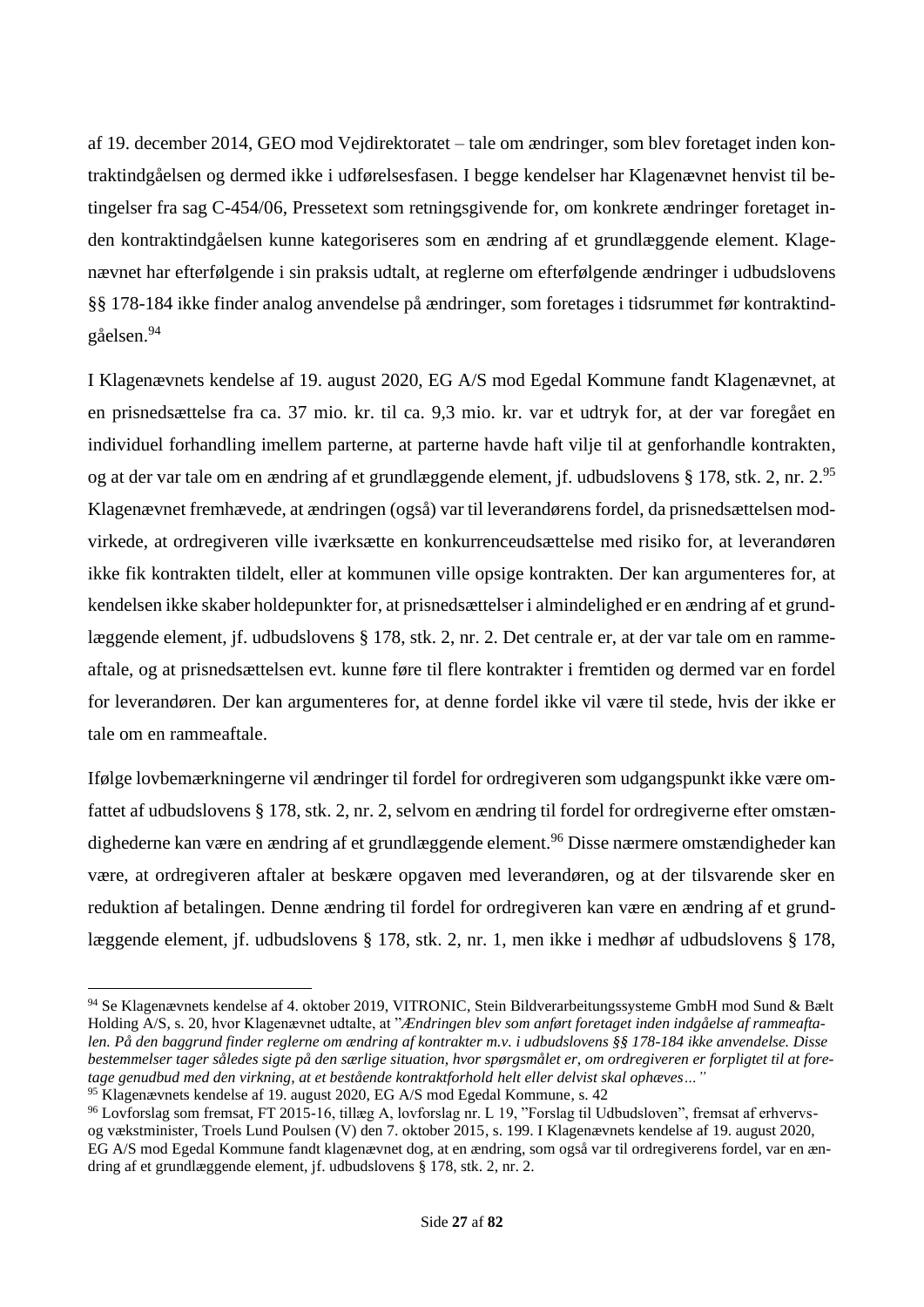stk. 2, nr. 2.<sup>97</sup> Når en sådan ændring i stedet kan være omfattet af udbudslovens § 178, stk. 2, nr. 1, skyldes det, at en reducering af ydelsens omfang i nogle tilfælde kan være egnet til at tiltrække andre ansøgere eller tilbudsgivere og dermed at påvirke udbuddets udfald.

#### <span id="page-28-0"></span>**3.2.3 Betydelig udvidelse af kontrakten**

Der er tale om en ændring af et grundlæggende element, når ændringen medfører en *betydelig udvidelse* af kontraktens eller rammeaftalens anvendelsesområde, jf. udbudslovens § 178, stk. 2, nr. 3.

En udvidelse af kontrakten kan relatere sig kontraktens omfang, hvilket indebærer, at leverandøren skal levere mere af det samme. Udvidelsen kan også relatere sig til kontraktens art, hvilket indebærer, at leverandøren skal levere en helt anden ydelse end den oprindelige.<sup>98</sup>

Det følger af lovbemærkningerne, at en betydelige udvidelse omfattet af bestemmelsen skal afspejle, at parterne efter en konkret vurdering har haft vilje til at genforhandle kontrakten.<sup>99</sup> Det følger desuden af bemærkningerne til bestemmelsen, at *"Til vurdering heraf skal det undersøges, om de øvrige betingelser i stk. 2, nr. 1-4, er opfyldt. Det er således ikke udelukket, at en udvidelse af en kontrakts anvendelsesområde, der er større end værdierne i § 180 kan tillades uden gennemførelse af en ny udbudsprocedure i henhold til denne lov."*. 100

Således vil det i vurderingen efter udbudslovens § 178, stk. 2, nr. 3, være relevant at kigge på, om udvidelsen af anvendelsesområde kunne have resulteret i, at andre ansøgere eller tilbudsgivere kunne have været interesseret i kontrakten, og om udvidelsen er egnet til at påvirke den aktuelle eller potentielle konkurrence, jf. udbudslovens § 178, stk. 2, nr. 1.

En udvidelse, der overskrider bagatelgrænsen i udbudslovens § 180, vil ikke automatisk føre til, at der er tale om en væsentlig ændring af kontrakten. Hvorvidt der er tale om en *betydelig* udvidelse af

 $97$  Hamer, Carina Risvig: Udbudsret, 2021 (2. udgave, 1. oplag), Digf Forlag, s. 707

<sup>98</sup> Hamer, Carina Risvig: Udbudsret, 2021 (2. udgave, 1. oplag), Djøf Forlag, s. 708 *samt* lovforslag som fremsat, FT 2015-16, tillæg A, lovforslag nr. L 19, "Forslag til Udbudsloven", fremsat af erhvervs- og vækstminister, Troels Lund Poulsen (V) den 7. oktober 2015, s. 200

<sup>99</sup> Lovforslag som fremsat, FT 2015-16, tillæg A, lovforslag nr. L 19, "Forslag til Udbudsloven", fremsat af erhvervsog vækstminister, Troels Lund Poulsen (V) den 7. oktober 2015, s. 200

 $100$  Lovforslag som fremsat, FT 2015-16, tillæg A, lovforslag nr. L 19, "Forslag til Udbudsloven", fremsat af erhvervsog vækstminister, Troels Lund Poulsen (V) den 7. oktober 2015, s. 200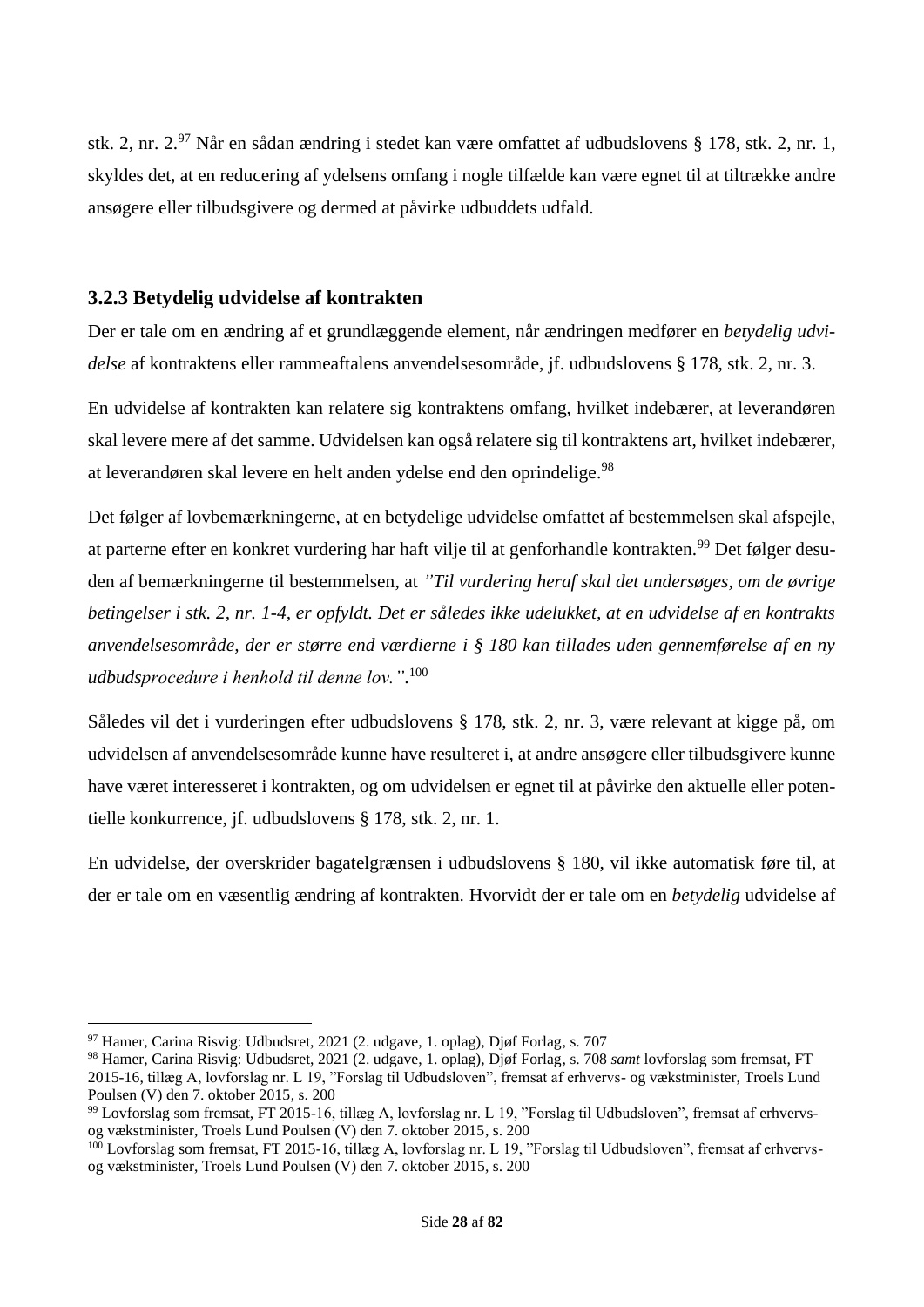kontraktens anvendelsesområde, vil altid være en konkret vurdering, der skal foretages ved at sammenholde ændringen med den oprindelige kontraktsum. 101

Klagenævnet tillagde i kendelsen af 14. december 2015, Abbott Laboratories A/S mod Region Syddanmark en klage opsættende virkning, idet Klagenævnet fandt, at et tillæg til ordregiverens eksisterende kontrakt udgjorde en betydelig udvidelse og derved en væsentlig ændring. Værdien af den oprindelige kontrakt var 600 mio. kr., og den samlede værdi af tillægskontrakten var 88 mio. kr.

Klagenævnet henviste i kendelsen til de betingelser, som følger af Pressetext-sagen, herunder at ændringerne havde et omfang og en karakter, som gjorde det muligt, at andre aktører ville have deltaget i udbuddet, og at udbuddet derved havde fået et andet udfald, hvis tillægskontrakten havde været en del af det oprindelige udbud. Herefter udtalte Klagenævnet, at "*at ændringen medfører en betydelig udvidelse af kontraktens anvendelsesområde."<sup>102</sup>*. Således fremhævede Klagenævnet i sin afgørelse, at udvidelsen af kontraktens anvendelsesområde var egnet til at fordreje den potentielle konkurrence.

Konkurrence- og Forbrugerstyrelsen fremhæver i sin vejledning fra 2013, at det i forbindelse med vurderingen af væsentligheden vil være relevant at inddrage tidligere kontraktsændringer, da en ændring isoleret set kan være af mindre betydning, men at den i sammenhæng med andre ændringer kan føre til, at ændringerne samlet må anses for at være væsentlige. I denne vurdering vil det tidsmæssige perspektiv indgå, og det vil ligeledes indgå i vurderingen, om ændringen vedrører samme forhold.<sup>103</sup>

#### <span id="page-29-0"></span>**3.2.4 Andre mulige elementer i vurderingen**

Hvorvidt der vil være tale om en væsentlig kontraktændring og dermed en ændring af et grundlæggende element, vil i alle tilfælde bero på en konkret vurdering. Der kan være andre tilfælde, som ikke følger af udbudslovens § 178, stk. 2, nr. 1-4, hvor der alligevel vil være tale om en ændring af et grundlæggende element, idet bestemmelsen som tidligere beskrevet ikke er udtømmende.<sup>104</sup> Bestemmelsen i udbudslovens § 178 må dog anses for at være retningsgivende, og der kan derfor

<sup>101</sup> Hamer, Carina Risvig: Udbudsret, 2021 (2. udgave, 1. oplag), Djøf Forlag, s. 708 *samt* klagenævnets kendelse af 3. december 1998, Højgaard og Schultz m.fl. mod Ørestadsselskabet *samt* Konkurrence- og Forbrugerstyrelsen, vejledning om kontraktændringer, december 2013, s. 14

<sup>&</sup>lt;sup>102</sup> Klagenævnets kendelsen af 14. december 2015, Abbott Laboratories A/S mod Region Syddanmark, s. 10

<sup>103</sup> Konkurrence- og Forbrugerstyrelsen, vejledning om kontraktændringer, december 2013, s. 12

<sup>104</sup> Lovforslag som fremsat, FT 2015-16, tillæg A, lovforslag nr. L 19, "Forslag til Udbudsloven", fremsat af erhvervsog vækstminister, Troels Lund Poulsen (V) den 7. oktober 2015, s. 199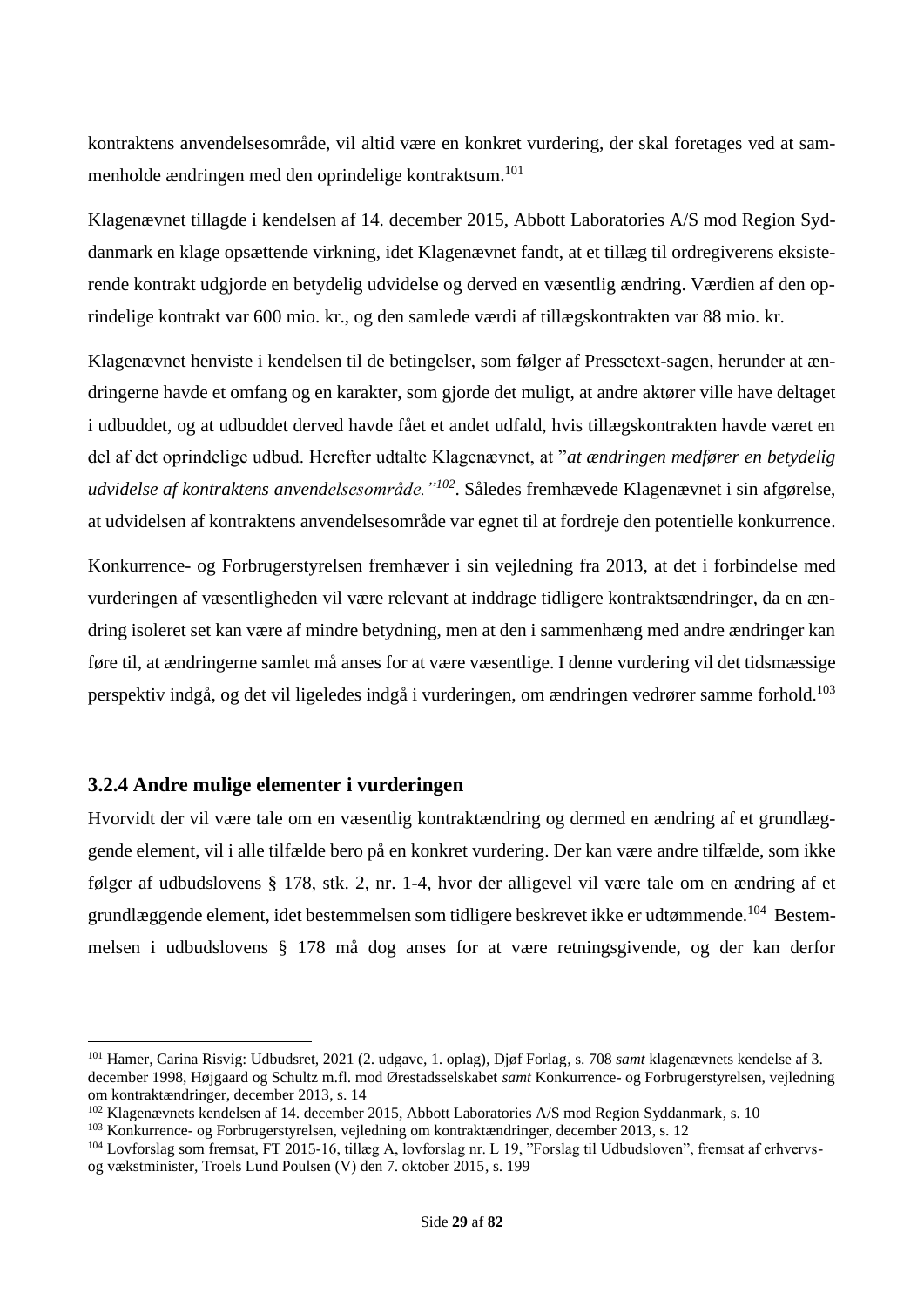argumenteres for, at det har formodningen imod sig, at der er tale om en væsentlig ændring, hvis forholdet ikke kan henføres til bestemmelsen.<sup>105</sup>

EU-Domstolen har i sin praksis lagt vægt på, om ændringen er et udtryk for parternes vilje til at genforhandle kontrakten.<sup>106</sup> Der kan på baggrund af dette argumenteres for, at det tidsmæssige perspektiv kan spille ind i vurderingen af, om ændringen er væsentlig. En ændring, der foretages kort tid efter kontraktindgåelsen, kan pege i retning af, at parterne har haft en vilje til at genforhandle kontrakten, idet at ordregiver i højere grad har haft mulighed for at tage disse forhold i betragtning ved udarbejdelsen af udbudsmaterialet ved det oprindelige udbud. 107

Der kan også argumenteres for, at ændringer, som er en følge af uforudsigelige forhold udenfor parternes kontrol, som f.eks. nye myndighedskrav og ændret regulering, herunder ændringer i bygningsreglementet, standarder og normer, eller hvis baggrunden for ændringen er teknologisk udvikling, kan det pege i retning af, at parterne ikke har haft en vilje til at genforhandle kontrakten, og at disse forhold derfor bør tale imod, at der er tale om en væsentlig ændring. 108

På den anden side har EU-Domstolen i sin dom af 29. april 2004 i sag C-496/99P, Kommissionen mod CAS Succhi di Frutta forholdt sig kritisk til argumentet om, at det for ordregiver vil være nødvendigt at tilpasse kontrakten som følge af uforudsigelige omstændigheder, der ikke kan forudses ved udarbejdelsen af udbudsmaterialet, idet at der i den konkrete sag blev foretaget kontraktændringer ca. et halvt år efter kontrakttildelingen. 109

Et andet moment, som muligvis kan tillægges betydning og dermed indgå i vurderingen af, om der er tale om en ændring af et grundlæggende element, er bygge- og anlægsopgavens kompleksitet, idet at der kan argumenteres for, at der i længerevarende og mere komplicerede kontrakter bør være en større

<sup>105</sup> Fabricius, Jesper: Offentlige indkøb i praksis, 2017 (4. udgave, 1. oplag), Karnov Group Denmark, s. 758

<sup>106</sup> Lovforslag som fremsat, FT 2015-16, tillæg A, lovforslag nr. L 19, "Forslag til Udbudsloven", fremsat af erhvervsog vækstminister, Troels Lund Poulsen (V) den 7. oktober 2015, s. 199 *samt* dom af 19. juni 2008 i sag C-454/06, Pressetext Nachrichtenagentur GmbH mod Østrig, præmis 34 *samt* C-337/98, Kommissionen mod Frankrig, præmis 44 og 46

<sup>107</sup> Sune Troels Poulsen anfører: *"With longer-term contracts (a 20-year contract, for example) the significance of an amendment for the contracting authority and for competition can often vary, depending on whether the amendment is made immediately after the award, just before the expiry of the contract or halfway through the contractual period.",* jf. Poulsen, Sune Troels:" The possiblities of amending a public contract without a new competitive tendering procedure under EU law" i Public Procurement Law Review (P.P.L.R.) 2012, s. 164. Mere om det tidsmæssige perspektiv i dom af 5. oktober 2000 i sag C-337/98, Kommissionen mod Frankrig, præmis 51-52.

<sup>108</sup> Sune Troels Poulsen anfører: *"If an amendment is prompted by external circumstances, which the contracting authority could not foresee or influence, this is assumed to have a decisive influence on whether an amendment is material."*, if. The possibilities of amending a public contract without a new competitive tendering procedure under EU law (2012), s. 6.

<sup>109</sup> Dom af 29. april 2004 i sag C-496/99 P, Kommissionen mod CAS Succhi di Frutta, præmis 92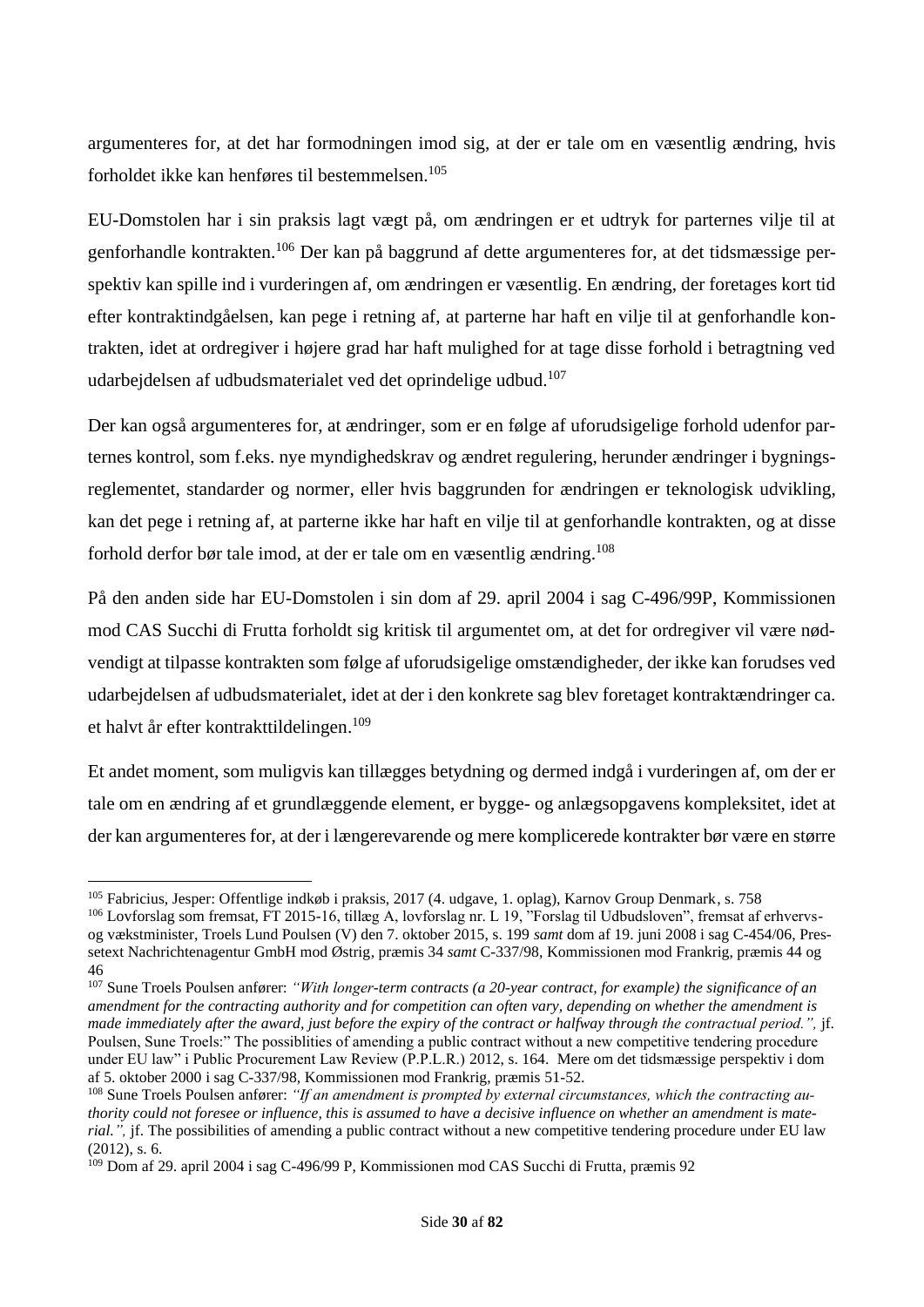adgang til at foretage kontraktændringer uden gennemførelsen af en ny udbudsprocedure, jf. udbudslovens § 178, stk. 1.<sup>110</sup> Der kan argumenteres for, at der i disse situationer vil være et særligt hensyn til at sikre effektivitet og at undgå ekstraordinært værdispild. Det taler for, at der i disse situationer skulle være en bredere adgang til at foretage kontraktændringer.<sup>111</sup> Dette argument kan også støttes af, at Klagenævnet i kendelse af 12. april 2016, Joint Venture Salini-Impregilo-Samsung Bunte mod Femern A/S tog udgangspunkt i det relevante marked, da Klagenævnet skulle vurdere, om der var tale om en ændring af et grundlæggende element. Der kan argumenteres for, at der vil være færre økonomiske aktører på markedet, hvis der er tale om en større og ressourcekrævende kontrakt med stor kompleksitet, og at der derfor i disse situationer vil være et større rum for at foretage ændringer, fordi der skal mere til for at påvirke den aktuelle eller potentielle konkurrence i et marked med få økonomiske aktører.

#### <span id="page-31-0"></span>**3.3 Kontrakten erklæres for uden virkning**

I Danmark har Klagenævnet for Udbud samt domstolene kompetence til at behandle klager om overtrædelse af udbudsreglerne.<sup>112</sup> Efter klagenævnsloven § 17, stk. 1, nr. 1, skal Klagenævnet erklære en kontrakt omfattet af udbudslovens afsnit II eller III for uden virkning, hvis ordregiver i strid med udbudsloven eller EU-udbudsreglerne har indgået en kontrakt uden forudgående offentliggørelse af en udbudsbekendtgørelse i Den Europæiske Unions Tidende, jf. dog § 4.<sup>113</sup>

Bestemmelsen er relevant for denne afhandling, idet at en ordregiver, der gennemfører væsentlige ændringer i kontraktens løbetid i strid med udbudsreglerne, vil være omfattet af bestemmelsen, da en sådan kontraktgennemførelse vil blive betragtet som en ulovlig direkte tildeling. Klagenævnet er herefter, forudsat at ingen af undtagelserne finder anvendelse, forpligtet til at erklære kontrakten for uden virkning.<sup>114</sup> Det skyldes, at en direkte tildeling uden forudgående udbudsbekendtgørelse betragtes som en af de alvorligste overtrædelse af udbudsreglerne.

Hvis kontrakten erklæres for uden virkning, jf. klagenævnslovens § 17, stk. 1, nr. 1, er retsvirkningen, at kontrakten erklæres for uden virkning for fremtidige leverancer i kontrakten (ex nunc), jf.

<sup>110</sup> Berg, Claus: Udbudsret i byggeriet, 2012 (1. udgave), Jurist- og Økonomiforbundets Forlag, s. 824

<sup>111</sup> Berg, Claus: Udbudsret i byggeriet, 2012 (1. udgave), Jurist- og Økonomiforbundets Forlag, s. 826

<sup>112</sup> Hamer, Carina Risvig: Udbudsret, 2021 (2. udgave, 1. oplag), Djøf Forlag, s. 774

<sup>113</sup> Lovbekendtgørelse 2016-06-02 nr. 593 om Klagenævnet for Udbud

<sup>114</sup> Hamer, Carina Risvig: Udbudsret, 2021 (2. udgave, 1. oplag), Djøf Forlag, s. 812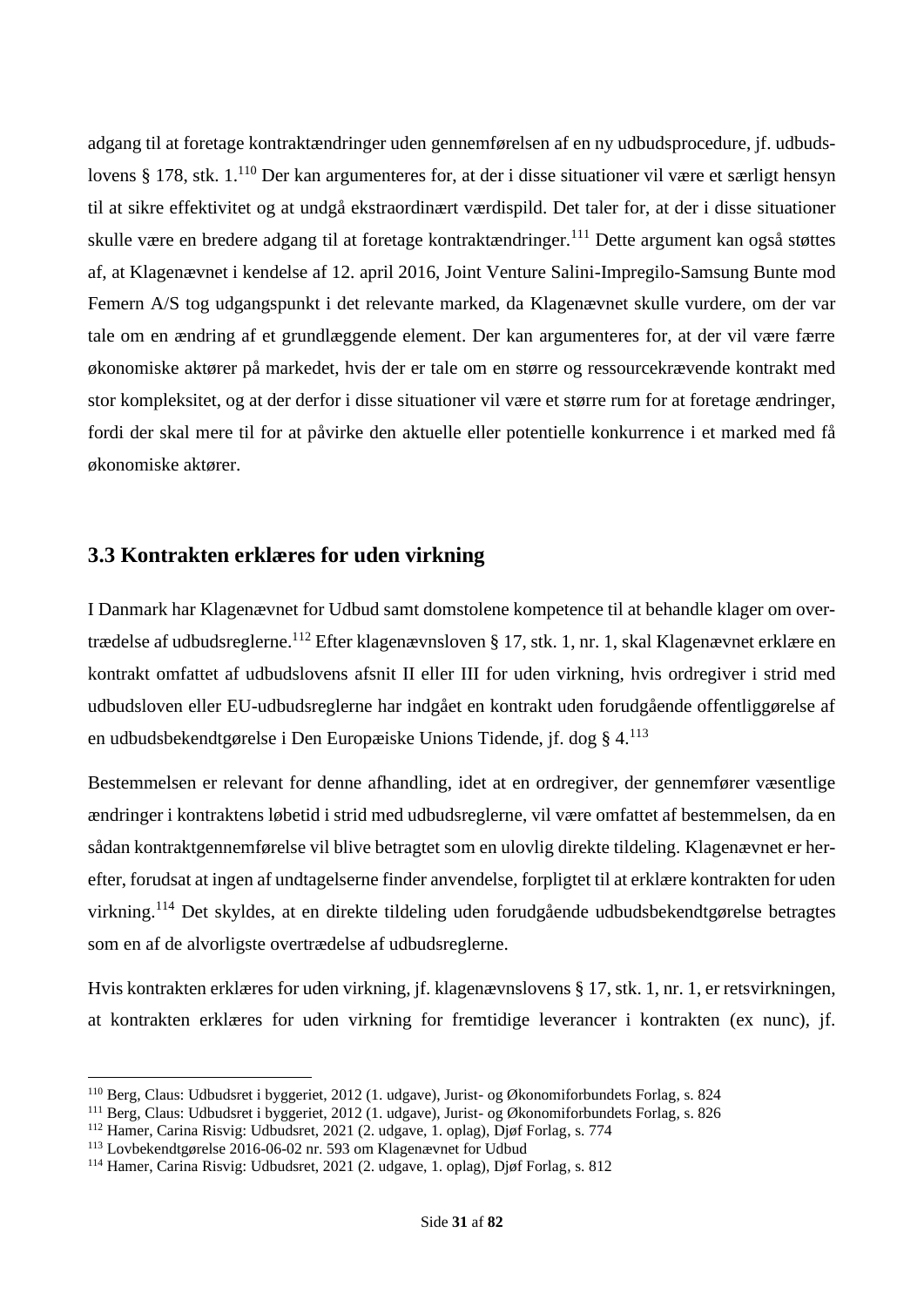klagenævnslovens § 18, stk. 1. Det indebærer, at kontraktparternes rettigheder og forpligtelser i henhold til kontrakten ophører med at bestå.

Det vil være vidtgående og særledes byrdefuldt for ordregiver at blive pålagt denne sanktion, idet at ordregiver risikerer at blive erstatningsansvarlig overfor leverandøren (entreprenøren) og desuden vil blive pålagt udgifter til gennemførelsen af en ny udbudsprocedure.

Hvis ordregiveren vurderer, at der er tale om en situation, hvor der efter udbudsreglerne ikke er krav om forudgående offentliggørelse af en udbudsbekendtgørelse, og hvis ordregiver ønsker at sikre sig mod retsvirkningen "uden virkning" efter klagenævnslovens § 17, stk. 1, nr. 1, kan ordregiver følge proceduren i klagenævnslovens § 4.

Proceduren efter klagenævnslovens § 4 indebærer, at ordregiveren forud for kontraktindgåelsen offentliggør en bekendtgørelse i Den Europæiske Unions Tidende, hvor det fremgår, at ordregiveren agter at indgå kontrakten, jf. klagenævnslovens § 4, stk. 1, nr. 1, samt at kontrakten ikke er indgået inden udløbet af 10 kalenderdage regnet fra dagen efter den dag, hvor bekendtgørelsen er blevet offentliggjort, jf. klagenævnslovens § 4, stk. 1, nr. 2 samt at ordregiveren finder, at indgåelsen af kontrakten uden forudgående offentliggørelse af en udbudsbekendtgørelse i Den Europæiske Unions Tidende er tilladt i henhold til udbudsloven eller EU-udbudsreglerne, jf. klagenævnslovens § 4, stk. 1, nr. 3.

Selvom bestemmelsens ordlyd kan give det indtryk, at det er alene er ordregiverens egen vurdering af, om der er tale om en situation, der ikke efter udbudsreglerne kræver forudgående offentliggørelse af en udbudsbekendtgørelse, har EU-Domstolen åbnet for muligheden for, at ordregiverens skøn kan tilsidesættes.<sup>115</sup> Det indebærer, at selvom ordregiveren har fulgt proceduren i klagenævnslovens § 4, kan kontrakten alligevel blive erklæret for uden virkning efter klagenævnslovens § 17, stk. 1, nr. 1, hvis ordregiver har foretaget en åbenbar urigtig vurdering.<sup>116</sup>

Hvis ordregiveren vurderer, at en ændring kan ske i medhør af kontrakten efter udbudslovens § 179, og hvis det efterfølgende viser sig, at denne vurdering er åbenbar urigtig f.eks. fordi at det er åbenbart, at kravene i udbudslovens § 179 ikke er opfyldt, kan kontrakten således erklæres for uden virkning efter klagenævnslovens § 17, stk. 1, nr. 1., selvom ordregiveren har offentliggjort en bekendtgørelse efter klagenævnslovens § 4. Det var tilfældet i Klagenævnets kendelse af 4. maj 2016, CGI Danmark

<sup>115</sup> Se dom af 11. september 2014 i sag C-19/13, Ministero dell'Interno mod Fastweb SpA

<sup>116</sup> Hamer, Carina Risvig: Udbudsret, 2021 (2. udgave, 1. oplag), Djøf Forlag, s. 821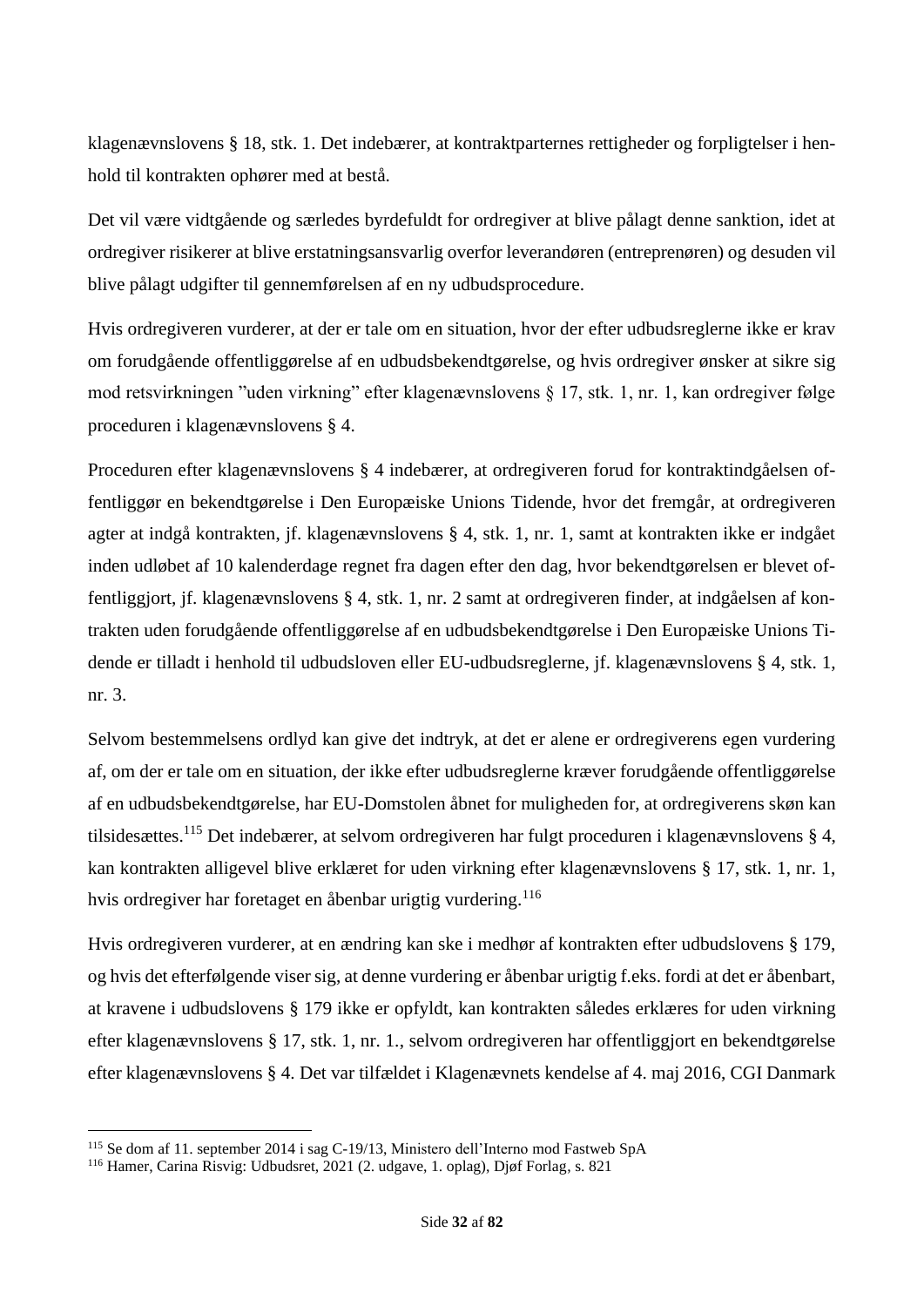A/S mod Moderniseringsstyrelsen, hvor en tillægskontrakt blev indgået uden afholdelse af et udbud men efter en forudgående profylaksebekendtgørelse, hvori det var angivet, at tillægskontrakten var omfattet af en ændringsklausul i det oprindelige udbudsmateriale, men hvor Klagenævnet erklærede kontrakten for uden virkning efter klagenævnslovens § 17, stk. 1. nr. 1.

## <span id="page-33-0"></span>**3.4 Delkonklusion**

I udbudslovens § 178, stk. 2, nr. 1-3, opstilles en række ændringer, der altid vil udgøre en ændring af et grundlæggende element. Selvom bestemmelsen er retningsgivende, er den ikke udtømmende, og hvorvidt der er tale om en ændring af et grundlæggende element, vil derfor altid være en konkret vurdering, som den pågældende ordregiver må foretage. Når ordregiver skal foretage denne vurdering, er det afgørende moment, om ændringen kan anses for at være væsentlig forskellig fra det, der fulgte af det oprindelige udbud, fordi dette peger i retning af, at parterne har haft en vilje til at genforhandle kontrakten.

Det vil være tale om en ændring af et grundlæggende element, jf. udbudslovens § 178, stk. 2, nr. hvis 1) ændringen var egnet til at påvirke den potentielle og aktuelle konkurrence og dermed udbuddets udfald. Herved må ordregiver forestille sig, hvordan udbuddet ville være faldet ud, hvis ændringen havde været indarbejdet i det oprindelige udbudsmateriale.

Der vil desuden være tale om en ændring af et grundlæggende element, jf. udbudslovens § 178, stk. 2, nr. 2, hvis 2) ændringen har påvirket den økonomiske balance i kontrakten til fordel for leverandøren, hvormed der forstås balancen mellem ydelse og modydelse. Endelig vil der være tale om ændring af et grundlæggende hvis 3) hvis ændringen udvider kontraktens anvendelsesområde betydeligt, jf. udbudslovens § 178, stk. 2, nr. 3.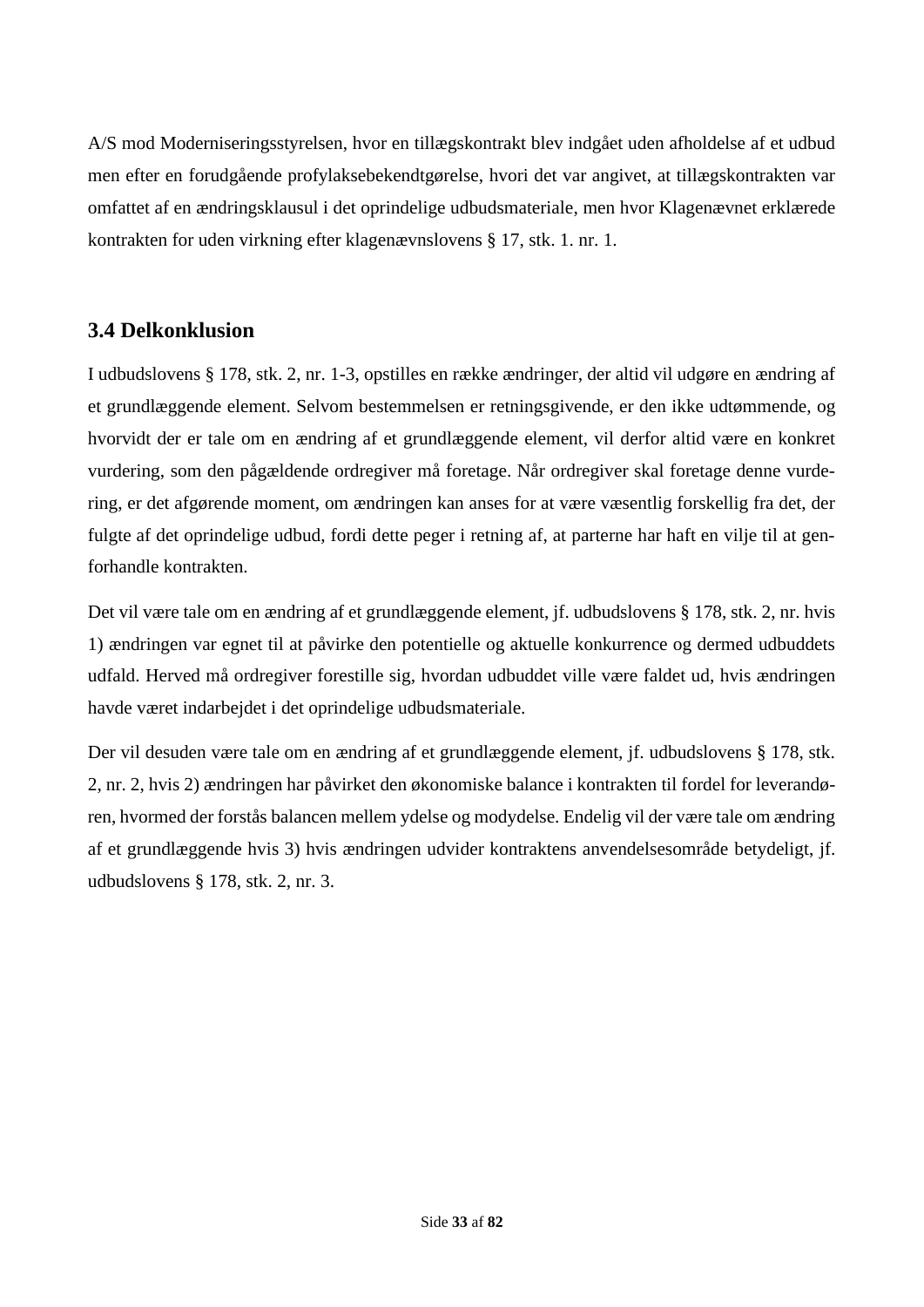## <span id="page-34-0"></span>**4. Kontraktændringer i medhør af kontrakten**

I dette afsnit beskrives baggrunden for udbudslovens § 179. Formålet med afsnittet er at klarlægge, hvornår ændringsklausuler er i overensstemmelse med udbudslovens § 179.

## <span id="page-34-1"></span>**4.1 Baggrunden for udbudslovens § 179**

Hvis udbudsmaterialet indeholder en ændringsklausul i overensstemmelse med udbudslovens § 179, kan ordregiver implementere den pågældende ændring i udførelsesfasen, uden at ordregiver vil være forpligtet til at gennemføre en ny udbudsprocedure efter udbudslovens § 178, stk. 1, idet at der i disse tilfælde vil være tale om en tale om en ændring *i medhør* af kontrakten og ikke *af* kontrakten.<sup>117</sup> Ordregiver har derved mulighed for at skabe en vis fleksibilitet i kontrakten ved at indarbejde en ændringsklausul i udbudsmaterialet.

En klausul kan f.eks. give ordregiver muligheden for at tilkøbe supplerende ydelser fra tilbudsgiver, forlænge kontraktperioden<sup>118</sup> eller at foretage en ændring af vilkårene for levering af ydelsen.<sup>119</sup> Når ordregiver kan foretage disse ændringer uden at gennemføre en fornyet udbudsprocedure, skyldes det, at de mulige ændringer har været konkurrenceudsat i det oprindelige udbud.<sup>120</sup>

Bestemmelsen i udbudslovens § 179 er en implementering af udbudsdirektivet art. 72, stk. 1, litra a. Der fandtes ingen lignende bestemmelse i udbudsdirektivet fra 2004,<sup>121</sup> men bestemmelsen er i vid udstrækning en kodificering af EU-Domstolens praksis.<sup>122</sup> EU-Domstolen har i sin praksis anerkendt, at ordregiver kan foretage kontraktændringer i kontraktens løbetid i overensstemmelse med ligebehandlings- og gennemsigtighedsprincippet, hvis ændringsmuligheden og betingelserne for dens anvendelse er beskrevet med klart, præcist og utvetydigt i udbudsmaterialet.

<sup>117</sup> Lovforslag som fremsat, FT 2015-16, tillæg A, lovforslag nr. L 19, "Forslag til Udbudsloven", fremsat af erhvervsog vækstminister, Troels Lund Poulsen (V) den 7. oktober 2015, s. 200

<sup>118</sup> Berg, Claus: Udbudsret i byggeriet, 2012 (1. udgave), Jurist- og Økonomiforbundets Forlag, s. 827

<sup>119</sup> Konkurrence- og Forbrugerstyrelsen, vejledning om kontraktændringer, december 2013, s. 30

<sup>120</sup> Konkurrence- og Forbrugerstyrelsen, vejledning om kontraktændringer, december 2013, s. 31

<sup>121</sup> Europa-Parlamentets og Rådets direktivet nr. 2004/18/EF. af 31. marts 2004 om samordning af fremgangsmåderne ved indgåelse af offentlige vareindkøbskontrakter, offentlige tjenesteydelseskontrakter og offentlige bygge- og anlægskontrakter.

<sup>122</sup> Dom af 29. april 2004 i sag C-496/99 P, Kommissionen mod CAS Succhi di Frutta, præmis 126 *samt* lovforslag som fremsat, FT 2015-16, tillæg A, lovforslag nr. L 19, "Forslag til Udbudsloven", fremsat af erhvervs- og vækstminister, Troels Lund Poulsen (V) den 7. oktober 2015, s. 200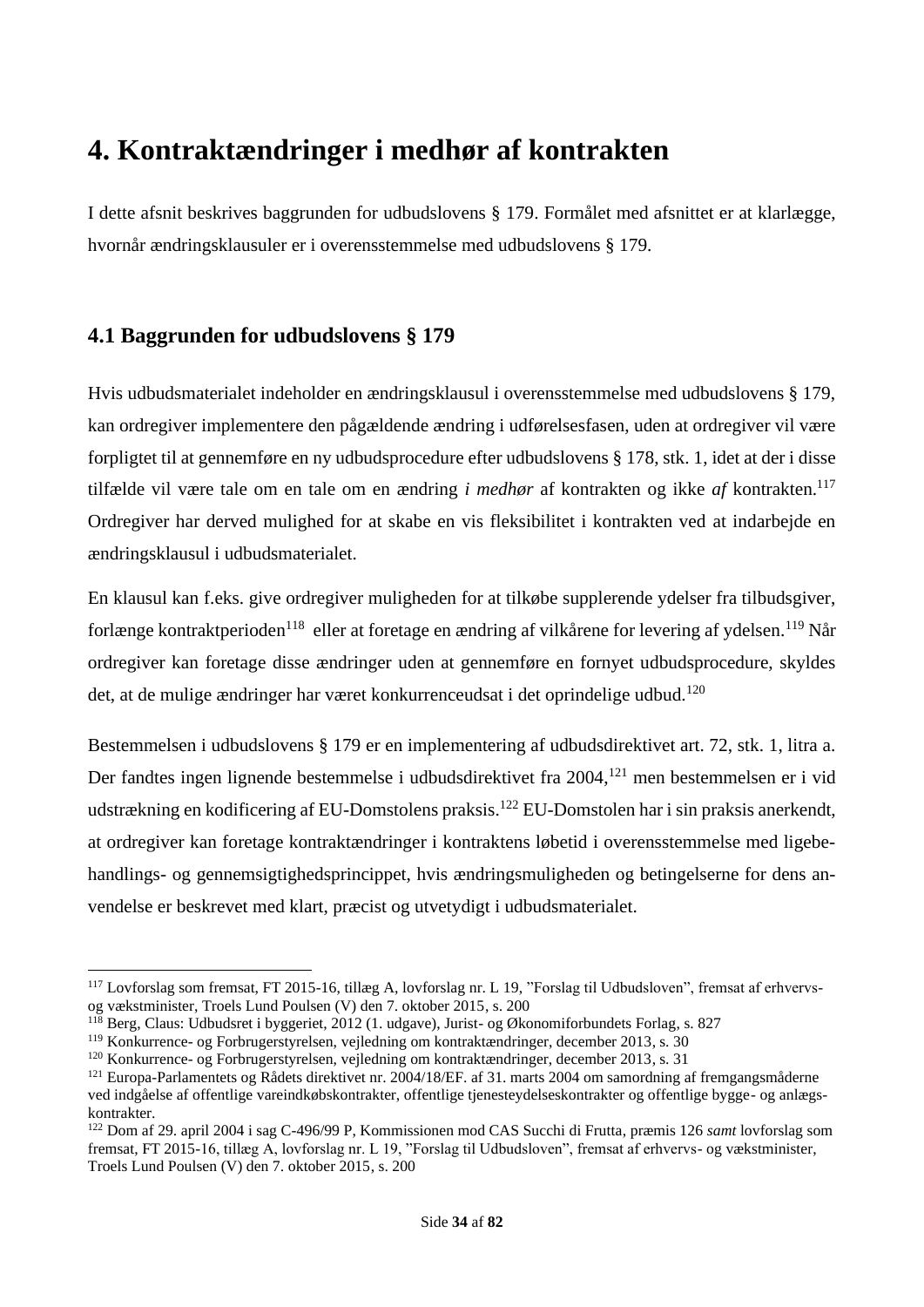I sag C-496/99P, CAS Succhi di Frutta blev der foretaget en ændring af betalingsbetingelserne efter, at kontrakten var blevet tildelt en leverandør. Ændringen af betalingsbetingelser bestod i, at den ordregivende myndighed (Kommissionen) havde tilladt modtagelsen af ferskner som betaling i stedet for æbler og appelsiner med forskellige ækvivalenskoefficienter.<sup>123</sup> Baggrunden for ændringen var, at der ikke var en tilstrækkelig mængde æbler til rådighed, og at prisniveauet på markedet havde ændret sig.<sup>124</sup>

EU-Domstolen udtalte i sin afgørelse, at ændringen havde været i overensstemmelse med de grundlæggende principper om ligebehandling og gennemsigtighed, hvis Kommissionen i *"licitationsbekendtgørelsen have fastsat en mulighed for under bestemte omstændigheder at ændre tilslagsmodtagernes betalingsvilkår ved navnlig præcist at bestemme, under hvilke betingelser den frugt, der udtrykkeligt er nævnt som betaling af de omhandlede leveringer, kan erstattes med anden frugt*." 125

EU-Domstolen anerkender således i sin praksis, at ordregiver kan foretage ændringer i medhør af kontrakten, forudsat at ændringen er beskrevet i udbudsmaterialet, og at det fastsættes hvilke bestemte omstændigheder, der udløser ændringsmuligheden, samt de nærmere præcise betingelser for ændringsmulighedens anvendelse. 126

## <span id="page-35-0"></span>**4.2 Udbudslovens krav til ændringsklausuler**

Efter udbudslovens § 179 vil der ikke være tale om en ændring af et grundlæggende element, såfremt ændringen er:

- 1) forudset i udbudsmaterialet i *klare, præcise og entydige* klausuler, som
- 2) fastsætter *omfanget* og *arten* af eventuelle ændringer eller ændringsmuligheder og *betingelserne* for dens anvendelse og
- 3) ikke ændrer kontraktens *overordnede karakter*

Klausulen skal være forudset i udbudsmaterialet. Ved udbudsmaterialet forstås de dokumenter, som ordregiveren udarbejder eller henviser til for at beskrive eller fastlægge elementer i et udbud eller en

<sup>123</sup> Dom af 29. april 2004 i sag C-496/99 P, Kommissionen mod CAS Succhi di Frutta, præmis 27

<sup>124</sup> Dom af 29. april 2004 i sag C-496/99 P, Kommissionen mod CAS Succhi di Frutta, præmis 55

<sup>125</sup> Dom af 29. april 2004 i sag C-496/99 P, Kommissionen mod CAS Succhi di Frutta, præmis 126 (mine understregninger).

<sup>126</sup> Se også EU-Domstolens dom af 12. marts 2008 i sag T-345/03, Evropaïki Dynamiki mod Kommissionen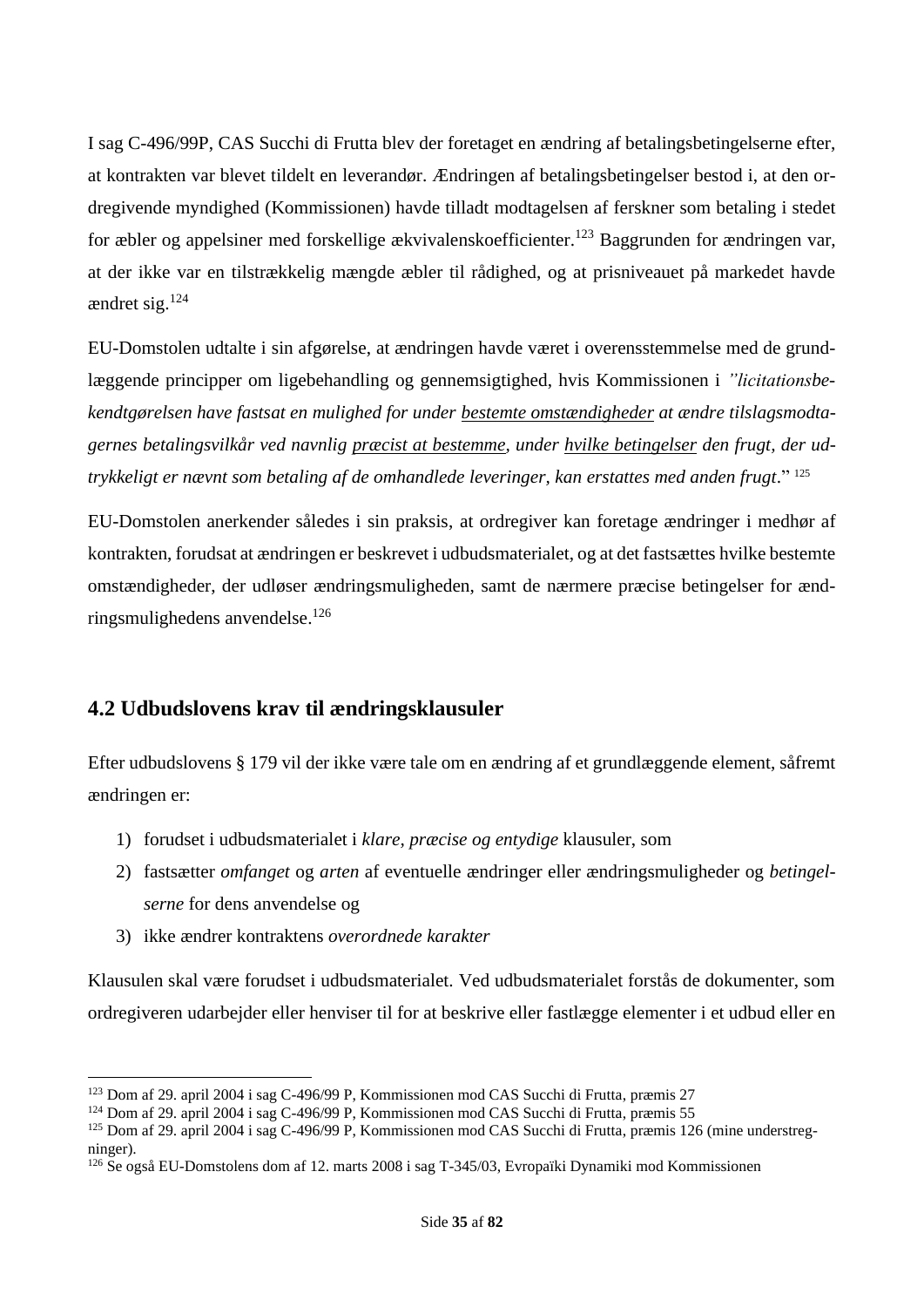procedure for tildeling af en offentlig kontrakt, jf. udbudslovens § 24, nr. 36. Ændringsklausulen kan f.eks. indføres i kontraktudkastet.<sup>127</sup>

Bestemmelsen opstiller krav til klausulens form, idet at klausulen skal formuleres klart, præcist og entydigt. Der opstilles desuden i bestemmelsen krav til ændringsklausulens indhold, idet at klausulen ikke må medføre, at kontrakten ændrer sin overordnede karakter, men der opstilles ikke i øvrigt nogen maksimal grænse for værdien af ændringen, uanset om der er tale om ændringer af kvalitativ eller kvantitativ karakter. Det følger tilsvarende af udbudsdirektivet art. 72, litra a, at ændringer vil kunne foretages i medfør af kontrakten, uanset ændringens pengemæssige værdi, forudsat at klausulen opfylder kravene i bestemmelsen. Udbudslovens § 179 er en implementering af udbudsdirektivet art. 72, litra a, og må derfor fortolkes i overensstemmelse hermed, jf. princippet om EU-konform fortolkning, jf. mere herom i afsnit 1.3.1.2.

Har ordregiver foretaget en ændring af et grundlæggende element i den tro, at ændringen kunne foretages i medhør af en ændringsklausul indeholdt i udbudsmaterialet, og hvis det efterfølgende viser sig, at klausulen ikke opfylder kravene i udbudslovens § 179, og hvis ændringen heller ikke kan rummes indenfor udbudslovens øvrige undtagelsesbestemmelser i § 180-184, har ordregiver foretaget en direkte ulovlig tildeling, og ordregiver risikerer, kontrakten bliver erklæret for uden virkning, jf. klagenævnsloven § 17, stk. 1, nr. 1.<sup>128</sup> For ordregiver vil det derfor være vigtigt at være opmærksom på, om klausulen opfylder kravene i udbudslovens § 179, idet at dette er en forudsætning for, at der kan støttes ret på klausulen.<sup>129</sup>

# **4.2.1 Klare, præcise og entydige klausuler**

Det følger af udbudslovens § 179, 1. pkt., at der ikke vil tale om en ændring af et grundlæggende element, såfremt ændringen er forudsat i udbudsmaterialet i klare, præcise og entydige klausuler.

Udbudslovens § 179, 1. pkt., er en kodificering af krav, som følger af principperne om ligebehandling og gennemsigtighed, og som ikke udelukkende gælder for ændringsklausuler men derimod alle bestemmelser og betingelser i forbindelse med tildelingen. Det er således alle bestemmelser og

<sup>127</sup> Lovforslag som fremsat, FT 2015-16, tillæg A, lovforslag nr. L 19, "Forslag til Udbudsloven", fremsat af erhvervsog vækstminister, Troels Lund Poulsen (V) den 7. oktober 2015, s. 200

 $128$  Se Klagenævnets kendelse af 4. maj 2016, CGI Danmark A/S mod Moderniseringsstyrelsen

<sup>129</sup> Lovforslag som fremsat, FT 2015-16, tillæg A, lovforslag nr. L 19, "Forslag til Udbudsloven", fremsat af erhvervsog vækstminister, Troels Lund Poulsen (V) den 7. oktober 2015, s. 200.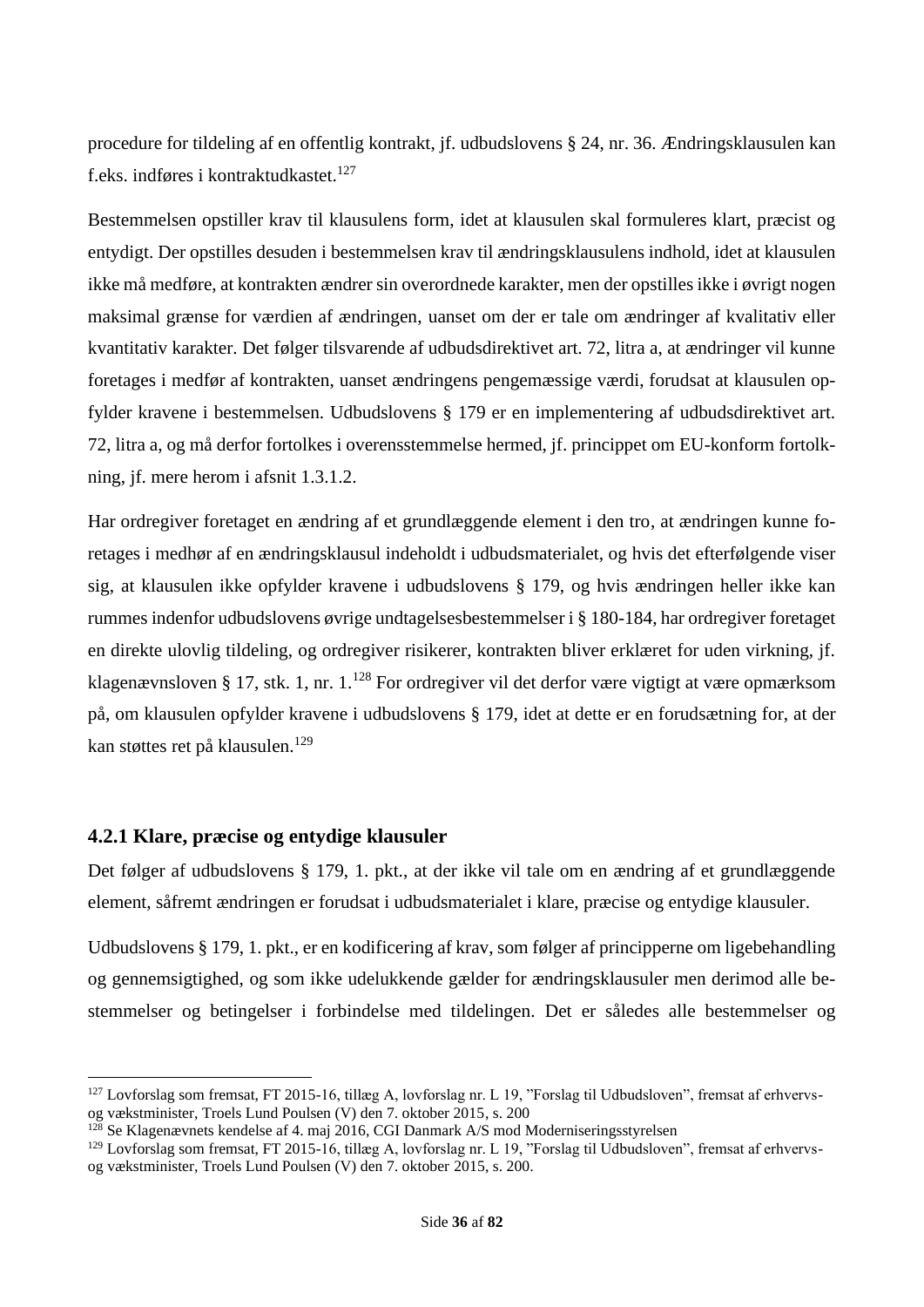betingelser i forbindelse med tildelingen, der må være klare, præcise og entydige.<sup>130</sup> Det følger af bemærkningerne til udbudslovens § 179, at en ændringsklausul vil være klar, præcis og entydig, såfremt leverandørerne kan støtte ret på den ved en domstol, voldgift eller lignende.<sup>131</sup>

EU-Domstolen udtalte i sag C-496/99P, CAS Succhi di Frutta, at alle betingelser og bestemmelser i forbindelse med tildelingen som følge af gennemsigtighedsprincippet skal formuleres *"klart, præcist og utvetydigt i licitationsbekendtgørelsen eller i kontraktmaterialet, således at det på den ene side gøres muligt for alle rimeligt oplyste og sædvanligt påpasselige bydende at forstå deres nøjagtige rækkevidde og fortolke dem på samme måde, og at der på den anden side gives den ordregivende myndighed mulighed for effektivt at efterprøve, om de afgivne bud opfylder de kriterier, der regulerer den pågældende kontrakt." 132* .

Den første betingelse, der kan udledes af sag C-496/99P, CAS Succhi di Frutta samt af EU-Domstolens efterfølgende praksis,<sup>133</sup> er, at alle bestemmelser og betingelser i forbindelse med tildelingen, herunder ændringsklausuler, vil være formuleret tilstrækkeligt klart, præcist og utvetydigt, når

1) alle rimeligt oplyste og sædvanligt påpasselige ansøgere og tilbudsgivere kan forstå ændringsklausulernes rækkevidde og fortolke dem på samme måde.

Denne betingelse er væsentlig, da forståelsen af den nøjagtige rækkevidde af ændringsmuligheden er en forudsætning for, at mulige tilbudsgivere har det samme gennemsigtige grundlag for at vurdere, om de ønsker at deltage i udbudsprocessen. Kravet er derfor en forudsætning for, at der kan ske en effektiv konkurrenceudsættelse af ændringsklausulen i overensstemmelse med ligebehandlingsprincippet, der har som sit formål at begunstige udviklingen af en sund og effektiv konkurrence mellem virksomhederne, hvilket indebærer, at samtlige bydende må gives lige chancer i forbindelse ved udformningen af deres bud, og at de samme betingelser må gælde for samtlige økonomiske aktører.<sup>134</sup> I tråd med dette har EU-Domstolen udtalt, at gennemsigtighedsprincippet indebærer, at *"alle tekniske oplysninger, som har betydning for forståelsen af udbudsbekendtgørelsen eller af udbudsbetingelserne, på et så tidligt tidspunkt som muligt stilles til rådighed for samtlige virksomheder,* […]*, således* 

<sup>130</sup> Se f.eks. dom af 6 november 2014, sag. C-42/13, Cartier Dell 'Adda SpA mod CEM Ambiente SpA, præmis 44 *samt* dom af 2. juni 2016 i sag C-27/15, Pippo Pizzo mod CRGT srl, præmis 36-39

<sup>131</sup> Lovforslag som fremsat, FT 2015-16, tillæg A, lovforslag nr. L 19, "Forslag til Udbudsloven", fremsat af erhvervsog vækstminister, Troels Lund Poulsen (V) den 7. oktober 2015, s. 200

<sup>&</sup>lt;sup>132</sup> Dom af 29. april 2004 i sag C-496/99 P, Kommissionen mod CAS Succhi di Frutta, præmis 111 (min understregning).

<sup>133</sup> Dom af 12. marts 2008 i sag T-345/03, Evropaïki Dynamiki mod Kommissionen

<sup>134</sup> Dom af 12. marts 2008 i sag T-345/03, Evropaïki Dynamiki mod Kommissionen, præmis 143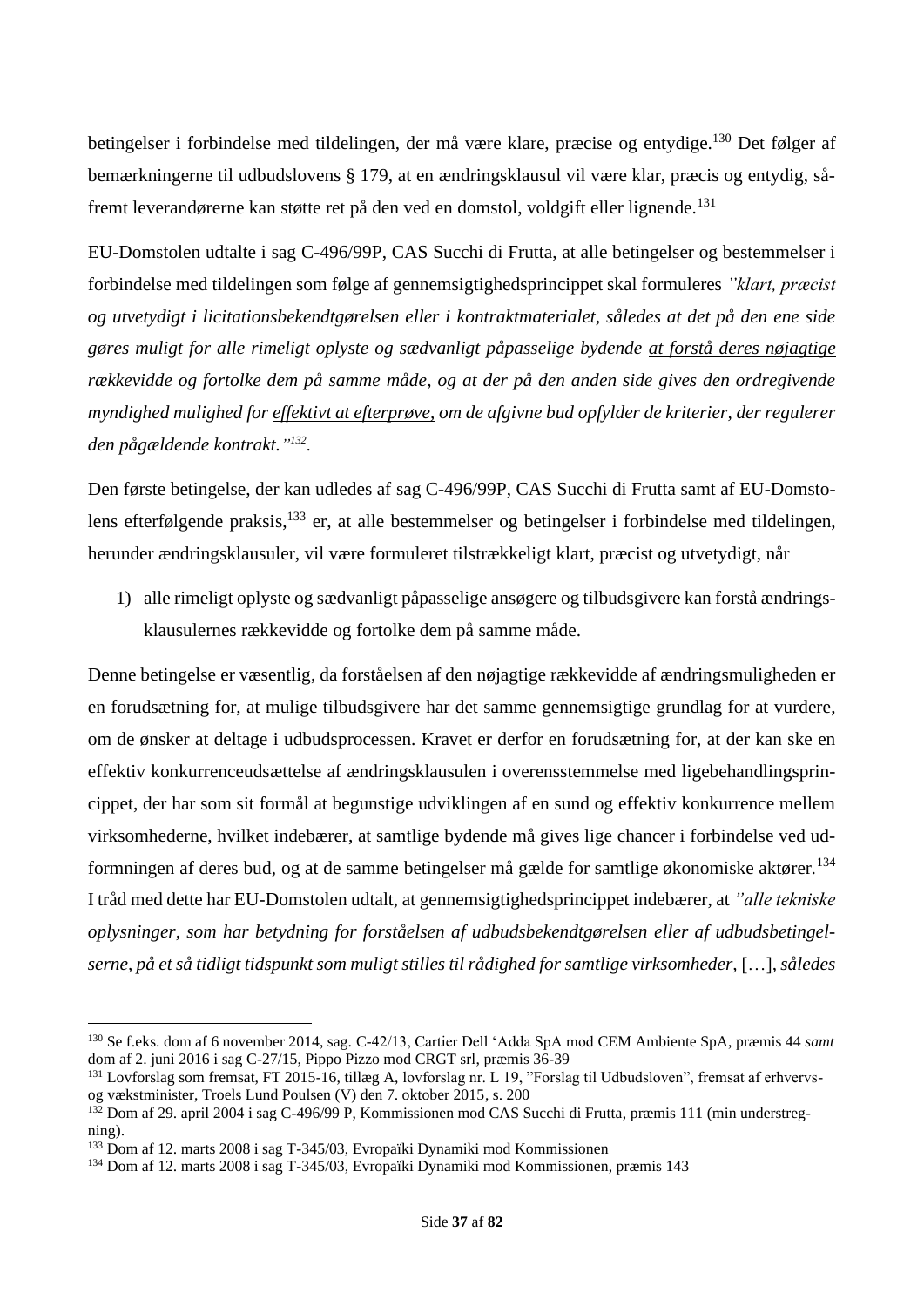# *at alle rimeligt velinformerede og normalt omhyggelige bydende kan forstå deres nøjagtige indhold og fortolke dem på samme måde".<sup>135</sup>*

Den anden betingelse, der kan udledes af Succhi Frutta-sagen samt af EU-Domstolens efterfølgende praksis, er, at alle bestemmelser og betingelser i forbindelse med tildelingen, herunder ændringsklausuler, vil være formuleret tilstrækkeligt klart, præcist og utvetydigt, når

2) ordregiver efterfølgende effektivt kan efterprøve, om tilbuddene opfylder de krav, som følger af ændringsklausulen.

Med andre ord skal ændringsmuligheden beskrives på en sådan måde, at det efterfølgende er muligt for ordregiver at vurdere, om tilbuddene er konditionsmæssige. Når klausulen er klar, præcis og entydig, og det dermed kan efterprøves, om tilbuddene er konditionsmæssige, vil det medføre, at den ordregivende myndighed ikke kan udøve favorisering og udsætte tilbudsgiverne for vilkårlig forskelsbehandling.<sup>136</sup>

Når ændringen skal være forudset i udbudsmaterialet i klare, præcise og entydige klausuler, skyldes det også et hensyn til at sikre, at ordregiveren ikke har et ubetinget frit valg med hensyn til at beslutte hvilke ændringer, der efterfølgende kan foretages i medhør af kontrakten.<sup>137</sup> Det følger tilsvarende af udbudsdirektivets præambel, at ændringsklausuler ikke må give ordregiver ubegrænset spillerum.<sup>138</sup> Dette kriterium kan ses som en form for nedre grænse, idet at en ændringsklausul, der giver ordregiver et ubetinget frit, aldrig kan være i overensstemmelse med principperne om ligebehandling og gennemsigtighed. De formkrav, som en ændringsklausul må opfylde for at være i overensstemmelse med udbudslovens § 179, er således et udslag af grundlæggende udbudsretlige principper om ligebehandling og gennemsigtighed.

Konkurrence- og Forbrugerstyrelsen skriver i sin vejledning, at parterne ikke vil have behov for at forhandle om hvilke ændringer, der kan foretages, og at parterne heller ikke vil have et behov for at forhandle om prisen, når ændringen er indeholdt i en ændringsklausul.<sup>139</sup> Der kan på den baggrund argumenteres for, at der må være en formodning for, at ændringsklausulen ikke opfylder kravet om tilstrækkelig klarhed, hvis parterne på baggrund af klausulen ser sig nødsaget til at forhandle om mere

<sup>135</sup> EU-Domstolens dom af 12. marts 2008 i sag T-345/03, Evropaïki Dynamiki mod Kommissionen, præmis 145

<sup>136</sup> EU-Domstolens dom af 12. marts 2008 i sag T-345/03, Evropaïki Dynamiki mod Kommissionen, præmis 144

<sup>&</sup>lt;sup>137</sup> Lovforslag som fremsat, FT 2015-16, tillæg A, lovforslag nr. L 19, "Forslag til Udbudsloven", fremsat af erhvervsog vækstminister, Troels Lund Poulsen (V) den 7. oktober 2015, s. 200

<sup>&</sup>lt;sup>138</sup> Udbudsdirektivets præambelbetragtning nr. 111

<sup>139</sup> Konkurrence- og Forbrugerstyrelsen, vejledning om kontraktændringer, december 2013, s. 30.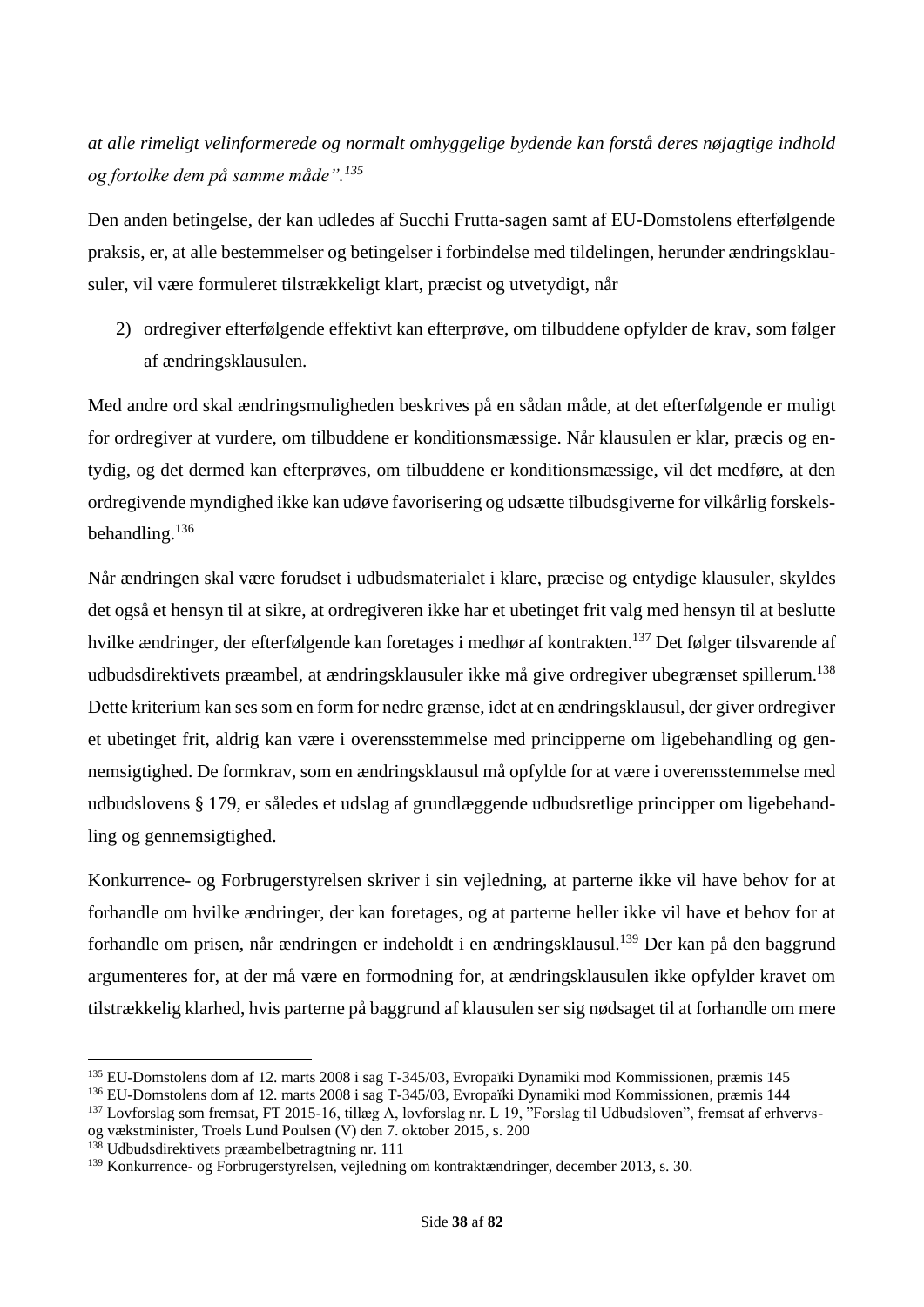afgørende vilkår eller om prisen for den pågældende ændring, og at en sådan klausul derfor vil være i strid med ligebehandlingsprincippet. Det understøttes af, at EU-Domstolen i Pressetext-sagen lagde vægt på, at en ændring, der er afgørende forskellig fra den oprindelige kontrakt, er et udtryk for parternes vilje til at genforhandle kontrakten.<sup>140</sup> Det følger dog af Konkurrence- og Forbrugerstyrelsens vejledning, at parterne kan forhandle teknikaliteter på plads i forbindelse med bestemmelsen f.eks. det præcise leveringstidspunkt indenfor den klare tidsramme, som er angivet i udbudsmaterialet.<sup>141</sup>

I modsætning til en option indebærer kravet om klarhed i ændringsklausulerne ikke, at det på baggrund af klausulen er muligt for de økonomiske aktører at afgive en fast pris i tilbuddet. Prisfastsættelsen kan være baseret på andre objektive mekanismer, så prisen fastlægges endeligt, når ændringen foretages.<sup>142</sup> Af præamblen til udbudsdirektivet følger det, at en ændringsklausul kan give anledning til prisindeksering.<sup>143</sup> I disse tilfælde ligger prisen ikke fast men udregnes på baggrund af forudbestemte og objektive prismekanismer.

I Klagenævnets kendelse af 6. februar 2013, Droskeselskabet Odense Taxa a.m.b.a. mod Midttrafik, Fynbus og Sydtrafik fandt klagenævnet det ikke i strid med ligebehandlings- og gennemsigtighedsprincippet, at ordregiver efter kontraktindgåelsen i medhør af udbudsbetingelserne under visse betingelser kunne ændre en planlægningspris efter kontraktindgåelsen.

I udbudsbetingelserne indgik en planlægningspris (en pris udregnet af et it-system, der på baggrund af vognenes geografiske placering og timepris kunne udregne hvilke vogne, der kunne køre en konkret tur til den laveste pris) og afregningsprisen, som var den pris, som leverandørerne havde budt med. Planlægningsprisen havde betydning for, om vognmændene fik den konkrete køretur tildelt. Af udbudsbetingelserne fremgik det, at der efter kontraktindgåelsen kunne ske en reduktion eller forøgelse af planlægningsprisen under nærmere omstændigheder, og at det var muligt at aftale en forøgelse af køretidsfaktoren med 10 % for vogne med individuelle hastighedsbegrænsninger.

Klagenævnet fandt ikke, at ligebehandlings- og gennemsigtighedsprincippet var overtrådt. Klagenævnet udtalte og lagde vægt på, at *"Muligheden for ændring af planlægningsprisen og for at forhøje køretid og pris for vogne med individuelle hastighedsbegrænsninger er beskrevet i udbuds-*

<sup>140</sup> Dom af 19. juni 2008 i sag C-454/06, Pressetext Nachrichtenagentur GmbH mod Østrig, præmis 34

<sup>141</sup> Konkurrence- og Forbrugerstyrelsen, vejledning om kontraktændringer, december 2013, s. 33

<sup>142</sup> Liljenbøl, Morten Wahl; Jens Balle: "Ændringer af udbudte kontrakter II" i Karsted Hagel-Sørensen (red.): "Aktuel udbudsret II", 2016 (1. udgave, 1. oplag), Jurist- og Økonomforbundets Forlag, s. 424

<sup>143</sup> Udbudsdirektivets præambelbetragtning nr. 111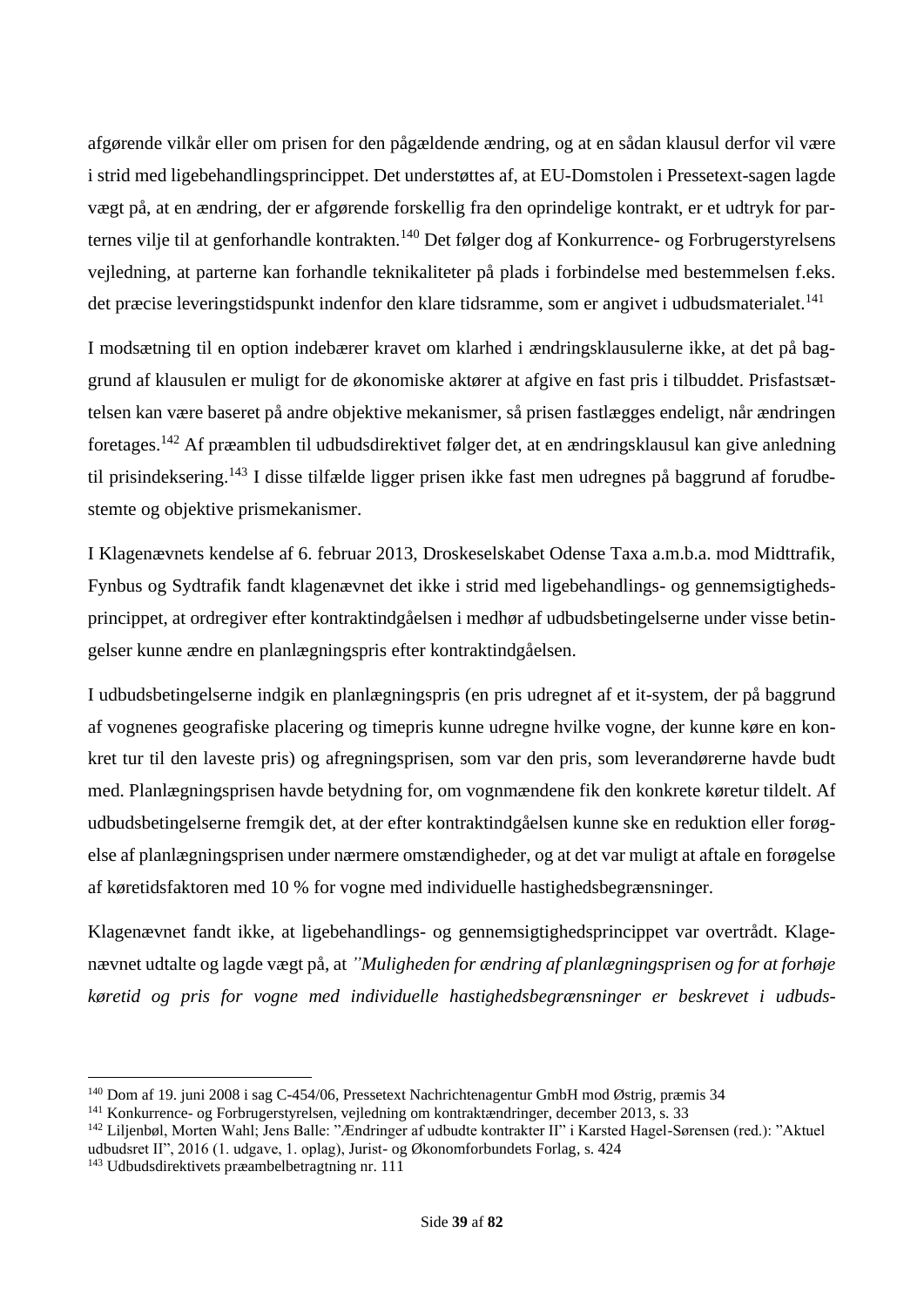*betingelserne, og det er op til ordregiveren, om en tilbudsgiver skal fastholdes på den tilbudte pris" 144 .* Det er værd at bemærke, at det var angivet i udbudsmaterialet hvilke omstændigheder, der kunne føre til en reduktion eller forøgelse i planlægningsprisen, og at det fulgte af udbudsbetingelserne, at forøgelsen af køretidsfaktoren kunne aftales til at være 10 %. Det var derfor ikke muligt at forhandle om en individuel forøgelse af køretidsfaktoren (fast omfang med 10 %). Det kan også have haft en betydning, at en forøgelse af køretidsfaktoren ville være til ulempe for den pågældende økonomiske aktør, der derved ville få færre køreture tildelt. Ændringen var således beskrevet med tilstrækkelig klarhed i udbudsmaterialet.

Kendelsen er afsagt på et tidspunkt, hvor udbudsdirektivet fra 2004 var gældende, hvorfor der ikke i kendelsen er henvist til de nugældende bestemmelser i udbudsloven om efterfølgende kontraktændringer men derimod til grundlæggende udbudsretlige principper om ligebehandling og gennemsigtighed, der også på daværende tidspunkt afgrænsede ordregivers mulighed for at aftale efterfølgende kontraktændringer og satte krav til udformningen af udbudsmaterialet.

I Klagenævnets kendelse af 27. juni 2017, CFD mod Den Nationale Tolkemyndighed nåede Klagenævnet frem til, at en ændringsklausul indeholdt i udbudsmaterialet ikke levede op til de krav, som følger af udbudslovens § 179. Sagen handlede om et udbud af en rammeaftale vedrørende indkøb af skrive- og tegnsprogstolkning. Efter kontraktindgåelsen gik en af rammeaftalens leverandører konkurs, og konkursboet overdrog rammeaftalen til et holdingselskab, der videreoverdrog aftalen til en nystartet tolkevirksomhed. Ordregiveren accepterede debitorskiftet. Efterfølgende klagede en af rammeaftalens andre leverandører til Klagenævnet for Udbud, idet at leverandørskiftet var sket uden fornyet udbud. Klagenævnet nåede frem til, at ordregiver i strid med udbudsloven havde ændret grundlæggende elementer i rammeaftalen uden at gennemføre en ny udbudsprocedure. Til ordregiverens påstand om, at leverandørskiftet var sket som følge af en ændringsklausul i udbudsmaterialet og dermed i medhør af kontrakten, udtalte Klagenævnet, at "*De konkrete rammeaftalers punkt 15, om muligheden for overdragelse af rammeaftalen, er reelt alene en beskrivelse af dansk rets almindelige betingelse for debitorskifte, med et vilkår om, at eventuel overdragelse skal ske "uden værdiansættelse". Klausulen er ikke så klar, præcis og entydig som krævet i udbudslovens § 179." 145*

<sup>144</sup> Klagenævnets kendelse af 6. februar 2013, Droskeselskabet Odense Taxa a.m.b.a. mod Midttrafik, Fynbus og Sydtrafik, s. 30

<sup>&</sup>lt;sup>145</sup> Klagenævnets kendelse af 27. juni 2017, CFD mod Den Nationale Tolkemyndighed, s. 40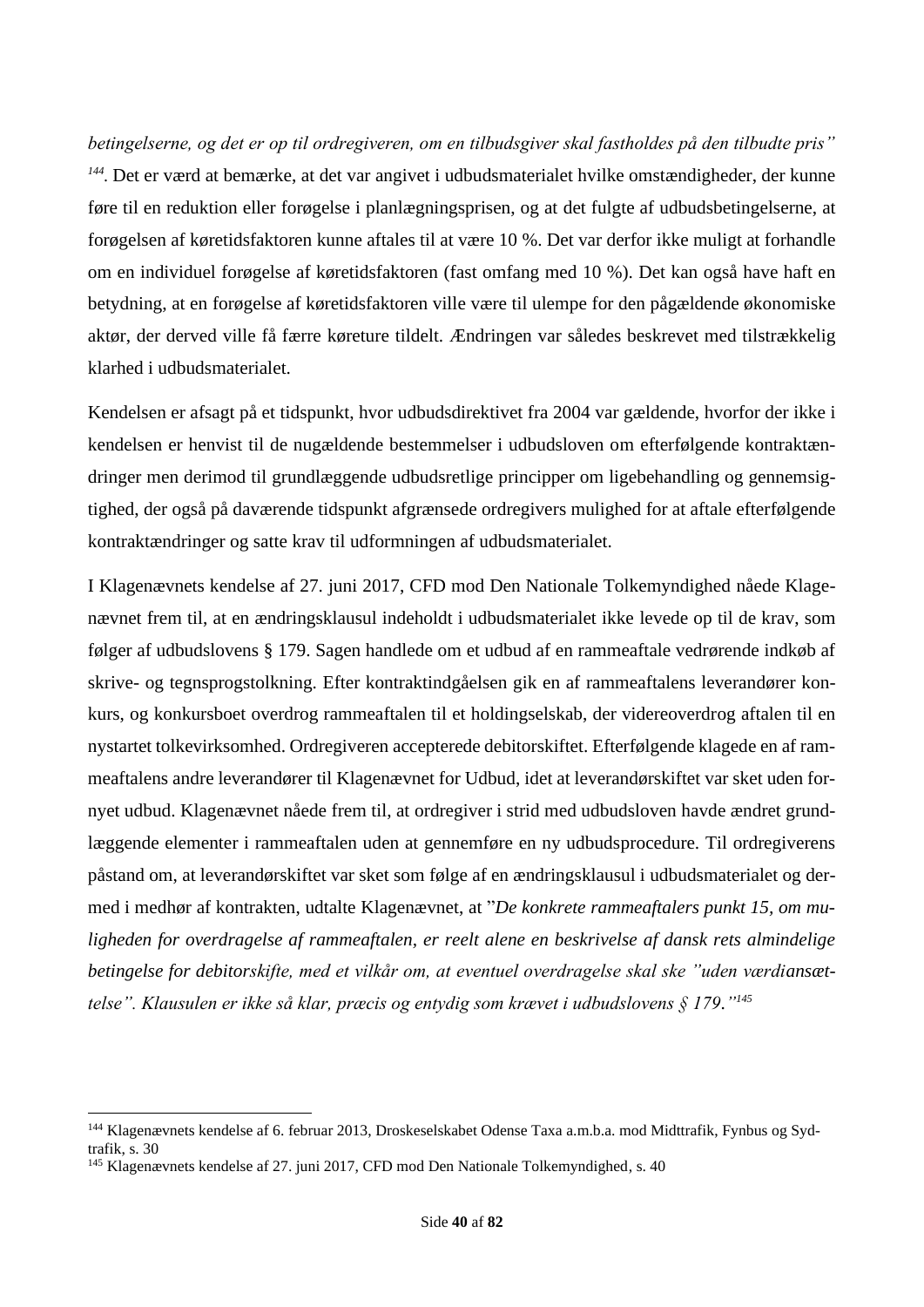Kendelsen illustrerer, at der i hvert fald skal mere til at sikre kravet om tilstrækkelig klarhed end det, der følger af grundsætningen om debitorskifte, og at betingelserne i udbudslovens § 179 kan indskrænke almindelige aftale- og formueretlige principper i tilfælde af, at retstilstanden er uforenelig med den, der følger af udbudsloven.

# **4.2.2 Fastsættelse af art, omfang og betingelser**

Det følger af udbudslovens § 179, 2. pkt., at en ændringsklausul skal fastsætte omfanget og arten af eventuelle ændringer og ændringsmuligheder samt betingelserne for deres anvendelse.

Udbudslovens § 179, 2. pkt. kan betragtes som en uddybning af, hvornår ændringsklausuler opfylder de generelle krav til alle bestemmelser og betingelser i forbindelse med tildelingen, som er kodificeret i 1. pkt., idet at en ændringsklausul, der ikke fastsætter omfanget, arten og betingelserne for ændringens anvendelse, ikke vil kunne betragtes som klar, præcis og utvetydig.

Det kan udledes af udbudslovens § 179, 2. pkt., at ændringsklausuler kan vedrøre både kvantitative og kvalitative ændringer (art og omfang). I præamblen til udbudsdirektivet opstilles produktudskiftning som et eksempel på en kvalitativ ændring. Det følger heraf, at en sådan ændringsklausul kan indarbejdes i udbudsmaterialet med henblik på at sikre, at produkter, der skal leveres over en længerevarende periode, er tidssvarende i forhold til udviklingen på markedet f.eks. hvis produktet markedsføres i en mere miljøvenlig eller i øvrigt en forbedret udgave f.eks. som følge af nye branchestandarder.<sup>146</sup> Det er desuden angivet i præamblen, at hvis der er tale om den situation, hvor sortimentet udvides med nye produkter, selvom de foregående endnu ikke er udfaset, skal ændringsklausulen klart og entydigt fastlægge hvilke krav, de nye produkter skal opfylde.<sup>147</sup> Herved forstås, at betingelserne for hvornår ændringen implementeres i udførelsesfasen skal være gennemsigtige og objektivt konstaterbare. Det vil således ikke være tilstrækkeligt, hvis betingelsen for implementeringen af ændringen er, at bygherren blot har et subjektivt ønske om produkt- eller materialeskifte.

Det følger af udbudsdirektivets præambel, at det bør være muligt under tilstrækkeligt klare revisionsklausuler at få tilpasset en kontrakt, hvis det bliver nødvendigt som følge af tekniske vanskeligheder, der er opstået under driften eller vedligeholdelsen, og at kontrakter f.eks. kan omfatte såvel almindelig

<sup>146</sup> Udbudsdirektivets præambelbetragtning nr. 111

<sup>147</sup> Udbudsdirektivets præambelbetragtning nr. 111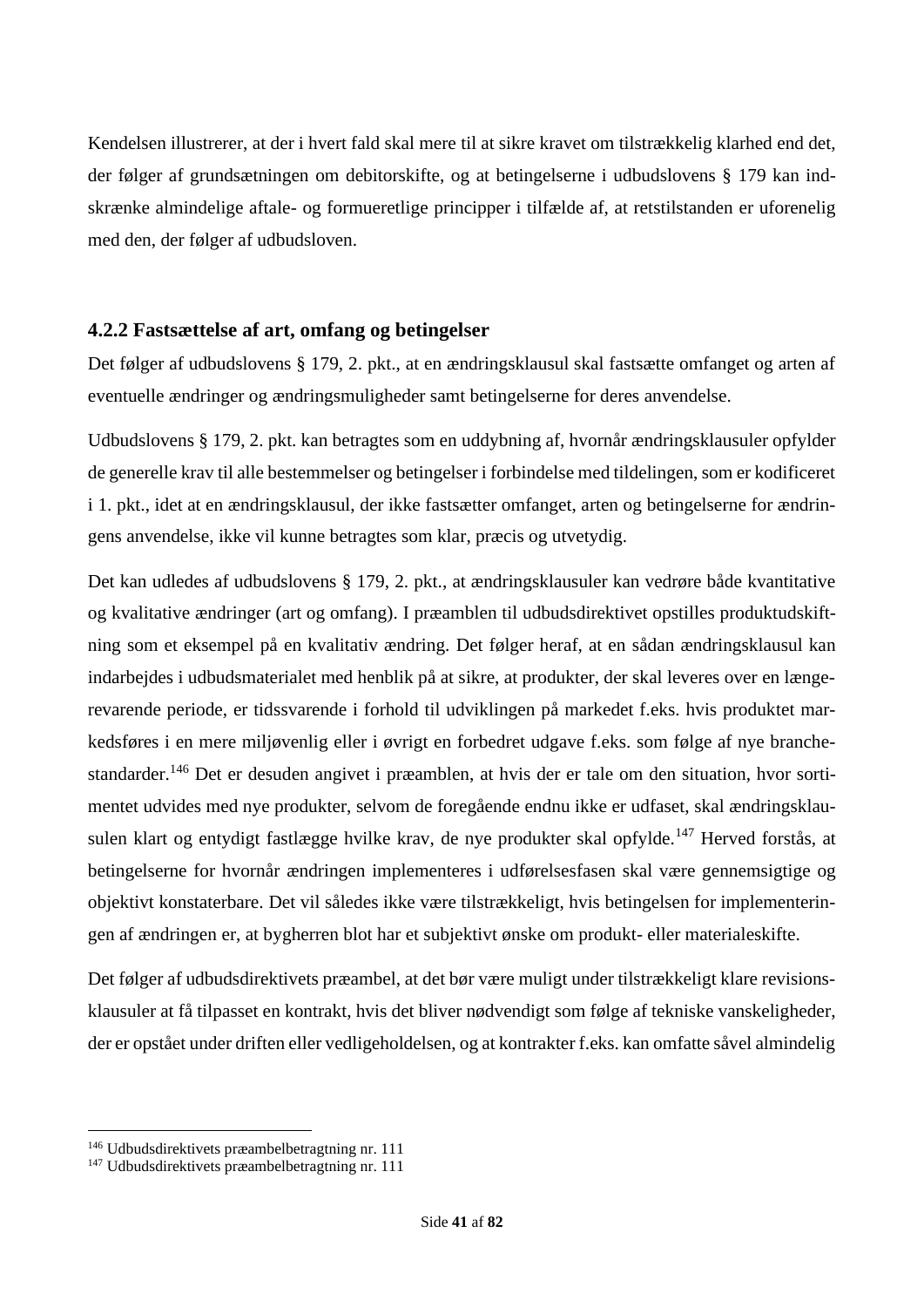vedligeholdelse som ekstraordinære vedligeholdelsesforanstaltninger, der kan blive nødvendige for at sikre fortsættelse af en offentlig tjenesteydelse, forudsat at klausulerne er tilstrækkeligt klare.<sup>148</sup>

Kendelsen Multi Trans mod Københavns Kommune handlede om en sag, hvor der i kontrakten var indsat en bestemmelse om, at ordregiver kunne forlange ændringer *"i den aftalte ydelses art, omfang og leveringstidspunkt, når ændringen har en naturlig sammenhæng med den aftalte ydelse, herunder som følge af omorganisering på området for madudbringning". 149*

Klagenævnet udtalte, at det ikke var afgørende, om ændringen med hensyn til ydelsesomfanget var omfattet af kontrakten, men om ændringen var væsentlig eller ej. Klagenævnet fremhævede i afgørelsen, at der ikke i kontrakten var taget stilling til, om en ydelsesændring kunne medføre krav om regulering af prisen. Herefter foretog Klagenævnet en væsentlighedsvurdering og nåede frem til, at der var tale om en ændring, som skulle konkurrenceudsættes. Idet at Klagenævnet gik videre og foretog en vurdering af, om der var tale om en ændring af et grundlæggende element, bygger afgørelsen på den forudsætning, at formuleringen i kontrakten ikke var så tilstrækkelig klar, præcis og utvetydig, at der var tale om en ændring i medhør af kontrakten.

I Klagenævnets kendelse af 4. maj 2016, CGI Danmark A/S mod Moderniseringsstyrelsen fandt Klagenævnet, at der var sket en ulovlig direkte tildeling, idet at ændringen ikke var beskrevet med tilstrækkelig klarhed og præcision i kontrakten, hvorfor den ikke var forudsigelig for aktuelle og potentielle tilbudsgivere. Klagenævnet henviste til udbudslovens § 179.

Sagen handlede om et udbud af en kontrakt vedrørende drift og applikationsforvaltning af Statens Lønsystem (et databasesystem kaldet SLS). På baggrund af udbuddet indgik ordregiver en kontrakt i 2012. I maj 2015 indgik ordregiver uden udbud en tillægskontrakt til den eksisterende kontrakt med leverandøren. Tillægskontrakten havde en værdi på næsten 29 mio. kr. og havde som formål at flytte driften og vedligeholdet af et andet it-system (HR-Løn) fra den dagældende leverandør til den leverandør, der havde vundet kontrakten vedrørende Statens Lønsystem i udbuddet i 2012.

Den hidtidige leverandør, der på daværende tidspunkt stod for driften og vedligeholdet af HR-Løn, klagede herefter til Klagenævnet for Udbud. Ordregiver gjorde gældende, at ydelsen var omfattet af udbuddet fra 2012 og dermed var en lovlig ændring i medhør af SLS-kontrakten. Klagenævnet udtalte, at det er anerkendt i EU-retten, at der kan indgå ændringsklausuler i udbudsmaterialet, hvorved

<sup>148</sup> Udbudsdirektivets præambelbetragtning nr. 111

<sup>149</sup> Klagenævnets kendelse af den. 18. juni 2013, Multi Trans A/S mod Københavns Kommune, s. 9. (min understregning).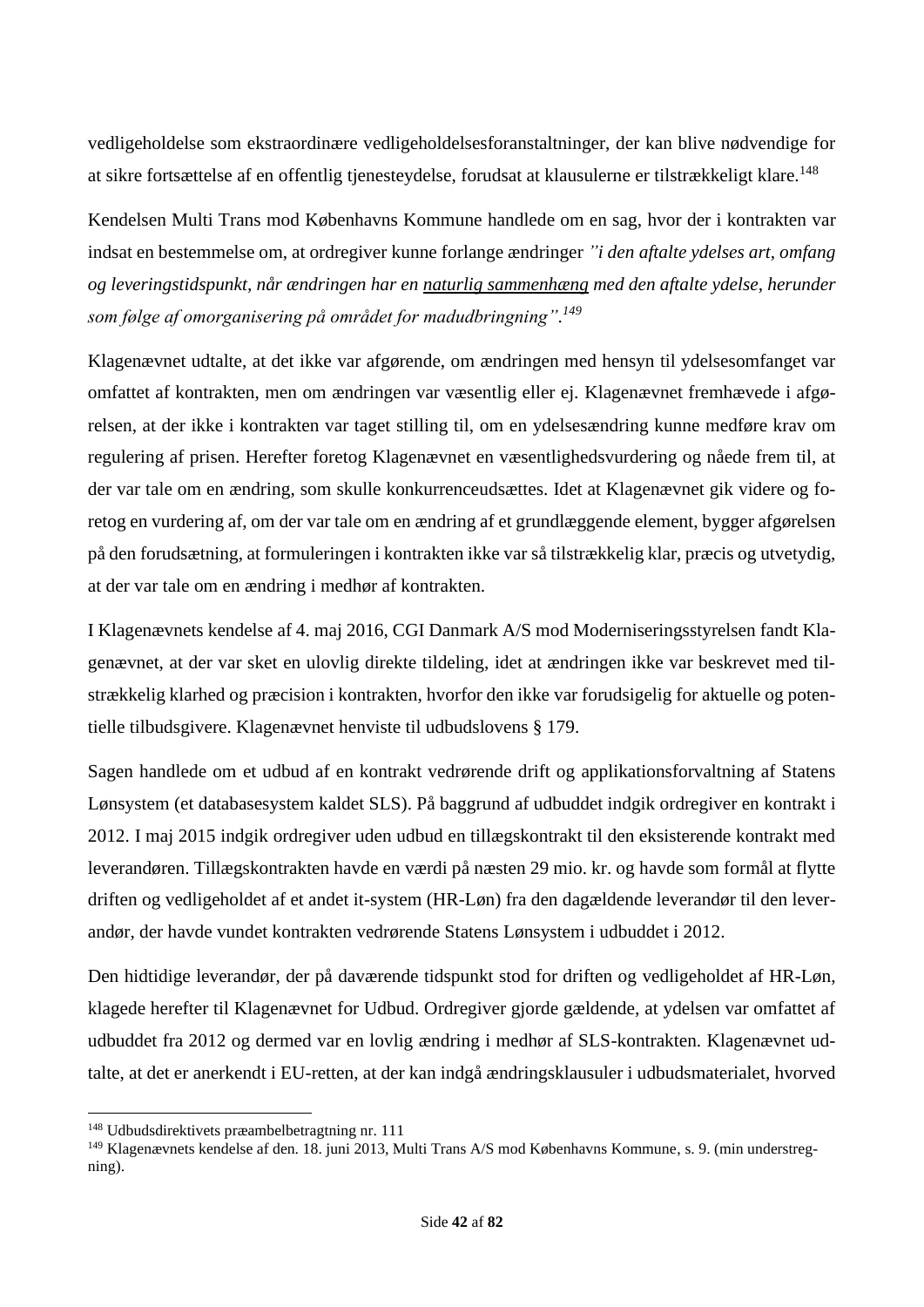ordregiver kan sikre fleksibilitet i kontrakten. Klagenævnet udtalte endvidere, at *"Det er en forudsætning, at klausulen beskriver, hvornår og hvordan ændringerne kan finde sted. Det skal med andre ord være gennemsigtighed for tilbudsgiverne, hvad de giver tilbud på, herunder hvad mulige ændringer omhandler. Hvis der er usikkerhed om arten om omfanget af en ændring, er ændringsklausulen i strid med ligebehandlingsprincippet.*".<sup>150</sup>

I kendelsen gennemgås ordlyden i udbudsbekendtgørelsen og bilaget til kontrakten, og Klagenævnet fremhæver, at det fremgik af det oprindelige udbudsmateriale, at HR-Løn kontraktuelt var udenfor SLS-systemet. Det blev også fremhævet, at Økonomistyrelsen havde gennemført et andet udbud vedrørende driften og vedligeholdet af databasesystemet HR-Løn i 2009. Det fremhæves i kendelsen, at det fremgik af udbudsbekendtgørelsen, at den udbudte tjenesteydelse omfattede*"[l]øbende udviklingsopgaver, herunder programmering, test og implementering samt nye versioner og releases",*  [...] "[d]et er muligt, at Moderniseringsstyrelsen i løbet af kontraktens løbetid ønsker at få gennem*ført en teknologifornyelse af systemet inden for kontraktens økonomiske rammer, herunder eksempelvis modning til et andet miljø, modularisering, udvikling af eksisterende funktionalitet til nyt programmel eller videreudvikling af ny funktionalitet"<sup>151</sup> .*

I kendelsen gengives også bilaget til SLS-kontrakten. Det fulgte af bilaget, at*"[l]everandøren skal kunne udføre vedligeholdelse og videreudvikling på systemet… ", og det er anført, at vedligeholdelse og videreudvikling kan være nødvendiggjort af bl.a. "maintainabilitykrav", som dækker over ændringer til systemet, der er nødvendige at gennemføre for at sikre systemets fortsatte vedligeholdelsesmulighed og nutidighed."<sup>152</sup>*

Klagenævnet lagde i sin afgørelse vægt på, at der var tale om en ydelse, som kontraktuelt ikke var omfattet af udbuddet. Der kan argumenteres for, at selv hvis der havde været tale om en ydelse, som kontraktuelt var omfattet af udbuddet, ville ændringen ikke kunne ske i medhør af kontrakten. Det skyldes, at der var tale om meget brede ændringsklausuler, der hverken fastlagde hverken arten eller betingelserne for ændringen.

Der kan f.eks. argumenteres for, at det ikke er gennemsigtigt og objektivt konstaterbart for aktuelle og potentielle tilbudsgivere, hvad der menes med *"løbende udviklingsopgaver*", "*teknologifornyelse"* samt "*videreudvikling på systemet"*, og hvad den nøjagtige rækkevidde af disse ændringer er. Det

<sup>150</sup> Klagenævnets kendelse af 4. maj 2016, CGI Danmark A/S mod Moderniseringsstyrelsen, s. 33 (min understregning)

<sup>151</sup> Klagenævnets kendelse af 4. maj 2016, CGI Danmark A/S mod Moderniseringsstyrelsen, s. 34 (min understregning)

<sup>152</sup> Klagenævnets kendelse af 4. maj 2016, CGI Danmark A/S mod Moderniseringsstyrelsen, s. 35 (min understregning)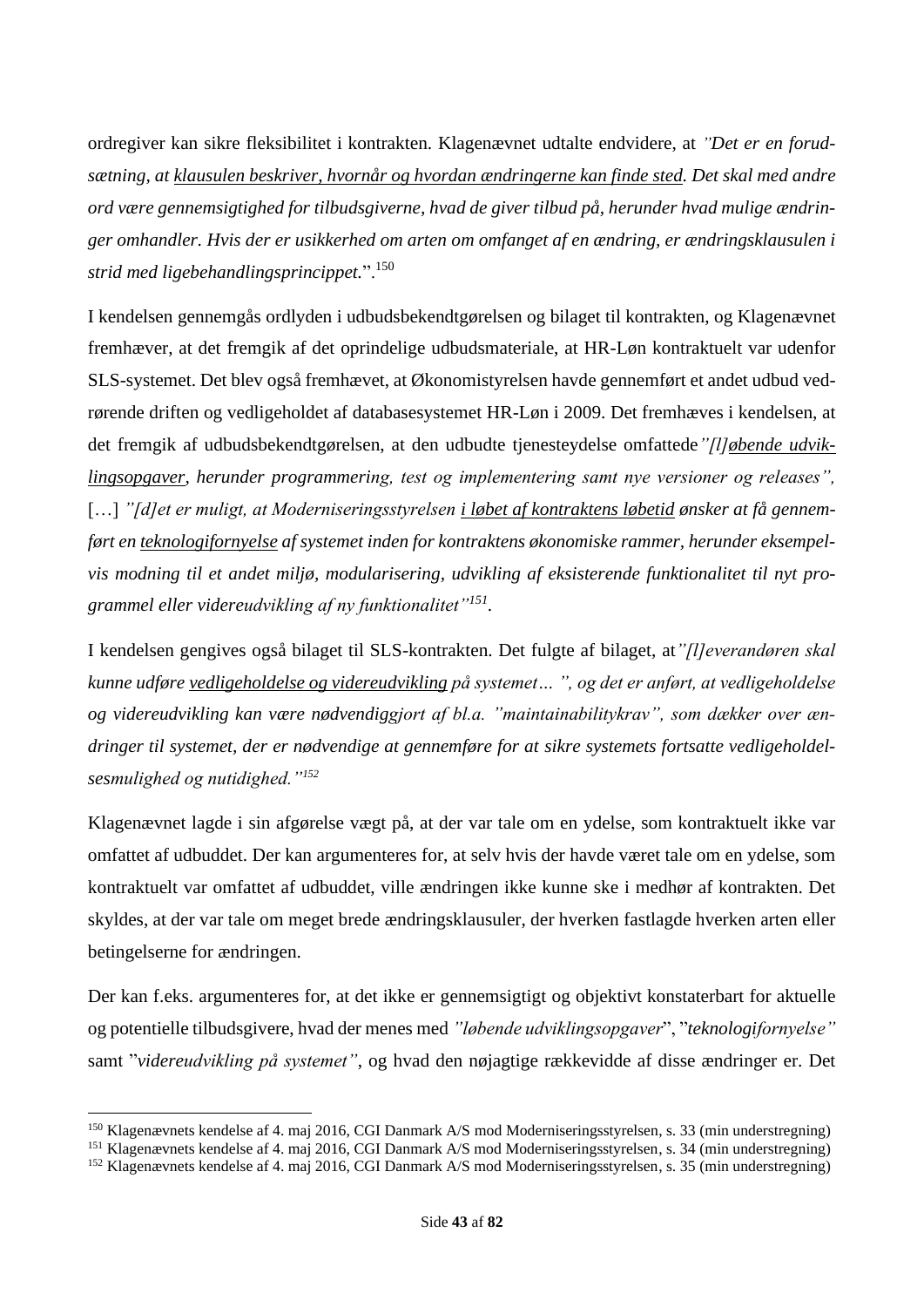forhold, at klagen var indgivet af den hidtidige leverandør, og at ændringen indebar et leverandørskifte, taler for, at ændringen var egnet til at fordreje konkurrencen, da den hidtidige leverandør af ydelsen var afskåret fra at afgive tilbud.

I Klagenævnets kendelse af 21. juni 2011, Hørkram Foodservice A/S mod Roskilde Kommune på vegne af Fællesudbud Sjælland fandt Klagenævnet det ikke i strid med ligebehandlings- og gennemsigtighedsprincippet, at der i en rammeaftale kunne foretages visse justeringer af sortimentet i kontraktens løbetid. Klageren havde fremsat påstand om, at der i udbudsmaterialet var en utilstrækkelig beskrivelse af det sortiment, som tilbudsgiverne skulle afgive tilbud på baggrund af. Af udbudsbetingelserne fremgik det, at *"Leverandøren skal være villig til at tilpasse sortimentet i varelisten i samarbejde med kunden og kundens institutioner, således at det modsvarer det aktuelle behov"*, og at *"ud over de aftalte varer i henhold til tilbudslisterne skal leverandøren have et bredt sortiment af standardprodukter inden for delaftalens område"*. 153

Klagenævnet fandt, at der i den konkrete sag var tale om en justering af kontrakten, som forfulgte et sagligt formål, og at der ikke var tale om en efterfølgende kontraktændring. Beskrivelsen var dermed i overensstemmelse med ligebehandlings- og gennemsigtighedsprincippet. Klagenævnet udtalte om udbudsmaterialets klarhed, at *"Det udbudte er som nævnt for 80 procents vedkommende beskrevet ved oplistning af enkelte varer og varegrupper i tilbudslisterne, som viser de udbydende kommuners nuværende indkøbsflow. Det er umiddelbart ikke forventeligt, at alle potentielle tilbudsgivere kan tilbyde præcist samme varer, som kommunerne hidtil har indkøbt."<sup>154</sup>* Herefter udtalte Klagenævnet, at det ved rammeaftaler som det pågældende var sagligt velbegrundet at give tilbudsgiverne mulighed for at tilbyde varer, som svarerede til de hidtil indkøbte, men som ikke stemte præcis overens med beskrivelsen i tilbudslisten. I vurderingen af materialets klarhed lagde Klagenævnet dermed vægt på, hvordan udbudsmaterialet ville påvirke konkurrencen i udbuddet.

# **4.2.3 Kontraktens overordnede karakter**

Det følger af udbudslovens § 179, 2. pkt., at en ændringsklausul ikke må ændre kontraktens overordnede karakter. Hvorvidt en implementering af en ændring medfører, at kontrakten ændrer sin overordnede karakter, vil bero på en konkret vurdering.<sup>155</sup> I Konkurrence- og Forbrugerstyrelsens

<sup>153</sup> Klagenævnets kendelse af 21. juni 2011, Hørkram Foodservice A/S mod Roskilde Kommune, s. 3

<sup>154</sup> Klagenævnets kendelse af 21. juni 2011, Hørkram Foodservice A/S mod Roskilde Kommune. s. 21

<sup>155</sup> Konkurrence- og Forbrugerstyrelsen, vejledning om kontraktændringer, december 2013, s. 32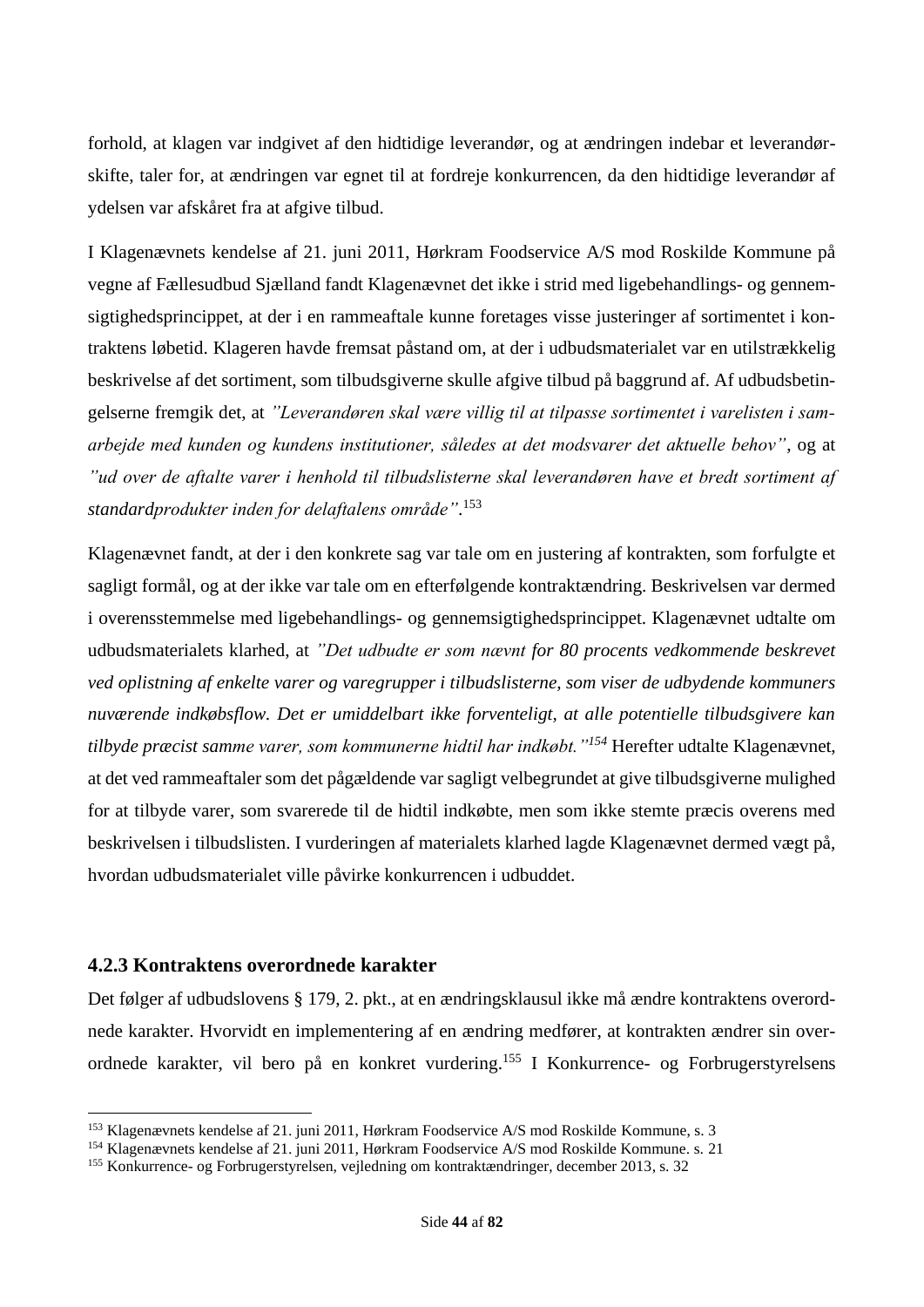vejledning henvises til den væsentlighedsvurdering, som skal foretages efter udbudslovens § 178, stk. 2, nr. 1-4.<sup>156</sup>

Det må dog antages, at der skal noget yderligere til i vurderingen af, hvornår en kontrakt ændrer sin overordnede karakter.<sup>157</sup> Det skyldes, at hvis vurderingen af, hvornår der er tale om en *ændring af et grundlæggende element* sidestilles med vurderingen af, om kontrakten *ændrer sin overordnede karakter*, vil der reelt ikke være tale om en udvidet adgang til at foretage kontraktændringer efter udbudslovens § 179. Bestemmelsen ville således miste sin relevans.

Det fremhæves i bemærkningerne til udbudsloven, at en kontrakt vil ændre sin overordnede karakter, hvis kontrakten efter implementeringen af ændringen henvender sig til et andet marked end det oprindelige udbud.<sup>158</sup> Hvis det oprindelige udbud henvender sig til ét marked, og indholdet i ændringsklausulen henvender sig til et andet marked, og hvis forskellen imellem de to markeder er så stor, at aktørerne på sidstnævnte marked vil afholde sig fra at deltage i udbudsprocessen trods forudgående kendskab til klausulen, kan der argumenteres for, at ændringsklausulen ikke har været konkurrenceudsat.

# **4.3 Ændringsklausulens hensigtsmæssighed**

Kontraktens værdi er afgørende for ordregiver, idet kontraktværdien er bestemmende for, om og hvordan kontrakten skal udbydes. Det følger af udbudslovens § 30, stk. 1, 1. pkt., at ordregiver skal anslå værdien af kontrakten på grundlag af det samlede beløb, der efter ordregiverens skøn skal betales til leverandøren for gennemførelsen af den udbudte kontrakt. I den forbindelse skal ordregiveren medregne enhver form for option, herunder forlængelser af kontrakten mm., jf. udbudslovens § 30, stk. 1, 2. pkt. Kontrakten må ikke opdeles med det resultat, at den udelukkes fra lovens anvendelsesområde, medmindre det er objektivt begrundet, jf. udbudslovens § 30 stk. 2.

Det medfører, at ordregiveren ved beregningen af kontraktværdien skal medtage værdien af ændringsklausulen. Der opstår herved en risiko for, at leverandørernes fokus flyttes fra hovedydelsen til

<sup>156</sup> Konkurrence- og Forbrugerstyrelsen, vejledning om kontraktændringer, december 2013, s. 32

<sup>&</sup>lt;sup>157</sup> Rapport fra udvalg om dansk udbudslovgivning, december 2014, s. 787

<sup>158</sup> Lovforslag som fremsat, FT 2015-16, tillæg A, lovforslag nr. L 19, "Forslag til Udbudsloven", fremsat af erhvervsog vækstminister, Troels Lund Poulsen (V) den 7. oktober 2015, s. 200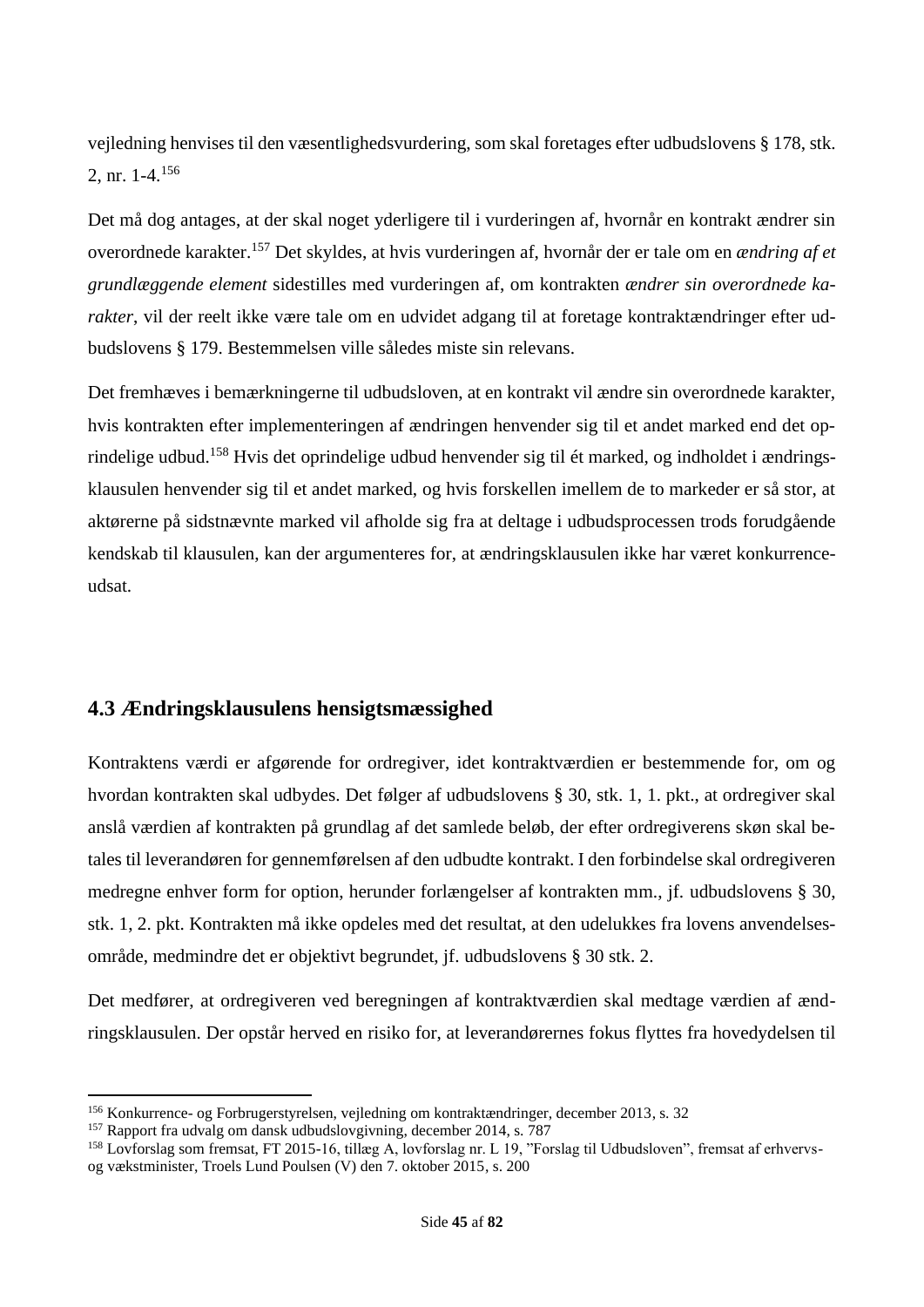den ændring, som er fastsat i klausulen.<sup>159</sup> Det vil medføre, at ordregiveren må tildele kontrakten til den leverandør, der har afgivet det økonomisk mest fordelagtige tilbud på hovedydelsen sammenlagt med den mulige ændring, uden at det overhovedet er sikkert, at ordregiver nogensinde benytter sig af ændringsklausulen.

Når ordregiveren udarbejder udbudsmaterialet, må ordregiver derfor gøre sig overvejelser om, hvorvidt det er hensigtsmæssigt at indskrive en ændringsklausul i udbudsmaterialet. Denne vurdering er en afvejning af hensynet til den fleksibilitet, som en ændringsklausul kan sikre, og på den anden side hensynet til kontraktberegningen og risikoen for, at tilbudsevalueringen skævvrides.

# **4.4 Delkonklusion**

Efter udbudslovens § 179 skal en ændringsklausul være klar, præcis og entydig. Disse krav relaterer sig til klausulens form og indebærer, at klausulen skal fastlægge omfanget og arten af ændringsmuligheden samt betingelserne for dens anvendelse. Bestemmelsen indeholder ingen grænse for ændringens pengemæssige værdi. En ændringsklausul kan angå både kvalitative og kvantitative ændringer, men ændringsklausulen skal i begge tilfælde beskrive betingelserne for ændringsmulighedens anvendelse. Betingelserne for ændringens anvendelse skal være objektivt konstaterbare og gennemsigtige, så de potentielle og aktuelle tilbudsgivere opnår viden om, hvordan og hvornår ændringen kan implementeres.

Hvis ændringsklausulen opfylder kravene i udbudslovens § 179, kan parterne støtte ret på den. Bestemmelsen indeholder både form- og indholdskrav. En ændringsklausul opfylder formkravene i bestemmelsen, såfremt 1) alle rimeligt oplyste og sædvanligt påpasselige ansøgere og tilbudsgivere kan forstå ændringsklausulens nøjagtige rækkevidde og fortolke den på samme måde, og når 2) ordregiveren kan efterprøve tilbuddene og vurdere, om de er konditionsmæssige, og når ordregiveren ikke som følge af ændringsklausulen har et frit valg med hensyn til hvilke ændringer, der kan foretages.

Den ændring, der foretages i medhør af kontrakten, må ikke medføre, at kontrakten ændrer sin overordnede karakter. Det er uklart, hvad der ligger i dette krav (indholdskrav). Vurderingen efter udbudslovens § 178, stk. 1, kan være retningsgivende, men det må formodes, at der skal mere til, idet at der ellers ikke vil foreligge en udvidet adgang til at foretage kontraktændringer efter udbudslovens

<sup>159</sup> Liljenbøl, Morten Wahl; Jens Balle: "Ændringer af udbudte kontrakter II" i Karsted Hagel-Sørensen (red.): "Aktuel udbudsret II", 2016 (1. udgave, 1. oplag), Jurist- og Økonomforbundets Forlag, s. 423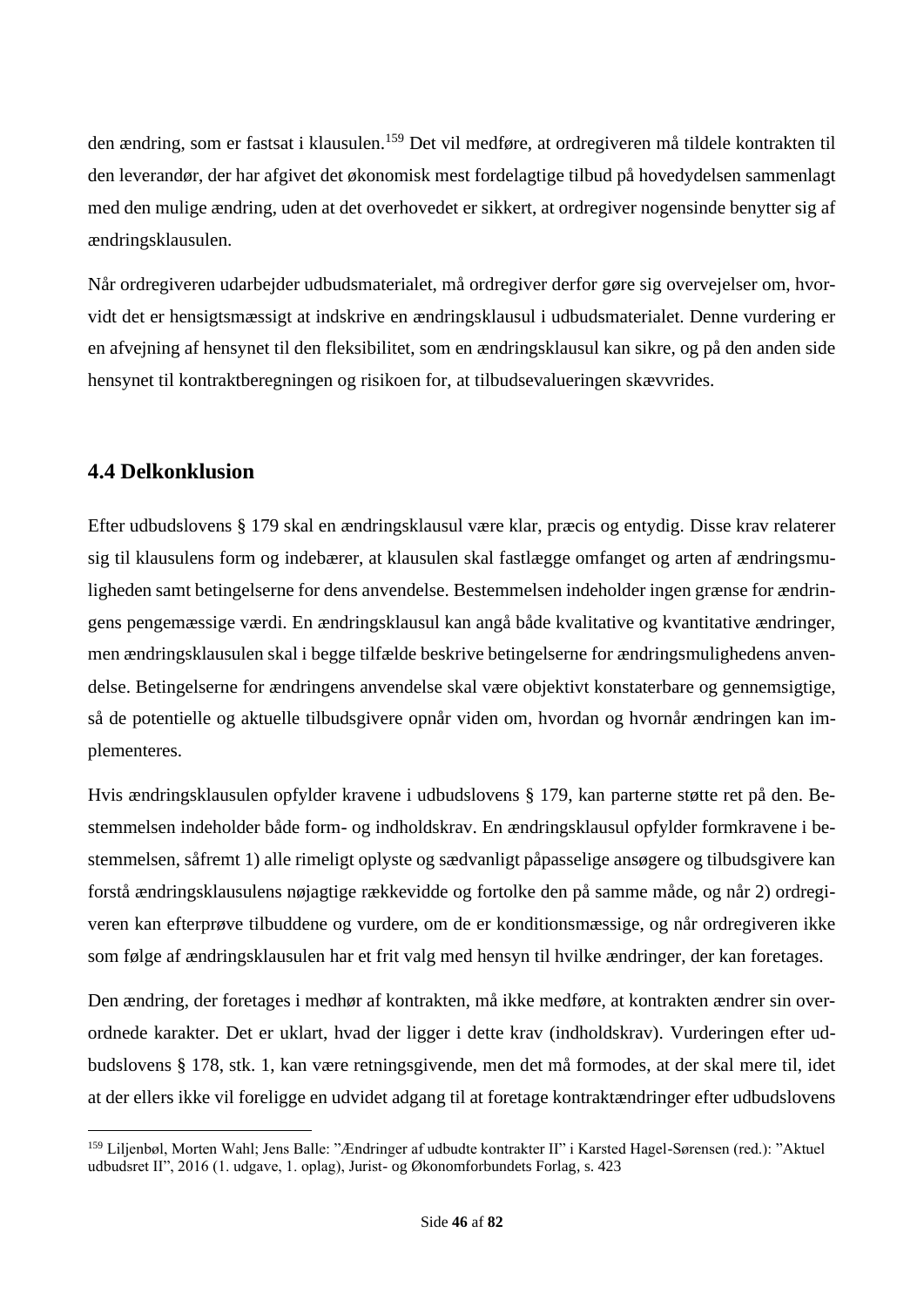§ 179. Hvis ændringsklausulen ikke opfylder de krav, som opstilles i udbudslovens § 179, vil den være i strid med ligebehandlings- og gennemsigtighedsprincippet, og parterne vil ikke kunne støtte ret på den.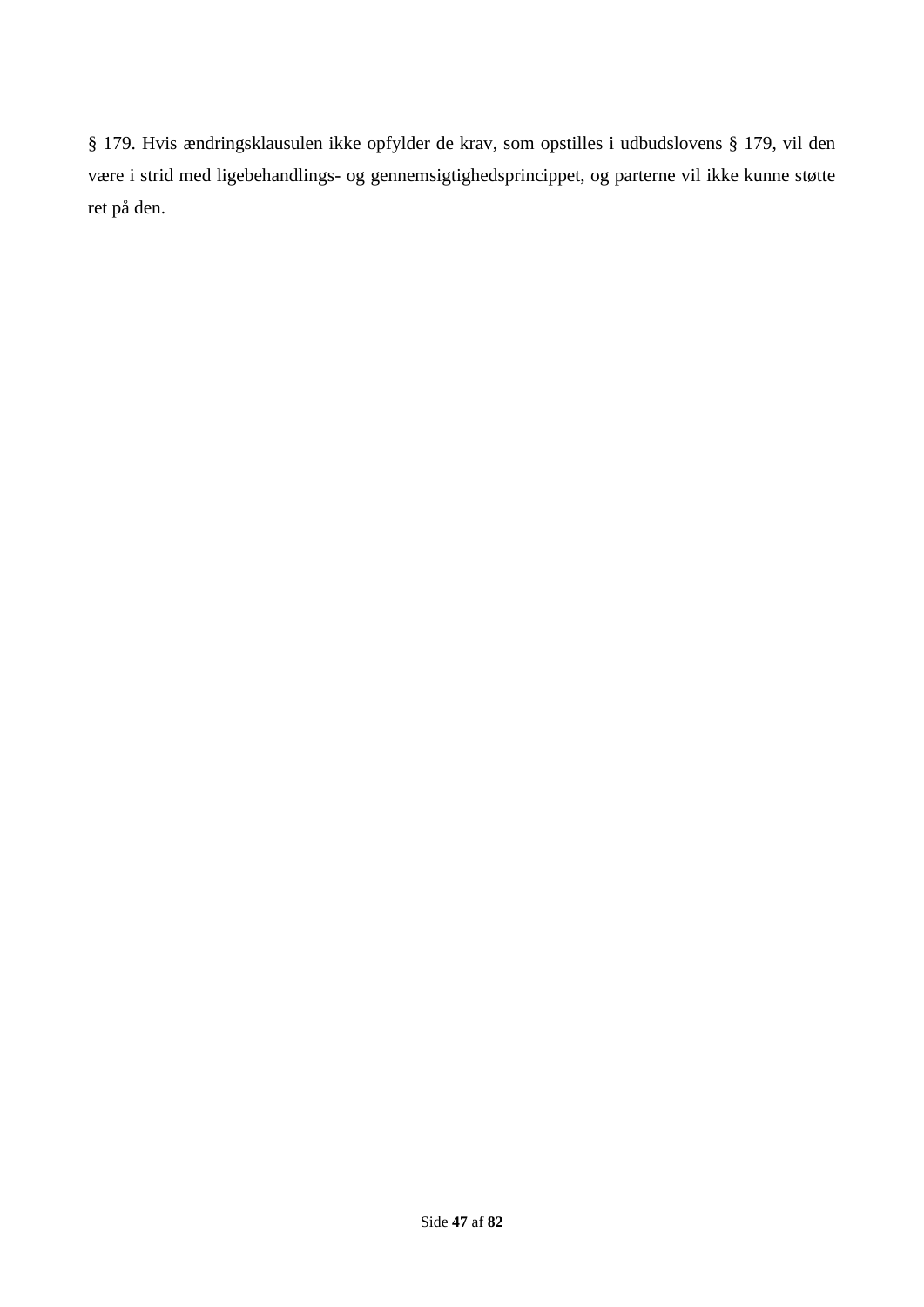# **5. Ændringer i bygge- og anlægskontrakter**

I dette afsnit beskrives først de særlige kendetegn, som knytter sig til længerevarende kontraktforhold, herunder længerevarende bygge- og anlægskontrakter. Herefter vil der blive foretaget en vurdering af udvalgte bestemmelser i AB 18.

# **5.1 Længerevarende kontraktforhold som transaktionstype**

De længerevarende kontraktforhold har visse faktiske kendetegn, som adskiller sig fra andre typetransaktioner f.eks. transaktioner, der består af en enkelt opfyldelseshandling. Det er kendetegnende for de længerevarende kontraktforhold, at realydelsen leveres successivt over en længere tidsperiode, hvilket medfører, at der etableres en tættere kontakt imellem aftaleparterne.<sup>160</sup> Den tættere kontakt imellem aftaleparterne og den successive levering kommer til udtryk flere steder i AB 18 f.eks. skal bygherren løbende under udførelsesfasen indkalde til byggemøder med entreprenøren, jf. AB 18 § 31, stk. 1, og entreprenøren har ret til betaling to gange hver måned efter en skriftlig anmodning, jf. § 36, stk. 1.

Det er også kendetegnende for denne kontrakttype, at der er ofte er tale om mere komplekse ydelser, som har en særlig betydning for samfundet, og at transaktionerne vedrører store værdier. Kompleksiteten af realydelsen medfører, at aftalen kræver ressourcekrævende forberedelse, som undertiden forudsætter tæt forudgående kontakt imellem parterne.<sup>161</sup> Længerevarende bygge- og anlægskontrakter kræver også ressourcekrævende forberedelse, idet at udførelsesfasen udføres på baggrund af projekteringsfasen<sup>162</sup>. Det er dermed også kendetegnende for entreprisekontrakter, der kræver omfattende forberedelse f.eks. med at projektere, indhente myndighedstilladelser mm. forud for selve udførelsen af entreprisen. Projekteringen kan have været genstand for et selvstændigt udbud, idet at projektering dog skal udbydes som en tjenesteydelseskontrakt, jf. udbudslovens § 24, nr. 25, medmindre projekteringen indgår som led i totalentreprise, jf. udbudslovens § 24, nr. 23.

<sup>160</sup> Hansen, Ole: Om de længerevarende kontraktforholds forankring i den almindelige kontraktret – længerevarende kontrakter som forskningsfelt, Tidsskrift for Rettsvitenskap, s. 446

<sup>161</sup> Hansen, Ole: Om de længerevarende kontraktforholds forankring i den almindelige kontraktret – længerevarende kontrakter som forskningsfelt, Tidsskrift for Rettsvitenskap, s. 446

<sup>162</sup> Hansen, Ole: Entrepriseretlige mellemformer, 2013 (1. udgave, 1. oplag), Jurist- og Økonom-forbundets Forlag, s. 21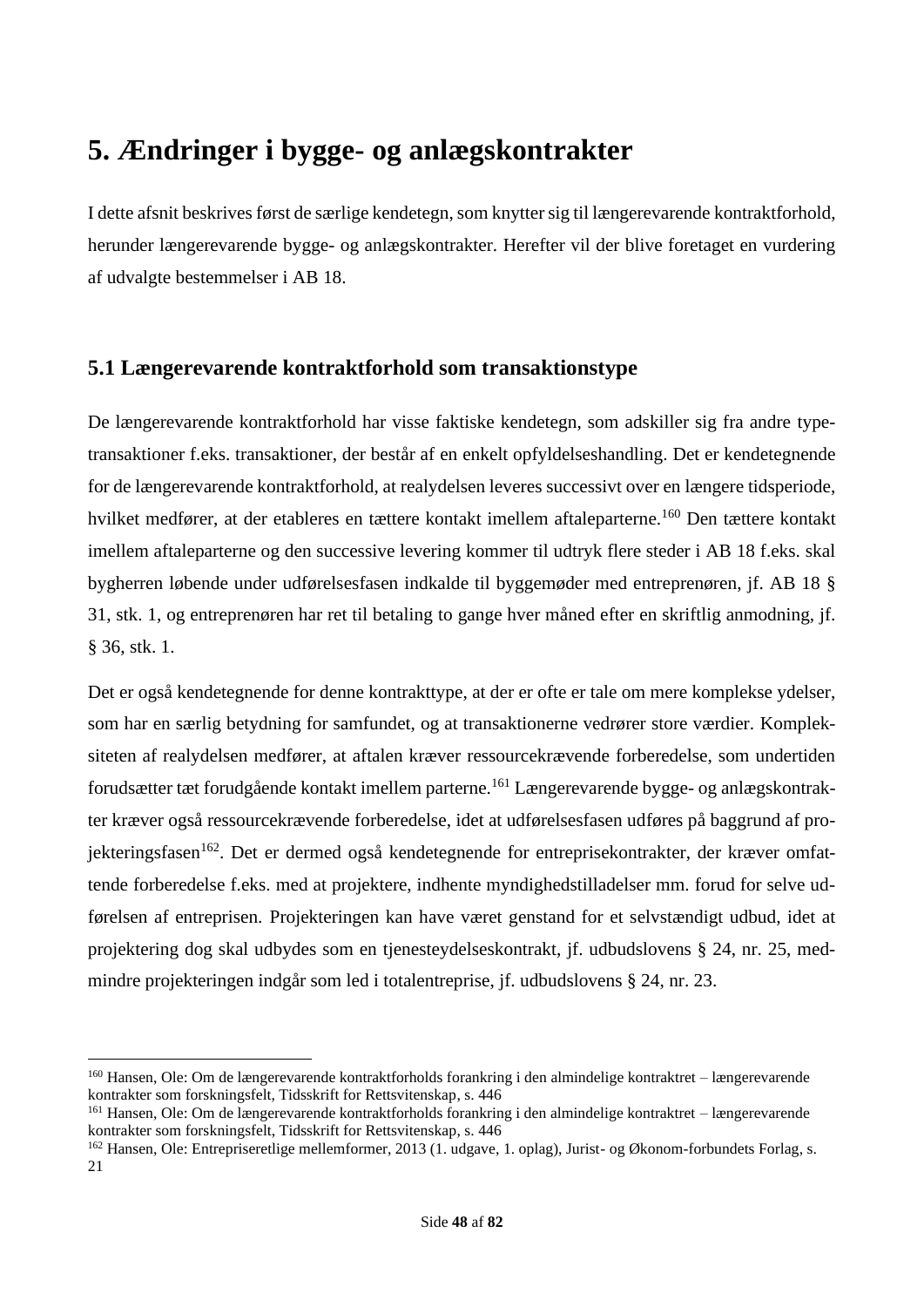De længerevarende kontraktforhold udgør et kompromis imellem behovet for henholdsvis stabilitet og fleksibilitet. På den ene side har aftaleparterne et behov for stabilitet og forudberegnelighed i forhold til vilkår, som er afgørende for aftalens gennemførelse f.eks. pris og leveringstid. Stabile omsætningsvilkår er særligt nødvendigt i en tid med teknologisk udvikling, ekspanderende markeder mv.<sup>163</sup> På den anden side må der i de længerevarende kontraktforhold tages hensyn til behovet for fleksibilitet, som kan opstå som følge af aftalens tidsmæssige udstrækning. Den tidsmæssige udstrækning kan medføre, at vilkårene for transaktionen ændrer sig, og realydelsens kompleksitet kan gøre det nødvendigt, at aftalens præcise indhold fastlægges efterfølgende.<sup>164</sup>

Disse faktiske kendetegn kommer også til udtryk i AB 18, f.eks. ved at bygherren efter AB § 23, stk. 1, har en ret til at forlange ændringer i arbejdet, forudsat at ændringen har en *naturlig sammenhæng* med de *aftalte ydelser*. Denne mulighed for efterfølgende at kunne foretage en tilpasning eller justering af aftalens indhold i længerevarende kontraktforhold, er med til at afværge ressourcekrævende tvister imellem aftaleparterne, som kan stå i vejen for kontraktens gennemførelse.<sup>165</sup>

## **5.1.1 Bygherrens ændringsbehov**

Behovet for fleksibilitet i bygge- og anlægskontrakter er særligt et resultat af transaktionstypens faktiske kendetegn, herunder den tidsmæssige udstrækning samt realydelsens kompleksitet.

I den traditionelle byggeproces, hvor der er en klar opdeling imellem henholdsvis projekterings- og udførelsesfasen, kan ændringsbehovet opstå som følge af, at bygherren i takt med, at entreprenørens arbejde skrider frem, kan fortryde den oprindelige beskrivelse i projektet.<sup>166</sup> Et ændringsbehov kan også opstå som en følge af, at bygherren har behov for styring af byggeprocessen f.eks. et behov for at kunne forlange ændringer, hvis der er kommet nye materialer på markedet, eller som en følge af at den nærmere detailprojektering forudsætter, at tidlige dele af udførelsesfasen er påbegyndt.<sup>167</sup>

<sup>163</sup> Hansen, Ole: Om de længerevarende kontraktforholds forankring i den almindelige kontraktret – længerevarende kontrakter som forskningsfelt, Tidsskrift for Rettsvitenskap, s. 447

<sup>164</sup> Hansen, Ole: Om de længerevarende kontraktforholds forankring i den almindelige kontraktret – længerevarende kontrakter som forskningsfelt, Tidsskrift for Rettsvitenskap, s. 449

<sup>165</sup> Hansen, Ole: Om de længerevarende kontraktforholds forankring i den almindelige kontraktret – længerevarende kontrakter som forskningsfelt, Tidsskrift for Rettsvitenskap, s. 450

<sup>166</sup> Johansen, Christian: Bygherrens ændringsret, 1999 (1. udgave, 1. oplag), Gad Jura, Forlaget Thomson A/S, s. 71

<sup>167</sup> Johansen, Christian: Bygherrens ændringsret, 1999 (1. udgave, 1. oplag), Gad Jura, Forlaget Thomson A/S, s. 72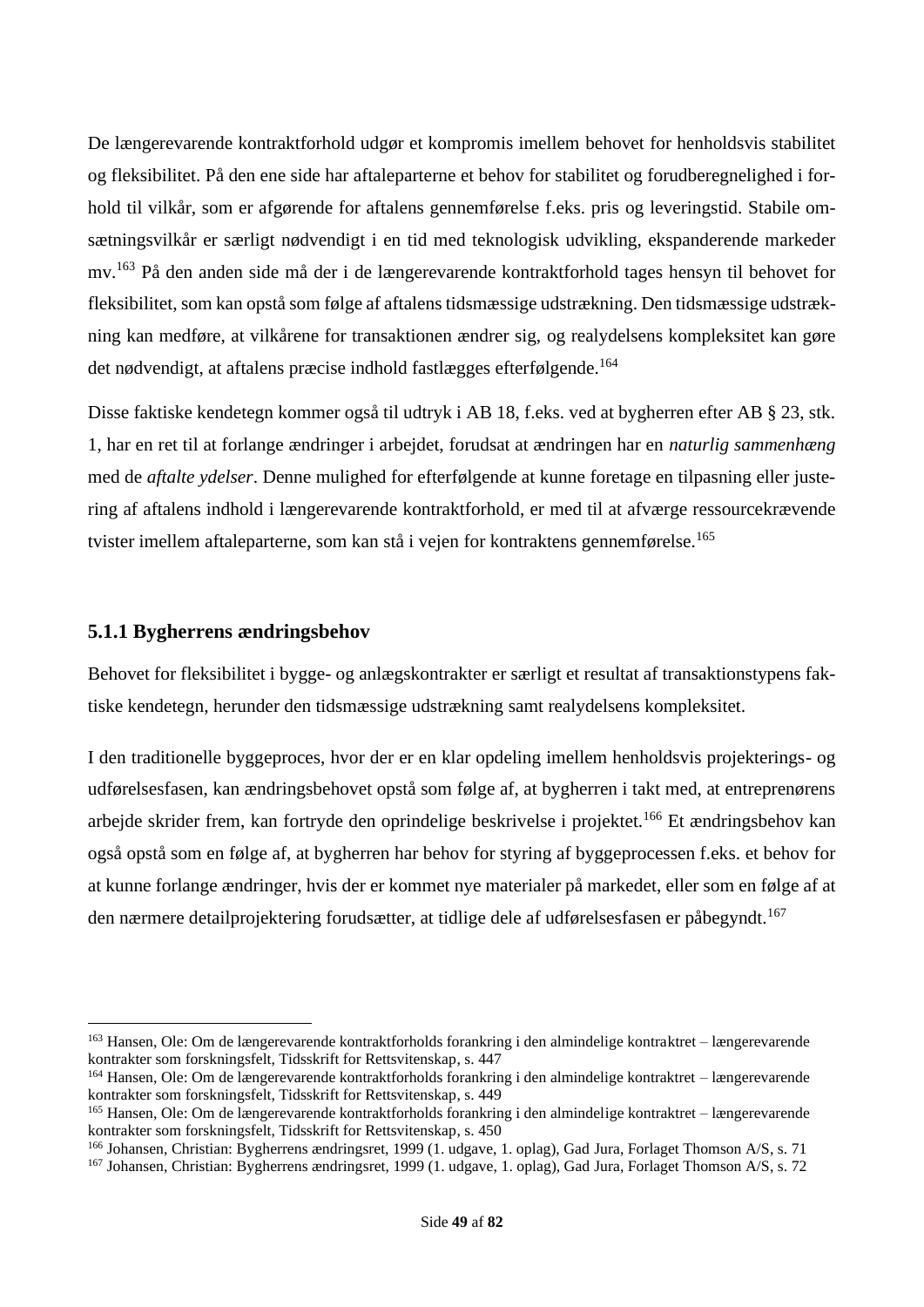I andre tilfælde kan der opstå et ændringsbehov hos bygherren som en følge af, at der foreligger udbudsmangler. Efter AB 18 § 4, stk. 2, skal udbudsmaterialet være entydigt formuleret, således at der er klarhed over ydelser og vilkår. Det skyldes, at entreprenøren må have et klart grundlag at udregne sit tilbud på baggrund af. Hvis det samlede udbudsmateriale ikke er entydigt og klart formuleret, er udgangspunktet, at dette må komme bygherren til skade.<sup>168</sup> Udbudsmangler og projektuklarheder kan dermed medføre, at der opstår et ændringsbehov hos bygherren, der må betale for entreprenørens ekstraarbejder.

I andre tilfælde kan bygherrens ændringsbehov opstå som en følge af, at der opstår uforudsete hindringer. Det kan f.eks. dreje sig om asbestforekomst i bygningsværket, jf. T:BB 2020.80, hvor en underentreprenør var blevet påført ekstraarbejder ved renovering af en lejlighed som følge af asbestfund. Der kan også være tale om uforudsete jordbundsforhold, jf. T:BB 2013.316 VBA, hvor det var nødvendigt at foretage opgravning og ophugning i gammelt betonaffald, og hvor der var tale om ekstraarbejder. Efter AB 18 § 26, stk. 3, skal udbudsmaterialet indeholde oplysninger om foretagne undersøgelser vedrørende grundvands- og jordbundsforhold, forurening, ledninger, kabler, farlige stoffer og materialer samt andre hindringer. Hvis udbudsmaterialet ikke indeholder fyldestgørelse oplysninger om disse hindringer, skal foranstaltninger og ulemper herved betales som ekstraarbejder, jf. AB 18 § 26, stk. 3, 2. pkt.

Den tidsmæssige udstrækning medfører ikke kun, at der kan opstå en behov for at kunne foretage ydelsesændringer. Den tidsmæssige udstrækning medfører også, der kan opstå et behov for at kunne foretage ændringer i forhold til kontraktens centrale vilkår f.eks. regulering af entreprisesummen efter aftaleindgåelsen.<sup>169</sup>

<sup>168</sup> Hørlyck, Erik: Entreprise – AB 18 med kommentarer af Erik Hørlyck, 2019, (8. udgave, 1. oplag), Jurist- og Økonomiforbundets Forlag, s. 79

<sup>169</sup> Hørlyck, Erik: Entreprise – AB 18 med kommentarer af Erik Hørlyck, 2019, (8. udgave, 1. oplag), Jurist- og Økonomiforbundets Forlag, s. 342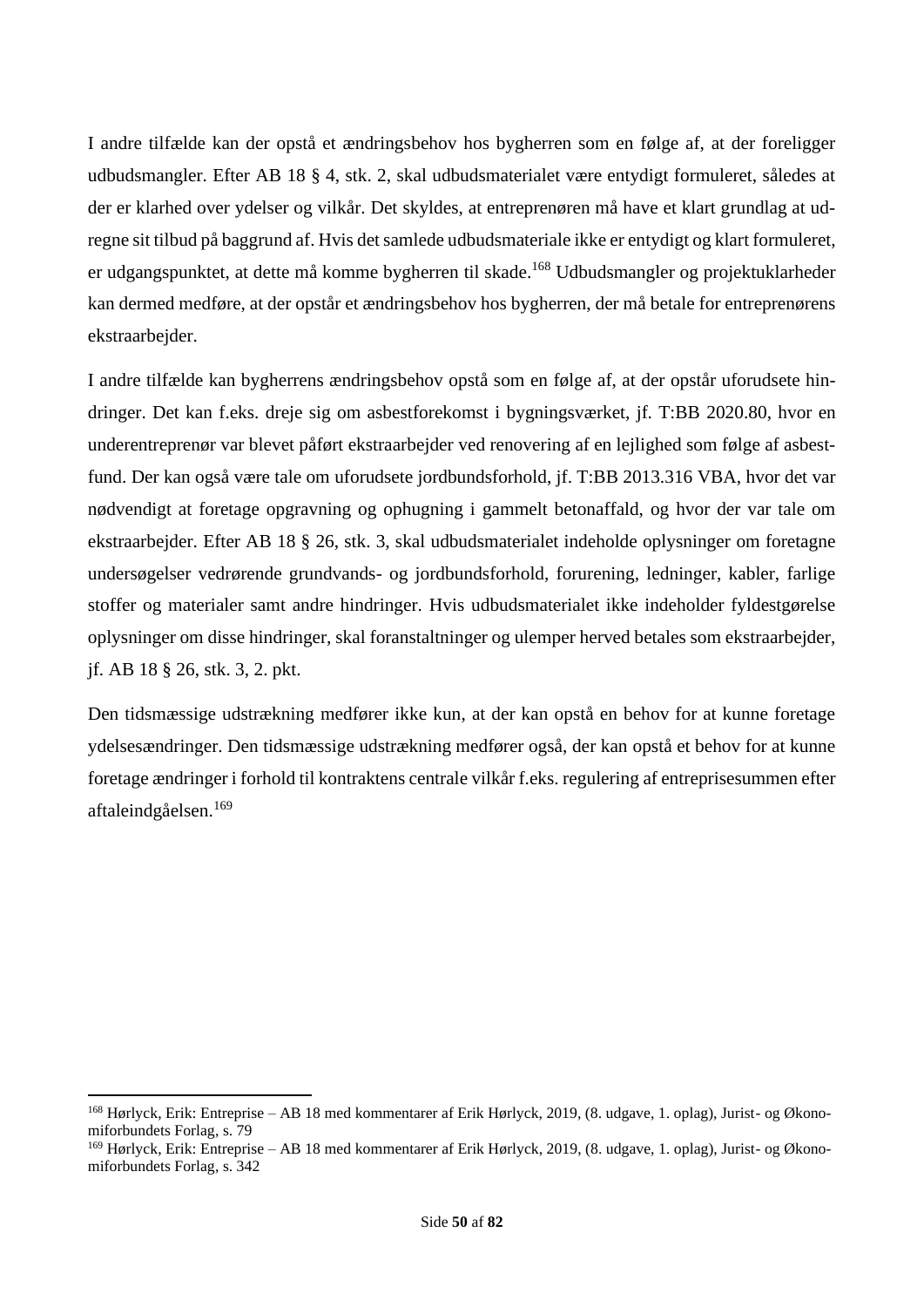# **5.1.2 Entrepriseformens betydning – en ændring eller opfyldelse af kontrakten?**

Det kan overvejes, hvilken betydning bygherrens valg af entrepriseform har for fleksibiliteten i kontrakten i udførelsesfasen. Der kan sondres imellem henholdsvis på den ene side traditionelle organisationsformer som fag- og hovedentreprise og på den anden side totalentreprise.<sup>170</sup> Det er kendetegnende for de traditionelle organisationsformer, at der er er klar faseopdeling imellem projekteringen og den efterfølgende udførelse af bygge- og anlægsprojektet. Udførelsesfasen igangsættes på baggrund af et færdigt projekt, som er udarbejdet af bygherrens tekniske rådgivere. <sup>171</sup> Der består således et kontraktforhold imellem bygherren og de tekniske rådgivere. Det færdige projekt indgår efterfølgende som en del af udbudsmaterialet.<sup>172</sup>

I modsætning hertil står totalentreprise. Som betegnelse er "totalentreprise" dog ikke et entydigt begreb, og der vil være en glidende overgang til de traditionelle entrepriseformer.<sup>173</sup> Ved totalentreprise forstås i AB-systemet en entreprise, der omfatter den væsentligste del af projekteringen og de fleste øvrige ydelser ved byggeriet eller anlægget, jf. ABT 18 § 2, stk. 1. AB 18 indeholder også bestemmelser om entreprenørens projektering<sup>174</sup>, men skillelinjen er, at ABT 18 anvendes, såfremt entreprenøren foretager den *væsentligste del* af projekteringen. <sup>175</sup> En bygge- og anlægskontrakt i organisationsformen totalentreprise skal udbydes som en offentlig bygge- og anlægskontrakt, jf. udbudslovens § 24, nr. 23, litra a og b. Hvis der er tale om en *traditionel totalentreprise*, vil bygherren ofte udbyde på baggrund af et byggeprogram, som er udarbejdet af bygherrens rådgiver, hvorfor totalentreprenøren vil stå for forslagsfasen og projekteringsfasen. Ved *sen totalentreprise* udbydes opgaven på baggrund af et projektforslag, men projekteringsfasen vil endnu ikke være påbegyndt. Desuden vil myndighedsprojektet være udarbejdet.<sup>176</sup>

Hvis bygge- og anlægsprojektet udføres som totalentreprise, vil den væsentligste del af projekteringen foregå efter udbudsprocessen i modsætning til de traditionelle entrepriseformer, hvor der udbydes på baggrund af et projekt, der i højere grad er detail- og færdigprojekteret. Denne forskel har betydning for indholdet og udformningen af udbudsmaterialet. Efter ABT § 4, stk. 2, skal udbudsmaterialet

<sup>170</sup> Iversen, Torsten: Entrepriseretten, 2016 (1. udgave, 2. oplag), Jurist- og Økonomiforbundets Forlag, s. 841

<sup>171</sup> Hansen, Ole: Entrepriseretlige mellemformer, 2013 (1. udgave, 1 oplag), Jurist- og Økonom-forbundets Forlag, s. 21

<sup>172</sup> Hansen, Ole: Entrepriseretlige mellemformer, 2013 (1. udgave, 1 oplag), Jurist- og Økonom-forbundets Forlag, s. 21

<sup>173</sup> Iversen, Torsten: Entrepriseretten, 2016 (1. udgave, 2. oplag), Jurist- og Økonomiforbundets Forlag, s. 844

<sup>174</sup> Se f.eks. AB 18 §§ 17-18

<sup>175</sup> Betænkning nr. 1570 afgivet af AB-udvalget til revision af AB 92, ABR 89 og ABT 93, Trafik- Bygge- og Boligstyrelsen, juni 2018, s. 63

<sup>176</sup> Se mere om de forskellige former for totalentreprise i betænkning nr. 1570 afgivet af AB-udvalget til revision af AB 92, ABR 89 og ABT 93, Trafik- Bygge- og Boligstyrelsen, juni 2018, s. 371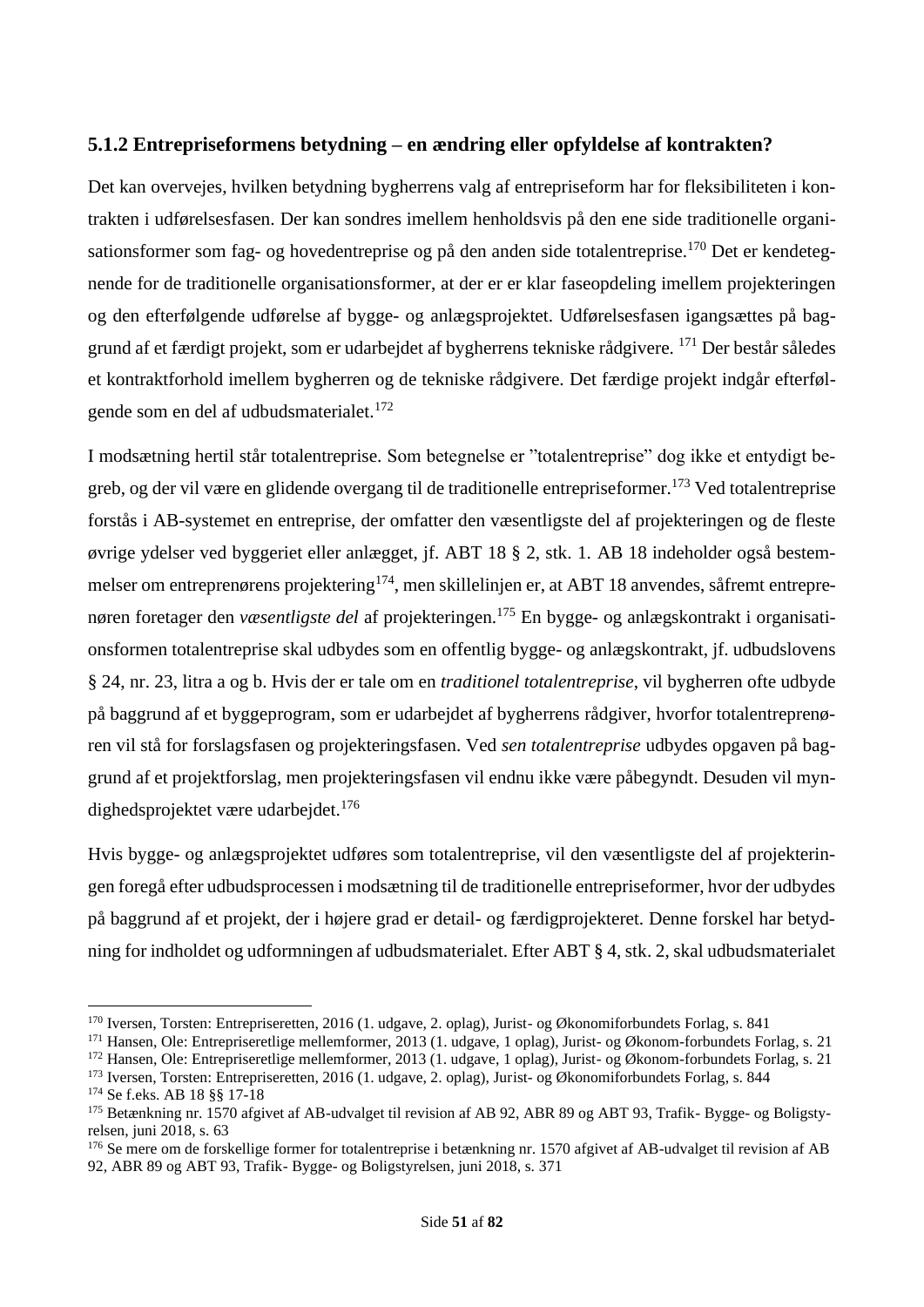være entydigt formuleret. Afhængigt af materialets detaljeringsgrad og kravene til entreprenørprojektering skal udbudsmaterialet være udformet således, at der er klarhed over ydelser og vilkår, jf. ABT 18 § 4, stk. 2, 3. pkt. Det er kendetegnende for totalentreprise, at udbudsmaterialet oftere vil basere sig på funktionskrav, og at entreprenøren derved ikke vil være forpligtet til at benytte bestemte metoder.<sup>177</sup> Hvis bygge- og anlægsprojektet udbydes som funktionskrav, kan der argumenteres for, at bygherren efterfølgende i udførelsesfasen vil få en bredere skønsmargen til at tilpasse projektet.<sup>178</sup>

Det er tidligere beskrevet, hvordan projekteringsfejl kan påvirke bygherrens ændringsbehov, jf. mere i afsnit 5.1.1. Der kan argumenteres for, at det forhold, at projektet ved totalentreprise sendes i udbud på et tidligere projekteringsniveau, har en betydning bygherrens ændringsbehov. Hvis der foreligger projekteringsfejl, som bevirker, at projektet skal justeres i entreprenørens udførelsesfase, kan der argumenteres for, at denne justering i højere grad må karakteriseres som totalentreprenørens udbedring af en projektmangel fremfor en ændring af kontrakten. Det skyldes, at totalentreprenøren efter ABT 18 § 19, stk. 1, har pligt og ret til at afhjælpe mangler ved sin projektering, der påvises ved leveringen af de enkelte faser efter §18 eller senere.

Det er også tidligere beskrevet, hvordan bygherrens ændringsbehov kan opstå som en følge af et behov for styring af byggeprocessen, jf. mere i afsnit 5.1.1. Det er kendetegnende for totalentreprise, at totalentreprenøren overtager styringen af byggeprocessen. Bygherren vil derfor ikke have det samme behov for at foretage ændringer for at styre byggeprocessen, når der er tale om totalentreprise. Der kan derfor argumenteres for, at tiltag som følge af totalentreprenørens behov for at styre byggeprocessen, kan kategoriseres som en del af kontraktopfyldelsen fremfor en kontraktændring.

Sammenfattende kan der således argumenteres for, at der vil være en bredere skønsmargen og mere fleksibilitet i kontrakten, hvis der er tale om totalentreprise. Det skyldes, at flere tiltag vil kunne karakteriseres som en opfyldelse af kontrakten fremfor en ændring af kontrakten.

<sup>177</sup> Iversen, Torsten: Entrepriseretten, 2016 (1. udgave, 2. oplag), Jurist- og Økonomiforbundets Forlag, s. 842 <sup>178</sup> Se mere om ordregiverens mulighed for at skabe en bredere skønsmargen ved en funktionsbeskrivelse af den ønskede ydelse, jf. mere i Treumer, Steen: Ligebehandlingsprincippet i EU's udbudsregler, 2000 (1. udgave, 1. oplag), Jurist- og Økonomforbundets Forlag, s. 282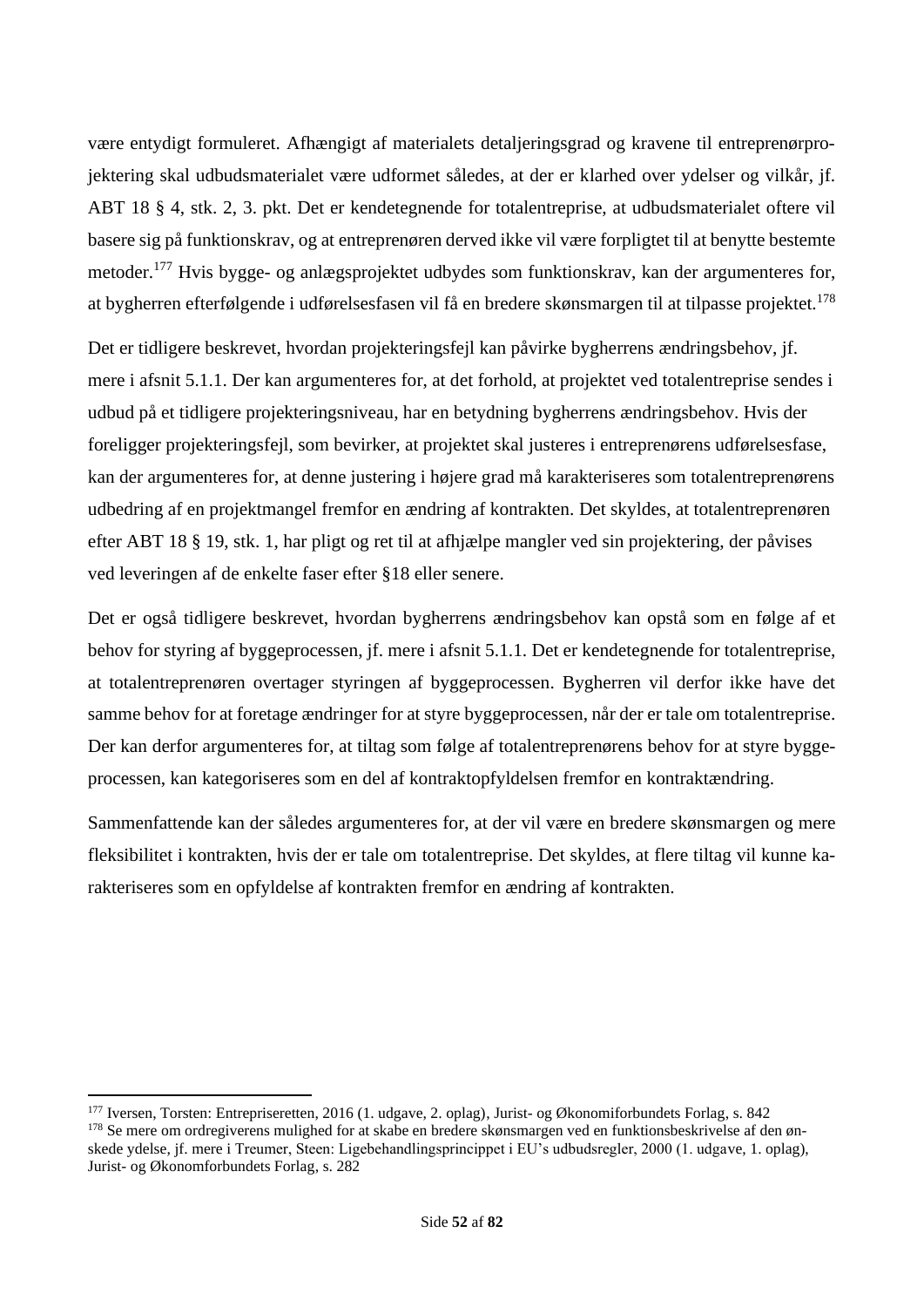# **5.2 Vurdering af udvalgte bestemmelser i AB 18**

De fleste standardvilkår indeholder én eller flere ændringsklausuler, men selvom ændringsklausulerne er indarbejdet i standardvilkårene, og parterne har vedtaget standardvilkårene som en del af aftalegrundlaget, er det ikke ensbetydende med, at en ændring i udbudsretlig forstand kan betragtes som en ændring i medfør af kontrakten.<sup>179</sup> Der vil ikke være tale om en ændring af et grundlæggende element, hvis ændringen kan foretages i medhør af kontrakten, hvilket forudsætter, at bestemmelsen er i overensstemmelse med udbudslovens § 179.

En ændringsklausul skal være klar, præcis og entydig, jf. udbudslovens § 179, 1. pkt. Klausulen skal desuden fastsætte omfanget, arten samt betingelserne for klausulens anvendelse, jf. udbudslovens § 179, 2. pkt. Dette indebærer, at 1) alle rimeligt oplyste og sædvanligt påpasselige ansøgere og tilbudsgivere kan forstå ændringsklausulens nøjagtige rækkevidde og fortolke den på samme måde samt at 2) ordregiveren kan efterprøve tilbuddene og vurdere, om de er konditionsmæssige samt ikke har et frit valg med hensyn til hvilke ændringer, der kan foretages i medhør af kontrakten.

AB 18 indeholder flere bestemmelser, der medfører, at der kan ske ændringer med hensyn til ydelse, pris og tid efter aftaleindgåelsen. I det følgende gennemgås udvalgte bestemmelser i AB 18 med henblik på at vurdere, om bestemmelserne er i overensstemmelse med udbudslovens § 179.

# **5.2.1 Ydelsesændringer efter AB 18**

Bestemmelserne i AB 18 §§ 23-24 vedrører de situationer, hvor der foretages ydelsesændringer. AB 18 § 23 vedrører bygherrens ensidige ændringsret. AB 18 § 24 vedrører reguleringen af entreprenørvederlaget i tilfælde af mer- eller mindrearbejder.

# **5.2.1.1 Bygherrens ændringsret, jf. AB 18 § 23**

Efter AB 18 § 23 har bygherren en ensidig ret til at forlange ændringer i arbejdet i udførelsesfasen. Bygherrens ændringsret er udviklet igennem en lang entrepriseretlig tradition, hvilket kommer til

<sup>179</sup> Liljenbøl, Morten Wahl; Jens Balle: "Ændringer af udbudte kontrakter II" i Karsted Hagel-Sørensen (red.): "Aktuel udbudsret II", 2016 (1. udgave, 1. oplag), Jurist- og Økonomforbundets Forlag, s. 426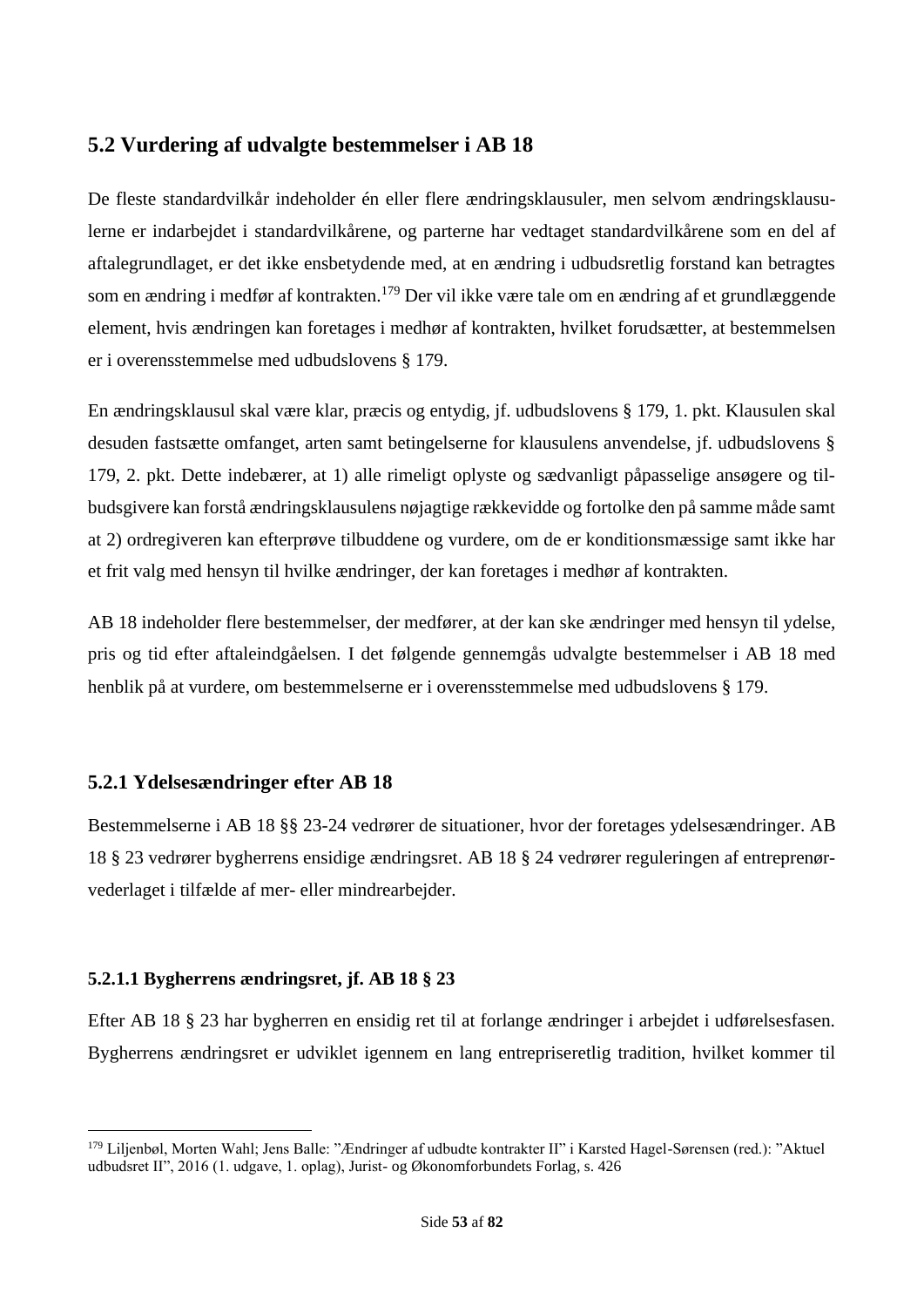udtryk ved, at bygherrens ændringsret kan genfindes i både AB 51 § 8, stk. 2, AB 72 § 8, stk. 1 og AB 92 § 14.<sup>180</sup>

Bygherrens ensidige ret til at forlænge ændringer kan angå ydelsens *karakter, kvalitet, art og omfang*, jf. AB § 23, stk. 1, 2. pkt. Denne præcisering er en nyskabelse i forhold til AB 92 § 14, og den kan betragtes som en positiv definition af, at ændringsretten kun kan angå ændringer *i arbejdet*. Bygherrens ensidige ændringsret angår dermed ikke kontraktens vilkår f.eks. tidsfrister eller betaling.<sup>181</sup> Bygherrens ændringsret angår også entreprenørens projektering efter AB 18 § 17, jf. AB 18 § 2, stk. 3, forudsat at det imellem parterne er aftalt, at entreprenøren skal projektere.<sup>182</sup>

Efter AB 18 § 23, stk. 1, 1. pkt., har bygherren en ret til at forlange ændringer i arbejdet, når ændringen har en *naturlig sammenhæng* med *de aftalte ydelser*, hvilket er en videreførelse af AB 92 § 14, stk. 1, pkt. 1. Denne del af bestemmelsen fastslår, at bygherrens ændringsret ikke er ubegrænset. Den udgør dermed en retlige grænse for hvilke ændringer, der kan foretages i medhør af AB 18 § 23. Den retlige grænse i bestemmelsen (*naturlig sammenhæng* med de *aftalte ydelser*) er en retlig standard, hvorfor det er ikke muligt at foretage en nærmere afgrænsning af hvilke ændringer, der kan foretages i medhør af bestemmelsen, udover at det er muligt at konstatere, at der foreligger en retlig grænse.<sup>183</sup> Der vil være tale om en objektiv vurdering, hvorfor entreprenørens og bygherrens subjektive vurdering er uden relevans.<sup>184</sup> Efter AB 18 § 22, stk. 1, har bygherren ret til at give anvisninger om udførelsen af arbejdet. En anvisning om udførelsen udgør ikke en ændring arbejdet.<sup>185</sup> Når entreprenøren følger bygherrens anvisning, vil der i stedet være tale om en opfyldelse af kontrakten.

<sup>&</sup>lt;sup>180</sup> Almindelige betingelser for arbejder og leverancer udfærdiget af Ministeriet for offentlige arbejder den 7. september 1951 (AB 51) *samt* Almindelige Betingelser for arbejder og leverancer i bygge- og anlægsvirksomhed udfærdiget af Ministeriet for offentlige arbejder den 29. november 1972 (AB 72) *samt* Almindelige betingelser for arbejder og leverancer i bygge- og anlægsvirksomhed udfærdiget af Boligministeriet den 10. december af 1992 (AB 92)

<sup>181</sup> Betænkning nr. 1570 afgivet af AB-udvalget til revision af AB 92, ABR 89 og ABT 93, Trafik- Bygge- og Boligstyrelsen, juni 2018, s. 120

<sup>182</sup> Betænkning nr. 1570 afgivet af AB-udvalget til revision af AB 92, ABR 89 og ABT 93, Trafik- Bygge- og Boligstyrelsen, juni 2018, s. 121

<sup>183</sup> Johansen, Christian: Bygherrens ændringsret, 1999 (1. udgave, 1. oplag), Gad Jura, Forlaget Thomson A/S, s. 182

<sup>184</sup> Johansen, Christian: Bygherrens ændringsret, 1999 (1. udgave, 1. oplag), Gad Jura, Forlaget Thomson A/S, s. 183

<sup>185</sup> Betænkning nr. 1570 afgivet af AB-udvalget til revision af AB 92, ABR 89 og ABT 93, Trafik- Bygge- og Boligstyrelsen, juni 2018, s. 119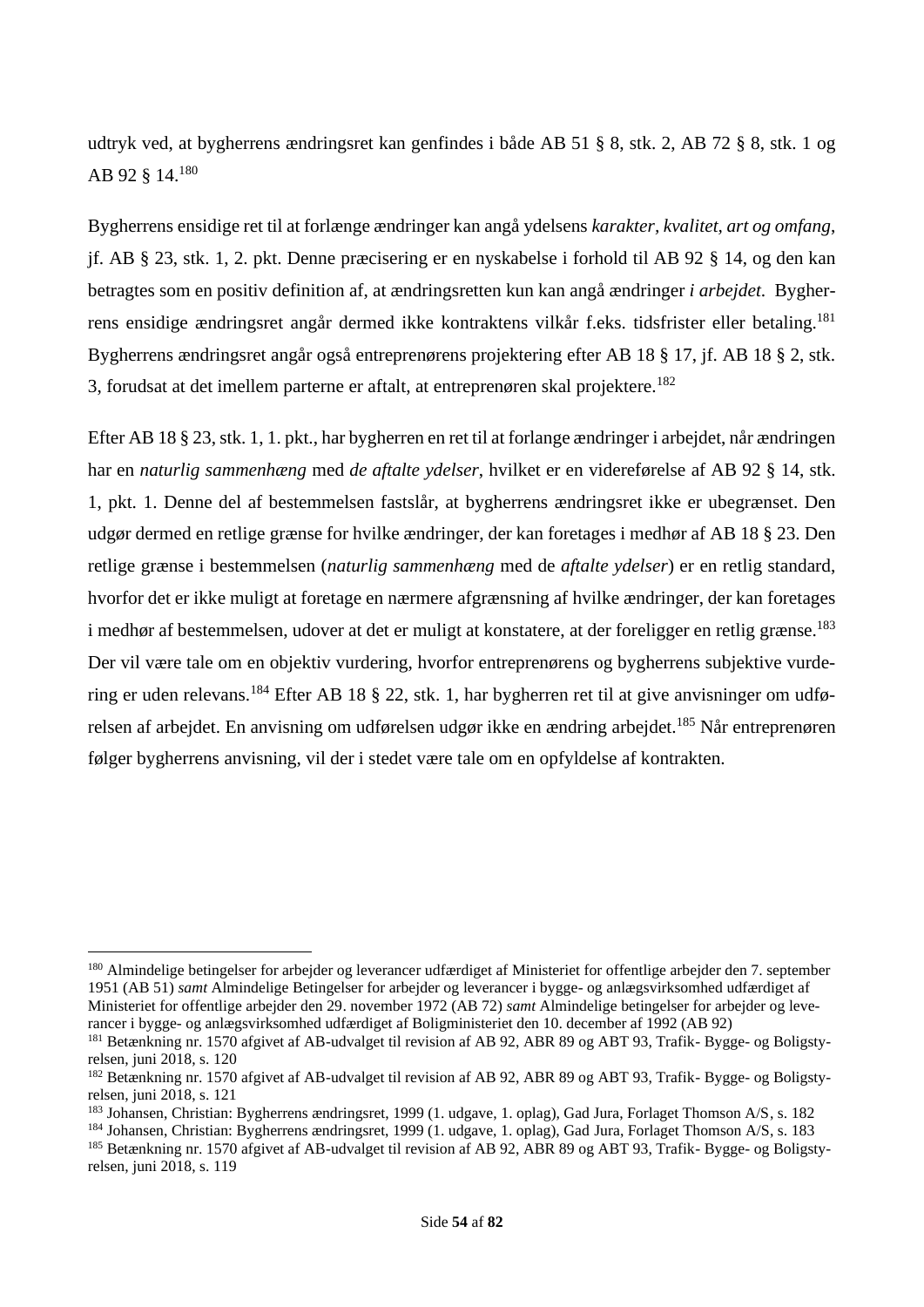#### **5.2.1.1.1 Entreprenørens udførelsesret**

Modstykket af bygherrens ændringsret (og dermed entreprenørens udførelses*pligt*), er entreprenørens udførelses*ret*. Bygherren kan ikke blot overlade ekstraarbejdet til en anden entreprenør, selvom denne entreprenør f.eks. tilbyder at udføre arbejdet billigere. Entreprenøren har således ret til at udføre de forlangte ændringer, medmindre bygherren påviser *særlige grunde* til at lade en anden entreprenør udføre arbejdet, jf. AB 18 § 23, stk. 2. Hvis bygherren tilsidesætter entreprenørens udførelsesret, risikerer bygherren at ifalde erstatningsansvar for entreprenørens positive opfyldelsesinteresse.<sup>186</sup>

Det følger af bemærkningerne til AB 18-betænkningen, at en særlig grund til at lade en anden entreprenør udføre arbejdet kan være, at bygherren er forpligtet til at udbyde ændringsarbejdet efter udbudslovens bestemmelser.<sup>187</sup> Det vil medføre, at bygherren derved kan udbyde arbejdet uden at tilsidesætte entreprenørens udførelsesret og ifalde erstatningsansvar.

Hørlyck anfører, at udbudsreglerne for en praktisk betragtning navnlig som følge af undtagelsesbestemmelserne i udbudslovens § 181 og § 183 ikke indeholder indskrænkninger i en offentlig bygherres ændringsret, jf. AB 18 § 23, og at udbudsreglerne ikke vil udgøre en *særlig grund* til at lade en anden entreprenør udføre arbejdet.<sup>188</sup> I den forbindelse må det fremhæves, at AB 18 som tidligere beskrevet er et "agreed document", og at det forhold, at standardvilkårene er skabt i en forhandling imellem repræsentanter for byggeriets partere, giver vilkårene en særlig legitimitet, jf. mere herom i afsnit 1.3.1.6.

Bemærkningerne til den enkelte bestemmelser, som findes i betænkningen, er en uddybning af den forhandling, som har fundet sted imellem parterne. Derfor kan der argumenteres for, at også bemærkningerne skal tillægges en betydelig vægt i det interne retsforhold, hvis parterne har aftalt AB 18. Det taler for, at såfremt der foreligger en sag, hvor en ændring efter en konkret vurdering ikke kan rummes indenfor undtagelsesbestemmelserne i udbudsloven § 179-184, vil den offentlige bygherre kunne udbyde arbejdet i overensstemmelse med udbudsloven uden at ifalde erstatningsansvar, da der vil foreligge *en særlig grund*, jf. bemærkningerne til betænkningen.

<sup>186</sup> Iversen, Torsten: Entrepriseretten, 2016 (1. udgave, 2. oplag), Jurist- og Økonomiforbundets Forlag, s. 393

<sup>187</sup> Betænkning nr. 1570 afgivet af AB-udvalget til revision af AB 92, ABR 89 og ABT 93, Trafik- Bygge- og Boligstyrelsen, juni 2018, s. 121

<sup>188</sup> Hørlyck, Erik: Entreprise – AB 18 med kommentarer af Erik Hørlyck, 2019, (8. udgave, 1. oplag), Jurist- og Økonomiforbundets Forlag, s. 251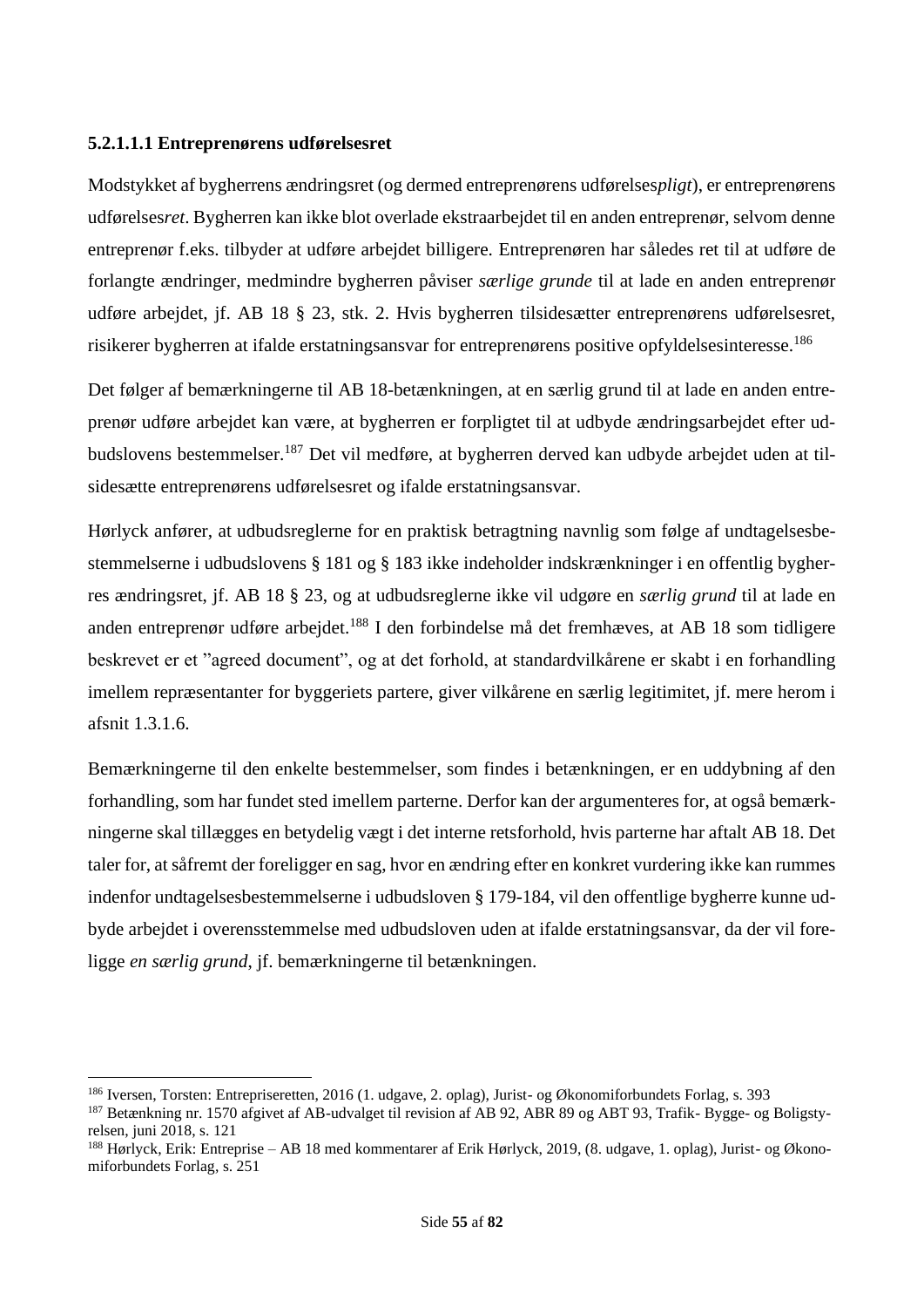#### **5.2.1.1.2 AB 18 § 23's overensstemmelse med udbudslovens § 179**

Herefter er spørgsmålet, om AB 18 § 23 er i overensstemmelse med udbudslovens § 179, hvorefter der *ikke* vil være tale om en ændring af et grundlæggende element, såfremt ændringen er forudset i udbudsmaterialet i klare, præcise og entydige klausuler, jf. mere herom i afsnit 4.

Indenfor den entrepriseretlige grænse er det i teorien alene bygherrens subjektive mening f.eks. begrundet i en fortrydelse af den oprindelige beskrivelse af projektet, der afgør omfanget af ændringen og dens implementering i projektet. Der kan derfor argumenteres for, at betingelserne for ændringens anvendelse ikke er objektive og gennemsigtige. Det følger af udbudslovens § 179, 2. pkt., at en ændringsklausul skal fastsatte arten og omfanget af ændringsmuligheden. Den retlige afgrænsning for AB 18 § 23 er, at arbejdet skal have en *naturlig sammenhæng* med de *aftalte ydelser*. Der kan argumenteres for, at denne retlige afgrænsning ikke er tilstrækkelig til, at aktuelle og potentielle tilbudsgivere vil kunne forudse den nøjagtige rækkevidde af ændringsmuligheden.

I kendelsen Multi Trans mod Københavns Kommune fremgik det også af en kontraktbestemmelse i udbudsmaterialet, at der kunne aftales ændringer i *"aftalte ydelses art, omfang og leveringstidspunkt, når ændringen har en naturlig sammenhæng med den aftalte ydelse."<sup>189</sup>*, og Klagenævnet fandt ikke, at der kunne foretages ændringer i medhør af kontrakten men gik derimod videre til at foretage en væsentlighedsvurdering af ændringen.

Ændringsarbejdet udføres som regningsarbejde, medmindre der gælder enhedspriser for det pågældende ændringsarbejde, jf. AB 18 § 24, stk. 3, hvilket i det væsentligste svarer til AB 92 § 14, stk. 4. Som prisform indebærer et regningsarbejde, at såfremt det pågældende ændringsarbejde fører til, at entreprenøren er berettiget til ekstrabetaling, må bygherren som udgangspunkt betale, hvad entreprenøren forlanger, for så vidt dette ikke anses for at være ubilligt, jf. princippet i købelovens § 5, stk. 1. Et regningsarbejde indebærer, at det er bygherren, der har den økonomiske risiko for, at arbejdet har et større omfang end antaget, og at f.eks. prisen på materialer stiger.<sup>190</sup> Der kan argumenteres for, at denne metode til at prissætte ændringsarbejdet ikke er tilstrækkelig gennemsigtig og præcis, idet at den retlige grænse alene er, at prisen ikke må være ubillig. Der er her tale om en skønsmæssig vurdering og ikke en objektiv prismekanisme.

<sup>&</sup>lt;sup>189</sup> Klagenævnets kendelse af den. 18. juni 2013, Multi Trans A/S mod Københavns Kommune, Sundheds- og omsorgsforvaltningen, s. 5 (min understregning)

<sup>190</sup> Iversen, Torsten: Entrepriseretten, 2016 (1. udgave, 2. oplag), Jurist- og Økonomiforbundets Forlag, s. 150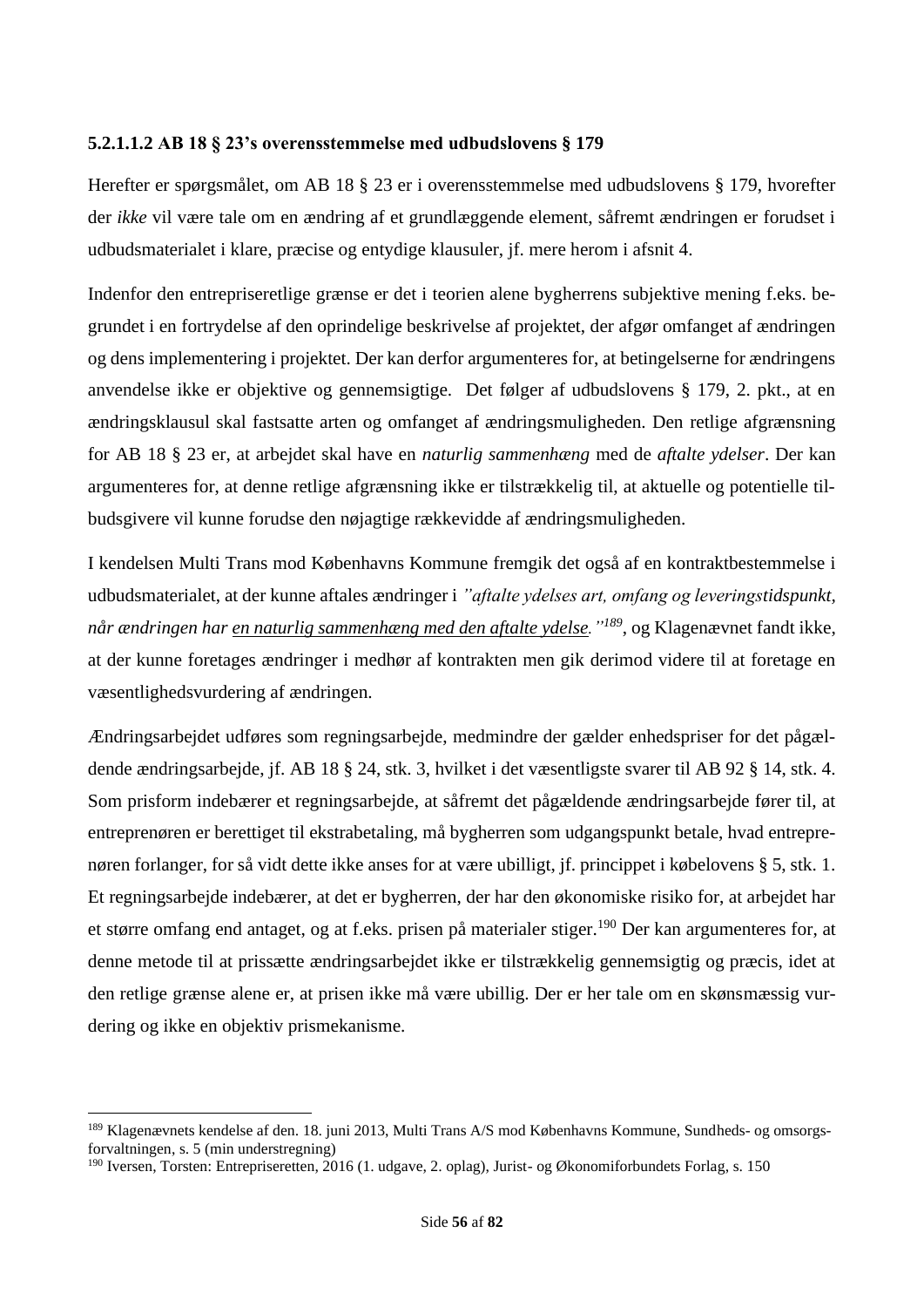Der kan på den baggrund argumenteres for, at ændringsklausulen i AB 18 § 23 ikke er retlig afgrænset i tilstrækkelig grad til, at bestemmelsen er så klar, præcis og utvetydig, at det vil være muligt for rimeligt oplyste og sædvanligt påpasselige ansøgere og tilbudsgivere at forstå den nøjagtige rækkevidde af ændringsklausulen og at fortolke den på samme måde. På den baggrund kan der argumenteres for, at bestemmelsen ikke er overensstemmelse med udbudslovens § 179.

Der må derfor foretages en vurdering af, om den konkrete ændring udgør en ændring af et grundlæggende element, jf udbudslovens § 178 stk. 2, og hvis det er tilfældet, må det vurderes, som ændringen kan henføres til udbudslovens øvrige undtagelsesbestemmelser i §§ 180-184.

#### **5.2.1.2 Enhedsprissat mer- eller mindrearbejder**

Det vil ofte være tilfældet, at entreprenøren har afgivet sit tilbud (delvist) på baggrund af enhedspriser. Herved forstås at prisen pr. arbejdstime eller pr. materialeenhed er angivet i tilbudslisten. Enhedspriser er som en følge heraf anvendelige, hvis mængden af arbejdet ikke kan fastlægges på forhånd.<sup>191</sup>

Der sondres i AB18-betænkningen imellem løse og faste enhedspriser. Ved en løs enhedspris forstås, at prisen pr. enhed er angivet uden, at der foreligger en anslået mængde. Ved en fast enhedspris forstås, at prisen er angivet pr. enhed på baggrund af en anslået mængde i udbudsmaterialet (stipulerede enhedspriser).<sup>192</sup>

Det følger af AB 18 § 4, stk. 5, at hvis entreprenøren i sit tilbud foruden en samlet tilbudssum også skal afgive tilbud på enhedspriser, skal det fremgå af udbudsmaterialet, om enhedspriserne skal angives for en anslået mængde (stipulerede mængder). For entreprenøren er det et relevant vilkår at kende til, da det vil være lettere at beregne en balanceret enhedspris, hvis den anslåede mængde er kendt på forhånd. Der kan f.eks. være særlige fordele knyttet til et køb af en bestemt mængde, hvilket kan påvirke prisen. Hvis der bydes på baggrund af stipulerede mængder, skal tilbudslisten for hver post angive enhed og mængde, så entreprenøren i sit tilbud tilføjer pris pr. enhed og den samlede sum for posten, jf. AB 18 § 4, stk. 5. Det skal ses i sammenhæng med, at bygherren skal kunne foretage

<sup>&</sup>lt;sup>191</sup> Hørlyck, Erik: Entreprise – AB 18 med kommentarer af Erik Hørlyck, 2019, (8. udgave, 1. oplag), Jurist- og Økonomiforbundets Forlag, s. 261

<sup>192</sup> Betænkning nr. 1570 afgivet af AB-udvalget til revision af AB 92, ABR 89 og ABT 93, Trafik- Bygge- og Boligstyrelsen, juni 2018, s. 122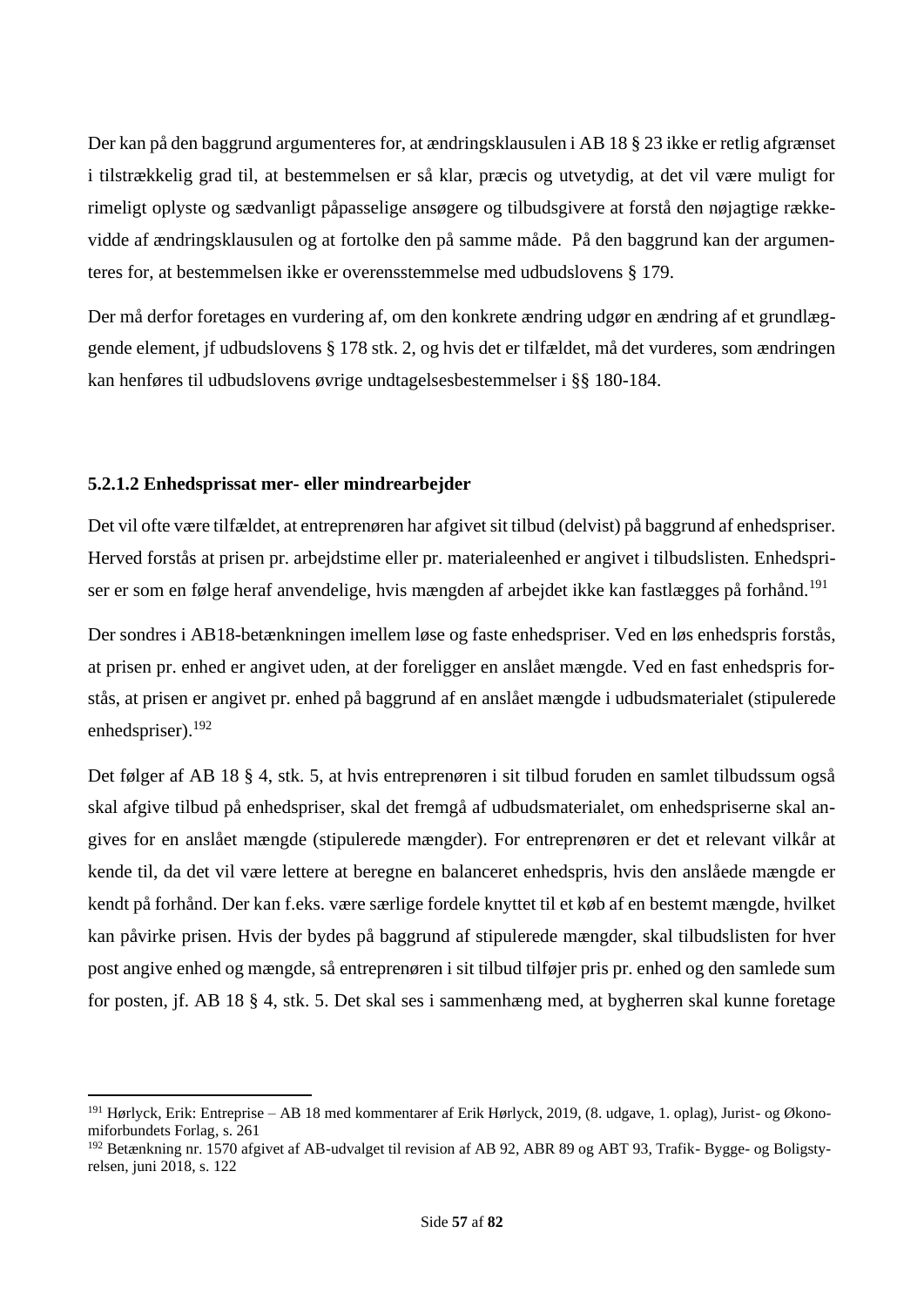en sammenlignelig vurdering af de indkomne tilbud. Bestemmelsen i AB 18 § 4, stk. 5, er ny.<sup>193</sup> Enhedspriserne udgør grundlaget for enhedsprisekontrakter, der særligt benyttes, når der er tale om anlægsarbejder, hvor den endelige mængde ikke kendes på forhånd.<sup>194</sup> Enhedspriserne udgør også grundlaget for anvendelsen af AB 18 § 24.

#### **5.2.1.2.1 Merbetaling og besparelse, jf. AB 18 § 24**

Det fastslås i AB 18 § 24, hvordan og i hvilket omfang entreprenørvederlaget skal reguleres, såfremt en ændring fører til mer- eller mindrearbejder. Har parterne ikke aftalt enhedspriser for det pågældende arbejde, skal arbejdet udføres som regningsarbejde, jf. AB 18 § 24, stk. 3. Entreprenøren skal i sin regning specificere arbejdstimer, materialer og materiel, jf. AB 18 § 24, stk. 4.

Det følger af AB 18 § 24, stk. 1, 1. pkt., at hvis der gælder enhedspriser for det pågældende arbejde, skal entreprisesummen reguleres i overensstemmelse hermed. Bestemmelsen indeholder variationsgrænser for henholdsvis 1) +/- 100 % af den enkelte post i tilbudslisten samt 2) den samlede entreprisesum, som ved merarbejde er indtil 20 % af den samlede entreprisesum og ved mindrearbejder indtil 10 % af den samlede entreprisesum.

Reguleringen af entreprenørvederlaget som følge af mindrearbejder er reguleret i AB 18 § 24, stk. 5. Udgangspunktet efter AB 18 § 24, stk. 5, 1. pkt., er, at entreprenøren skal godskrive bygherren de udgifter, som entreprenøren sparer eller burde have sparet ved ikke at udføre det pågældende arbejde. Herved forstås, at entreprenøren bibeholder sin fortjeneste og stilles, som om reduktionen ikke var foretaget.<sup>195</sup> Undtagelsesvist gælder, at hvis det pågældende mindrearbejder er omfattet af gældende enhedspriser, skal dette kun ske i det omfang, mindrearbejdet medfører, at entreprisesummen mindskes med mere end 10 %, jf. AB 18 § 24, stk. 5, 2. pkt. Bygherren kan således afbestille med op til 10 % af entreprisesummen, uden at entreprenøren kompenseres for sin mistede avance.

Det følger af AB 18 § 24, stk. 1, at hvis der imellem parterne er aftalt stipulerede enhedspriser, og hvis ekstraarbejdet (merarbejde) ligger indenfor variationsgrænsen på +100 % procent af den enkelte

<sup>&</sup>lt;sup>193</sup> Betænkning nr. 1570 afgivet af AB-udvalget til revision af AB 92, ABR 89 og ABT 93, Trafik- Bygge- og Boligstyrelsen, juni 2018, s. 71

<sup>194</sup> Hørlyck, Erik: Entreprise – AB 18 med kommentarer af Erik Hørlyck, 2019, (8. udgave, 1. oplag), Jurist- og Økonomiforbundets Forlag, s. 84

<sup>195</sup> Hørlyck, Erik: Entreprise – AB 18 med kommentarer af Erik Hørlyck, 2019, (8. udgave, 1. oplag), Jurist- og Økonomiforbundets Forlag, s. 269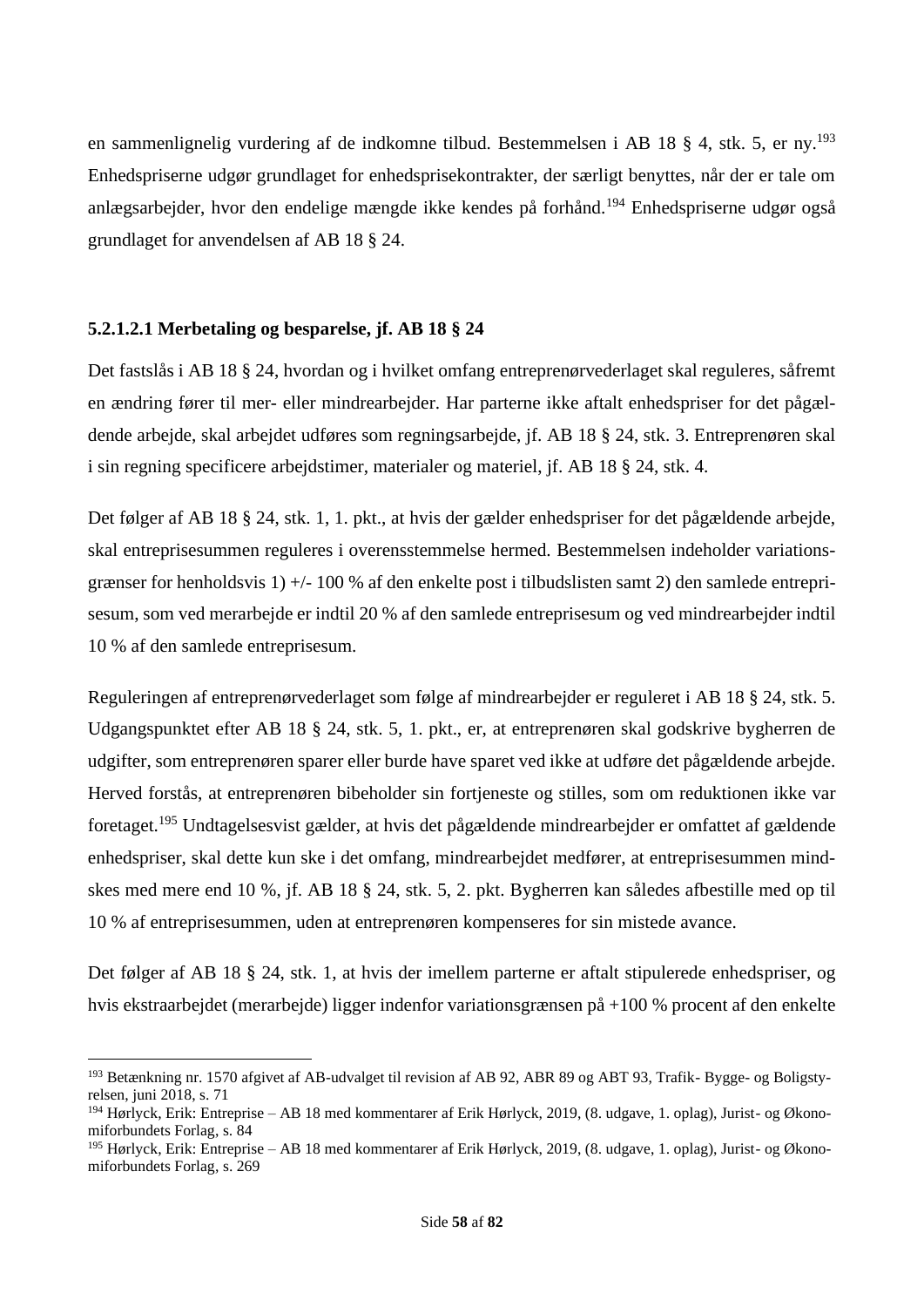post i tilbudslisten *samt* indenfor variationsgrænsen på indtil 20 % procent af den samlede entreprisesum, skal afregningen af merarbejdet ske efter den aftalte enhedspris.

Hvis blot én af de to variationsgrænser overskrides, er retsvirkningen, at reguleringen fortsat skal ske efter enhedsprisen, medmindre det godtgøres, at *forudsætningerne for enhedsprisen* er ændrede, jf. AB 18 § 24, stk. 2. Det er en ændring i forhold til AB 92, idet at en overskridelse af variationsgrænserne efter AB 92 medfører, at den resterende del af arbejdet udføres som regningsarbejder, jf. AB 92 § 14, stk. 4. Denne ændring i AB-systemet er til bygherrens fordel, navnlig når det tages i betragtning, at det er entreprenøren, der må godtgøre, at der foreligger ændrede forudsætninger for den pågældende enhedspris, hvis entreprenøren ikke ønsker at afregne efter den enhedspris, som er angivet til tilbuddet. 196

Når der er tale om offentlige bygge- og anlægskontrakter omfattet af udbudslovens anvendelsesområde, opstår der er et særskilt spørgsmål om, hvorvidt det forhold, at entreprenøren afgav den første enhedspris som en del af en samlet kontrakt i en udbudsproces, udgør en ændret forudsætning for den pågældende enhedspris. Spørgsmålet er relevant, idet at udvalgte enhedspriser af udbudstaktiske årsager kan være prissat i tilbudslisten med henholdsvis en høj eller lav avance. Baggrunden for det er, at en entreprenør kan have spekuleret i, om bygherren efterfølgende vil kræve en specifik form for merarbejde samtidig med, at entreprenøren ønsker at optimere sin chance for at afgive det økonomisk mest fordelagtige tilbud og dermed vinde kontrakten. 197

På den ene side kan der argumenteres for, at hvis bygherren kan fastholde entreprenøren på enhedspriserne udover variationsgrænserne, har bygherren ubegrænset adgang til at "udhule" entreprenørens avance i entreprisekontrakten, hvis merarbejdet angår de enhedspriser, som er sat med en lav eller manglende avance. Der kan desuden argumenteres for, at udgangspunktet i formueretten er, at aftaler skal holdes, og at den ene part ikke ensidigt kan ændre aftalen.<sup>198</sup> Den entrepriseretlige adgang for bygherren til ensidigt at kræve ændringer efter aftaleindgåelsen er en undtagelse, og der kan argumenteres for, at der derfor bør være en retlig grænse for hvilke ændringer, entreprenøren skal udføre til den pågældende enhedspris.

<sup>196</sup> Betænkning nr. 1570 afgivet af AB-udvalget til revision af AB 92, ABR 89 og ABT 93, Trafik- Bygge- og Boligstyrelsen, juni 2018, s. 125

<sup>197</sup> Skovsgaard, TBB 2018.368: Nye regler på vej om ændringer, s. 3

<sup>198</sup> Skovsgaard, TBB 2018.368: Nye regler på vej om ændringer, s. 1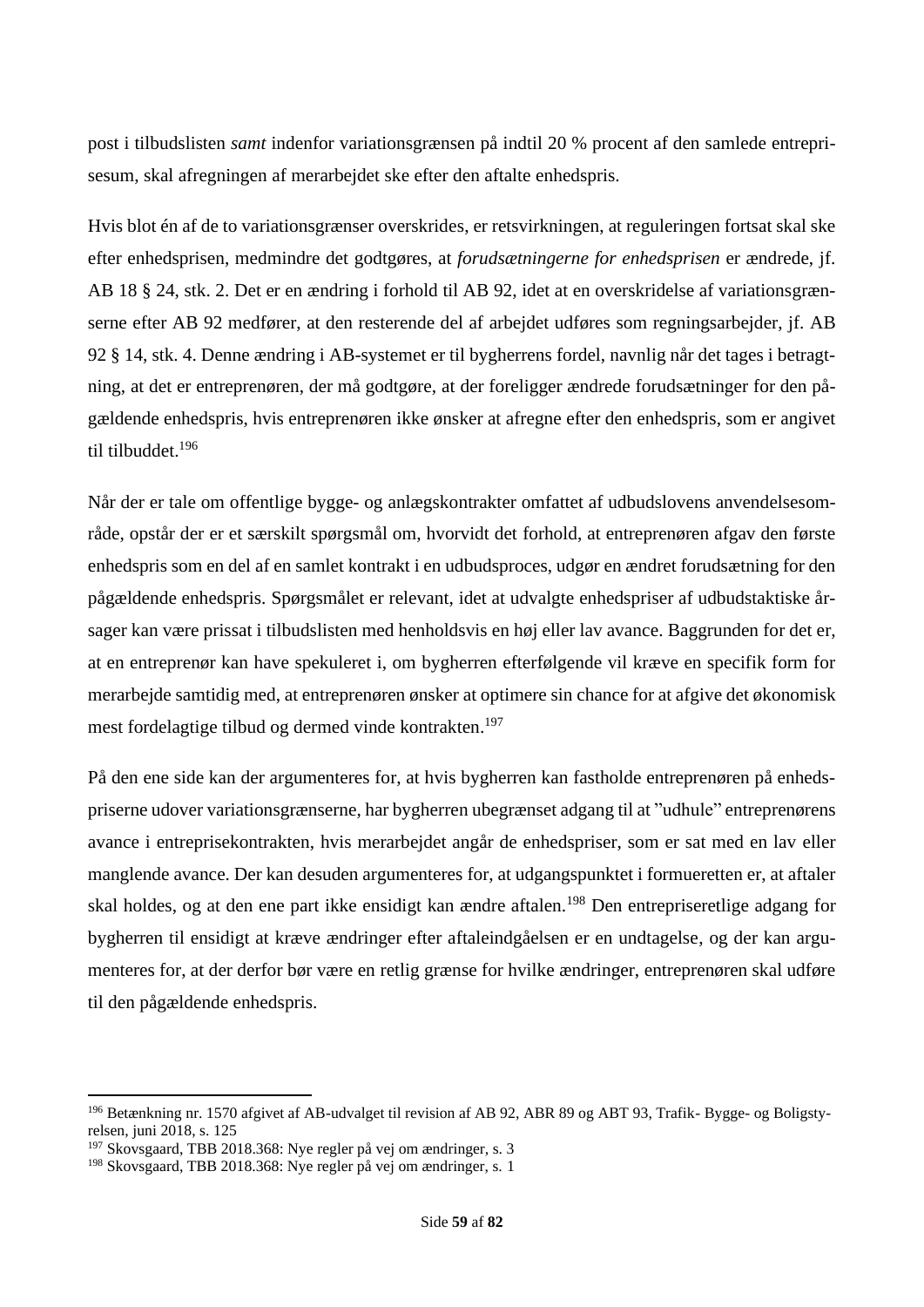Der kan på den anden side argumenteres for, at hvis det forhold, at enhedspriserne i første omgang har været konkurrenceudsat i en udbudsproces, udgør en ændret forudsætning, vil en entreprenør, der arbejder på en offentlig bygge- og anlægskontrakt, altid kunne henvise til udbudsprocessen som ændret forudsætning. AB 18 § 24, stk. 2, vil i så fald miste sin relevans, når der indgås offentlige byggeog anlægskontrakter. Der kan hertil argumenteres for, at entreprenøren ved at foretage en strategisk prissætning har påtaget sig en risiko, som entreprenøren må stå på mål for.

Det anføres i betænkningen, at ændrede forudsætninger f.eks. kan være, hvis enhedsprisen er baseret på et særligt tilbud fra en underentreprenør, som var begrænset til den anslåede mængde, eller hvis enhedsprisen var baseret på en særlig rabat, som ikke længere kan opnås, eller hvis enhedsprisen er fastsat ud fra en forudsætning om et bestemt leveringstidspunkt.<sup>199</sup> Disse situationer har det tilfælles, at "ydre" omstændigheder har påvirket enhedsprisen, hvilket peger i retning af, at det forhold, at enhedsprisen i første omgang har været konkurrenceudsat i en udbudsproces, og at der derfor er blevet foretaget en strategisk prissætning, ikke i sig selv udgør en ændret forudsætning.

Det er omdiskuteret i den juridiske litteratur, om en overskridelse af variationsgrænserne og et forudsætningssvigt fører til, at merarbejdet skal udføres som regningsarbejde, eller om der fortsat skal ske en regulering efter enhedspris, som dog er udlignet for den ændrede forudsætning.<sup>200</sup>

# **5.2.1.2.1.1 Mer- eller mindrearbejder – en ændring af et grundlæggende element?**

Det følger AB 18 § 24 stk. 1, 1. pkt., at hvis der gælder enhedspriser for den pågældende arbejde, skal entreprisesummen reguleres i overensstemmelse hermed, jf. AB 18 § 24, stk. 1, 1. pkt., jf. mere herom i afsnit 5.3.2.1. Det medfører, at parterne på forhånd kender reguleringsprincippet, såfremt der foretages ændringer af entreprisen indenfor variationsgrænserne. <sup>201</sup> Det vil altid være en konkret vurdering, hvorvidt der foreligger en ændring af et grundlæggende element, men nedenstående kan tages i betragtning.

Når AB 18 indgår som en del af udbudsmaterialet, og når en del af tilbuddet er afgivet med gældende enhedspriser, kan der argumenteres for, at ændringer indenfor variationsgrænserne har været konkur-

<sup>199</sup> Betænkning nr. 1570 afgivet af AB-udvalget til revision af AB 92, ABR 89 og ABT 93, Trafik- Bygge- og Boligstyrelsen, juni 2018, s. 124

<sup>200</sup> Hørlyck, Erik: Entreprise – AB 18 med kommentarer af Erik Hørlyck, 2019, (8. udgave, 1. oplag), Jurist- og Økonomiforbundets Forlag, s. 264. Hørlyck anfører, at der skal ske regulering efter en korrigeret enhedspris.

<sup>201</sup> Iversen, Torsten: Entrepriseretten, 2016 (1. udgave, 2. oplag), Jurist- og Økonomiforbundets Forlag, s. 395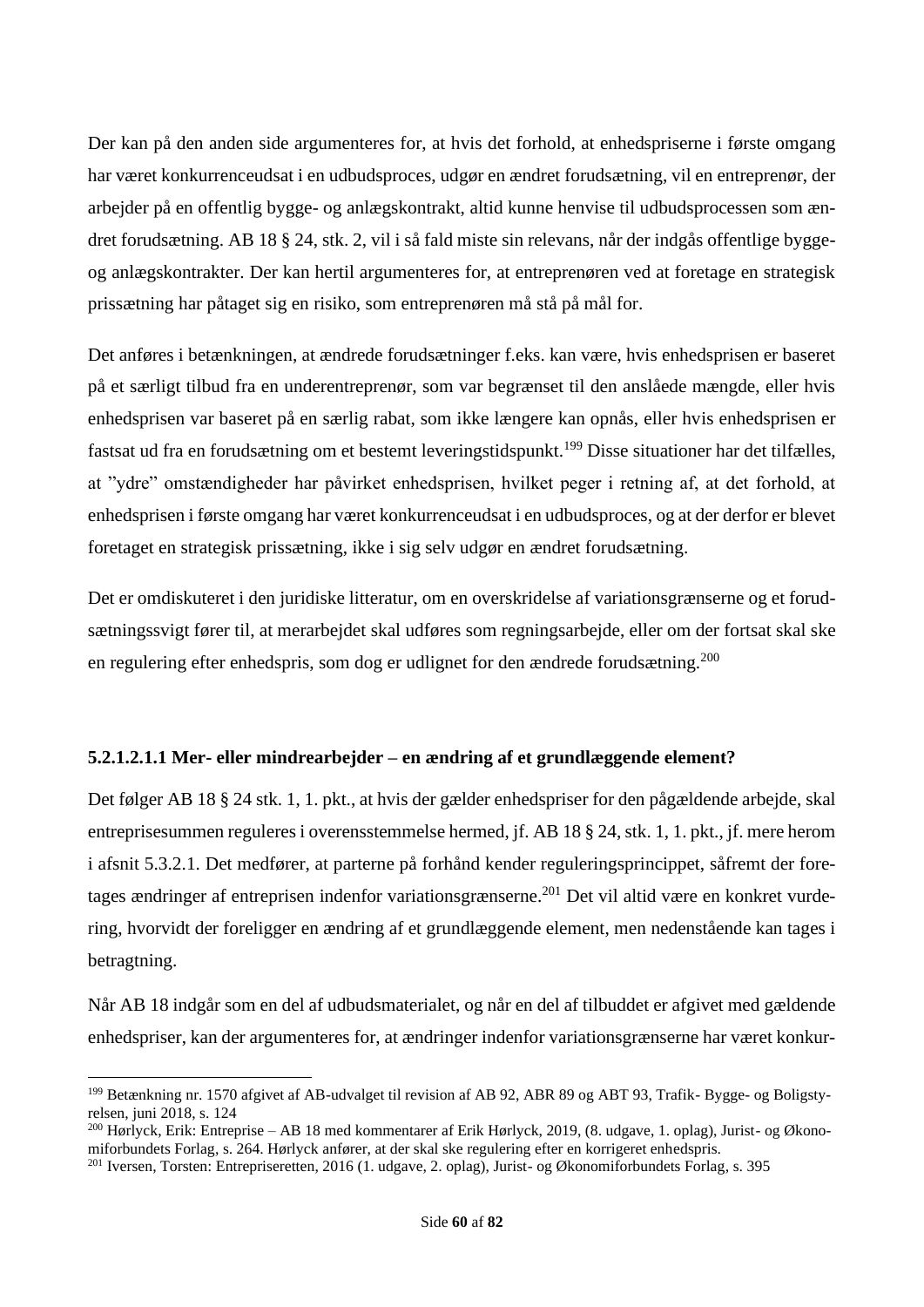renceudsat. De aktuelle og potentielle aktører har kendskab til, at der kan bestilles mindre- eller merarbejde reguleret efter gældende enhedspriser, jf. AB 18 § 24, stk. 1. Det peger i retning af, at en ændring indenfor variationsgrænserne ikke vil være egnet til at påvirke den aktuelle eller potentielle konkurrence, jf. udbudslovens § 178, stk. 2, nr. 1, idet at aktuelle og potentielle aktører har haft kendskab til ændringsmuligheden på tidspunktet for det oprindelige udbud.

Det kan herunder fremhæves, at den oprindelige ændringsmulighed reguleret efter gældende enhedspriser har sin hjemmel i den oprindelige kontrakt, hvorfor den økonomiske balance i kontrakten ikke ændres på en måde, som den oprindelige kontrakt ikke gav mulighed for. Der vil derfor heller ikke være tale om en ændring af et grundlæggende element, jf. udbudslovens § 178, stk. 2, nr. 2.

Det står i kontrast til den situation, hvor merarbejdet overstiger variationsgrænserne, og entreprenøren som følge af ændrede forudsætninger udfører det pågældende merarbejde som regningsarbejde. Denne pris har ikke været konkurrenceudsat, og der kan derfor argumenteres for, at der her er tale om en ændring, som ikke har hjemmel i den oprindelige kontrakt, hvorfor en sådan situation efter en konkret vurdering vil kunne henføres til udbudslovens § 178, stk. 2, nr. 2.

Efter udbudslovens § 178, stk. 2, nr. 3, er der tale om en ændring af et grundlæggende element, når der foretages betydelige udvidelser af kontraktens anvendelsesområde. Denne bestemmelse omfatter kvalitative og kvantitative ændringer. Værdien af kontraktudvidelsen skal vurderes i forhold til den oprindelige kontraktsum., jf. mere om denne bestemmelse i afsnit 3.2.3. Variationsgrænsen for merarbejde er + 100 % af den enkelte post i tilbudslisten samt 20 % af den samlede entreprisesum.

I Klagenævnets kendelse af 14. december 2015, Abbott Laboratories A/S mod Region Syddanmark nåede Klagenævnet frem til, at en tillægskontrakt på 88 mio. kr. (14,7 % af den oprindelige kontraktsum) udgjorde en ændring af et grundlæggende element. Der kan således argumenteres for, at er merarbejde reguleret efter gældende enhedspriser efter en konkret vurdering kan udgøre en ændring af et grundlæggende element, jf. udbudslovens § 178, stk. 2, nr. 3, selvom arbejdet ligger indenfor variationsgrænserne.

# **5.2.1.2.1.2 AB 18 § 24's overensstemmelse med udbudslovens § 179**

Herefter er spørgsmålet, om AB 18 § 24 er i overensstemmelse med udbudslovens § 179, hvorefter der *ikke* vil være tale om en ændring af et grundlæggende element, såfremt ændringen er forudset i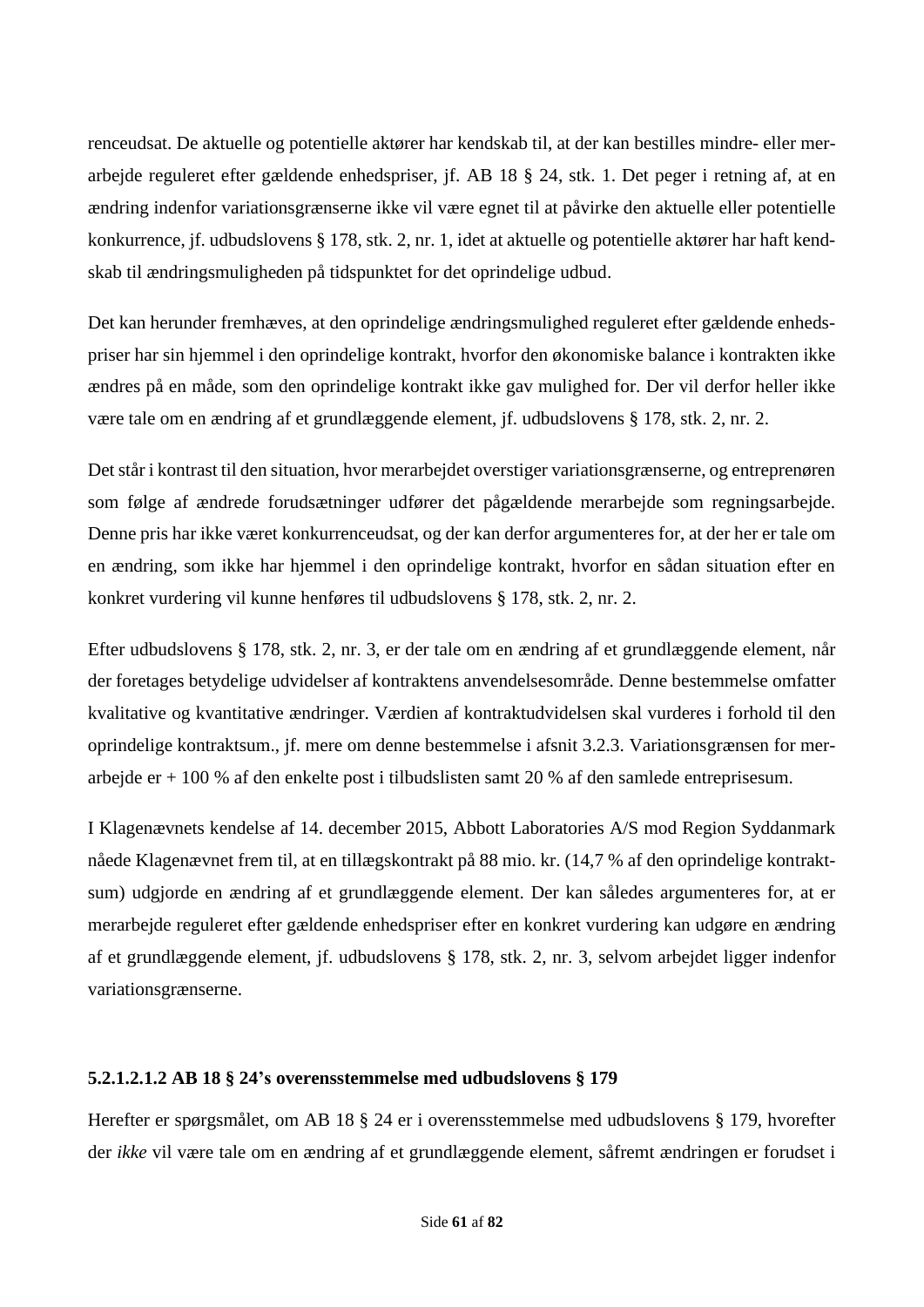udbudsmaterialet i klare, præcise og entydige klausuler. En ændringsklausul skal fastsætte omfanget og arten af eventuelle ændringer samt betingelserne for klausulens anvendelse. Betingelserne skal være gennemsigtige og objektivt konstaterbare, jf. mere herom i afsnit 4.

Der kan på den ene side argumenteres for, at det forhold, at kontraktsparterne kender reguleringsprincippet på forhånd, er med til at gøre kontrakten mere klar, præcis og entydig. Det taler for, at der er tale om en ændring i medhør af kontrakten, at enhedspriserne indenfor variationsgrænserne har været konkurrenceudsat. Der kan argumenteres for, at det forhold, at en overskridelse af variationsgrænserne i AB 18 som udgangspunkt fører til, at der fortsat skal ske regulering efter den konkurrenceudsatte enhedspris, fører til, at bestemmelsen i AB 18 i højere grad er i overensstemmelse med udbudslovens § 179 end tilfældet var i AB 92, hvor en overskridelse automatisk førte til, at merarbejdet skulle udføres som regningsarbejde, jf. AB 92 § 14, stk. 4.

På den anden side kan det fremhæves, at det er bygherrens subjektive ønske om merarbejde, der kan begrunde ændringens anvendelse, hvorfor betingelserne for ændringens anvendelse ikke kan betragtes som objektive og gennemsigtige. Hertil kan der argumenteres for, at det er usikkert, hvordan vederlagsreguleringen af mer- eller mindrearbejdet skal ske, når variationsgrænserne overskrides, hvorfor det er svært for aktuelle og potentielle tilbudsgivere at forstå den nøjagtige rækkevidde af bestemmelsen og fortolke den på samme måde.

På denne baggrund kan der argumenteres for, at AB 18 § 24 ikke er i overensstemmelse med udbudslovens § 179, hvorfor det forhold, at en ændring kan henføres til denne bestemmelse, ikke i sig selv medfører, at der *ikke* er tale om en ændring af et grundlæggende element. Der må derfor foretages en væsentlighedsbedømmelse af den konkrete ændring efter udbudslovens § 178. Det spiller ind i denne vurdering, at der gælder enhedspriser for det pågældende mer- eller mindrearbejde, da ændringen derved har hjemmel i den oprindelige kontrakt, og enhedsprisen har været konkurrenceudsat.

#### **5.2.2 Prisændringer efter AB 18**

Det er tidligere beskrevet, hvordan en aftale vedrørende prisjusteringer risikerer at påvirke den økonomiske balance i kontrakten og derved at udgøre en ændring af et grundlæggende element, jf. udbudslovens § 178, stk. 2, nr. 2, jf. mere i afsnit 3.2.2. Prisen er et af de vigtigste parametre i en kontrakt, og en prisjutering, som ikke foretages i medhør af kontrakten, vil derfor ofte udgøre en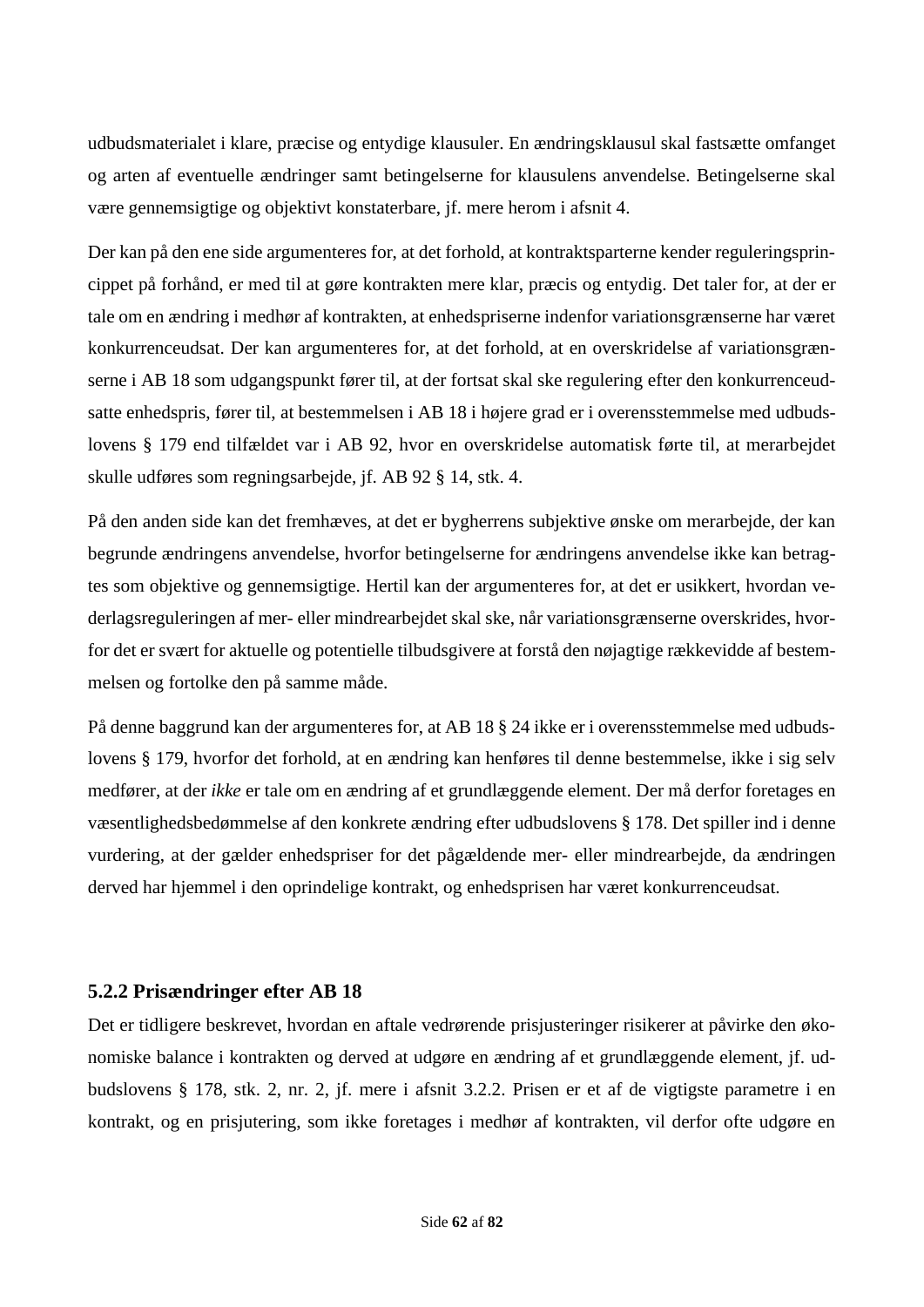væsentlig ændring.<sup>202</sup> Det gælder også, hvis der sker en afvigelse fra en aftalt prisstruktur.<sup>203</sup> Det er udgangspunktet, at det forhold, at materialepriser eller lønniveauet ændrer sig efter aftaleindgåelsen, ikke berettiger entreprenøren til regulering af entreprisesummen, medmindre aftalen indeholder en bestemmelse herom.<sup>204</sup>

Det er så sædvanligt, at bygge- og anlægskontrakter indeholder bestemmelser om prisregulering, at der efter entrepriseretlig praksis ikke skal meget til, før en kontrakt fortolkes således, at den indeholder en prisreguleringsbestemmelse.<sup>205</sup> Principperne i cirkulære nr. 174 af 10/10/1991 med efterfølgende ændringer (pris- og tidscirkulæret) er indarbejder i AB 18 §§ 34-35.<sup>206</sup>

## **5.2.2.1 Pris- og indeksregulering, jf. AB 18 § 34**

Det følger af AB 18 § 34, stk. 1, at entreprisesummen er fast for den del af arbejdet, der udføres inden 12 måneder fra tilbudsdagen (fastprisperioden). Det følger desuden af AB 18 § 34, stk. 2, at for den del af arbejdet, der udføres efter 12 måneder fra tilbudsdagen, skal prisen reguleres efter det byggeog anlægsomkostningsindeks, der er aftalt, eller som – i mangel af aftale – er relevant for arbejdet. Disse bestemmelser er i overensstemmelse med princippet i § 3 i pris- og tidscirkulæret.<sup>207</sup>

Det vil normalt fremgå af udbudsmaterialet, hvilket indeks reguleringen foretages på baggrund af.<sup>208</sup> Som grundlag for indeksregulering anvendes sædvanligvis Danmarks Statistiks kvartalsvise byggeomkostningsindeks for boliger. <sup>209</sup> Bestemmelsen medfører, at beregningsmodellen er fastlagt på

<sup>202</sup> Dom af 29. april 2004 i sag C-496/99 P, Kommissionen mod CAS Succhi di Frutta, præmis 111

<sup>203</sup> Klagenævnets kendelse af 19. august 2020, EG A/S mod Egedal Kommune, s. 41

<sup>&</sup>lt;sup>204</sup> Hørlyck, Erik: Entreprise – AB 18 med kommentarer af Erik Hørlyck, 2019, (8. udgave, 1. oplag), Jurist- og Økonomiforbundets Forlag, s. 343

<sup>&</sup>lt;sup>205</sup> Hørlyck, Erik: Entreprise – AB 18 med kommentarer af Erik Hørlyck, 2019, (8. udgave, 1. oplag), Jurist- og Økonomiforbundets Forlag, s. 344 *samt* Iversen, Torsten: Entrepriseretten, 2016 (1. udgave, 2. oplag), Jurist- og Økonomiforbundets Forlag, s. 180

<sup>206</sup> Betænkning nr. 1570 afgivet af AB-udvalget til revision af AB 92, ABR 89 og ABT 93, Trafik- Bygge- og Boligstyrelsen, juni 2018, s. 140

<sup>&</sup>lt;sup>207</sup> Cirkulære om pris og tid på bygge- og anlægsarbejder m.v. nr. 174 af  $10/10/1991$  med efterfølgende ændringer. Se mere i betænkning nr. 1570 afgivet af AB-udvalget til revision af AB 92, ABR 89 og ABT 93, Trafik- Bygge- og Boligstyrelsen, juni 2018, s. 141

<sup>&</sup>lt;sup>208</sup> Boesgaard, Eric; Henrik Fausing, Mogens Hansen: AB 18 for praktikere, 2018 (1. udgave, 1. oplag), Molio – Byggeriets Videnscenter, s. 260

<sup>209</sup> Betænkning nr. 1570 afgivet af AB-udvalget til revision af AB 92, ABR 89 og ABT 93, Trafik- Bygge- og Boligstyrelsen, juni 2018, s. 143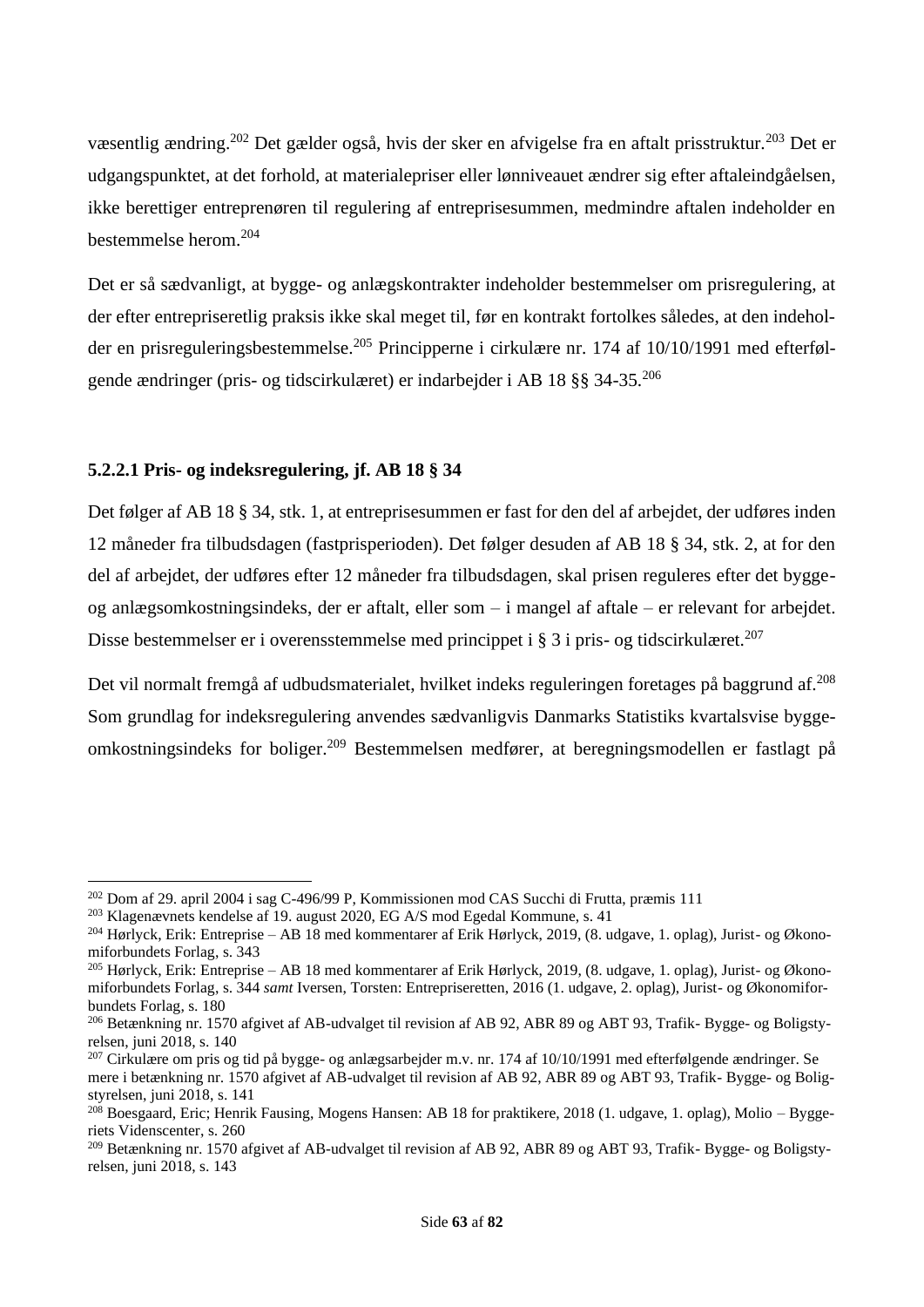forhånd, hvilket er med til at skabe forudberegnelighed og gennemsigtighed omkring prisreguleringen. 210

## **5.2.2.1.1 AB 18 § 34's overensstemmelse med udbudslovens § 179**

EU-Domstolen har fastslået, at prisændringer i aftalens gyldighedsperiode risikerer at medføre en tilsidesættelse af ligebehandlings- og gennemsigtighedsprincippet, hvis der ikke i de oprindelige udbudsbetingelser foreligger en tilstrækkelig bemyndigelse til at foretage den pågældende prisændring.<sup>211</sup> Herefter er spørgsmålet, om AB 18 § 34 er i overensstemmelse med udbudslovens § 179, hvorefter der ikke vil være tale om en ændring af et grundlæggende element, såfremt ændringen er forudset i udbudsmaterialet i klare, præcise og entydige klausuler, jf. mere herom i afsnit 4.

Der kan argumenteres for, at alle rimeligt oplyste og sædvanligt påpasselige økonomiske aktører vil kunne forstå ændringsklausulen nøjagtige rækkevidde og fortolke den på samme måde, idet er der – såfremt det klart fremgår af udbudsmaterialet, hvilket indeks reguleringen foretages på baggrund af – er tale om en objektiv prismekanisme. Det følger af AB 18 § 34, stk. 2, at den del af arbejdet, som udføres efter 12 måneder fra tilbudsdagen, vil være omfattet af prisreguleringen. Der kan derfor argumenteres for, at betingelserne for ændringens anvendelse er objektive og forudberegnelige. Det er derfor gennemsigtigt og forudberegneligt, hvornår og hvordan indeksreguleringen foretages.

Det følger herudover af udbudsdirektivet art. 72, litra a, at ændringsklausuler kan omfatte revision af priserne samt af præamblen til udbudsdirektivet, at en ændringsklausul f.eks. kan angå prisindeksering.<sup>212</sup> Det følger også af udbudslovens § 184, stk. 1, at såfremt der foretages ændringer i henhold til §§ 180, 181 og 183, skal værdien beregnes på grundlag af den ajourførte pris på tidspunktet for ændringen, når kontrakten indeholder en klausul om prisindeksering.

Der kan således argumenteres for, at alle rimeligt oplyste og sædvanligt påpasselige ansøgere og tilbudsgivere kan forstå ændringsklausulens nøjagtige rækkevidde og fortolke den på samme måde, og at prisjusteringer efter AB 18 § 34 derfor vil være i overensstemmelse med udbudslovens § 179, forudsat at det fremgår af udbudsmaterialet, hvilket indeks reguleringen foretages på baggrund af.

<sup>210</sup> Betænkning nr. 1570 afgivet af AB-udvalget til revision af AB 92, ABR 89 og ABT 93, Trafik- Bygge- og Boligstyrelsen, juni 2018, s. 143

<sup>211</sup> Dom af 19. juni 2008 i sag C-454/06, Pressetext Nachrichtenagentur GmbH mod Østrig, præmis 60 *samt* dom af 29. april 2004 i sag C-496/99 P, Kommissionen mod CAS Succhi di Frutta, præmis 121

<sup>212</sup> Udbudsdirektivets præambelbetragtning nr. 111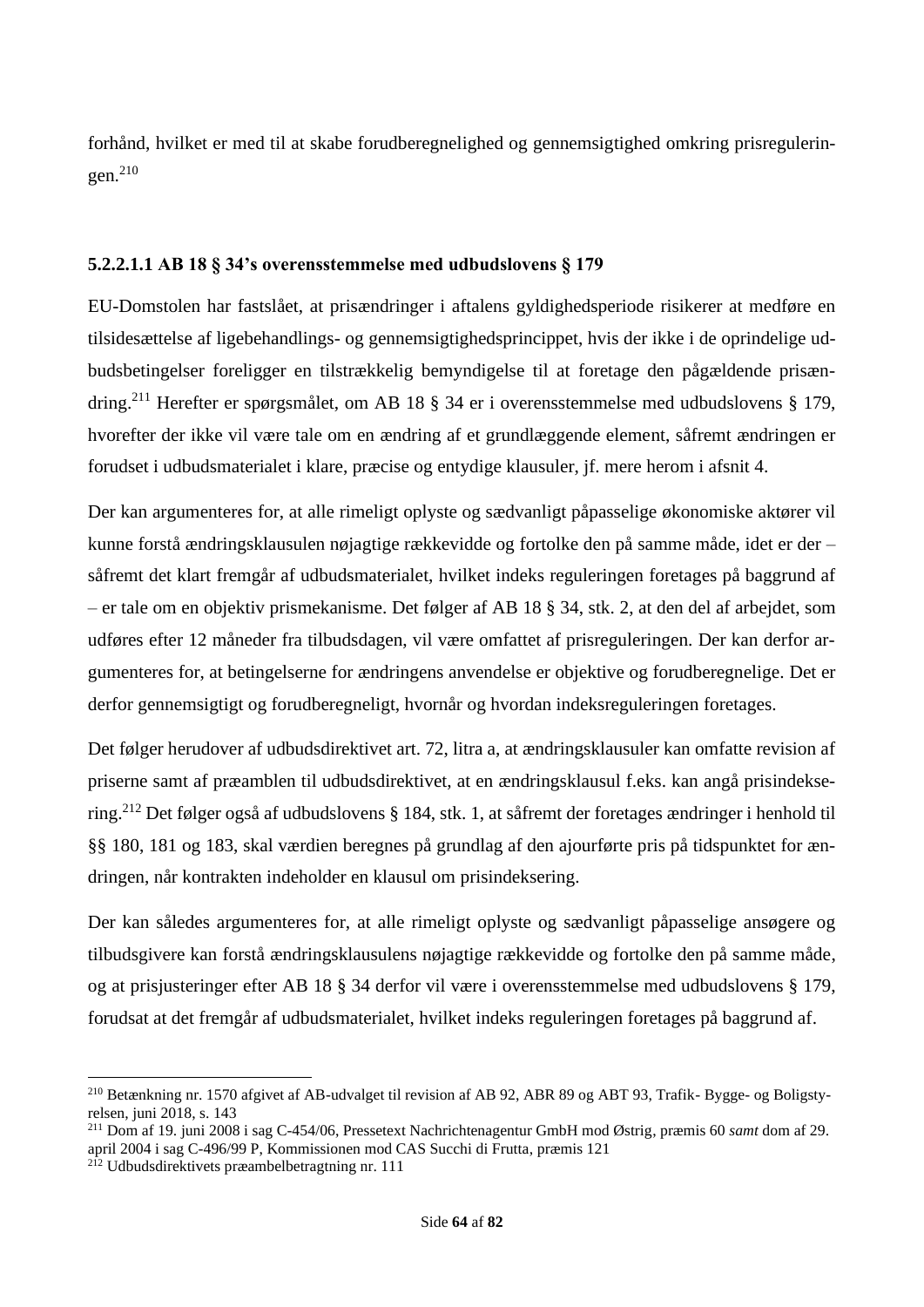## **5.2.2.2 Ekstraordinære prisstigninger på materialer, jf. AB 18 § 35, stk. 2-7**

I bygge- og anlægsbranchen har der igennem en længere periode været fokus på de usædvanlige prisstigninger på byggematerialer, herunder stigende priser på jern, stål og træ.<sup>213</sup> Udgangspunktet er, at den entreprenør, der udfører tilbudsarbejde på baggrund af en fast pris, *ikke* har krav på, at entreprisesummen reguleres som følge af ekstraordinære prisstigninger på materialer.<sup>214</sup> Når entreprenøren afgiver tilbud på baggrund af en fast pris, må entreprenøren derfor indkalkulere et risikotillæg (fastpristillæg) <sup>215</sup>, således at entreprenøren ikke risikerer, at stigende materialepriser "udhuler" avancen i entreprisekontrakten. Hvis parterne har aftalt det – hvilket vil være tilfældet, såfremt AB 18 er en del af aftalegrundlaget – skal der undtagelsesvist ske en regulering af entreprisesummen.

De stigende materialepriser har derfor ført til en øget interesse for bestemmelserne i AB 18 § 35, stk. 2-7, der omhandler ekstraordinære prisstigninger på materialer. AB 18 § 35, stk. 2, er en videreførelse af § 9, stk. 1, 1. pkt., i pris- og tidcirkulæret om regulering af ekstraordinære prisstigninger på materialer og brændstof.<sup>216</sup> Efter AB 18 § 35, stk. 2-7, kan entreprenøren kræve regulering af entreprisesummen som følge af ekstraordinære prisstigninger på materialer, forudsat at entreprenøren kan bevise, at følgende betingelser er opfyldt. 217

1) Prisstigningen må ikke være omfattet af AB 18 § 35, stk. 1, der vedrører entreprenørens godtgørelse som følge af statslige indgreb.

2) Der skal være tale om materiale, som "*i færdig form eller på sædvanlig måde indgår i arbejdet*", jf. AB 18 § 35, stk. 2. Der kan alene kræves godtgørelse for prisstigninger for de materialer, der foreligger i den form, hvori de skal indgå i bygge- eller anlægsprojektet. 218

<sup>213</sup> Se f.eks. Af reaktionen, 21. oktober 2021, *Nu giver de stigende materialepriser problemer for det almene byggeri*, Mester Tidende[, https://www.mestertidende.dk/article/view/815390/nu\\_giver\\_de\\_stigende\\_materialepriser\\_proble](https://www.mestertidende.dk/article/view/815390/nu_giver_de_stigende_materialepriser_problemer_for_det_almene_byggeri)[mer\\_for\\_det\\_almene\\_byggeri](https://www.mestertidende.dk/article/view/815390/nu_giver_de_stigende_materialepriser_problemer_for_det_almene_byggeri) (besøgt den 23.11.2021) *samt* Af Theis Lange Olsen mf., 9. september 2021, *Vilde prisstigninger på materialer og varemangel presser kommuner*, DR Nyheder, [https://www.dr.dk/nyheder/regionale/oestjyl](https://www.dr.dk/nyheder/regionale/oestjylland/vilde-prisstigninger-paa-materialer-og-varemangel-presser-kommuner)[land/vilde-prisstigninger-paa-materialer-og-varemangel-presser-kommuner](https://www.dr.dk/nyheder/regionale/oestjylland/vilde-prisstigninger-paa-materialer-og-varemangel-presser-kommuner) (besøgt den 23.11.2021).

<sup>214</sup> Iversen, Torsten: Entrepriseretten, 2016 (1. udgave, 2. oplag), Jurist- og Økonomiforbundets Forlag, s. 180. Et tilbud på baggrund af en fast pris står i kontrast til den situation, hvor entreprenøren udfører regningsarbejde, hvor bygherren bærer den økonomiske risiko for stigende materialepriser.

<sup>215</sup> Iversen, Torsten: Entrepriseretten, 2016 (1. udgave, 2. oplag), Jurist- og Økonomiforbundets Forlag, s. 180

<sup>216</sup> Cirkulære om pris og tid på bygge- og anlægsarbejder m.v. nr. 174 af 10/10/1991 med efterfølgende ændringer.

<sup>217</sup> Hørlyck, Erik: Entreprise – AB 18 med kommentarer af Erik Hørlyck, 2019, (8. udgave, 1. oplag), Jurist- og Økonomiforbundets Forlag, s. 351

<sup>218</sup> Betænkning nr. 1570 afgivet af AB-udvalget til revision af AB 92, ABR 89 og ABT 93, Trafik- Bygge- og Boligstyrelsen, juni 2018, s. 144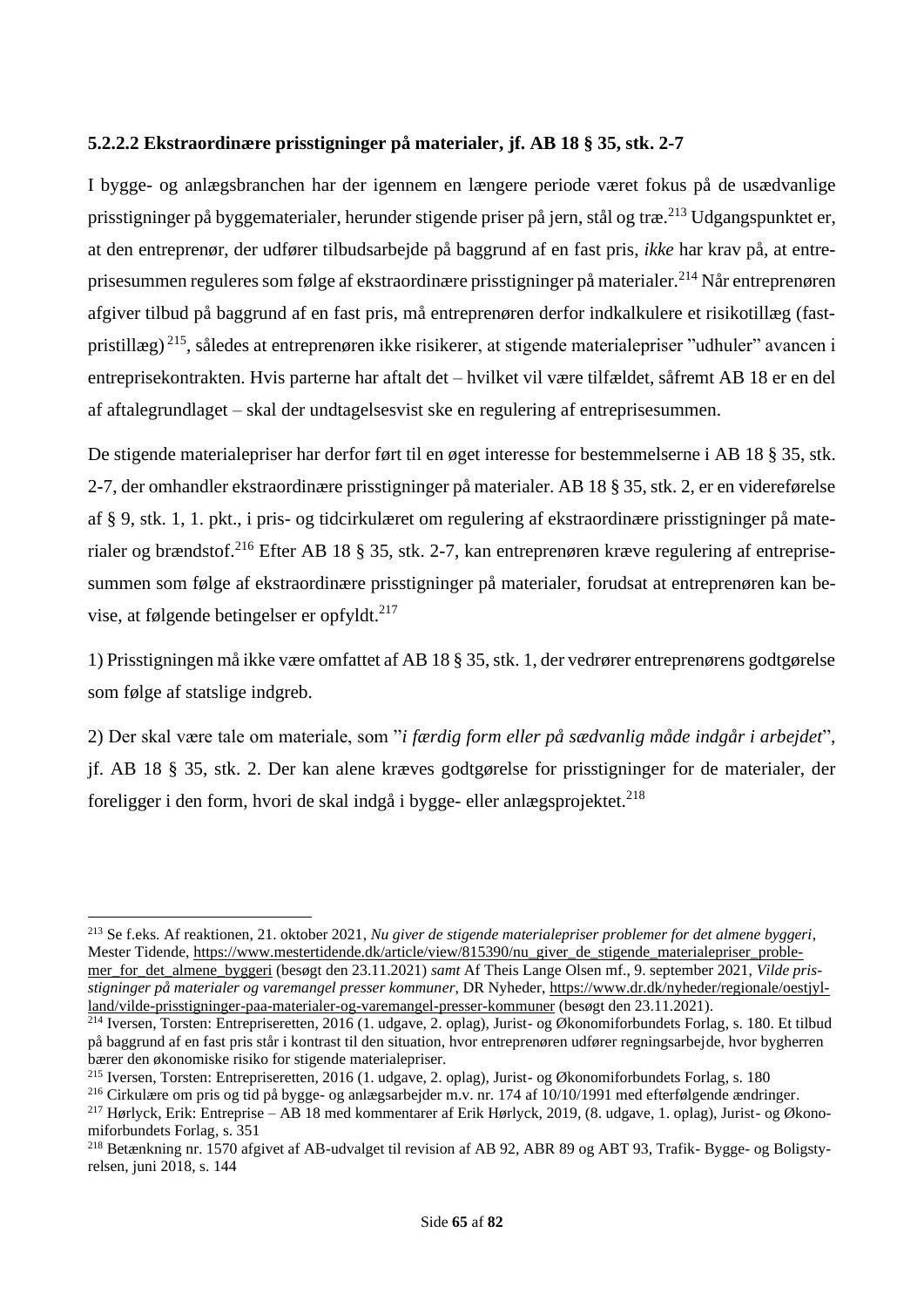3) Prisstigningen skal være indtrådt efter *tilbudsdagen*, og inden aftalt indeksregulering er trådt i kraft, jf. AB 18 § 35, stk. 3, litra a. Der kan argumenteres for, at hensynet bag dette er, at entreprenøren ikke skal godtgøres for den samme prisstigning flere gange.

4) Prisstigningen skal være *generelt forekommende*, jf. AB 18 § 35, stk. 3, litra b. Det indebærer, at der skal være tale om en almindelig konstaterbar prisudvikling for det pågældende materiale.<sup>219</sup>. Det vil således være uden betydning, hvad den pågældende entreprenør selv har indkøbt materialet til.

5) Prisstigningen skal fremgå af et *officielt prismateriale* eller kunne *dokumenteres på anden måde*, jf. AB 18 § 35, stk. 3, litra c. Det kan være et detailindeks for materialer offentliggjort af Danmarks Statistik.<sup>220</sup>

6) Prisstigningen på materialet skal være *ekstraordinær*. Entreprenørens godtgørelse omfatter den prisstigning, der overstiger 10 % af prisen på det pågældende materiale på tilbudsdagen. Der lægges 0,5 procentpoint til denne procentsats for hver måned, der forløber, jf. AB 18 § 35, stk. 4.

7) Summen af de beregnede reguleringsbeløb udgør mindst 0,5 % af entreprisesummen, jf. AB 18 § 35, stk. 5.

Hvis disse betingelser er opfyldt, må bygherren godtgøre entreprenøren for de ekstraordinære prisstigninger, som overstiger tålegrænsen, og som er forløbet imellem tilbudsdagen og indkøbstidspunktet, jf. AB 18 § 35, stk. 4. Der kan argumenteres for, at bestemmelsen er et udtryk for, at bygherren, når entreprenøren rammes af en udefrakommende og uforudsigelig ekstraordinær prisstigning, må bære en del af byrden ved, at byggeomkostningerne stiger.

#### **5.2.2.2.1 AB 18 § 35's overensstemmelse med udbudslovens § 179**

En prisjustering risikerer at påvirke den økonomiske balance i kontrakten og derved at udgøre en ændring af et grundlæggende element, jf. udbudslovens § 178, stk. 2, nr. 2 og dermed også en tilsidesættelse af de grundlæggende principper om ligebehandling og gennemsigtighed, jf. mere i afsnit 3.2.2. <sup>221</sup> Spørgsmålet er herefter, om AB 18 § 35 er i overensstemmelse med udbudslovens § 179,

<sup>&</sup>lt;sup>219</sup> Boesgaard, Eric; Henrik Fausing, Mogens Hansen: AB 18 for praktikere, 2018 (1. udgave, 1. oplag), Molio – Byggeriets Videnscenter, s. 265

<sup>&</sup>lt;sup>220</sup> Boesgaard, Eric; Henrik Fausing, Mogens Hansen: AB 18 for praktikere, 2018 (1. udgave, 1. oplag), Molio – Byggeriets Videnscenter, s. 265

<sup>221</sup> Dom af 19. juni 2008 i sag C-454/06, Pressetext Nachrichtenagentur GmbH mod Østrig, præmis 60 *samt* dom af 29. april 2004 i sag C-496/99 P, Kommissionen mod CAS Succhi di Frutta, præmis 121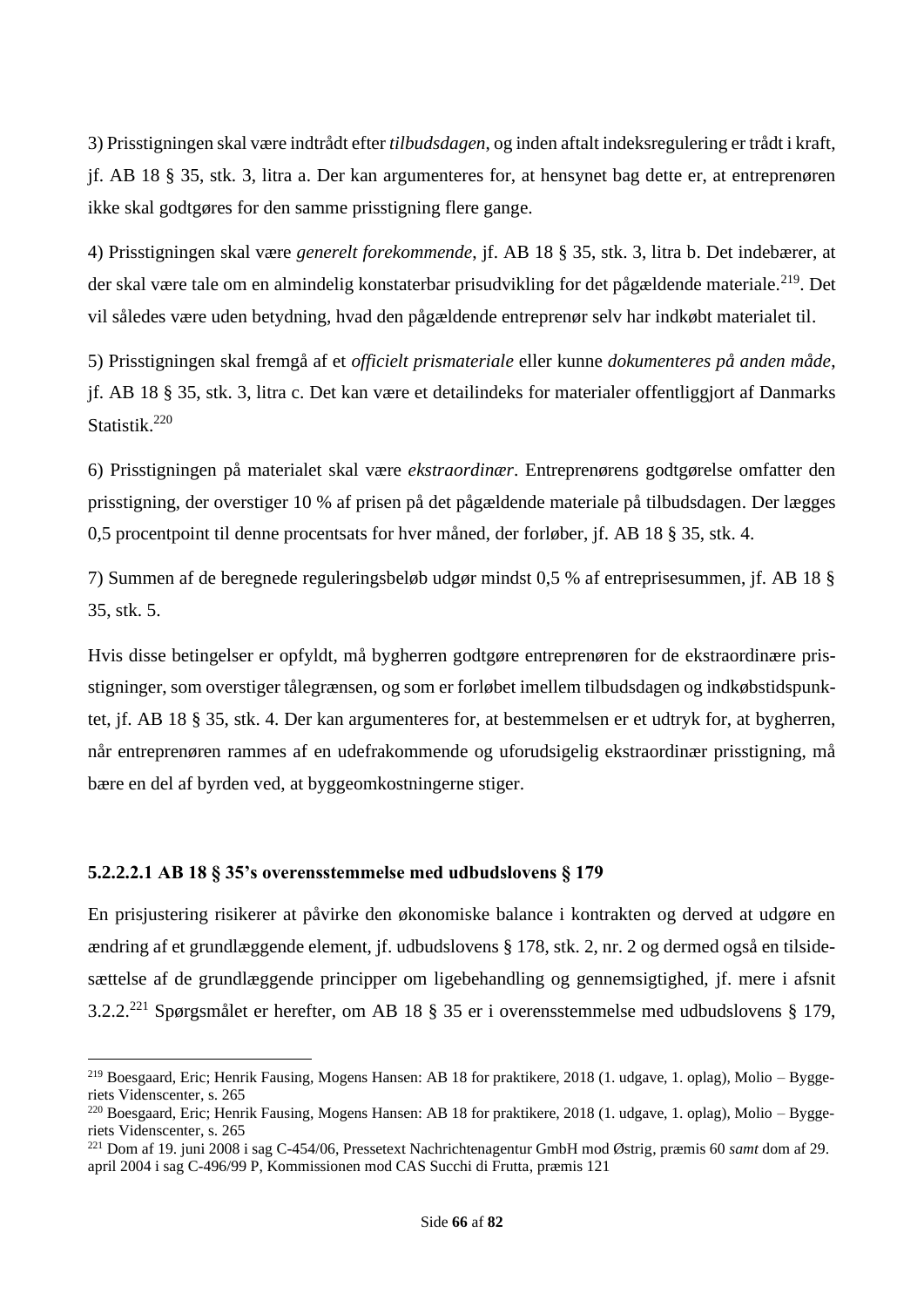eller om bygherren vil være nødt til at overveje, om ændringen kan henføres til de øvrige undtagelsesbestemmelser i udbudslovens §§ 180-184. En ændringsklausul skal være klar, præcis og utvetydig, jf. udbudslovens § 179, 1. pkt. Det indebærer, at betingelserne for ændringens anvendelse skal være objektivt konstaterbare og gennemsigtige, så de potentielle og aktuelle tilbudsgivere opnår viden om, hvordan og hvornår ændringen kan implementeres, jf. mere herom i afsnit 4.2.1.

Betingelserne for ændringens anvendelse (prisjusteringen) er, at der forekommer *ekstraordinære prisstigninger* på byggematerialer. Det er angivet i bestemmelsen, at en prisstigning vil være ekstraordinær, når den overstiger 10 % af prisen på det pågældende materiale på tilbudsdagen, og således at der lægges 0,5 procentpoint til denne procentsats for hver måned, der forløber efter tilbudsdagen, jf. AB 18 § 35, stk. 4. Der er herudover en forudsætning, at den beregnede godtgørelse overstiger 0,5 % af entreprisesummen, jf. AB 18 § 35, stk. 5. Parterne vil derfor ikke have grund til at forhandle om, hvornår prisstigningen betragtes som ekstraordinær, da priskriterierne er objektivt konstaterbare og fastlagt på forhånd. Der kan på den baggrund argumenteres for, at det er gennemsigtigt for aktuelle og potentielle tilbudsgivere, hvornår prisjusteringen kan finde anvendelse.

Hvis betingelserne i AB 18 § 35, stk. 2-7, er opfyldt, ydes entreprenøren godtgørelse for den prisstigning, som indtræder fra tilbudsdagen til indkøbstidspunktet, jf. AB 18 § 35, stk. 4. Det vil således være prisstigningen imellem tilbudsdagen og indkøbstidspunktet, der skal godtgøres. Selvom den endelige godtgørelse af prisstigningerne ikke kan fastlægges på forhånd, kan der argumenteres for, at omfanget er fastlagt i ændringsklausulen, da det ligger fast, hvordan godtgørelsen skal udmåles.

På den baggrund kan der argumenteres for, at alle rimeligt oplyste og sædvanligt påpasselige ansøgere og tilbudsgivere kan forstå ændringsklausulens nøjagtige rækkevidde og fortolke den på samme måde. Der kan derfor argumenteres for, at AB 18 § 35, stk. 2-7 om godtgørelse som følge af ekstraordinære prisstigninger på materialer, er i overensstemmelse med udbudslovens § 179. Det medfører, at prisjusteringer efter AB 18 § 35, stk. 2-7, kan betragtes som en ændring i medhør af kontrakten.

# **5.2.3 Tidsfristforlængelse efter AB 18**

Hvis entreprenøren og bygherren af egen drift i udførelsesfasen – særligt hvis aftalen indgås kort tid efter kontraktindgåelsen – aftaler at forlænge en tidsfrist, kan der argumenteres for, at der efter en konkret vurdering vil være tale om en ændring af et grundlæggende element, jf. udbudslovens § 178, stk. 1, nr. 2, idet at der kan argumenteres for, at kontraktens økonomiske balance i så fald ændres til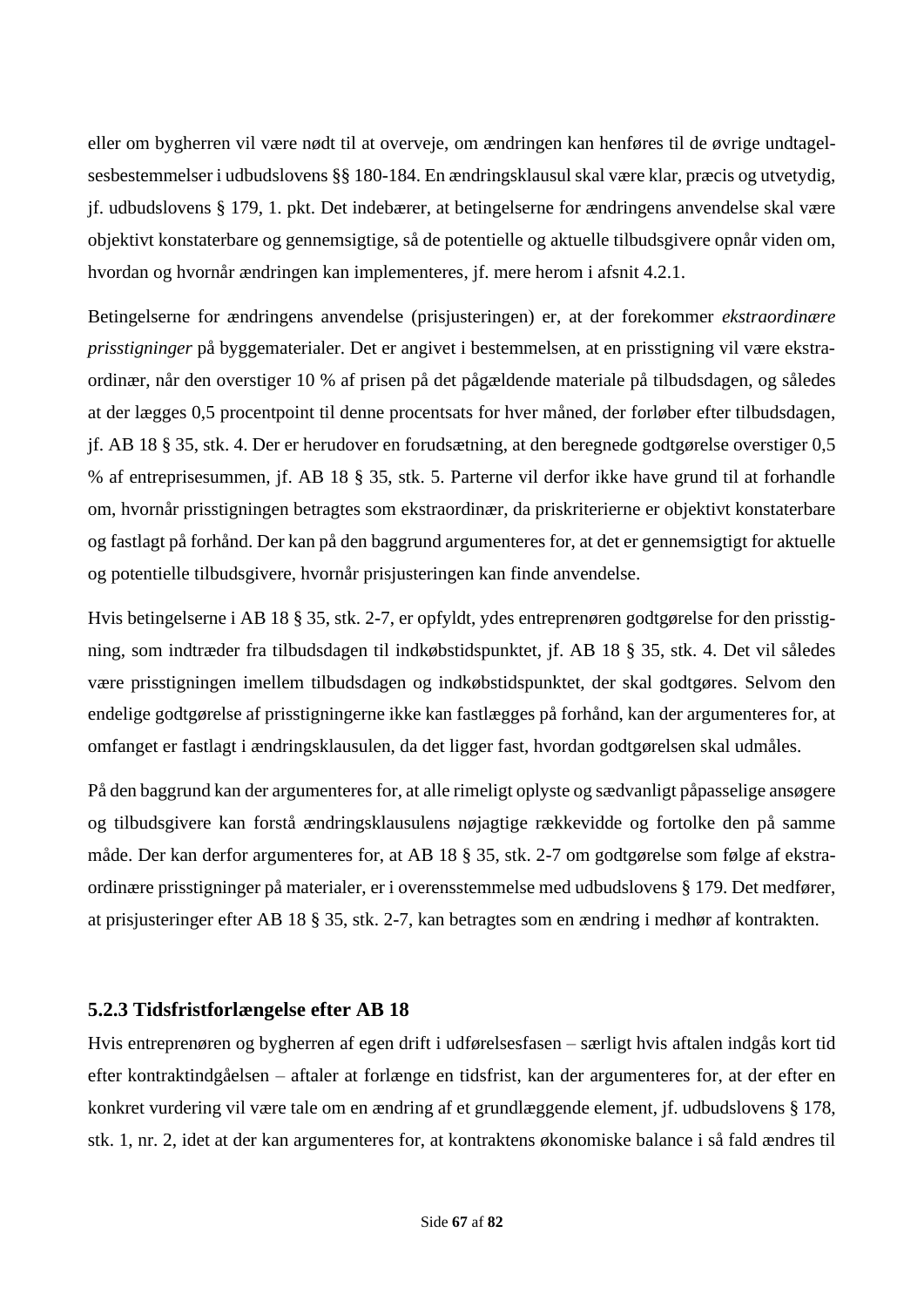fordel for leverandøren på en måde, som den oprindelige aftale ikke gav mulighed for. Der kan argumenteres for, at der er tale om en situation, hvor balancen mellem ydelse og modydelse forrykkes (den økonomiske balance i kontrakten), jf. nærmere i afsnit 3.2.2.

Der kan dog argumenteres for, at der vil være en bredere ramme, hvis parterne aftaler at fremrykke tidsplanen, jf. Klagenævnets kendelse af 19. december 2014, GEO mod Vejdirektoratet, hvor Klagenævnet fremhævede, at en fremrykning af tidsplanen var til leverandørens ulempe og derfor ikke var egnet til at påvirke den potentielle eller aktuelle konkurrence, jf. udbudslovens § 178, stk. 2, nr. 1. Der må sondres imellem tilfælde, hvor bygherren og entreprenøren gensidigt og af egen drift aftaler at forlænge en tidsfrist og så de tilfælde, hvor entreprenøren har ret til tidsfristforlængelse, jf. AB 18 § 39, stk. 1.

## **5.2.3.1 Nærmere om entreprenørens ret til tidsfristforlængelse, jf. AB 18 § 39**

Der foreligger ansvarspådragende forsinkelse, hvis entreprenøren ikke har præsteret sin ydelse til det aftalte tidspunkt, uden at der foreligger en ret til tidsfristforlængelse, jf. AB 18 § 40, stk. 1.<sup>222</sup> Det er bygherren, der har bevisbyrden for, at parterne har aftalt en tidsplan, jf. TBB 2015.269 VBA, hvori Voldgiftsnævnet udtalte, at en totalentreprenør havde bevisbyrden for, at der var indgået en bindende tidsplan med underentreprenøren. Har parterne ikke aftalt AB 18, kan entreprenøren fortsat kræve tidsfristforlængelse i tilsvarende situationer, idet at bestemmelsen i AB 18 § 39 er et udtryk for almindelige entrepriseretlige regler.<sup>223</sup> I næsten alle større bygge- og anlægsprojekter opstår der spørgsmål om forsinkelse og derved om entreprenørens ret til tidsfristforlængelse.<sup>224</sup>

Bestemmelserne i AB 18 om tidsfristforlængelse er et udtryk for, at forudsætningerne for kontraktens indgåelse er bristede, og at der må findes et rimeligt forhold mellem ydelse og modydelse.<sup>225</sup> Entreprenøren har ret til tidsfristforlængelse, hvis 1) der er tale om en AB 18 § 39-begivenhed og 2) der er årsagssammenhæng imellem § 39-begivenheden og forsinkelsen i forhold til den aftalte tidsplan.<sup>226</sup>

<sup>222</sup> Mere om forsinkelsesbegrebet. Iversen, Torsten: Entrepriseretten, 2016 (1. udgave, 2. oplag), Jurist- og Økonomiforbundets Forlag, s. 446-447

<sup>223</sup> Iversen, Torsten: Entrepriseretten, 2016 (1. udgave, 2. oplag), Jurist- og Økonomiforbundets Forlag, s. 468

<sup>224</sup> Iversen, Torsten: Entrepriseretten, 2016 (1. udgave, 2. oplag), Jurist- og Økonomiforbundets Forlag, s. 447

<sup>&</sup>lt;sup>225</sup> Hørlyck, Erik: Entreprise – AB 18 med kommentarer af Erik Hørlyck, 2019, (8. udgave, 1. oplag), Jurist- og Økonomiforbundets Forlag, s. 384

<sup>226</sup> Severin, Mads: TBB. 2020.109: Entreprenørens ret til tidsfristforlængelse efter AB 18, Tidsskrift for Bolig- og Byggeret, s. 1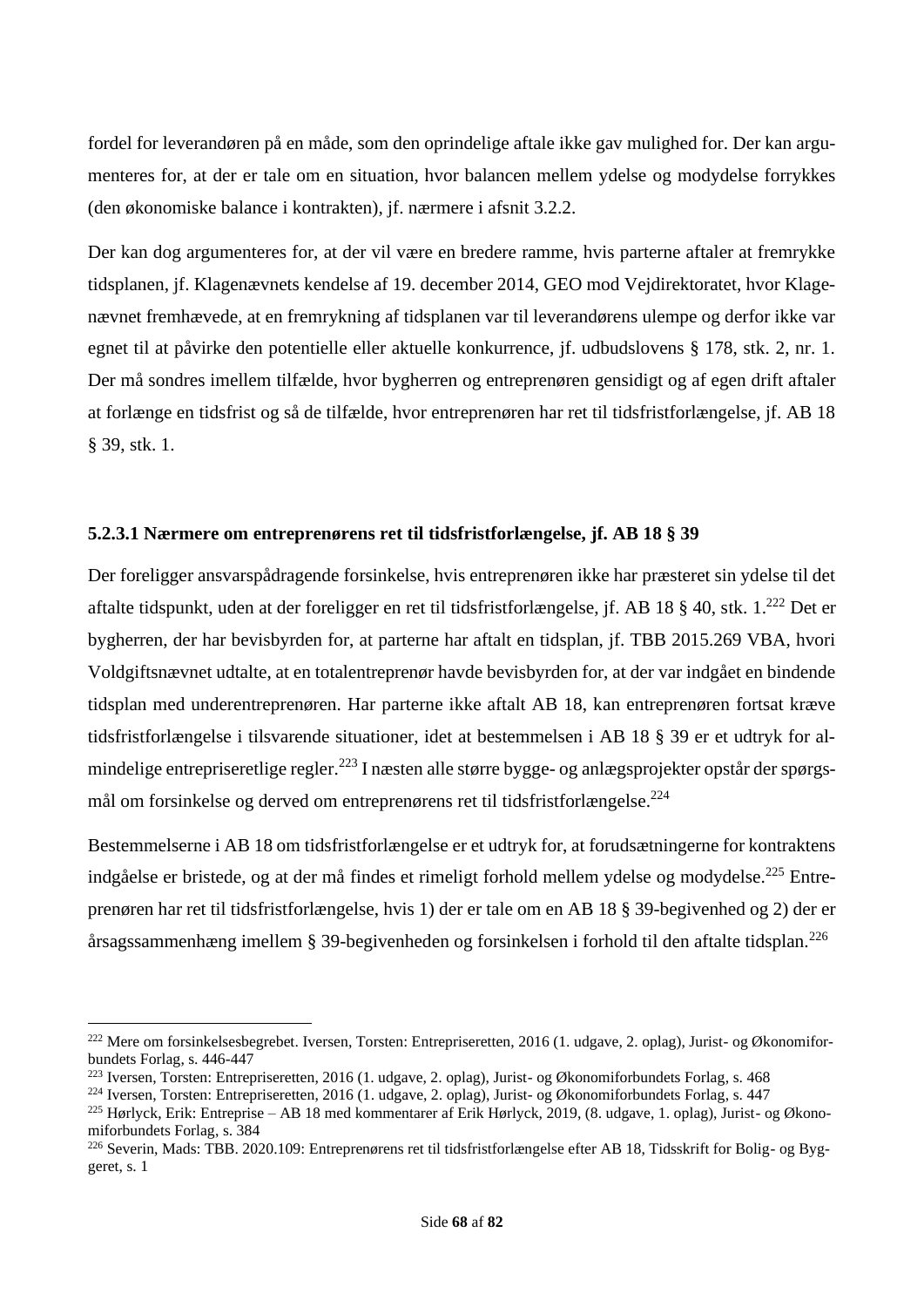Efter AB 18 § 39, stk. 1, har entreprenøren ret til tidsfristforlængelse, når

a) bygherren kræver ændringer i arbejdet, jf. AB 18 § 23, jf. AB 18 § 39, stk. 1, litra a.

b) bygherrens forhold eller anden entreprenørs forsinkelse, jf. AB 18 § 39, stk. 1, litra b.

c) force majeure, jf. AB 18 § 39, stk. 1, litra c.

d) Usædvanligt vejrlig, jf. AB 18 § 39, stk. 1, litra d.

e) Offentlige forbud eller påbud, som ikke skyldes entreprenørens forhold, jf. AB 18 § 39, stk. 1, litra e.

Har entreprenøren ret til tidsfristforlængelse efter AB 18 § 39, stk. 1, vil entreprenøren ikke være i ansvarspådragende forsinkelse, og bygherren vil ikke kunne kræve erstatning eller – såfremt det er aftalt – dagbod, jf. AB 18 § 40, stk. 1 og 2.

Hvor mange arbejdsdage entreprenøren har ret til tidsfristforlængelse i, afhænger af varigheden af den § 39-begivenhed, der er indtruffet.<sup>227</sup> Efter AB 18 § 31, stk. 2, litra c, skal parterne på hvert byggemøde registreret antallet af dage, hvor arbejdet har ligget stillet (spilddage), årsagen til dette samt om spilddagene er indregnet i tidsplanen. Opgørelsen vil danne udgangspunktet for vurderingen af, hvor mange hele arbejdsdage entreprenøren har ret til tidsfristforlængelse i. Hvis spilddagene ikke er indeholdt i tidsplanen, og hvis spilddagene er forårsaget af en § 39-begivenhed, og hvis entreprenøren kan godtgøre dette, har entreprenøren ret til tidsfristforlængelse i det pågældende antal spilddage.<sup>228</sup>

#### **5.2.3.1.1 Entreprenørens økonomiske kompensation ved tidsfristforlængelse**

Det er et særskilt spørgsmål, om entreprenøren har ret til at blive økonomisk kompenseret for det forhold, at entreprenøren i forsinkelsessituationerne er afskåret fra at udføre sit arbejde.<sup>229</sup> I forhold til spørgsmålet om erstatning, kan forsinkelsessituationerne kan opdeles i tre forskellige kategorier.

<sup>227</sup> Severin, Mads: TBB. 2020.109: Entreprenørens ret til tidsfristforlængelse efter AB 18, Tidsskrift for Bolig- og Byggeret, s. 5

 $^{228}$  Severin, Mads: TBB. 2020.109: Entreprenørens ret til tidsfristforlængelse efter AB 18, Tidsskrift for Bolig- og Byggeret, s. 5 *samt* Hørlyck, Erik: Entreprise – AB 18 med kommentarer af Erik Hørlyck, 2019, (8. udgave, 1. oplag), Jurist- og Økonomiforbundets Forlag, s. 391

<sup>229</sup> Iversen, Torsten: Entrepriseretten, 2016 (1. udgave, 2. oplag), Jurist- og Økonomiforbundets Forlag, s. 539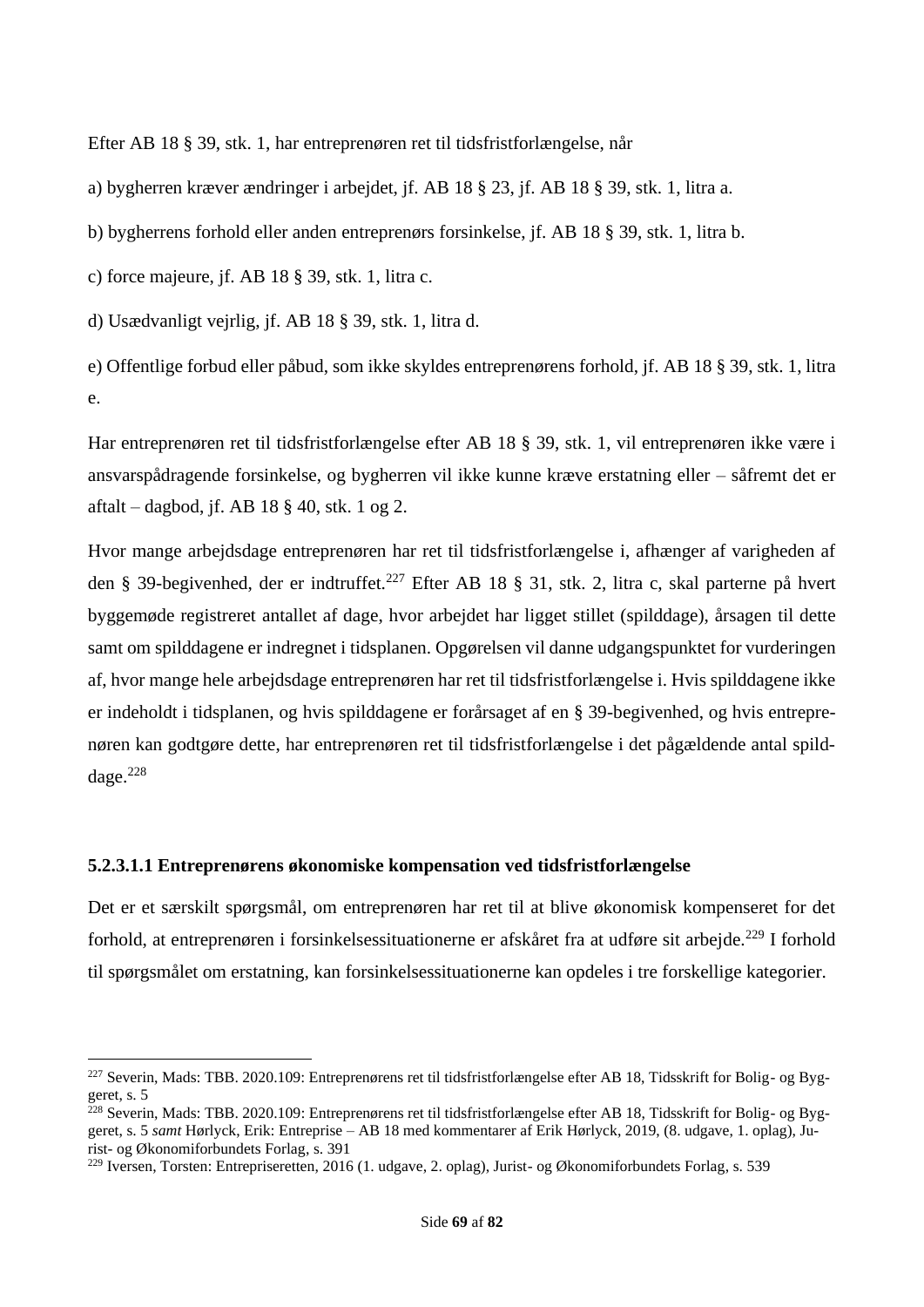1) Erstatning udmålt efter dansk rets almindelige regler om erstatning i kontraktforhold

Hvis forsinkelsen skyldes 1) bygherrens forhold, og hvis bygherren har udvist fejl eller forsømmelse, eller 2) hvis forsinkelsen skyldes en anden entreprenørs eller aftaleparts ansvarspådragende forsinkelse, har entreprenøren ret til erstatning udmålt efter dansks rets almindelige erstatningsregler, jf. AB 18 § 43, stk. 1, litra a og b. I disse situationer vil entreprenøren, forudsat at entreprenøren kan dokumentere sine krav, have ret til erstatning for sine udgifter og sin avance.<sup>230</sup>

2) Erstatning for entreprenørens tab (men ikke for fortjenesten og det videregående tab)

Hvis forsinkelsen skyldes 1) bygherrens forhold, uden at der foreligger fejl eller forsømmelse og forholdet ikke omfattes af bestemmelsens stk. 3, eller 2) hvis forsinkelsen skyldes en anden entreprenørs ikke-ansvarspådragende forsinkelse og forholdet ikke er omfattet af bestemmelsens stk. 3, eller hvis 3) der er tale om ændringer påkrævet af bygherren efter AB 18 § 23 eller 4) hvis forsinkelsen skyldes offentlige påbud eller forbud, som ikke skyldes bygherrens eller en andens entreprenørs forhold, har entreprenøren – forudsat at entreprenøren kan dokumentere sine tab – ret erstatning for sit tab bortset fra den fortjeneste, som entreprenøren mister ved ikke at kunne udføre arbejdet samt entreprenørens videregående tab, jf. AB 18 § 43, stk. 2, litra a-d.

#### 3) Ingen ret til erstatning

Hvis forsinkelsen skyldes 1) force majeure eller 2) vejrligshindringer, så har entreprenøren ikke ret til erstatning, jf. AB 18 § 43, stk. 3, litra a og b.

# **5.2.3.2 Tidsfristforlængelse – en ændring af et grundlæggende element?**

Efter udbudslovens § 178, stk. 1, nr. 1-3, vil der være tale om en ændring af et grundlæggende element, såfremt 1) ændringen er egnet til at påvirke den aktuelle eller potentielle konkurrence eller 2) den økonomiske balance ændring til fordel for entreprenøren på en måde, som den oprindelige kontrakt ikke gav mulighed for samt 3) der foretages en betydelig udvidelse af kontraktens anvendelsesområde. Når det skal vurderes, om tidsfristforlængelse, jf. § 39, stk. 1, vil være en ændring af et grundlæggende element, jf. udbudslovens § 178, er der flere forhold, der må tages i betragtning.

<sup>230</sup> Iversen, Torsten: Entrepriseretten, 2016 (1. udgave, 2. oplag), Jurist- og Økonomiforbundets Forlag, s. 541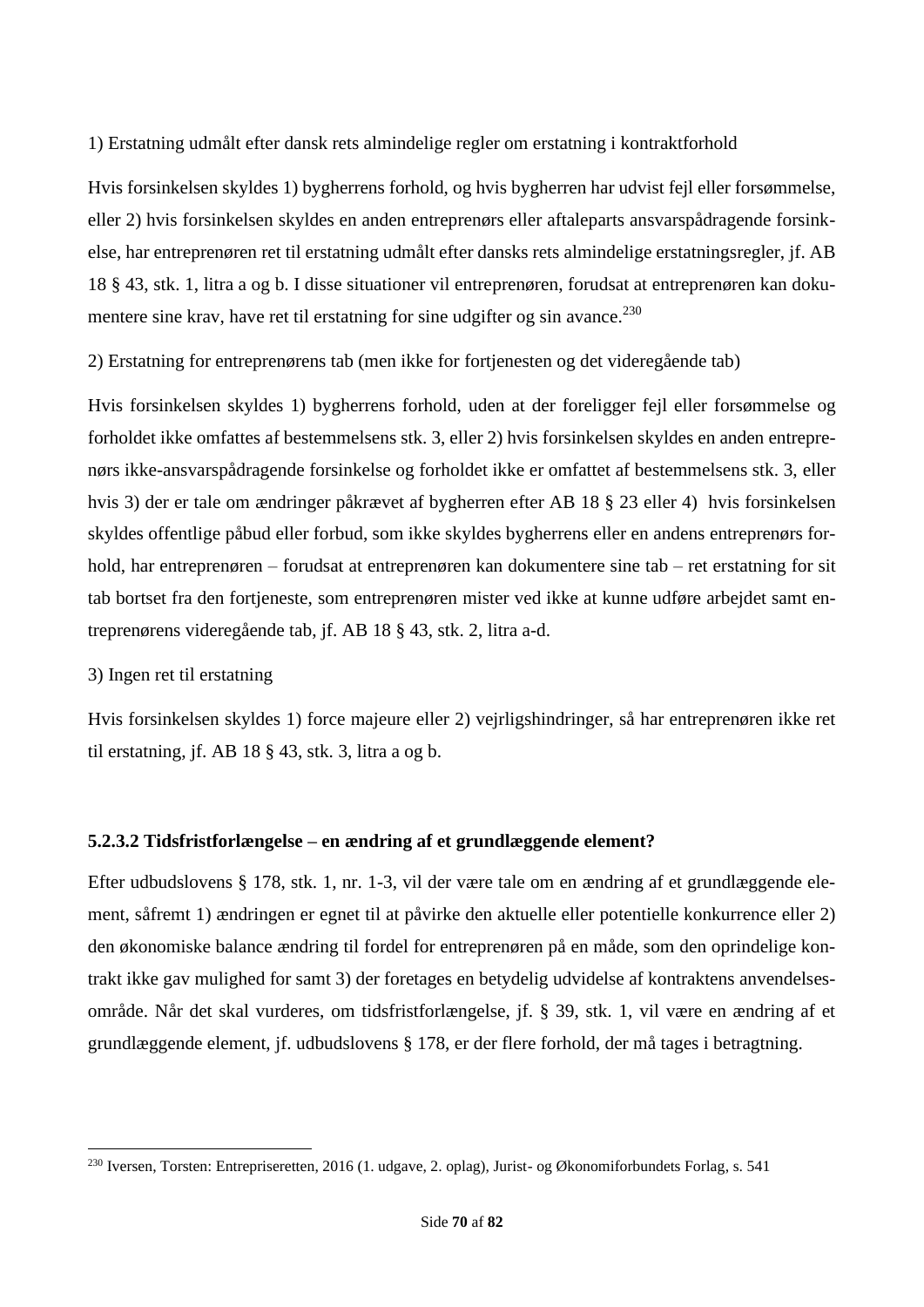*Det må for det første* bemærkes, at i modsætning til den situation, hvor parterne på eget initiativ uden holdepunkter i kontrakten vælger at aftale at forlænge tidsplanen, så indebærer en tidsfristforlængelse, jf. AB 18 § 39, stk. 1, *ikke*, at den samlede tidsperiode, hvor entreprenøren har mulighed for at udføre sit arbejde, bliver udvidet, idet at reglerne om tidsfristforlængelse afspejler, at entreprenøren har været afskåret fra at udføre sit arbejde i en given periode på grund af udefrakommende omstændigheder (bortset fra de tilfælde, hvor entreprenøren har ret til tidsfristforlængelse, jf. AB 18 § 39, stk. 1, litra a som følge af bygherrens ændringsret, jf. AB 18 § 23 eller bygherrens culpøse forhold, jf. AB 18 § 39, stk. 1, litra b). På den måde adskiller en tidsfristforlængelse sig fra udvidelsen af kontraktvarigheden i f.eks. Klagenævnets kendelse af 12. april 2016, Joint Venture Salini-Impregilo-Samsung Bunte mod Femern A/S, hvor Klagenævnet dog ikke fandt, at en udvidelse af kontraktens varighed var en ændring af et grundlæggende element.

Det taler for, at der ikke på samme måde, som hvis parterne på eget initiativ aftaler at forlænge afleveringsfristen, er tale om en situation, hvor den økonomiske balance forrykkes til entreprenørens fordel, jf. udbudslovens § 178, stk. 2, nr. 2, idet at entreprenørens forudsætninger og vilkår for at udføre entreprisen ikke forbedres som følge af en tidsfristforlængelse, jf. AB 18 § 39, stk. 1. Den samlede tid, hvori entreprenøren reelt har mulighed for at udføre entreprisen, er den samme som den, som var forudsat i udbudsmaterialet. En tidsfristforlængelse, jf. AB 18 § 39, stk. 1, er et udtryk for, at entreprenørens vilkår for at præstere realydelsen ikke skal forringes.

*For det andet* må det bemærkes, at selvom entreprenøren er berettiget til tidsfristforlængelse, jf. AB 18 § 39, stk. 1, og derfor ikke rammes af dagbod eller krav om erstatning, vil den samlede ændring være til entreprenørens ulempe, når entreprenøren i disse situationer ikke har ret til erstatning, jf. AB 18 § 43, stk. 3, litra a og b, eller hvis entreprenøren udelukkende har ret til erstatning fraregnet fortjenesten, jf. AB 18 § 43, stk. 2, litra a-d. I begge disse situationer risikerer entreprenøren at lide et økonomisk tab, og den samlede kontrakt bliver mere byrdefuld for entreprenøren. Det taler for, at der ikke foreligger en ændring, som er egnet til at påvirke den aktuelle eller potentielle konkurrence, jf. udbudslovens § 178, stk. 2, nr. 1.

På baggrund af det forhold, at den samlede tidsperiode, hvor entreprenøren kan udføre sit arbejde, ikke bliver længere, og det forhold at entreprenøren risikerer at lide et økonomisk tab, kan der argumenteres for, at der er tale om situationer, hvor der er en mindre risiko for, at ændringen er egnet til at påvirke den potentielle eller aktuelle konkurrence, jf. udbudslovens § 178, stk. 2, nr. 1, eller at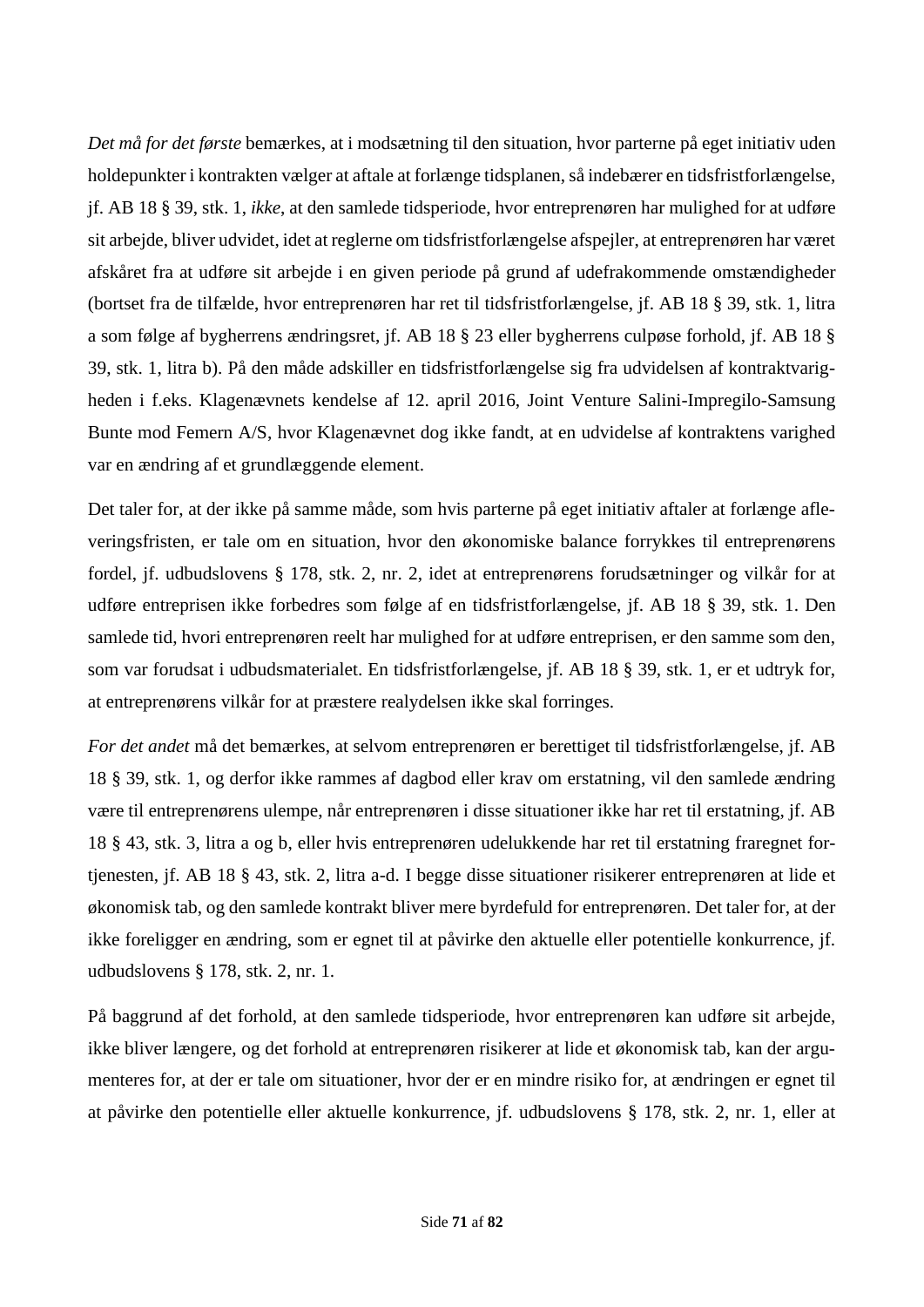tidsfristforlængelsen påvirker den økonomiske balance til leverandørens fordel, jf. udbudslovens § 178, stk. 2, nr. 2.

Hvis der er tale om en situation, hvor entreprenøren har ret til tidsfristforlængelse, jf. AB 39 § 39, stk. 1, og entreprenøren har ret til fuld erstatning, jf. AB 18 § 43, stk. 1, litra a og b, vil entreprenøren blot (i teorien) blive friholdt for sit økonomiske tab. I forlængelse af dette kan der argumenters for, at der i ingen af tilfældene vil være tale om en betydelig udvidelse af kontraktens anvendelsesområde, jf. udbudslovens § 178, stk. 2, nr. 3, idet at entreprenøren ikke kan være berettiget til yderligere vederlag som følge af en tidsfristforlængelse, jf. AB 18 § 39, stk. 1, men derimod højest fuld erstatning efter dansk rets almindelige regler. Entreprenøren vil ikke få sin fortjeneste forøget som følge af en tidsfristforlængelse.

*Det kan for det tredje* anføres, at de forhold, der fører til, at entreprenøren har ret til tidsfristforlængelse, jf. AB 18 § 39, stk. 1 – bortset fra tilfælde, hvor forsinkelsen skyldes bygherrens culpøse forhold eller ændringsretten, jf. AB 18 § 23 – afspejler, at uforudsete udefrakommende forhold f.eks. vejrligshindringer, offentlige påbud eller force majeure har afskåret entreprenøren for at udføre sit arbejde. På den baggrund kan der argumenteres for, at situationer, hvor entreprenøren har ret til tidsfristforlængelse, jf. AB 18 § 39, stk. 1, svært kan forenes med den situation, hvor parterne har haft en vilje til at genforhandle kontrakten, hvilket peger i retning af, at der ikke er tale om en ændring af et grundlæggende element.<sup>231</sup>

Der kan på baggrund af ovenstående argumenteres for, at de situationer, hvor entreprenøren har ret til tidsfristforlængelse, jf. AB 39 § 39, stk. 1, i vid udstrækning vil være i overensstemmelse med udbudsloven, idet er der i mange af situationerne ikke vil være tale om en ændring af et grundlæggende element. Denne vurdering står i modsætning til de situationer, hvor 1) parterne gensidigt på eget initiativ vælger af aftale en tidsfristforlængelse og dermed forrykker afleveringsfristen samt 2) situationer, hvor tidsfristforlængelse ikke afspejler antallet af spilddage, som § 39-begivenheden har forårsaget, således at entreprenøren får en længere tidsfristforlængelse end berettiget efter AB 18 § 39, stk. 1, samt 3) hvis tidsfristforlængelsen er en følge af bygherrens ændringsret, jf. AB 18 § 23, stk. 1, og hvis denne ændring ikke er i overensstemmelse med udbudsreglerne, kan der argumenteres for, at en tidsfristforlængelse, jf. AB 18 § 39, stk. 1, litra a, heller ikke vil være det.

<sup>&</sup>lt;sup>231</sup> EU-Domstolen har tidligere udtalt, at der vil være tale om en indgåelse af en ny aftale i udbudsretlig forstand, når ændringen *"er afgørende forskellige fra bestemmelserne i oprindelige kontrakt og derfor viser, at parterne har haft en vilje til at genforhandle kontrakten",* jf. dom af 19. juni 2008 i sag C-454/06, Pressetext Nachrichtenagentur GmbH mod Østrig, præmis 34.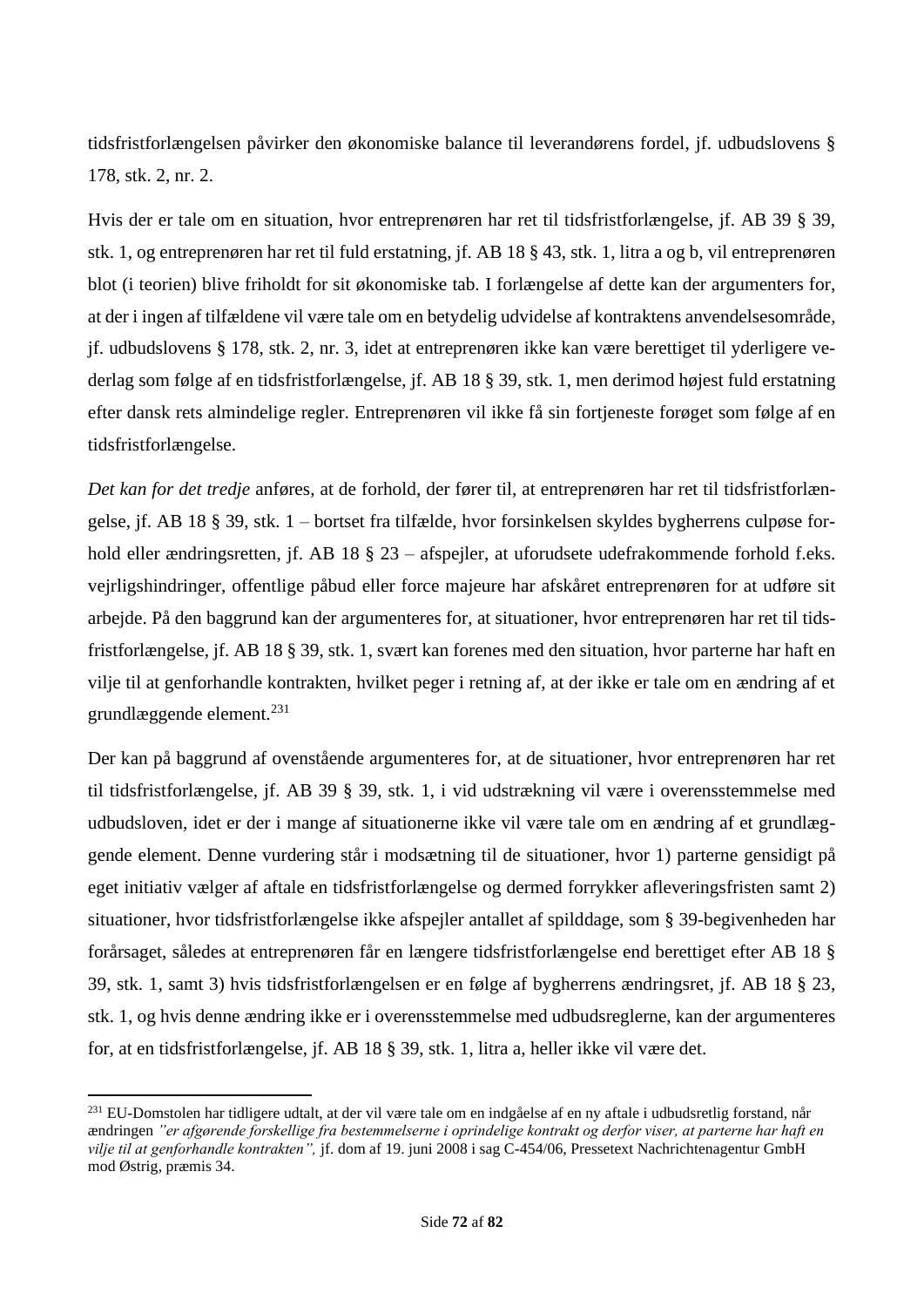#### **5.2.3.3 AB 18 § 39's overensstemmelse med udbudslovens § 179**

Herefter er spørgsmålet, om AB 18 § 39 er i overensstemmelse med udbudslovens § 179, hvorefter der ikke vil være tale om en ændring af et grundlæggende element, såfremt ændringen er forudset i udbudsmaterialet i klare, præcise og entydige klausuler. Det indebærer, at det skal være gennemsigtigt for aktuelle og potentielle tilbudsgivere, hvordan og hvornår ændringen kan implementeres, jf. mere herom i afsnit 4.<sup>232</sup>

Efter AB 18 § 39, stk. 1, har entreprenøren har ret til tidsfristforlængelse som følge af f.eks. "bygherrens forhold", "usædvanlige naturbegivenheder", når "vejrlig forekommer i væsentligt større omfang end sædvanligt". Der kan argumenteres for, at der er flere § 39-begivenheder, som forudsætter en skønsvurdering, som må foretages på baggrund af praksis. På den baggrund kan der argumenteres for, at bestemmelsen i AB 18 § 39 ikke er så klar, præcis og entydig, at det på forhånd vil være gennemsigtigt for aktuelle og potentielle tilbudsgivere, hvad den nøjagtige rækkevidde af en tidsfristforlængelse vil være, og hvordan og hvornår den kan implementeres. Der kan herudover argumenteres for, at hovedparten af § 39-begivenhederne skyldes uforudsigelige omstændigheder, hvilket gør det svært at forene bestemmelsen med udbudslovens § 179, der forudsætter, at ændringen er beskrevet klart og tydeligt i udbudsmaterialet.

Der kan på den baggrund argumenteres for, at AB 18 § 39, stk. 1, ikke er i overensstemmelse med udbudslovens § 179. Bygherren må derfor foretage en væsentlighedsvurdering af, om der er tale om en ændring af et grundlæggende element, og hvis det er tilfældet, må bygherren overveje, om ændringen kan henføres til udbudslovens øvrige undtagelsesbestemmelser i §§ 180-184.

<sup>232</sup> Dom af 19. juni 2008 i sag C-454/06, Pressetext Nachrichtenagentur GmbH mod Østrig, præmis 60 *samt* dom af 29. april 2004 i sag C-496/99 P, Kommissionen mod CAS Succhi di Frutta, præmis 121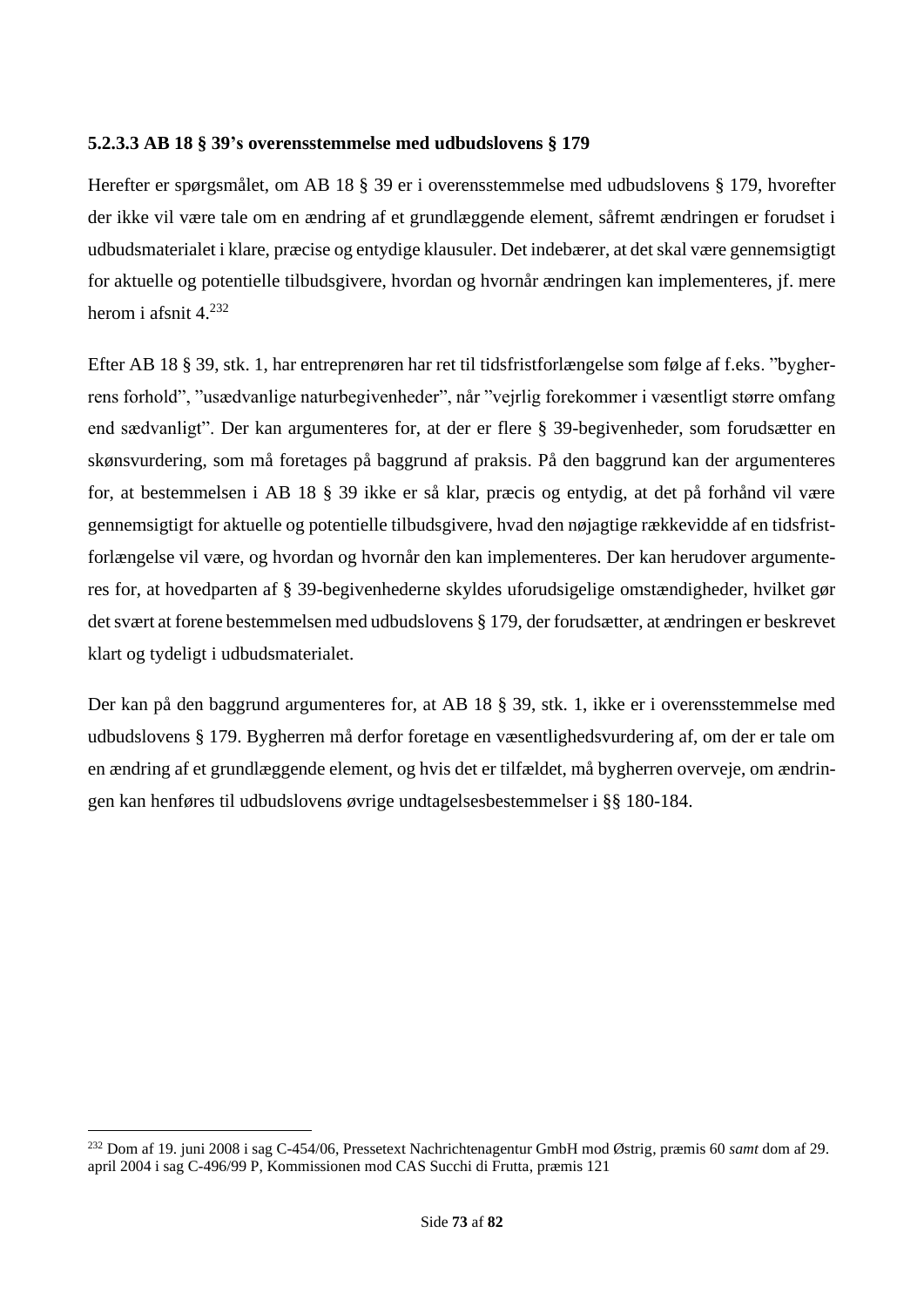### **5.3 Delkonklusion**

Det konkluderes, at AB 18 § 23 om bygherrens ændringsret ikke er i overensstemmelse med udbudslovens § 179. AB 18 § 24 om regulering af entreprenørvederlaget som følge af mer- eller mindrearbejder er ikke i overensstemmelse med udbudslovens § 179. Det gælder også for bestemmelsen i AB 18 § 39 om entreprenørens ret til tidsfristforlængelse. Hvis der foretages ændringer med hjemmel i disse bestemmelser, skal der derfor foretages en væsentlighedsvurdering af den konkrete ændring, jf. udbudslovens § 178. Bestemmelsen i AB 18 § 34 om pris og indeksregulering er i overensstemmelse med udbudslovens § 179. Det er dog en forudsætning, at det fremgår af udbudsmaterialet hvilket indeks, der ligger til grund for reguleringen. I så fald kan ændringer med hjemmel i denne bestemmelse betragtes som ændringer i medhør af kontrakten. Bestemmelsen i AB 18 § 35, stk. 2-7, om ekstraordinære prisstigninger på materialer er ligeledes i overensstemmelse med udbudslovens § 179, hvorfor det ikke vil være nødvendigt for bygherren at foretage en væsentlighedsvurdering af en godtgørelse til entreprenøren som følge af ekstraordinære prisstigninger på materialer.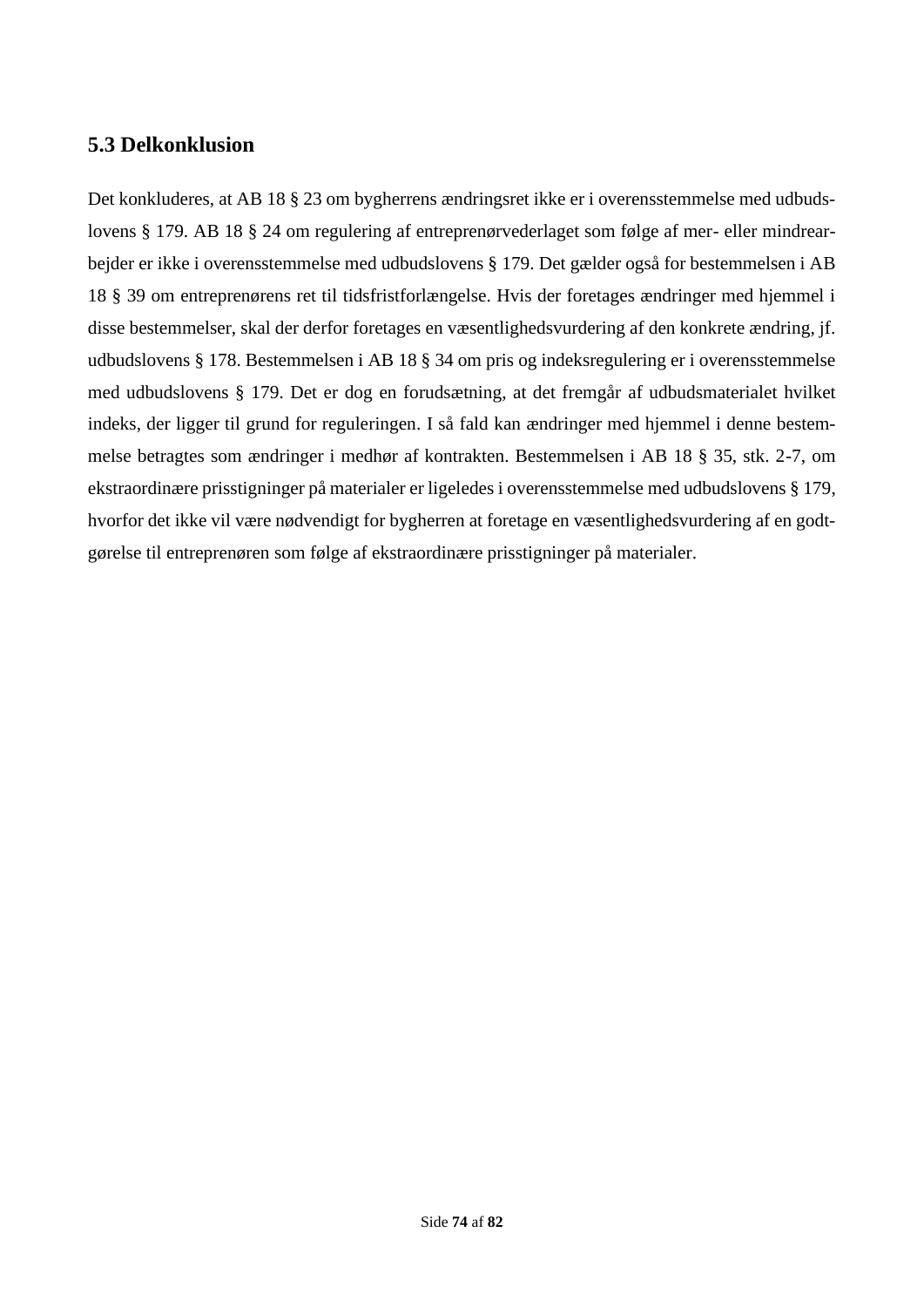# **6. Konklusion**

Hvis der foretages ændringer af et grundlæggende element, skal ordregiveren gennemføre en fornyet udbudsprocedure, jf. udbudslovens § 178, stk. 1. Der vil være tale om en ændring af et grundlæggende element, såfremt ændringen har været egnet til at påvirke den aktuelle eller potentielle konkurrence, jf. udbudslovens § 178, stk. 1, nr. 1. Ordregiver må derfor overveje, hvordan udbuddet var forløbet, såfremt ændringen var indarbejdet i udbudsmaterialet fra starten. Der vil også være tale om en ændring af et grundlæggende element, hvis ændringen indebærer, at den økonomiske balance ændres til leverandørens fordel på en måde, som den oprindelige kontrakt eller rammeaftale ikke gav mulighed for, jf. udbudslovens § 178, stk. 2, nr. 2, eller hvis ændringen indebærer en betydelig udvidelse af kontrakten, jf. udbudslovens § 178, stk. 2, nr. 3. Bestemmelsen er en kodificering af EU-Domstolens praksis.

Det følger undtagelsesvist af udbudslovens § 179, 1. pkt., at der ikke vil være tale om en ændring af et grundlæggende element, såfremt at ændringen er forudset i udbudsmaterialet i klare, præcis og entydige klausuler. Det indebærer, at ændringsklausulen fastsætter omfanget, arten og betingelserne for ændringens implementering. Betingelserne skal være gennemsigtige og objektivt konstaterbare. Ændringsklausulen skal beskrive, hvornår og hvordan ændringen kan finde anvendelse.

En ændringsklausul vil være i overensstemmelse med udbudslovens § 179, såfremt 1) alle rimeligt oplyste og sædvanligt påpasselige ansøgere og tilbudsgivere kan forstå ændringsklausulens nøjagtige rækkevidde og fortolke den på samme måde, og når 2) ordregiveren kan efterprøve tilbuddene og vurdere, om de er konditionsmæssige, og når ordregiveren ikke som følge af ændringsklausulen har et frit valg med hensyn til hvilke ændringer, der kan foretages. Klausulen må ikke ændre kontraktens overordnede karakter, jf. udbudslovens § 179, 2. pkt.

En bygge- og anlægskontrakt omfattet af udbudslovens anvendelsesområde kan kategoriseres som et længerevarende kontraktforhold. Det er kendetegnende for denne transaktionstype, at der er tale om komplekse ydelser, som vedrører store værdier, som udføres på baggrund af ressourcekrævende forberedelse. Det er også et kendetegn for denne transaktionstype, at realydelsen leveres successivt, og at der derfor er en tæt kontakt imellem aftaleparterne, og at kontrakten har en længere tidsmæssig udstrækning. De faktiske kendetegn fører til, at der hurtigt kan opstå et ændringsbehov hos bygherren både hvad angår ydelsen og vilkår. Ændringsbehovet kan bl.a. opstå som følge af et behov for at styre byggeprocessen, fortrydelse af det oprindelige projekt i takt med, at byggeprocessen skrider frem,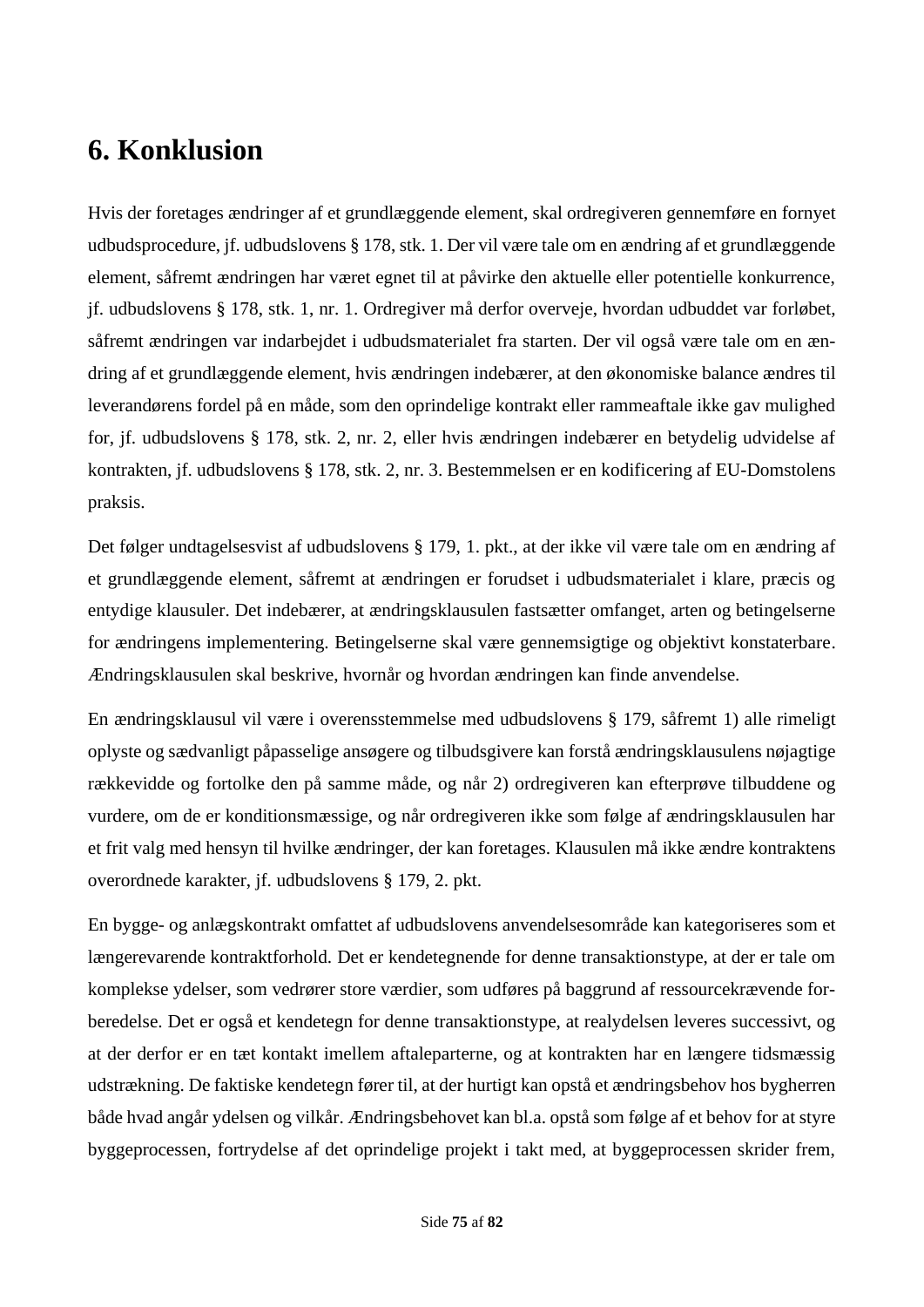projektuklarheder, udbudsmangler, uforudsete hindringer eller som følge af ekstraordinære prisstigninger. Alene den tidsmæssige udstrækning kan også skabe et behov for prisjusteringer i form af prisindeksering.

Der er flere bestemmelser i AB 18, der hjemler ændringer i bygge- og anlægskontrakten efter aftaleindgåelsen. Det gælder bygherrens ændringsret, jf. AB 18 § 23, regulering af entreprenørvederlaget som følge af mer- eller mindrearbejder, jf. AB 18 § 24, regulering af entreprisesummen og godtgørelse, jf. AB §§ 34-35 samt entreprenørens ret til tidsfristforlængelse, jf. AB 18 § 39. Det forhold, at parternes aftalegrundlag indeholder ændringsklausuler, medfører ikke, at ændringer henført til disse bestemmelser i udbudsretlig forstand nødvendigvis kan betragtes som ændringer i medhør af kontrakten. Det forudsætter, at ændringsklausulerne er i overensstemmelse med udbudslovens § 179.

Det konkluderes om bygherrens ændringsret efter AB 18 § 23, at denne bestemmelse ikke er i overensstemmelse med udbudslovens § 179. AB 18 § 24 om regulering af entreprenørvederlaget som følge af mer- eller mindrearbejder er ikke i overensstemmelse med udbudslovens § 179. Det gælder også for bestemmelsen i AB 18 § 39 om entreprenørens ret til tidsfristforlængelse. Hvis der foretages ændringer med hjemmel i disse bestemmelser, skal der derfor foretages en væsentlighedsvurdering af den konkrete ændring, jf. udbudslovens § 178.

Det konkluderes om bestemmelserne i AB 18 § 34 om regulering af entreprisesummen på baggrund af et indeks samt AB 18 § 35, stk. 2-7, om entreprenørens godtgørelse som følge af ekstraordinære prisstigninger på materialer, at disse bestemmelser er i overensstemmelse med udbudslovens § 179. Såfremt der foretages ændringer med hjemmel i disse bestemmelser, vil der således være tale om ændringer i medhør af kontrakten, jf. udbudslovens § 179, og parterne kan støtte ret på disse bestemmelser.

Sammenfattende kan det således konkluderes, at den offentlige bygherre ved at anvende ændringsklausuler kan skabe en vis fleksibilitet i den offentlige bygge- og anlægskontrakt. En anvendelse af ændringsklausuler i overensstemmelse med udbudslovens § 179 vil i nogen grad kunne imødekomme bygherrens behov for at kunne foretage både ydelsesændringer samt ændringer af vilkår i offentlige bygge- og anlægskontrakter.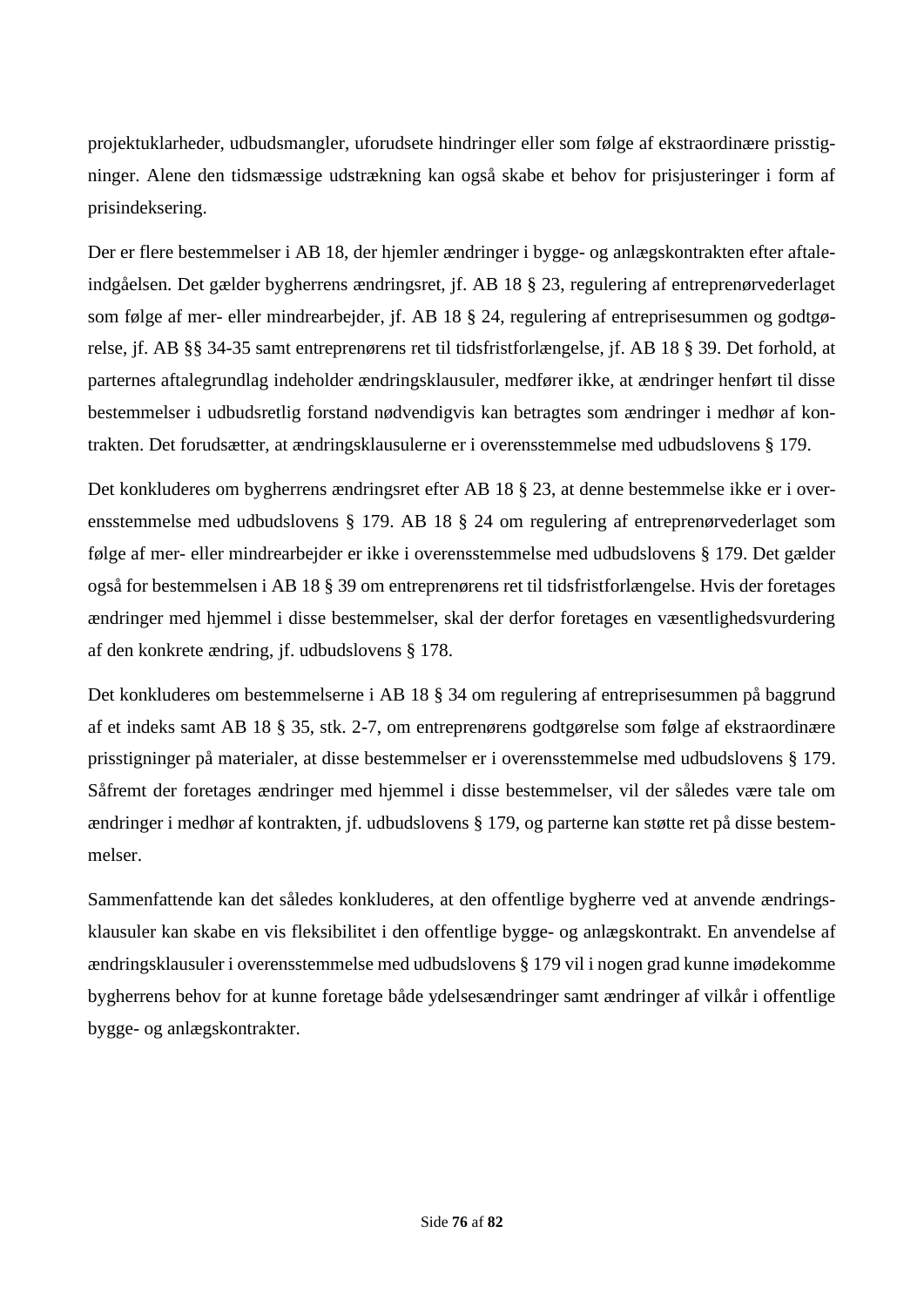# **7. Litteraturliste**

## **7.1 Love, direktiver mm.**

Lov nr. 1564 af 15. december 2015, Udbudsloven

Lovforslag som fremsat, FT 2015-16, tillæg A, lovforslag nr. L 19, "Forslag til Udbudsloven", fremsat af erhvervs- og vækstminister, Troels Lund Poulsen (V) den 7. oktober 2015

Europa-Parlamentets og Rådets direktiv 2004/18/EF af 31. marts 2004 om samordning af fremgangsmåderne ved indgåelse af offentlige vareindkøbskontrakter, offentlige tjenesteydelseskontrakter og offentlige bygge- og anlægskontrakter

Europa-Parlamentets og Rådets direktiv 2014/24/EU af 26. februar 2014 om offentlige udbud og om ophævelse af direktiv 2004/18/EF

Traktaten om den Europæiske funktionsmåde, TEUF

Bekendtgørelse nr. 14 af 9. januar 2020 om støtte til almene boliger m.v.

Lovbekendtgørelse nr. 1410 af 7. december 12, 2007 om indhentning af tilbud på visse offentlige og offentligt støttede kontrakter, Tilbudsloven

Rådets direktiv 93/37/EØF af 14. juni 1993 om samordning af fremgangsmåderne med hensyn til indgåelse af offentlige bygge- og anlægskontrakter

Rådets direktiv 93/38/EØF af 14. juni 1993 om samordning af fremgangsmåderne ved tilbudsgivning inden for vand- og energiforsyning samt transport og telekommunikation

Cirkulære om pris og tid på bygge- og anlægsarbejder m.v. nr. 174 af 10/10/1991 med efterfølgende ændringer (fastpriscirkulæret)

## **7.2 Standardvilkår fra AB-systemet**

Betænkning nr. 1570 afgivet af AB-udvalget til revision af AB 92, ABR 89 og ABT 93, Trafik-Bygge- og Boligstyrelsen, juni 2018

Almindelige betingelser for arbejder og leverancer i bygge- og anlægsvirksomhed udfærdiget af Trafik-, Bygge- og Boligstyrelsen den 21. juni af 2018 (AB 18)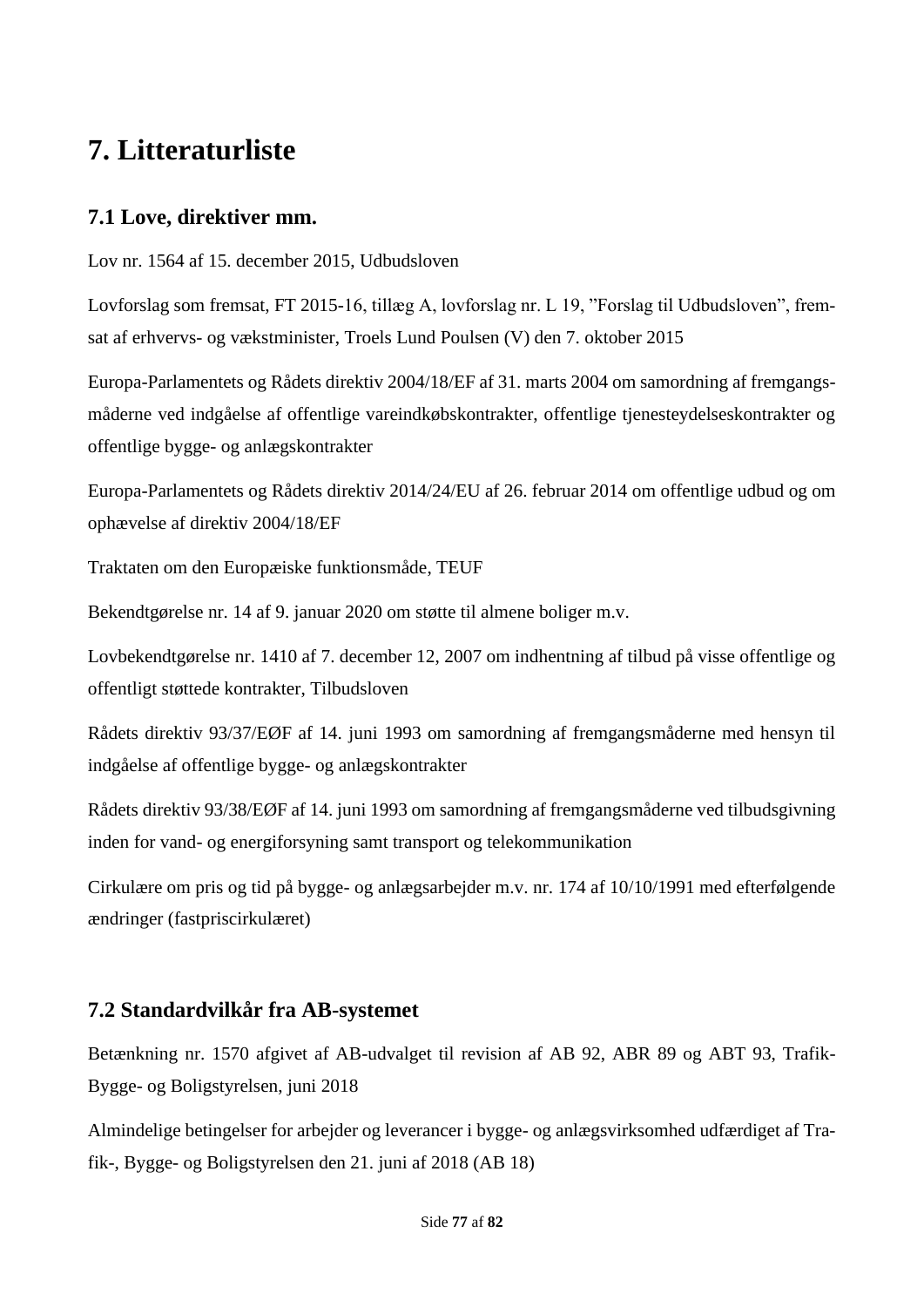Almindelige betingelser for arbejder og leverancer i bygge- og anlægsvirksomhed udfærdiget af Boligministeriet den 10. december af 1992 (AB 92)

Almindelige Betingelser for arbejder og leverancer i bygge- og anlægsvirksomhed udfærdiget af Ministeriet for offentlige arbejder den 29. november 1972 (AB 72)

Almindelige Betingelser for arbejder og leverancer udfærdiget af Ministeriet for offentlige arbejder den 7. september 1951 (AB 51)

### **7.3 Praksis fra Den Europæiske Unions Domstol**

Dom af 29. april 2004 i sag C-496/99 P, Kommissionen mod CAS Succhi di Frutta

Dom af 12. marts. 2008 i sag T-345/03, Evropaïki Dynamiki — Proigmena Systimata Tilepikoinonion Pliroforikis kai Tilematikis AE mod Kommissionen (CORDIS)

Dom af 8. april 2008 i sag C-337/05, Kommissionen mod Italien

Dom af 19. juni 2008 i sag C-454/06, Pressetext Nachrichtenagentur GmbH mod Østrig

Dom af 25. april 1996 i sag C-87/94, Kommissionen mod Belgien

Dom af 1. februar 2001 i sag C-237/99, Kommissionen mod Frankrig

Dom af 6. november 2014 i sag C-43/13, Cartiera Dell'Adda mod CEM Ambiente

Dom af 3. april 2010 i sag C-91/08, Wall AG mod Stadt Frankfurt am Main, m.fl.

Dom af 2. juni 2016 i sag C-27/15, Pippo Pizzo mod CRGT srl

Dom af 11. september 2014 i sag C-19/13, Ministero dell'Interno mod Fastweb SpA

#### **7.4 Praksis fra Klagenævnet for Udbud**

Klagenævnets kendelse af 31. oktober 1996, Semco Energi A/S mod Brønderslev Kommune

Klagenævnets kendelse af 27. juni 2017, CFD mod Den Nationale Tolkemyndighed

Klagenævnets kendelse af 4. maj 2016, CGI Danmark A/S mod Moderniseringsstyrelsen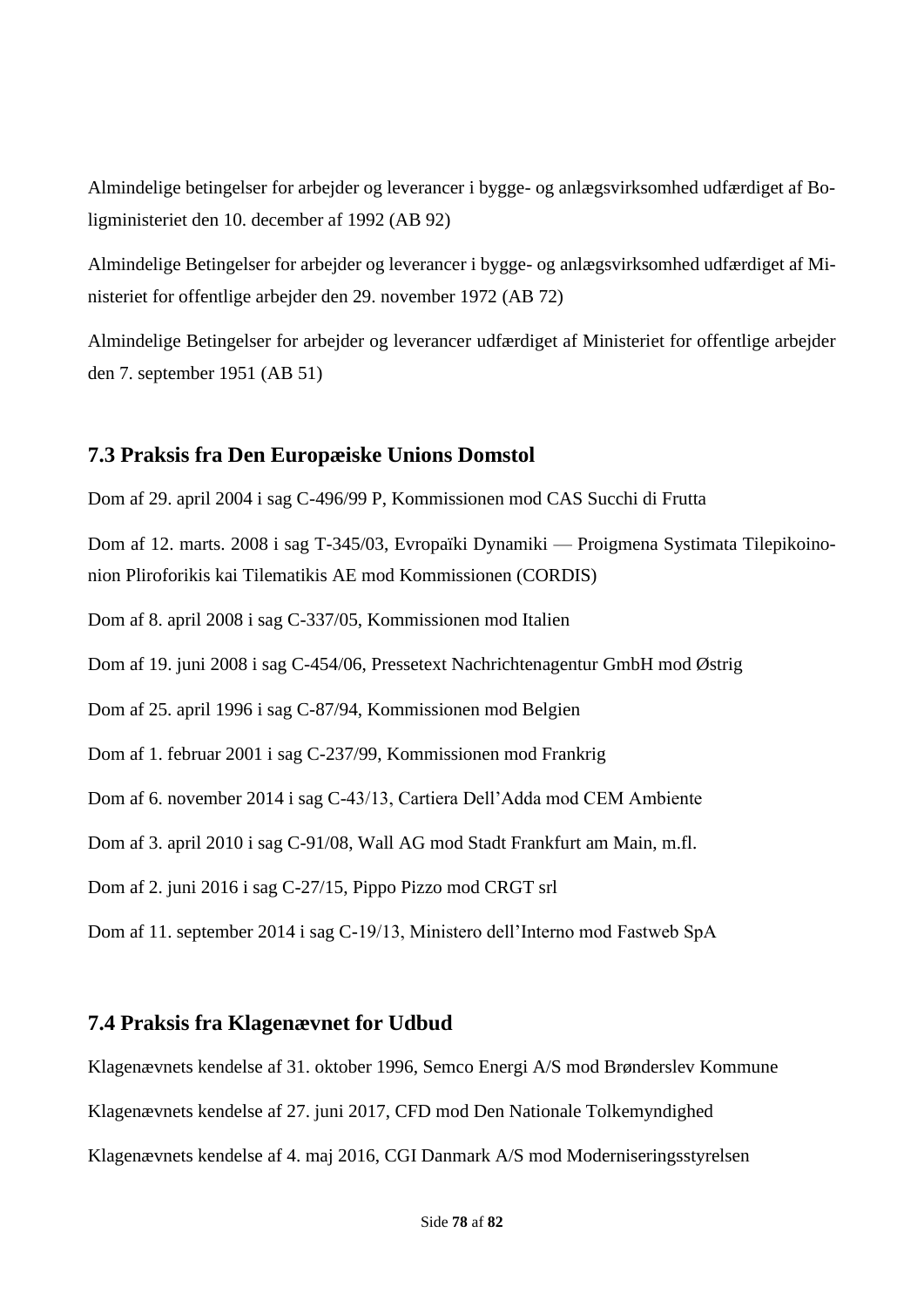Klagenævnets kendelse af 11. juli 2017, Inventarland ApS mod Region Sjælland

Klagenævnets kendelse af 19. december 2014, GEO mod Vejdirektoratet

Klagenævnets kendelse af 10. juli 2008, European Land Solutions Ltd. mod Kystdirektoratet

Klagenævnets kendelse af den. 18. juni 2013, Multi Trans A/S mod Københavns Kommune, Sundheds- og omsorgsforvaltningen

Klagenævnets kendelse af 3. december 1998, Højgaard og Schultz m.fl. mod Ørestadsselskabet

Klagenævnets kendelsen af 14. december 2015, Abbott Laboratories A/S mod Region Syddanmark

Klagenævnets kendelse af 21. juni 2011, Hørkram Foodservice A/S mod Roskilde Kommune

Klagenævnets kendelse af 6. februar 2013, Droskeselskabet Odense Taxa a.m.b.a. mod Midttrafik, Fynbus og Sydtrafik

Klagenævnets kendelse af 19. august 2020, EG A/S mod Egedal Kommune

Klagenævnets kendelse af 12. april 2016, Joint Venture Salini-Impregilo-Samsung Bunte mod Femern A/S

Klagenævnets kendelse af 4. oktober 2019, VITRONIC - Dr.-Ing. Stein Bildverarbeitungssysteme GmbH mod Sund & Bælt Holding A/S

## **7.5 Afgørelser fra Tidsskrift for Bolig- og Byggeret**

T:BB 2020.80 VBA

T:BB 2013.316 VBA

#### **7.6 Vejledninger, rapporter mm.**

Konkurrence- og Forbrugerstyrelsen, status for offentlig konkurrence, december 2020 Konkurrence- og Forbrugerstyrelsen, vejledning om kontraktændringer, december 2013 Rapport fra udvalg om dansk udbudslovgivning, december 2014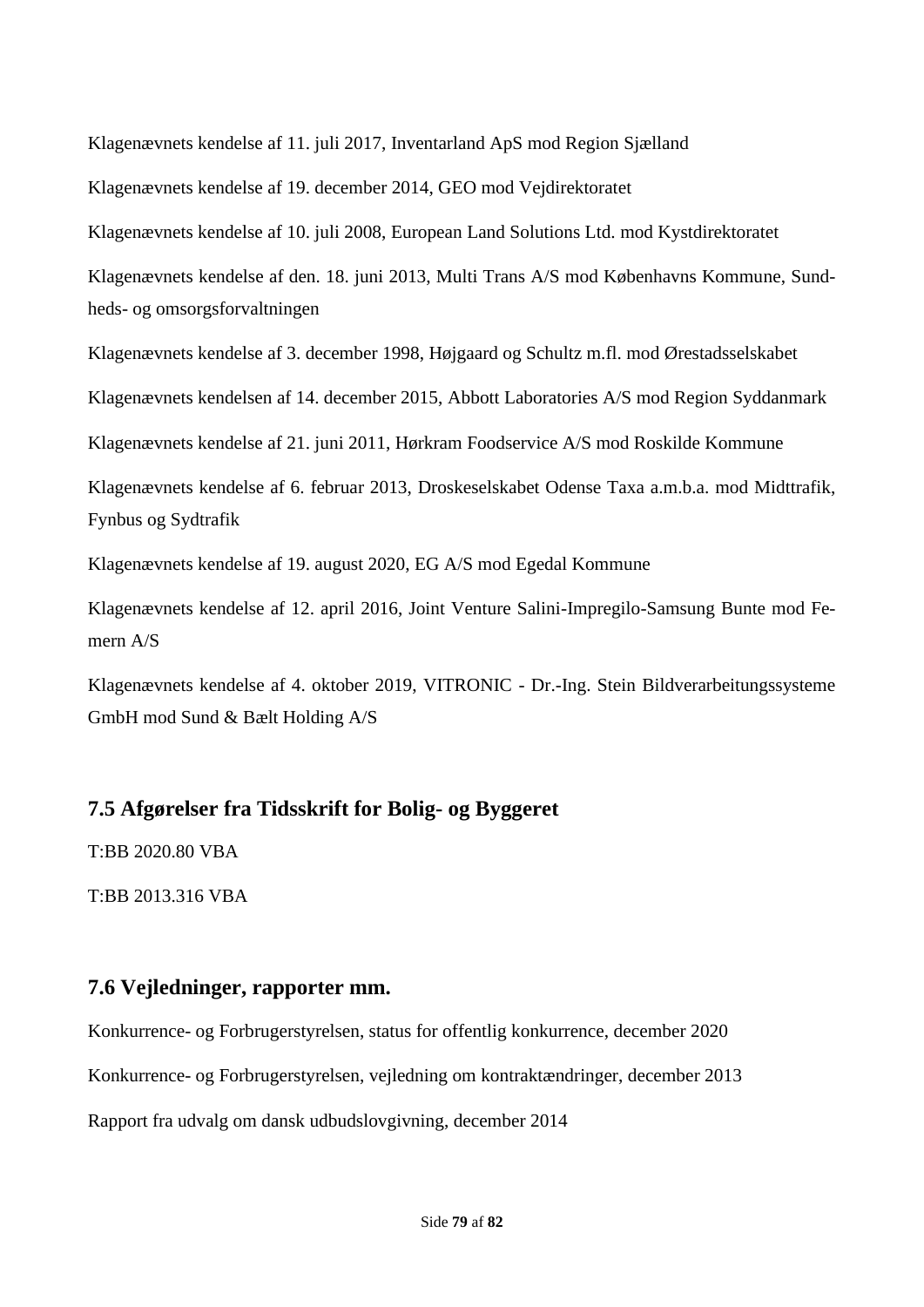Karnovs noter til udbudsloven § 178, note 801, kommenteret af Michael Ellehauge, landsdommer, ph.d., Torkil Høg, advokat, partner, ph.d., Bach Advokater og Claus Berg, advokat, Bech-Bruun

Af reaktionen, 21. oktober 2021, Nu giver de stigende materialepriser problemer for det almene byggeri, Mester Tidende, [https://www.mestertidende.dk/article/view/815390/nu\\_giver\\_de\\_sti](https://www.mestertidende.dk/article/view/815390/nu_giver_de_stigende_materialepriser_problemer_for_det_almene_byggeri)gende materialepriser problemer for det almene byggeri (besøgt den 23.11.2021)

Af Theis Lange Olsen mf., 9. september 2021, Vilde prisstigninger på mate-rialer og varemangel presser kommuner, DR Nyheder, [https://www.dr.dk/nyheder/regionale/oestjylland/vilde-prisstignin](https://www.dr.dk/nyheder/regionale/oestjylland/vilde-prisstigninger-paa-materialer-og-varemangel-presser-kommuner)[ger-paa-materialer-og-varemangel-presser-kommuner](https://www.dr.dk/nyheder/regionale/oestjylland/vilde-prisstigninger-paa-materialer-og-varemangel-presser-kommuner) (besøgt den 23.11.2021)

### **7.7 Bøger**

**Berg**, Claus: *"Udbudsret i byggeriet"*, 2012 (1. udgave), Jurist- og Økonomiforbundets Forlag.

**Blume,** Peter: "Retssystemet og juridisk metode", 2020 (. udgave), Jurist og Økonomforbundets Forlag

**Boesgaard**, Eric; Henrik Fausing, Mogens Hansen: *"AB 18 for praktikere"*, 2018 (1. udgave, 1. oplag), Molio – Byggeriets Videnscenter

**Bryde Andersen**, Mads: *"Grundlæggende aftaleret"*, 2013 (4. udgave, 1. oplag), Gjellerup

**Christensen**, Andreas; Leah Elkan: "Kapitel 12: Ændring af kontrakt" i Steen Treumer (red.): *"Udbudsretten",* 2019 (1. udgave, 1. oplag), Ex Tuto Publishing A/S

**Daniel**, Bugge Thorbjørn; Carina Risvig Hamer*: "Kapitel 5: Juridisk metode når EU-retten er i spil"* i Carina Risvig Hamer og Sten Schaumburg-Müller: "*Juraens verden – metoder, retskilder og discipliner"*, 2020 (1. udgave), Jurist- og Økonomforbundets Forlag

**Fabricius**, Jesper: *"Offentlige indkøb i praksis"*, 2017 (4. udgave, 1. oplag), Karnov Group Denmark

**Fabricius**, Jesper: *"Kapitel 2: Udbudsretlige principper"* i Steen Treumer (red.): *"Udbudsretten",* 2019 (1. udgave, 1. oplag), Ex Tuto Publishing A/S

**Hamer**, Carina Risvig: *"Udbudsret*", 2021 (2. udgave, 1. oplag), Djøf Forlag

**Hansen**, Ole: *"Entrepriseretlige mellemformer",* 2013 (1. udgave, 1. oplag), Jurist- og Økonomforbundets Forlag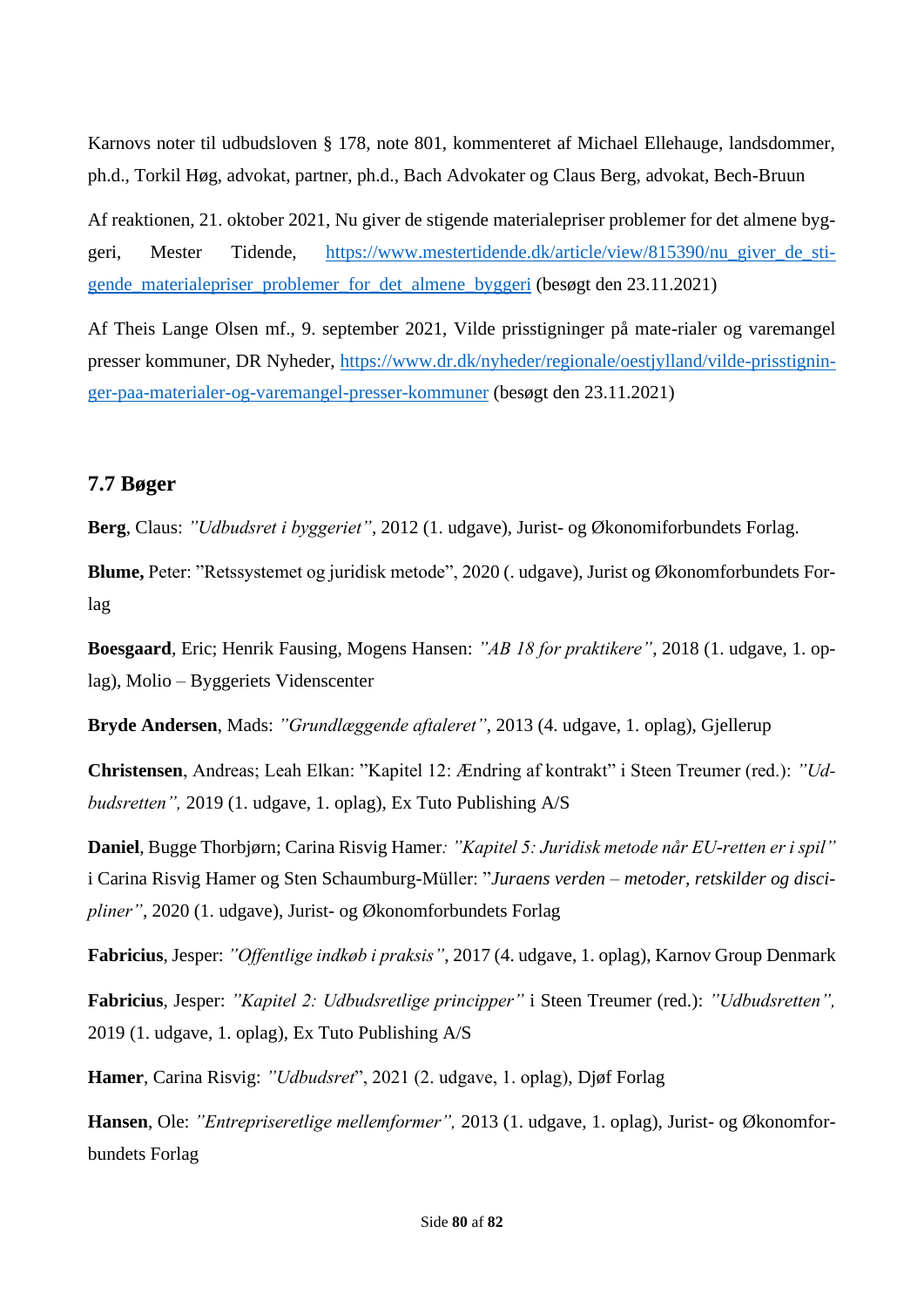**Hartlev**, Kristian; Morten Wahl Liljenbøl: "*Kapitel 9: Ændringer af udbudte kontrakter"* i Karsted Hagel-Sørensen (red.): *"Aktuel udbudsret",* 2011 (1. udgave, 1. oplag), Jurist- og Økonomforbundets Forlag

**Hørlyck**, Erik: "*Entreprise – AB 18 med kommentarer af Erik Hørlyck",* 2019, (8. udgave, 1. oplag), Jurist- og Økonomiforbundets Forlag

**Iversen**, Torsten: *"Entrepriseretten",* 2016 (1. udgave, 2. oplag), Jurist- og Økonomiforbundets Forlag

**Johansen**, Christian: *"Bygherrens ændringsret"*, 1999 (1. udgave, 1. oplag), GadJura, Forlaget Thomson A/S

**Liljenbøl**, Morten Wahl; Jens Balle: *"Ændringer af udbudte kontrakter II"* i Karsted Hagel-Sørensen (red.): *"Aktuel udbudsret II*", 2016 (1. udgave, 1. oplag), Jurist- og Økonomforbundets Forlag

**Poulsen**, Sune Troels:*"The possiblities of amending a public contract without a new competitive tendering procedure under EU law*" i Public Procurement Law Review (P.P.L.R.) 2012

**Trzaskowski,** Jan (red); Thomas Riis mf.: "Skriftlig jura – den juridiske fremstilling", 2020 (2. udgave, 1 oplag), Ex Tuto Publishing A/S

**Treumer**, Steen: *"Ligebehandlingsprincippet i EU's udbudsregler"*, 2000 (1. udgave, 1. oplag), Jurist- og Økonomforbundets Forlag

#### *Artikler*

**Hansen**, Ole: Om de længerevarende kontraktforholds forankring i den almindelige kontraktret – længerevarende kontrakter som forskningsfelt, Tidsskrift for Rettsvitenskap, vol. 124, 3-4/2011, s. 443–477. ISSN 0040-7143

**Hamer**, Carina Risvig; Rasmus Horskjær Nielsen: U.2020B.144 *"Er lovbemærkningerne til udbudsloven til at stole på?"*, Ugeskrift for Retsvæsen

**Poulsen**, Sune Troels: *"The possiblities of amending a public contract without a new competitive tendering procedure under EU law"* i Public Procurement Law Review (P.P.L.R.) 2012, 5, 167-187

**Severin,** Mads: TBB. 2020.109: *"Entreprenørens ret til tidsfristforlængelse efter AB 18*", Tidsskrift for Bolig- og Byggeret